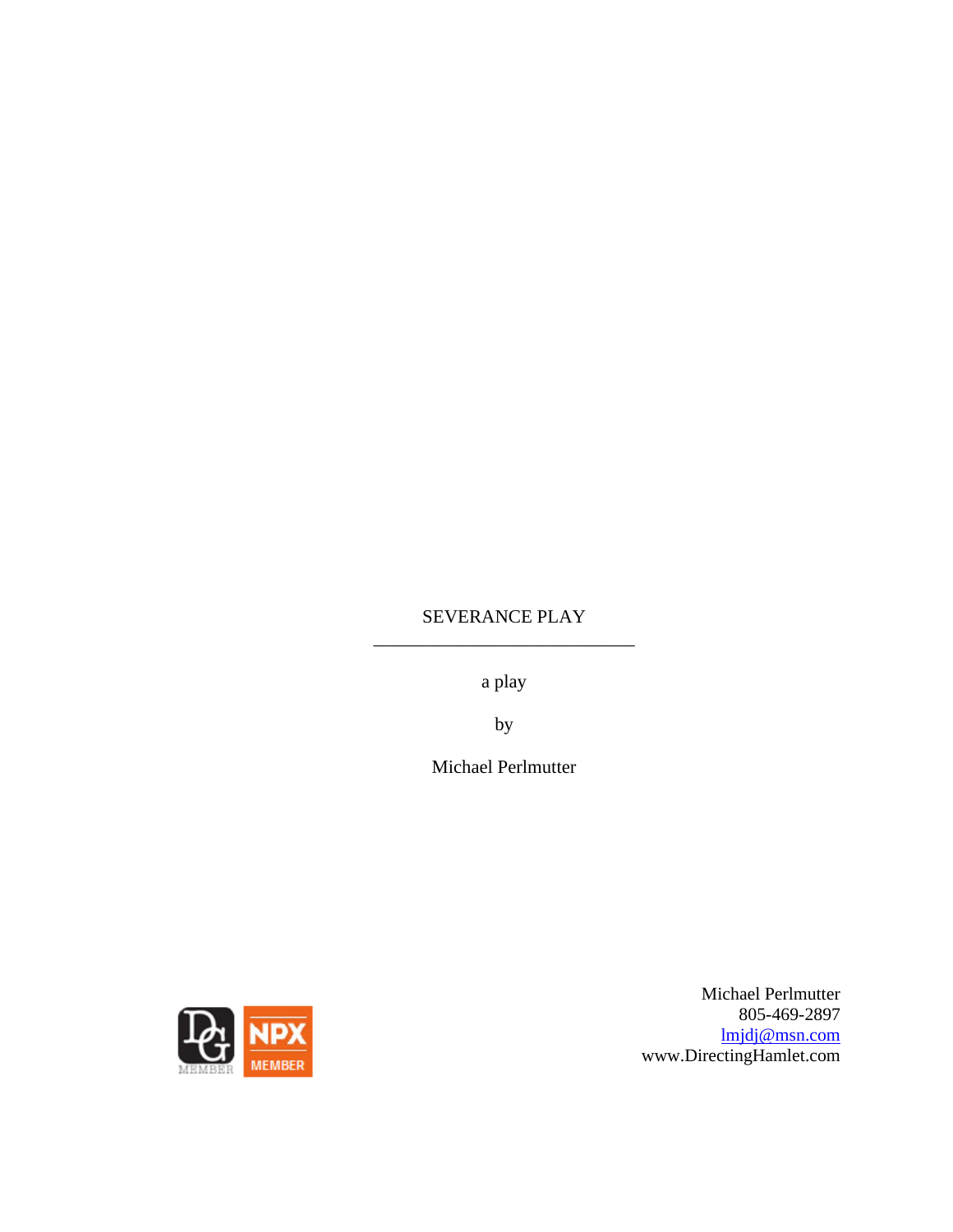### **CHARACTERS**

- JONATHAN a middle aged executive, boyish charm, relates to his office staff (at least Elaine & Ginny) more like girlfriends than employees (though not lasciviously). A ladies man with a heart to be prince charming to the women in his life, once "saved" he tends to move on to the next damsel in distress; with malice to none he is unaware of his own character flaws
- GINNY Secretary/Assistant to Jonathan, several years his junior. Jonathan's most recent rescue. Ginny works for Jonathan as his secretary/assistant and current girlfriend. She is a textbook definition of an introvert and completely unaware of her own contribution to enabling Jonathan's psyche, yeah...love kinda does that to you...if this was actually love, but she's a little too soft spoken to ask.
- ELAINE Office manager/VP of "stuff"/sales etc. Jonathan's right hand (aka indispensable)—as many years younger than Jonathan as she is older than Ginny. Elaine is free spirited, and shoots straight from the hip. She has graduated from being Jonathan's previous love interest and Good Friday to his "a little more than" equal. She stays with him out of a mixed sense of obligation and gratitude and if something were to happen again down the road…well, let's just say nothing's of the table (yet).

### THE SETTING

A business office in Southern California. Modest at best. With (at least two, if not three) desks. The usual office amenities such as phones, computers and the like; doors leading in from the street as well as other rooms, supply closet, bathroom, other offices etc. There is indeed a separate area prominently placed: A glass conference room, used for presentations and "private" meetings (well, as private as you can get away with where "glass": walls are concerned.)

### THE TIME

The present (not the immediate present but like yesterday or today...you know what I mean.)

> *" I think every story should really be a love story at its heart. At least every play I've ever seen. "* NINA (*The SEAGULL* by Anton Chekhov)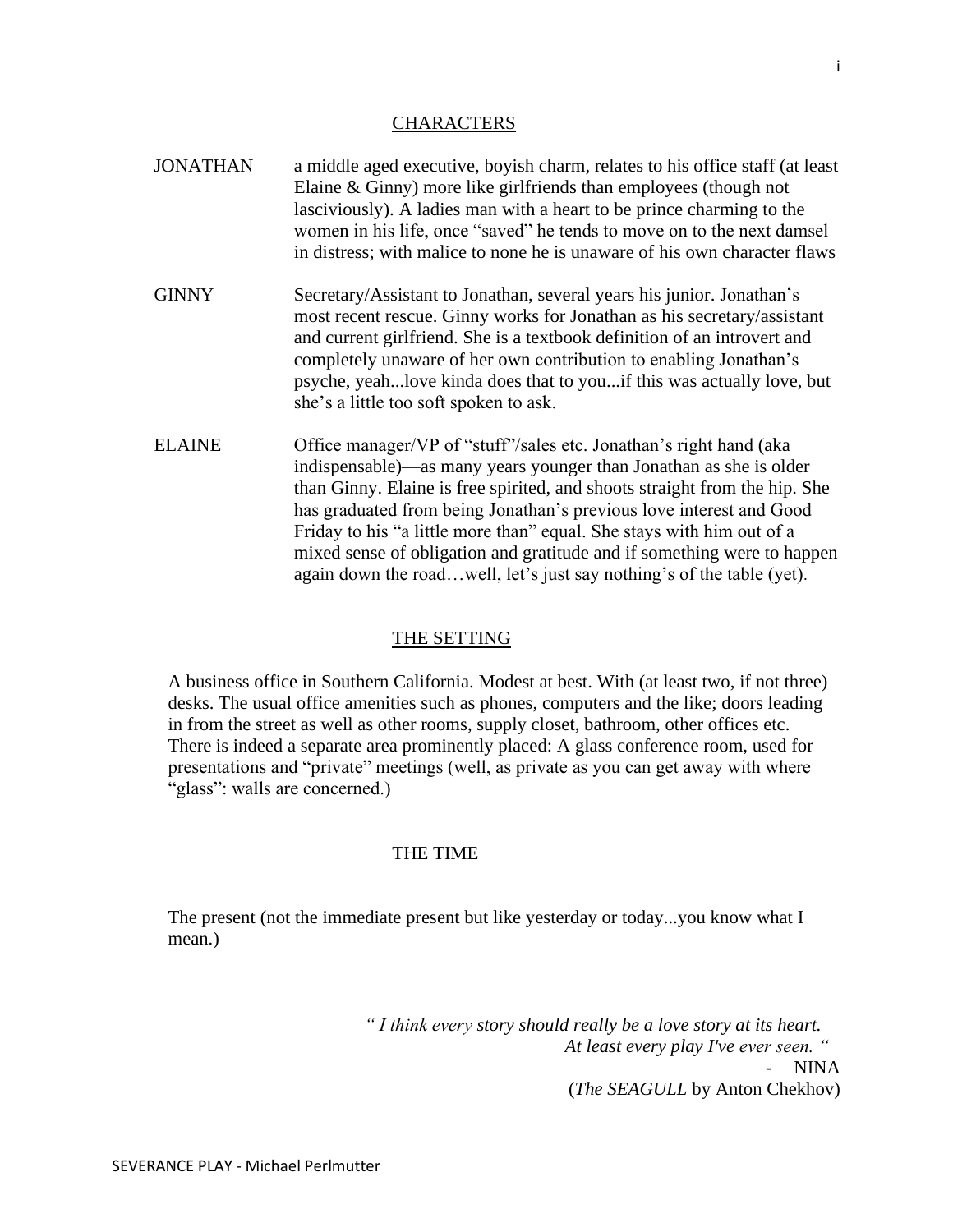# A NOTE ON THE NOTATIONS:

- 1. A slash "/" indicates the character with the next line of dialogue begins his or her speech (overlapping dialogue).
- 2. Dialogue in parenthesis " ( ) " is expressed aloud, as an aside or unintentionally.
- 3. Dialogue in brackets " [ ] " is not verbalized / MAY be expressed nonverbally.

# A CLARIFICATION REGARDING TYPOS:

Nope. They aren't. Did I miss one (or two)?:—probably. But for the most part, if you see a typo, such as a word repeated, a grammatical error, lower case or UPPER CASE used in place of common punctuation (even a few misspellings), it was, indeed, intended.

# *A REMARK ON THE LIES THAT FOLLOW:*

*There are a good number of lies in the pages that follow. If one was to take these characters at face value of what they say half the play would be lost. The characters here lie to themselves as much as they do each other. Their lies are neither malicious nor Machiavellian in nature; they are almost always made with good intention. As an actor/director myself I so do NOT want to direct from the page nor rewrite the dialogue to support underlying intentions because this play is about the undercurrents and in order to be undercurrents they need to remain* under *(the dialogue). I have indicated a few of these moments simply to get the ball rolling; I invite you to make the leap and dive in. If you have questions, feel free to ask. Contact me anytime. Also: please note none of the stage directions you'll find here were set by a stage manager following some production's blocking notes, they reflect unspoken dialogue from myself (the playwright), so please, consider them as you would spoken word. Thank you.*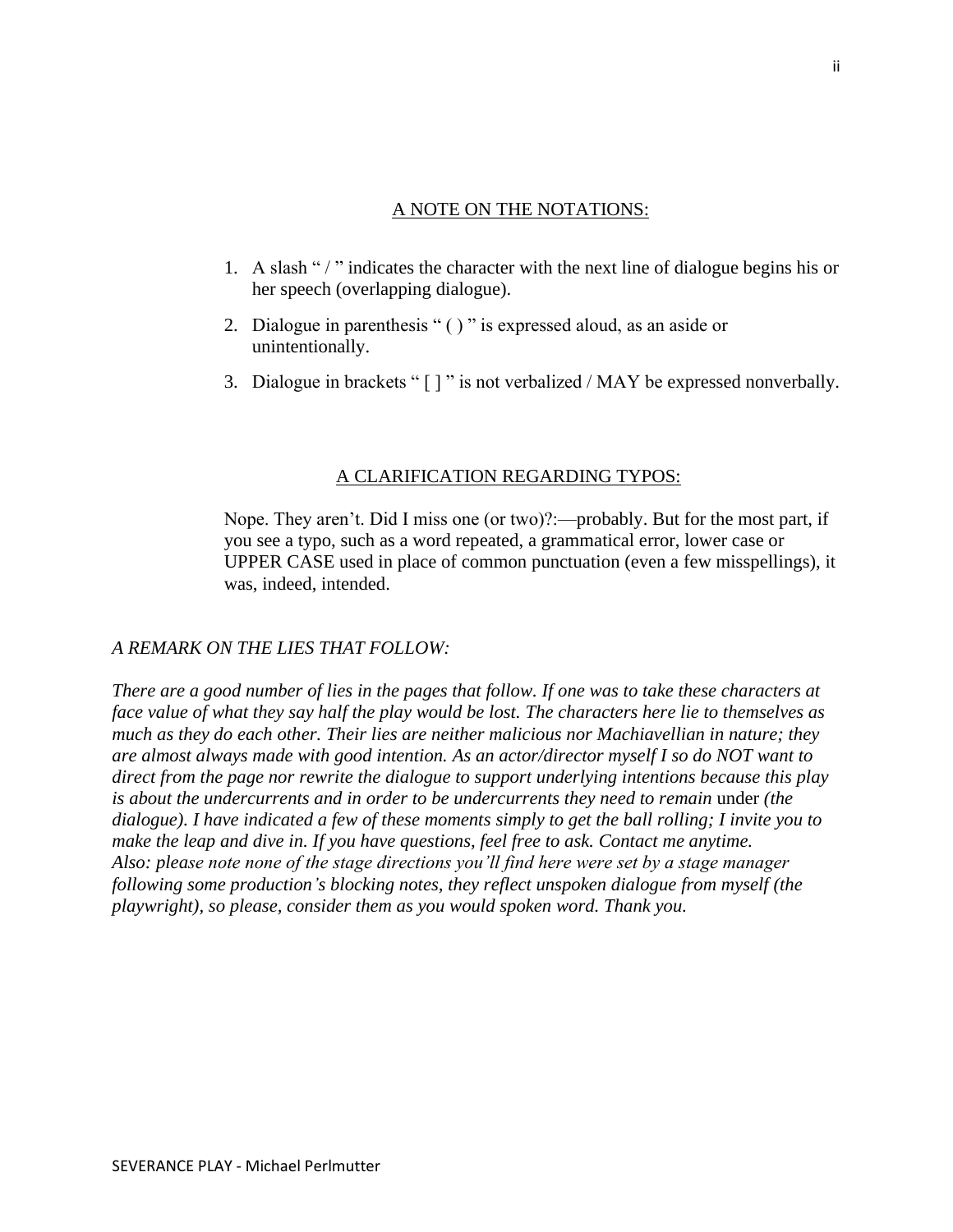#### SCENE 1

(At rise: WEDNESDAY AM A business office. A glass conference room, prominently placed, sits separated out from the rest of the office and desks. 1

JONATHAN, a middle-aged executive in casual business attire is staring at the recently evacuated front door as if watching his money walking away; as GINNY, his younger but not too young secretary/assistant, waits out the uncomfortable silence. But JONATHAN lets the moment linger. GINNY eventually pours him a cup of coffee, preparing it to his taste and sets it down in front of him. She then steps back away, returning to her previous position...waiting. As the scene/play progresses, we may (or may not) recognize that GINNY is a tad OCD and JONATHAN quite willing to overlook these qualities in her; therefore, they are indeed never discussed. Meanwhile JONATHAN takes a drink of the coffee, saying nothing, then sets the coffee back down, still poised to look out the closed door, lost in thought.)

#### GINNY

I'll...[just get back to my work. I'm here if you need…me…] (No reply. Nor did she expect one.)

Yeah...

## JONATHAN

Any messages?

#### GINNY

(Without moving to the phone other than to eye ball it for a "message light")

No.

## JONATHAN

(Lets this sink in.)

You can switch the phones back on.

<sup>1 .</sup> In deference to "*Bob"* who almost always takes things too literally, and owing to the "magic" of theatre, there is no glass in the "glass" walls creating the "glass conference room". This allows us (the audience) to actually hear what may transpire inside the conference room; while those outside the *glass* conference room (aka actors) can not—or will at least *pretend* they can not (aka "*act*ing")—for the benefit of carrying the story forward while allowing the audience (us) in on the fun...OK, enough of these side comments— let us continue on, shall we?)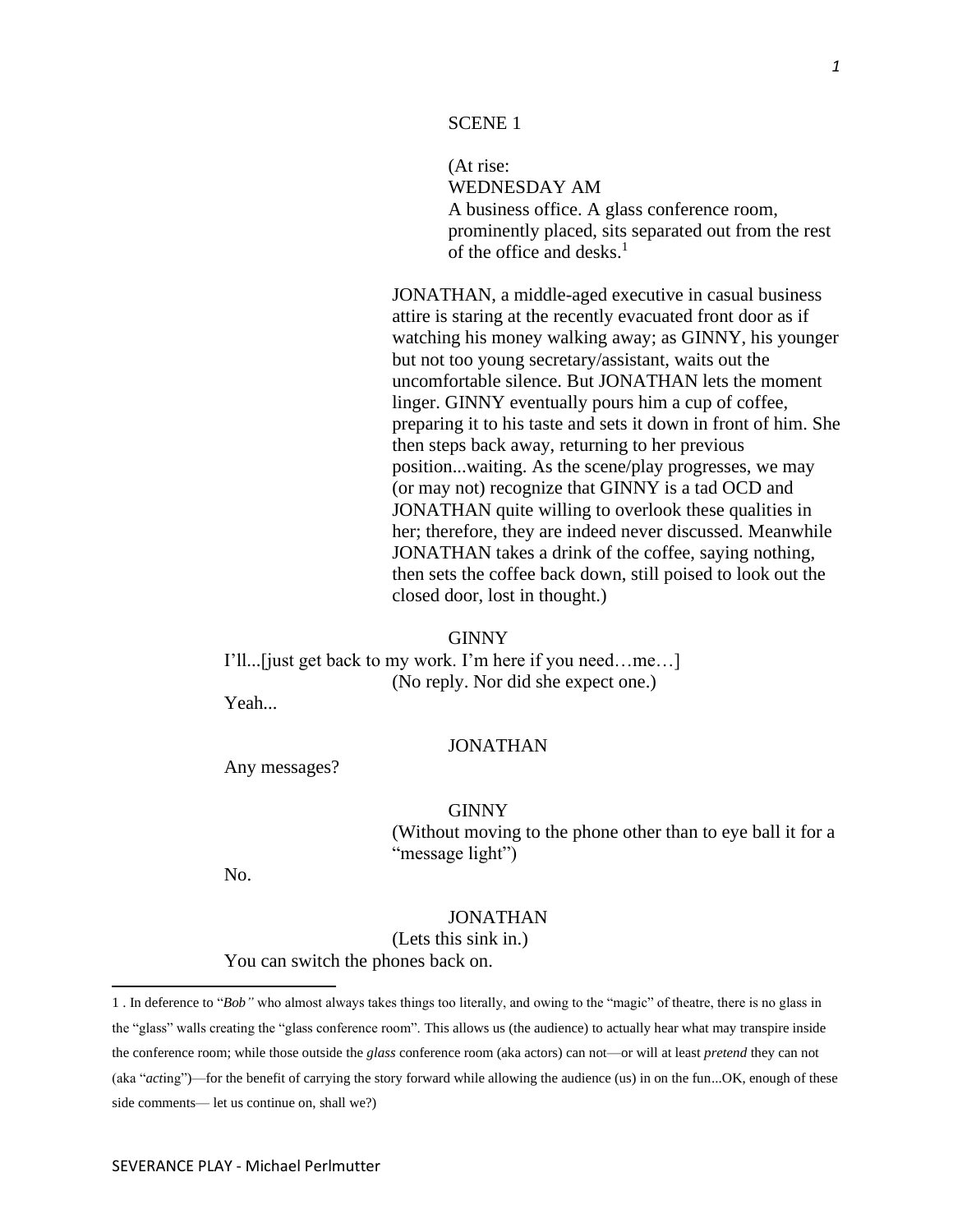# GINNY

# (Moving now:)

Yes...Sir...

# JONATHAN

(Still preoccupied:)

Oh, don't give me that shit.

# **GINNY**

(Innocently honest—trying to be supportive:) You're upset; I'm just giving you space.

JONATHAN Damned right I'm upset. I've got a right to be upset.

(Pause.)

# JONATHAN

There are gonna be some changes around here.

# GINNY

Whatever you want.

# JONATHAN

We need back up. We need back up for our back up.

#### GINNY

You're right.

JONATHAN I need access to all the files. To everybody's files.

#### GINNY

You got it.

# JONATHAN

Are you writing this down?

**GINNY** (As she starts to do so.)

Of course.

(GINNY finishes jotting down the notes. There is a pause. She responds by reading them back aloud:)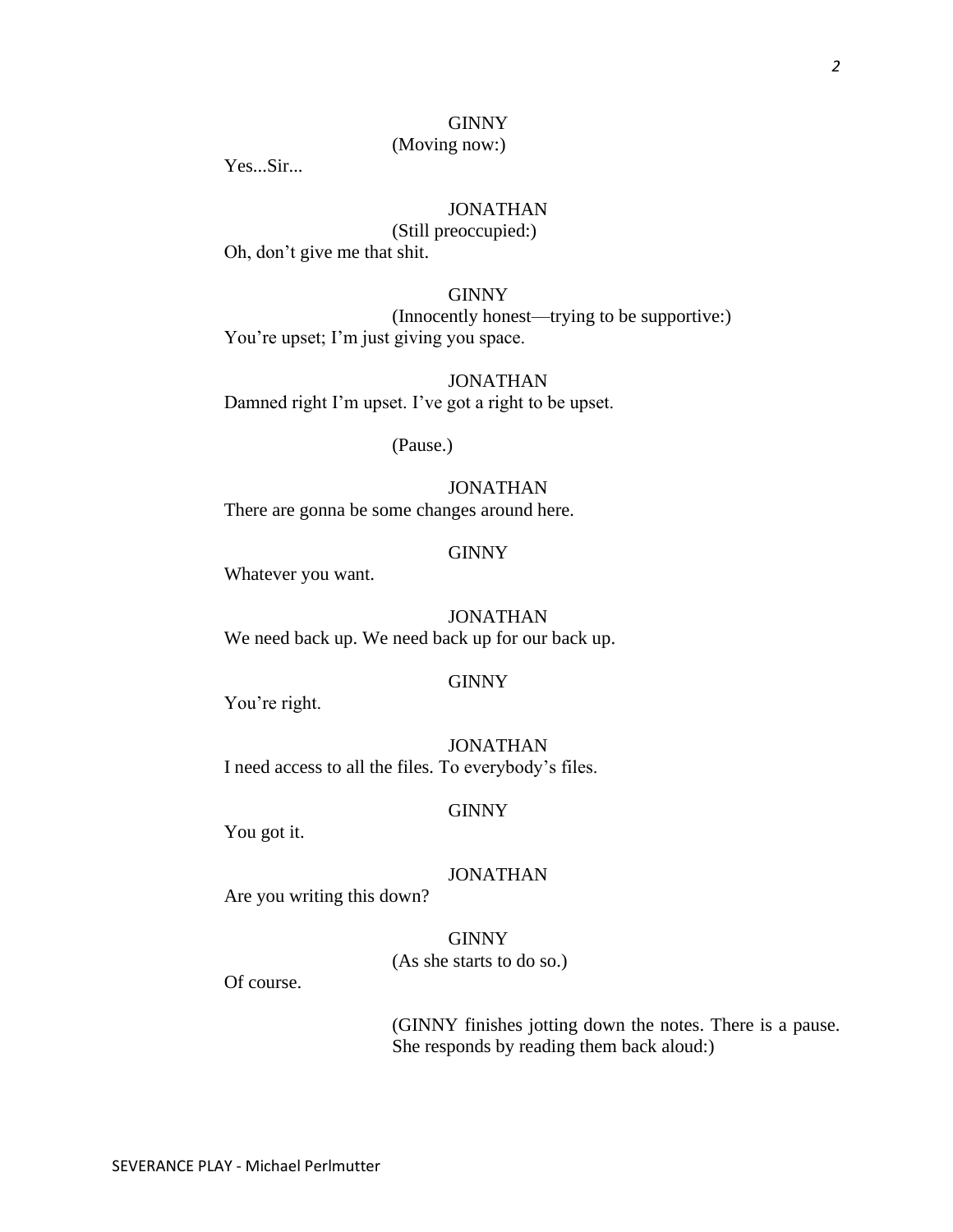### GINNY

You want back up. You want back up to the back up. You want access to everybody's files.

### JONATHAN

I want changes.

# **GINNY**

(Writing it down:)

Changes. Yes.

### JONATHAN

And I control the passwords.

#### **GINNY**

Passwords controlled: got it.

### JONATHAN

Gumby. With an "i"—

### GINNY

With an "i".

# JONATHAN

—Everybody's the same. I don't care: I want to have access.

#### GINNY

Access.

# JONATHAN

Don't placate me.

# **GINNY**

(She's not:)

I'm not.

### JONATHAN

I am not in the mood.

(ELAINE enters, her age fits somewhere between Ginny and Jonathan's, she is also dressed for a casual business meeting but slightly undone, carrying several files and a commuter cup of coffee. She is late and she knows it. The overall lack of response to her arrival suggests:)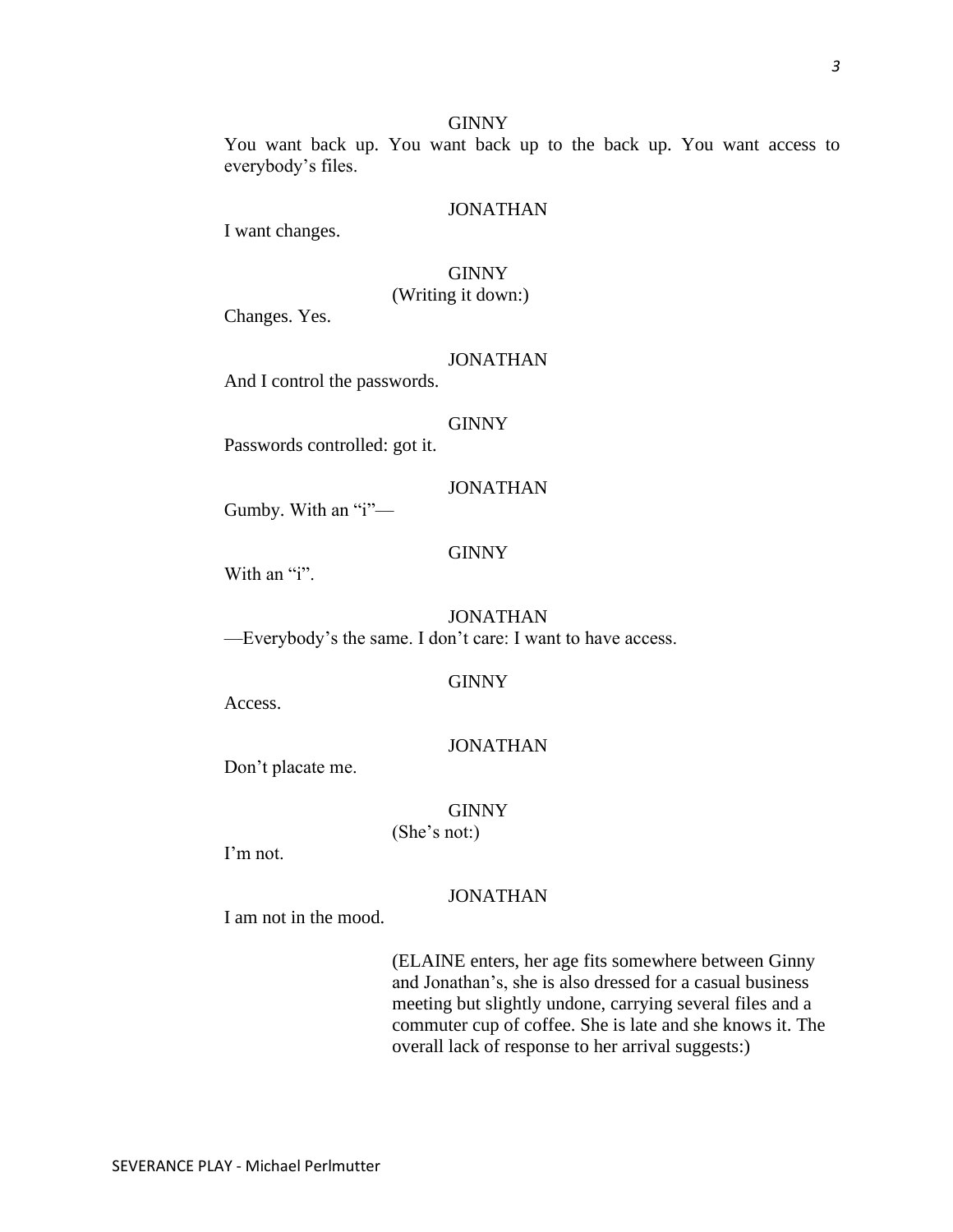You didn't get my message. Fuck. (Sets down her things onto a desk—hopefully her own. To herself more than anyone else:)

Cops.

# JONATHAN

You were stopped by the cops?

(As the scene continues GINNY makes herself more scarce, returning to her own desk and busying herself with paperwork.)

# ELAINE

I wish. I have had one hell of a morning. You're not going to belie—How did the meeting go?

#### JONATHAN

How do you think the meeting went?

#### ELAINE

(Blurting it out in self-defense:)

I found a head.

#### JONATHAN

How do you *think*..the meeting went?

### ELAINE

We can reschedule.

(Opens her coffee mug and moves to refill it from the coffee pot.)

#### JONATHAN

No, they won't.

#### GINNY

Whaddo you mean you found a head? (Senses Jonathan's disinterest:)

Sorry.

#### ELAINE

I mean, I found a fuckin' head.

#### JONATHAN

Give me one reason why I shouldn't fire you right now?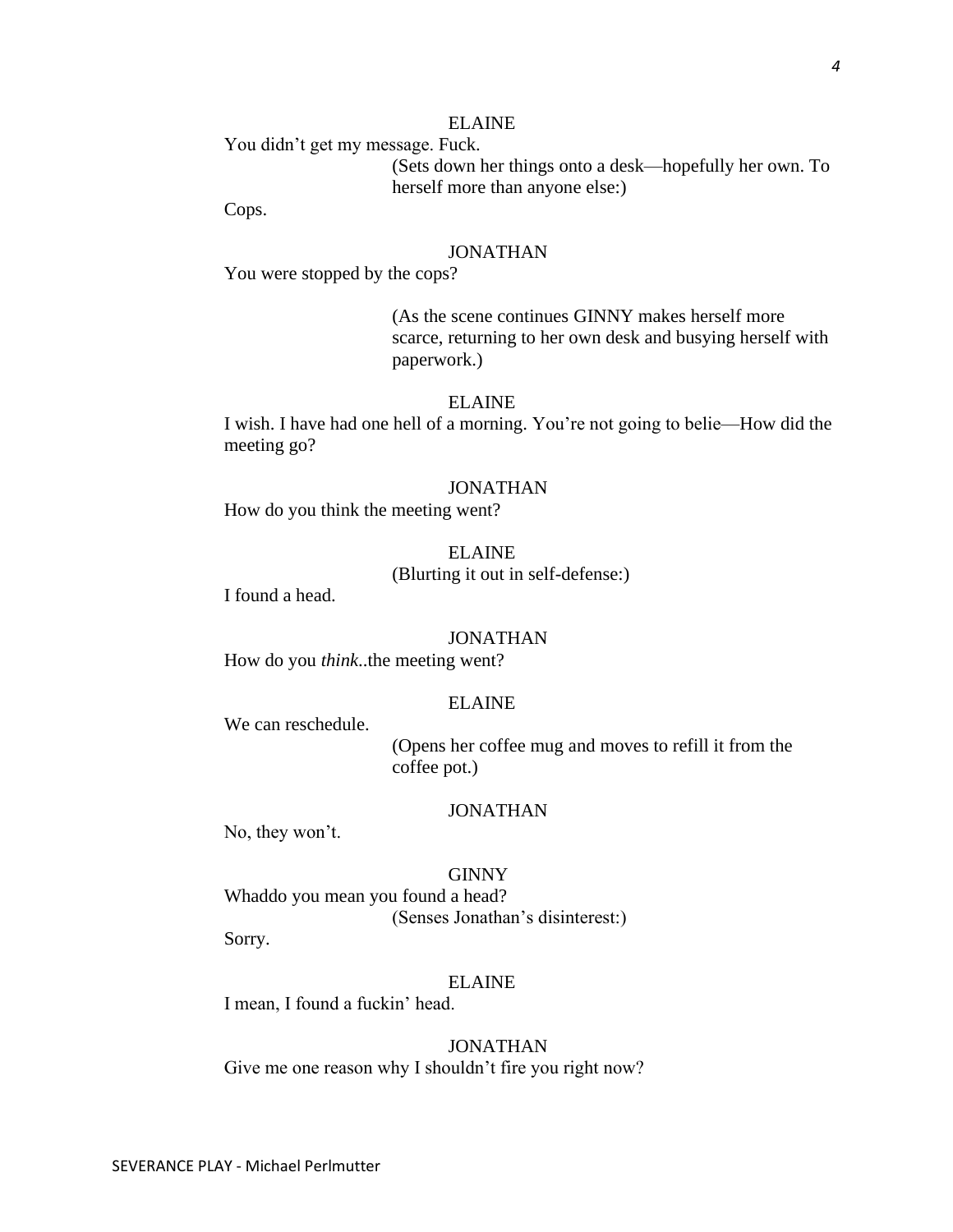I found a fucking head.

# JONATHAN

(To Ginny:) You want to give us the room for a minute?

### GINNY

...Of course.

(GINNY exits to the conference room to clean up.)

ELAINE

You wanna use the conference room?

### JONATHAN

Fine. Ginny?

(GINNY changes gears and—after compulsively finishing the task she's started—vacates the conference room, the three of them taking turns to walk thru the same doorway. JONATHAN closes the door behind them.<sup>2</sup>)

#### JONATHAN

(His demeanor slightly switching to an honest concern for Elaine's well-being:)

Have you been drinking?

### ELAINE

One drink. I found a fucking head.

### JONATHAN

You've already said that.

# ELAINE

Hear me out on this: this is not normal for me. I was driving down the stretch of Telegraph, coming the back way 'cuz there's less traffic—

### JONATHAN

(adjusting himself back to the business at hand:)

You coming to a point?

# ELAINE

[Really? You're going to do that: you're going to interrupt?]...I don't want to start over.

<sup>&</sup>lt;sup>2</sup> PLEASE NOTE: that although JONATHAN and ELAINE are in a "separate room" from GINNY; the walls are only glass and any loud remarks will be clearly heard in the next room. And they ALL know this.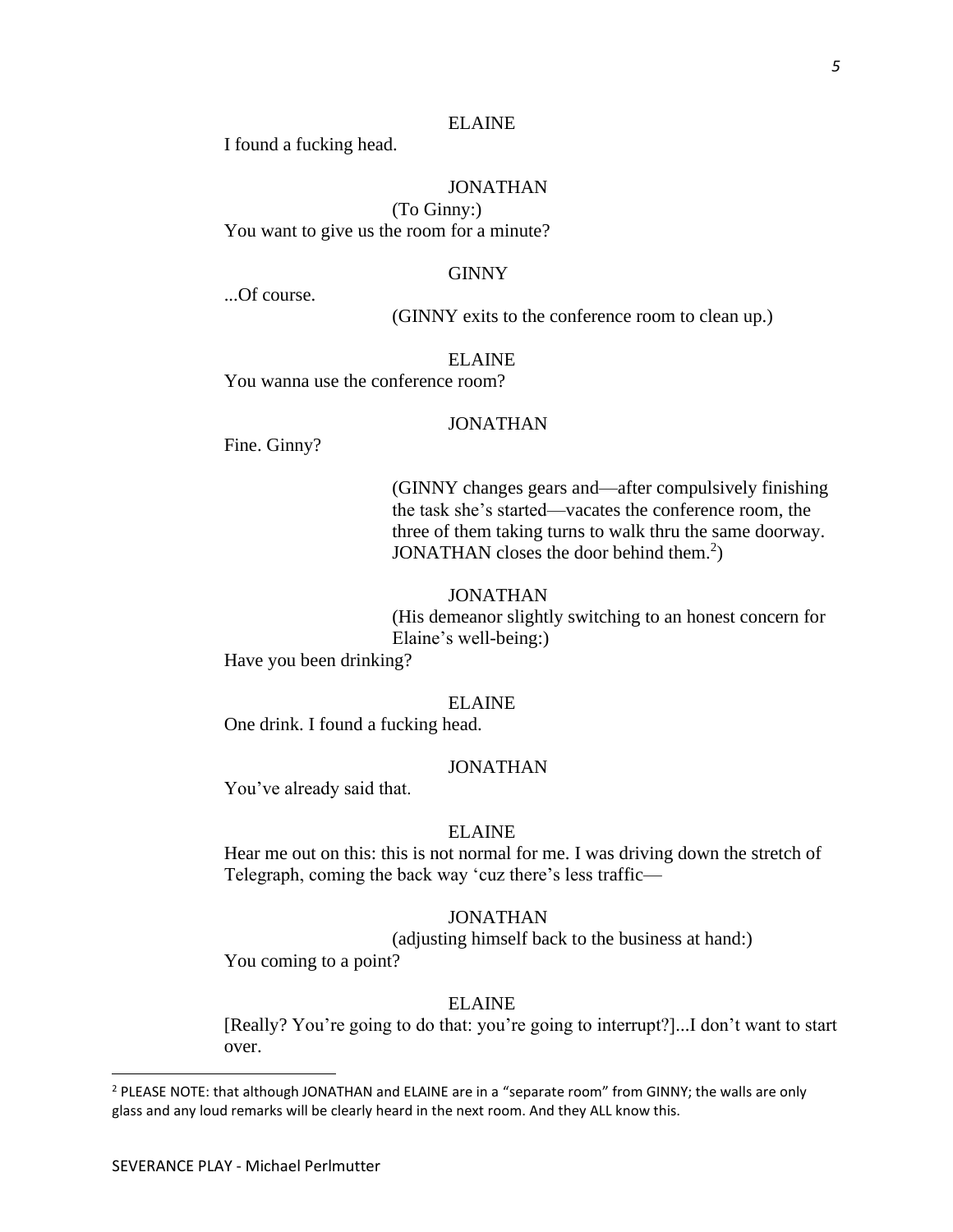# JONATHAN

You are so fucking fired.

# ELAINE

On the turn right before Gull Canyon, at the foot of this hill I had to swerve [the car] cuz there was something in the road. I don't run over things like other people do. It was a plastic bag like you can still get to put lettuce in at the grocery store AND it was looking at me. So, I stopped the car to see what fuck it was and it was...a head.

# JONATHAN

A human head?

# ELAINE

Yes.

# JONATHAN

Male or female?

## ELAINE

I don't know. There was all this blood—so I don't know whether there was lipstick or...there was no facial hair but—I...

> (Gathers her composure together as best she can continuing where he would want to hear:)

I couldn't get any reception on my fucking phone out in the middle of nowhere but there was one of those Callbox things the highway patrol put out before we all had cell phones and I called..it in and I had to wait for the cops to show up and I asked them to call you and explain what was going on but obviously they didn't; so, I'm a bit of a mess right now and yes, I had a drink, wouldn't you?

(A beat.)

### JONATHAN

You are so fucking fired.

### ELAINE

You don't believe me?

# JONATHAN

[Would you?]

(Pause.)

#### JONATHAN

That account cost me six figures.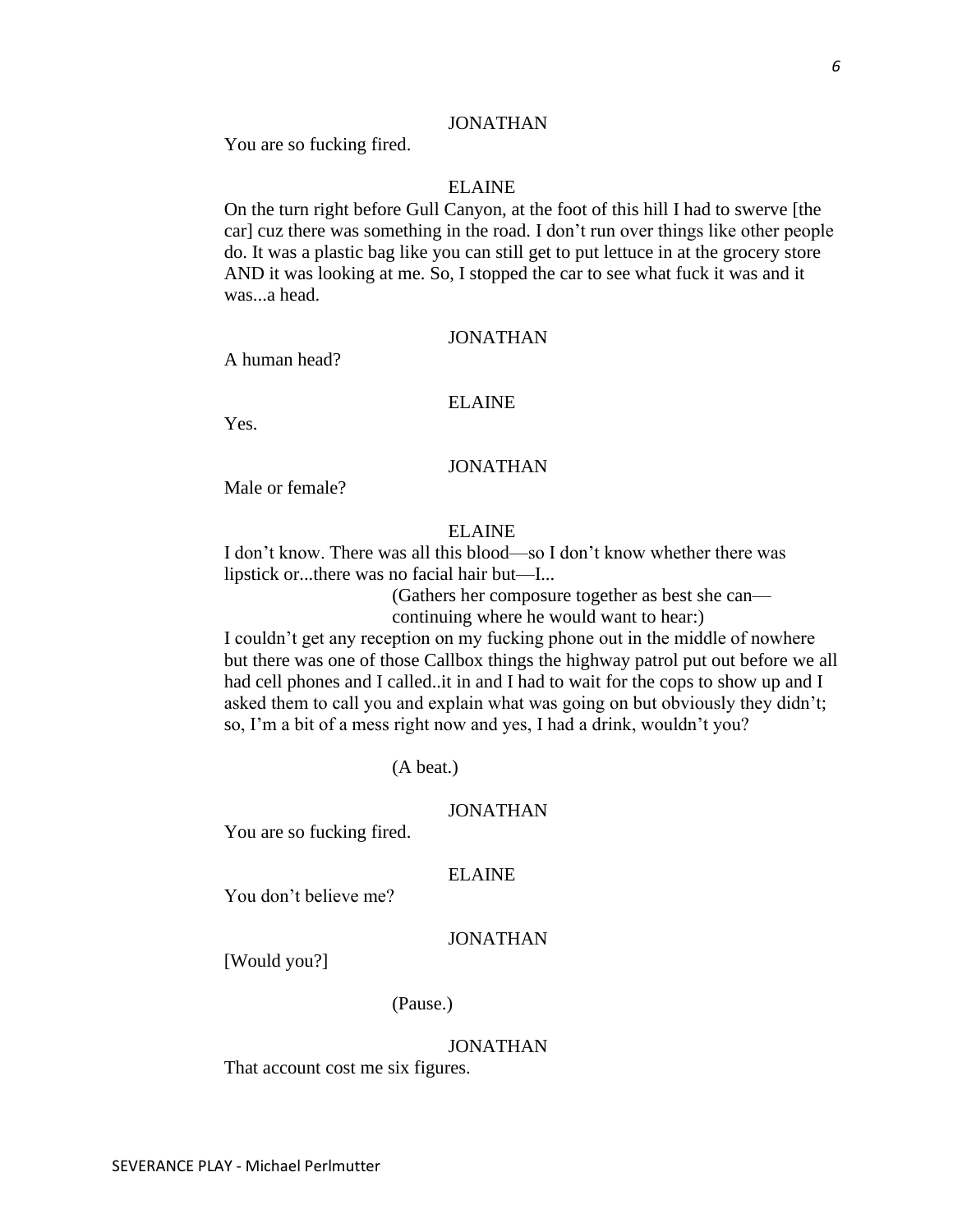This was not a normal morning.

# (Pause.)

# ELAINE

I'm going to let you—I'm going to let you calm down...before you decide anything rash here. Because I can back this up. There is a police report with my name on it somewhere. Because this is not shit you just make up like my alarm didn't go off or I had a flat or something.

#### JONATHAN

Good to know.

#### ELAINE

Oh, fuck you.

JONATHAN That's not the way you beg for your job back.

ELAINE

You're serious?

# JONATHAN

Do I look like I'm joking?

ELAINE

What a fucking prick.

JONATHAN

Go home.

### ELAINE

Bullshit.

(The phone rings. GINNY moves to get to it but not before it rings again:)

## JONATHAN

Ginny.

#### GINNY

On it.

(Into the phone:) Matterson's Chemicals; this is Ginny speaking, how may I help you? - Just a moment, I'll see if he's / available—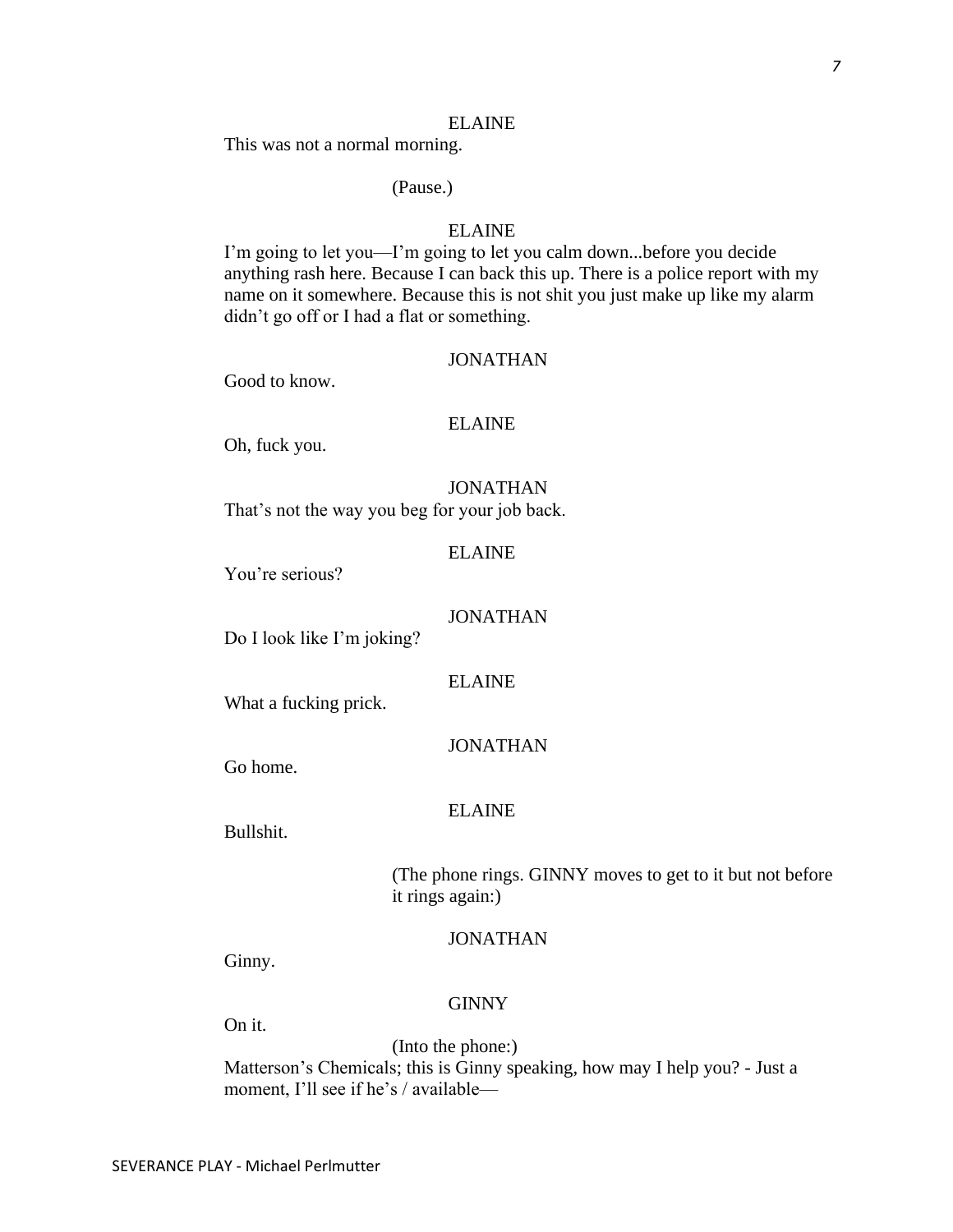# JONATHAN

 $\Gamma$ m / not.

# ELAINE

We're / in a meeting.

# GINNY

—He's in a meeting. Is there anything I can help you with? - They're both in a meeting.

# ELAINE

Who / is it?

### JONATHAN

She / doesn't work here.

**GINNY** Can I put you into his voicemail? - Certainly.

> JONATHAN (Opening the door to get a clear answer:)

Who is it?

# **GINNY**

Dave Piero / from Dow.

### JONATHAN

Put him to my voicemail.

# **GINNY**

Yes..sir.

### JONATHAN

I swear, if you keep that up, you're next.

(Enough said. GINNY returns to her silent work while JONATHAN returns to the conference room, closing the door behind himself. There is a brief silence.)

ELAINE So, what exactly happened with Lobero Labs?

### JONATHAN

They left.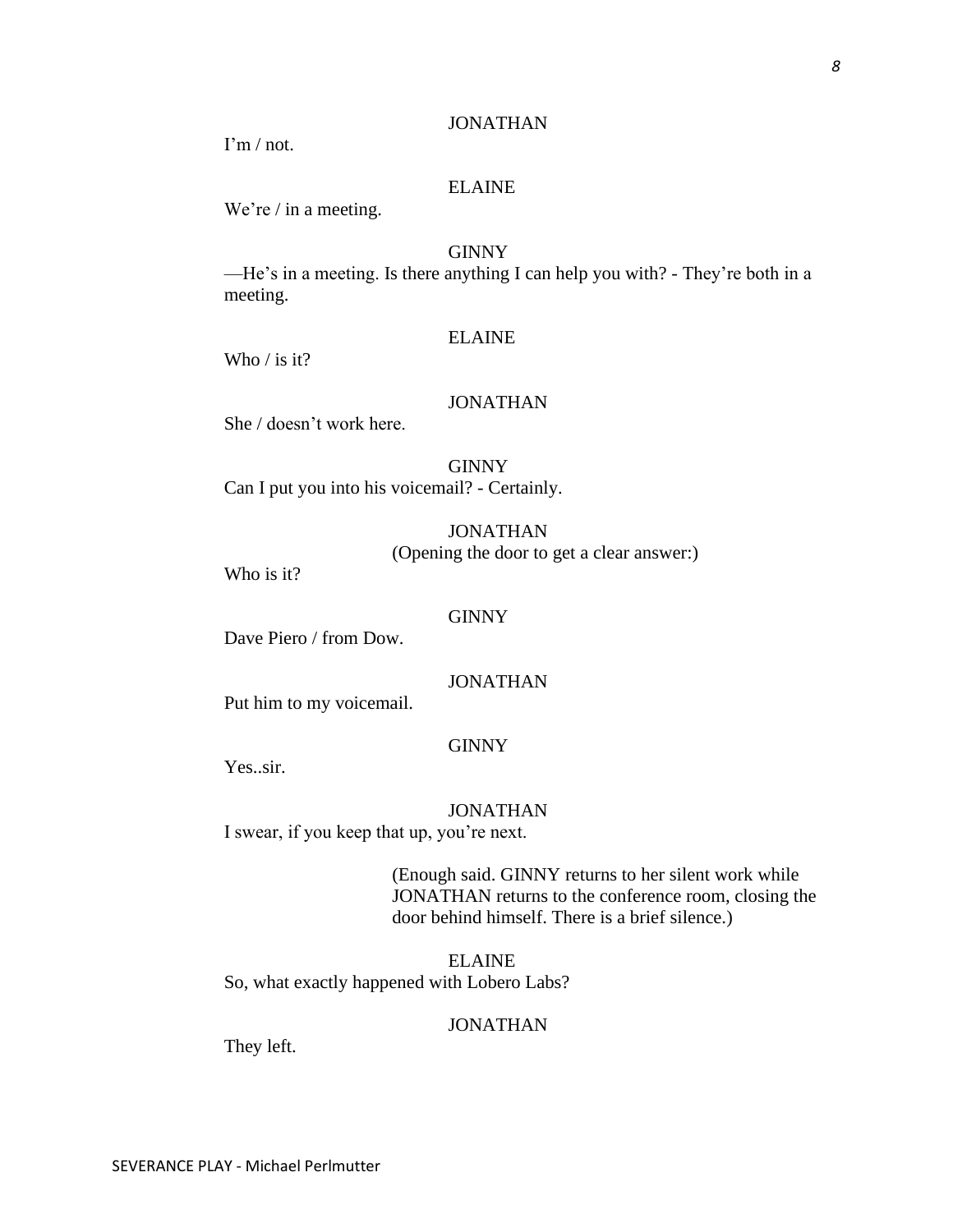They'll understand.

# JONATHAN

They're not an understanding group of people.

### ELAINE

You want me to talk to them?

JONATHAN They won't believe you. / Hell, I don't believe you.

## ELAINE

I can back it up.

# JONATHAN

With pictures? 'Cuz you better have pictures with a time stamp. [Because] these people chose us because we promised to overcome setbacks not create them. I didn't have anything. I didn't have files or handouts, power point: nothing. I looked like a fool.

# ELAINE

You're not / a f—

### JONATHAN

Oh, I know that—Oh, yes I am. For relying on you: that makes me a fool.

### ELAINE

I'll get them back. Jesus—

## JONATHAN

Yeah, 'cause he's about the only one who could pull off a miracle like this. Why didn't you call?

#### ELAINE

I didn't have any / reception.

### JONATHAN

You called the / police.

### ELAINE

On a CallBox. God, I just told you that. And I asked them to call you and they said they would but obviously they didn't. They dropped / the ball.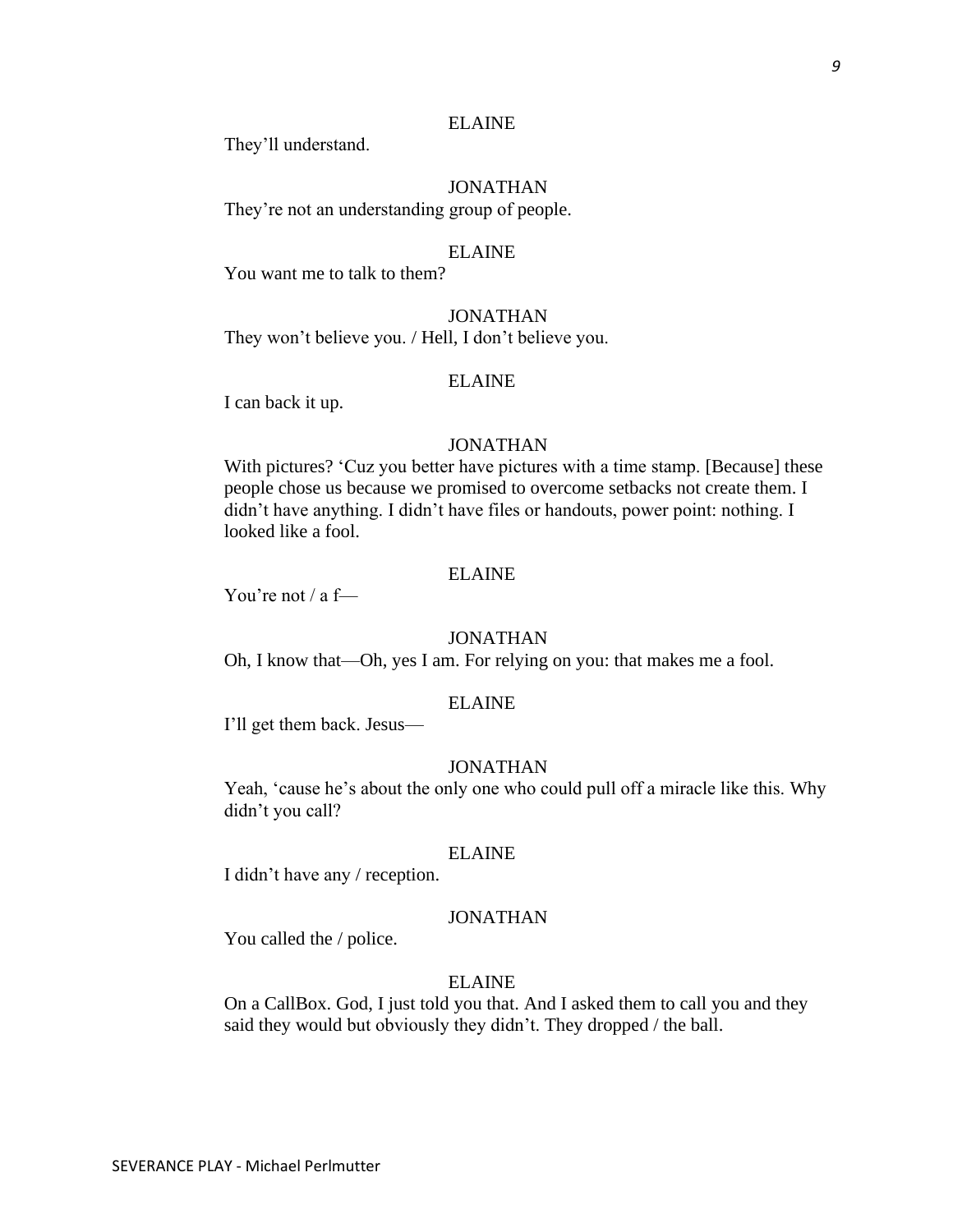# JONATHAN

You dropped it—it's just like you to blame this on some—You could have left after you called it in.

## ELAINE

They asked me not to. I was in shock.

#### JONATHAN

You could have left long enough to get reception and make a phone call.

ELAINE

I couldn't / leave.

### JONATHAN

Why not?

ELAINE

I / couldn't.

### JONATHAN

Why not?

### ELAINE

Because it was in the middle of the road. Someone would've run it over.

#### JONATHAN

You could have moved it.

## ELAINE

I wasn't going to touch it.

### JONATHAN

It was in a plastic bag.

# ELAINE

OH. MY. GOD.

(Pause.)

### JONATHAN

(a moment of caring intervention:)

You know what I think? I think you were running late. I think you had too much to drink last night and you followed it with a hair of the dog this morning. You heard about this on the radio and you're just using it to save your fucking job.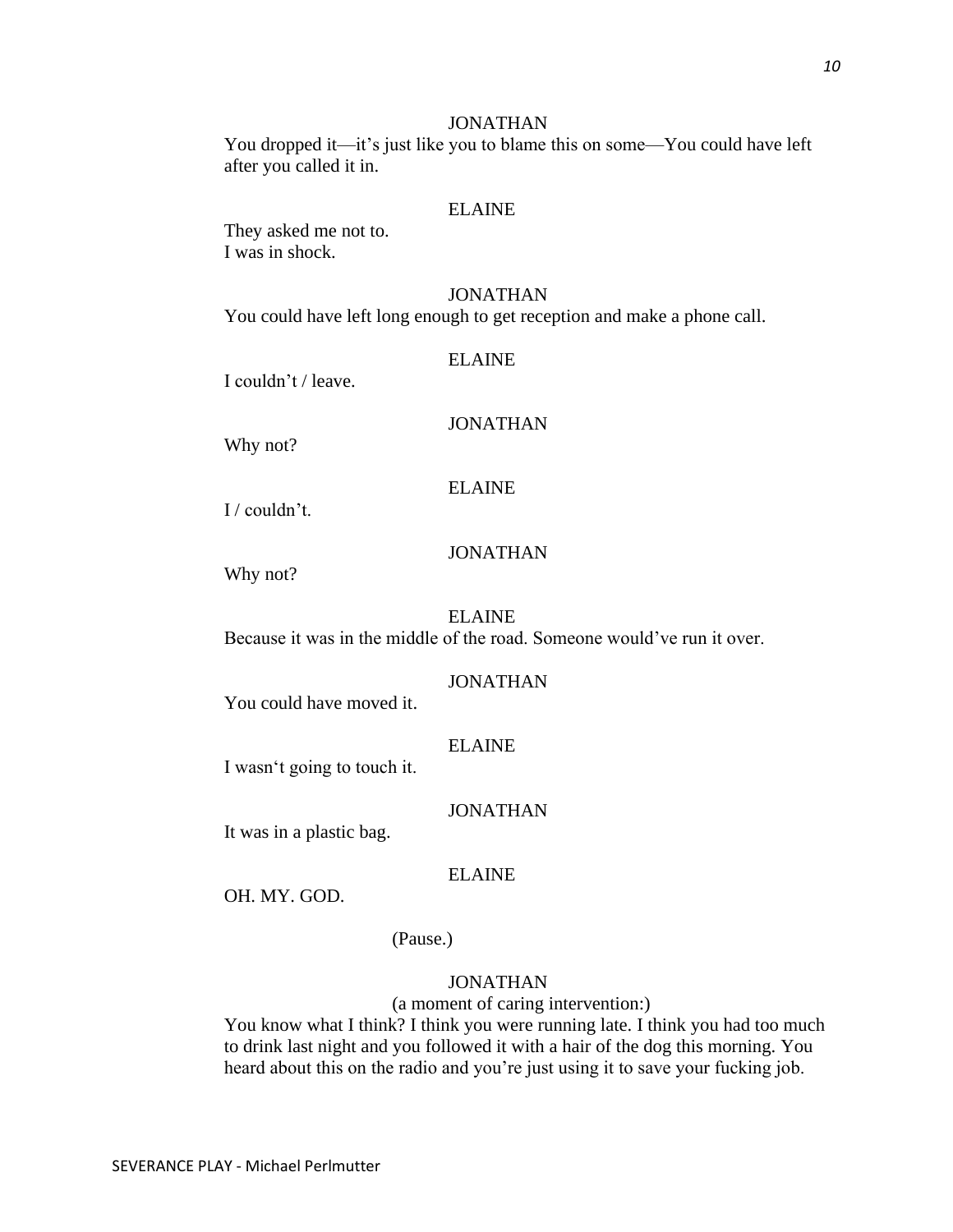I was the one who [called it in]… They have a report with my name on it.

# JONATHAN

Go home, Elaine.

# ELAINE

Am I still fired?

# JONATHAN

Whaddo you think?

ELAINE I think I'm not leaving here until I know.

# JONATHAN

Have it your way.

(He exits the conference room. Starts looking through desk drawers. To Ginny:) She doesn't leave that room. She doesn't have access to her desk. You got that?

# **GINNY**

Maybe after things calm down.

# JONATHAN

(Writing quickly on forms and signing them.) She had the chance. She didn't leave. She pushed it.

# GINNY

If she really found a head...

# JONATHAN

[Et tu Brute?]

(Hands Ginny the paperwork—a sincere job offer:) You want the promotion?

# GINNY

Excuse me?

JONATHAN Serve these. Have her sign them. Get her passwords.

# GINNY

...Are you sure about this?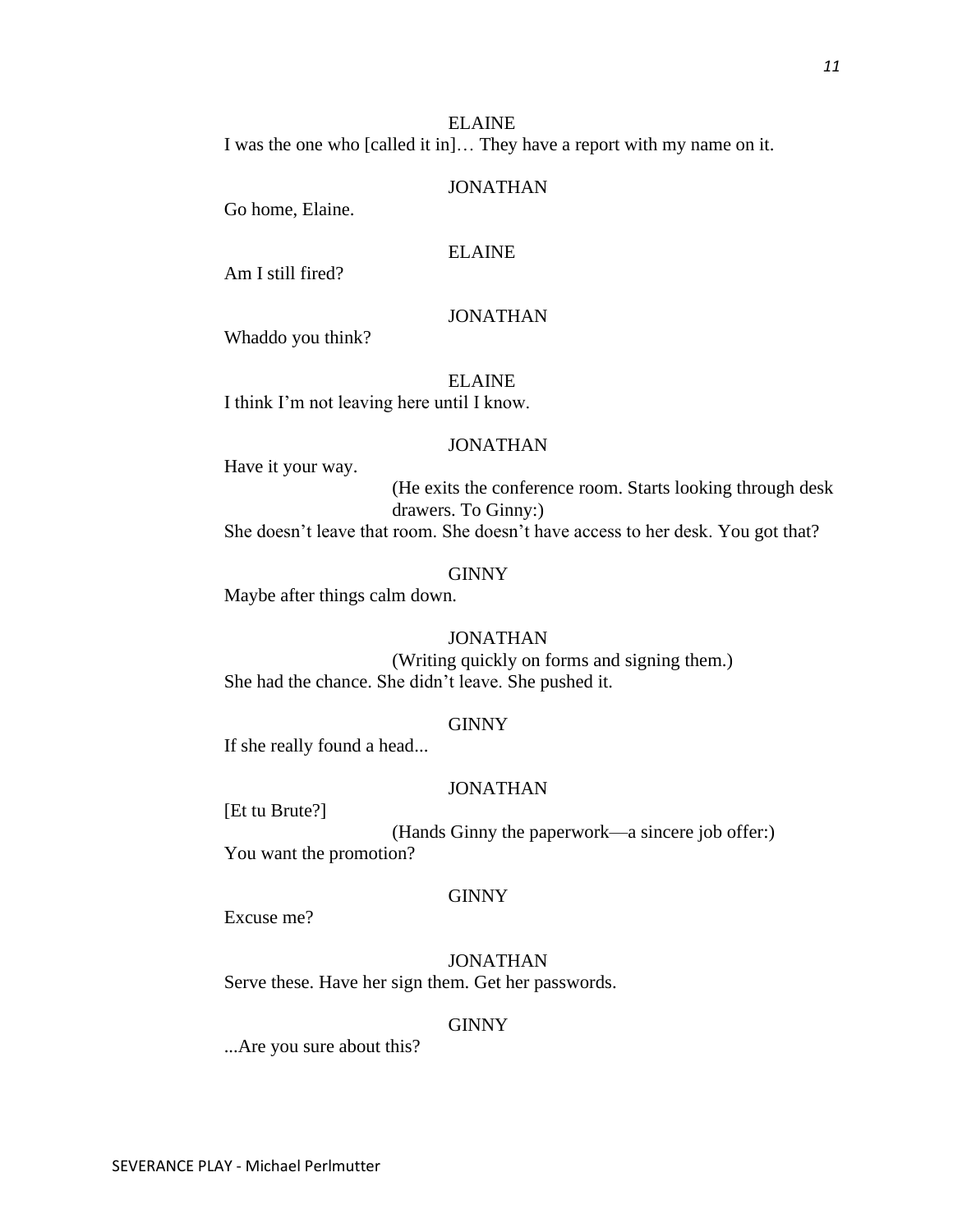### JONATHAN

This has been a long time coming.

# GINNY

You two have...history.

# JONATHAN

So do you and I. I can hire another her or I can hire another you. It's your call. You want the promotion—consider it a test. Or I can hire another both of you.

> (Pause. JONATHAN drops the paperwork on the desk between them. He then gets his car keys out of his coat, picks up the files brought in by Elaine and heads for the front door:)

# GINNY

Where are / you going?

# JONATHAN

To save an account.

# **GINNY**

How?

(But he's gone. Pause.)

# ELAINE

Can I come out now?

(GINNY just stares down at the papers on the desk. Pause. ELAINE quietly opens the conference room door and steps just outside of it.)

#### ELAINE

Is he gone?

# **GINNY**

(Doing her best to cover her own uneasiness with confrontation—trying to keep from apologizing:) You're not supposed to leave the conference / room.

ELAINE

Oh, for godsakes, give it a break. I trained *you*, remember?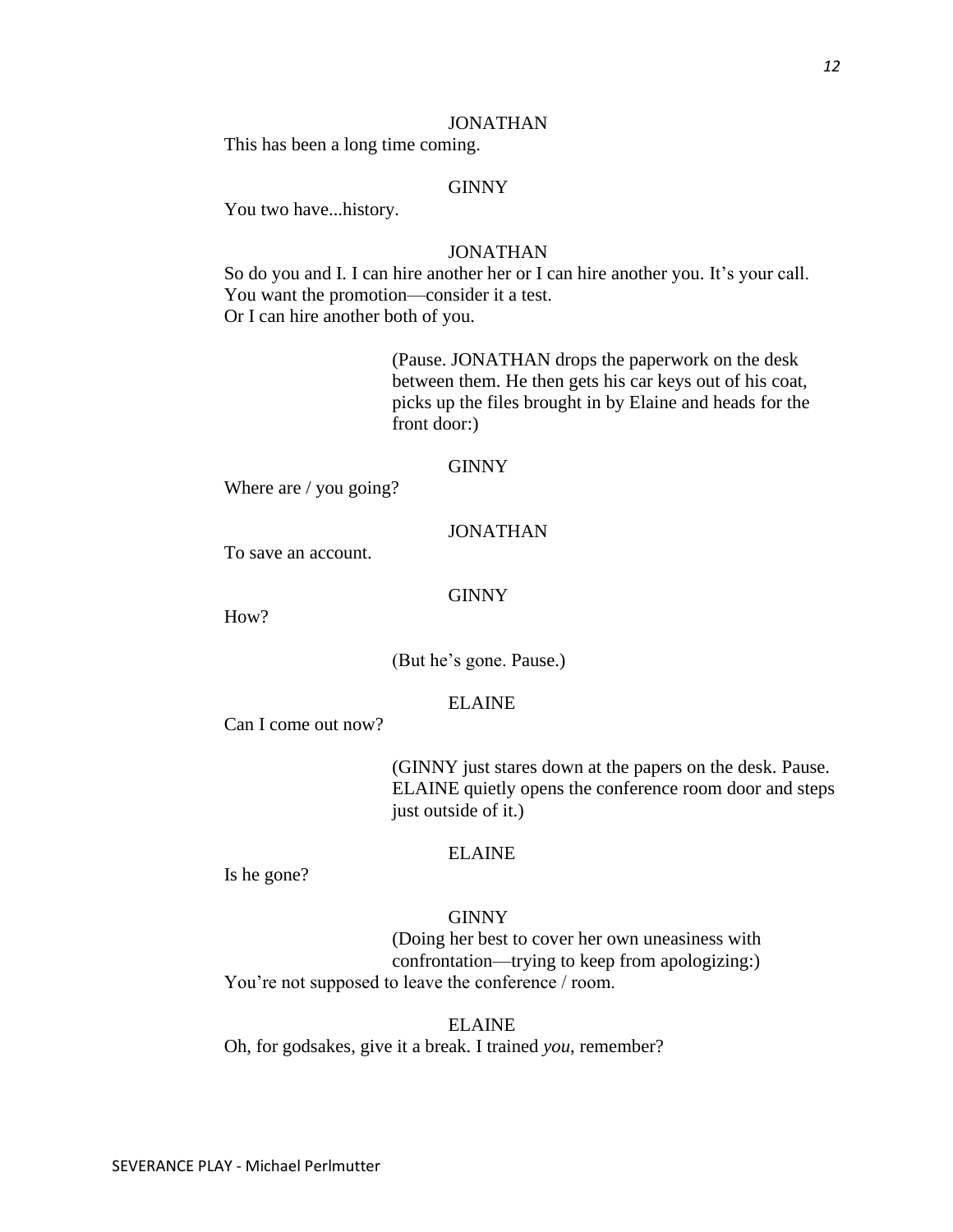#### GINNY

He could come back at any moment.

# ELAINE

He's not coming back.

GINNY He could have left something behind.

# ELAINE

Only his dignity.

#### **GINNY**

Either way.

# ELAINE

Really? OK. We'll play it your way. (She steps back into the conference room.)

> (GINNY follows her in. She struggles a moment: debating whether to close the door or not behind herself.)

# ELAINE

(Seated at the center of the table.) Leave it open. I like the fresh air. (As GINNY sits down:) Funny, isn't it? A room made of glass and there are no real windows.

## GINNY

(Not looking at her:) I'm going to need your passwords to your computer.

ELAINE (Reaching for the paperwork.) We're doing this, are we?

> GINNY (Pulling the paperwork back.)

And your phone.

### ELAINE

It's *my* phone.

#### **GINNY**

(Clarifying:) The password for your phone—for your voicemail.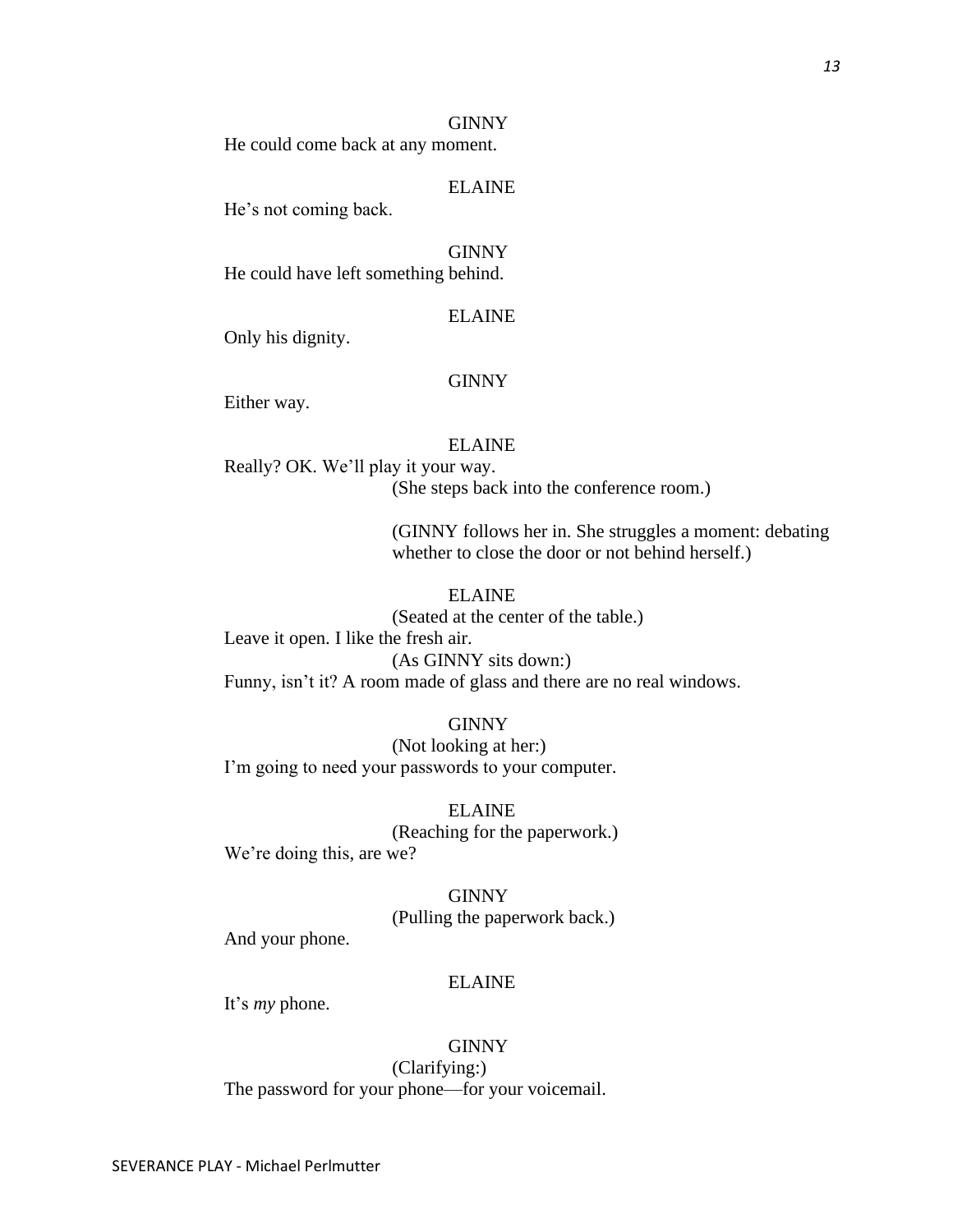Pokey.

# **GINNY**

With an "i"?

# ELAINE

Whaddo you mean with an "i"?—Of course not with an "i". E-Y—(well, actually with numbers for the vowels).

# GINNY

"P-Zero-K-Three-Y"?

# ELAINE

Yeah.

# **GINNY**

(Writing it down:) Thank you. And that's the password for...?

## ELAINE

Guess.

# GINNY

Both, I imagine.

### ELAINE

You don't have to do this, you know.

### GINNY

[...It's not because I want to.]

# ELAINE

Then don't.

### **GINNY**

If I don't: he'll fire me too.

# ELAINE

Nobody's getting fired. We've got him by the balls, don't you know that? Take a risk. We've both slept with him.

Oh for god[sakes] don't pretend you're [not]—or that you didn't know.

# GINNY

No, I knew...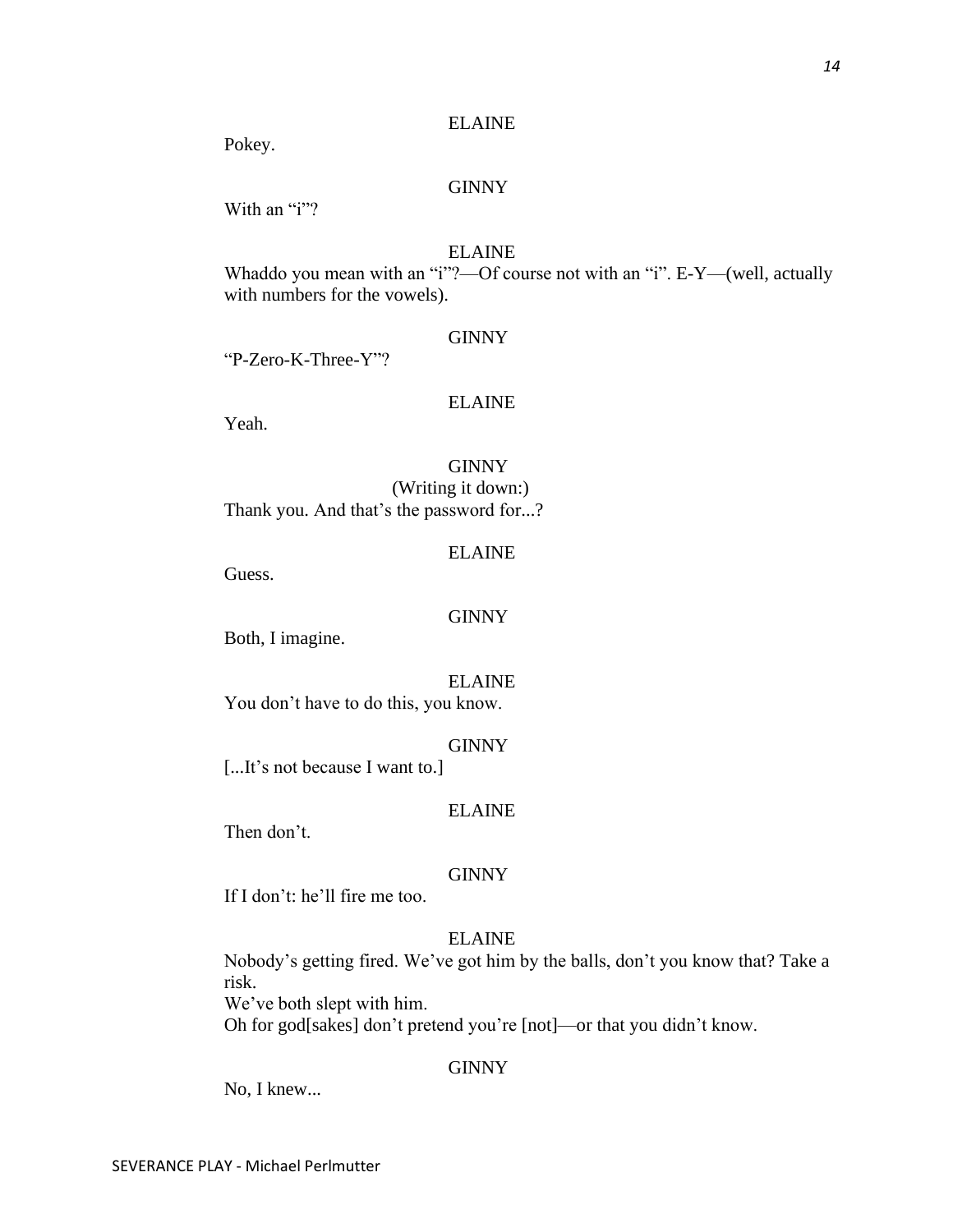Or that you're not.

Look, if you want, I can tie you up and make it look like I overpowered you, if you like. We've got zip ties. I'll be gentle.

> (GINNY just looks at her as if to ask, "What would that accomplish?")

# ELAINE

It's a joke.

(A pause.)

# **GINNY**

Did you really find a head?

ELAINE

...Yeah.

**GINNY** 

I would've thrown up.

ELAINE

I'm not saying I didn't.

# **GINNY**

[Oh my God.]

ELAINE He'll find out. He'll know the truth then this'll all be behind us.

(The phone rings.)

# **GINNY**

[Sorry, I have to...]

# ELAINE

[Of course. Go ahead.]

# **GINNY**

I'll be right back.

# ELAINE (Indicating the conference room phone:)

Phone right there.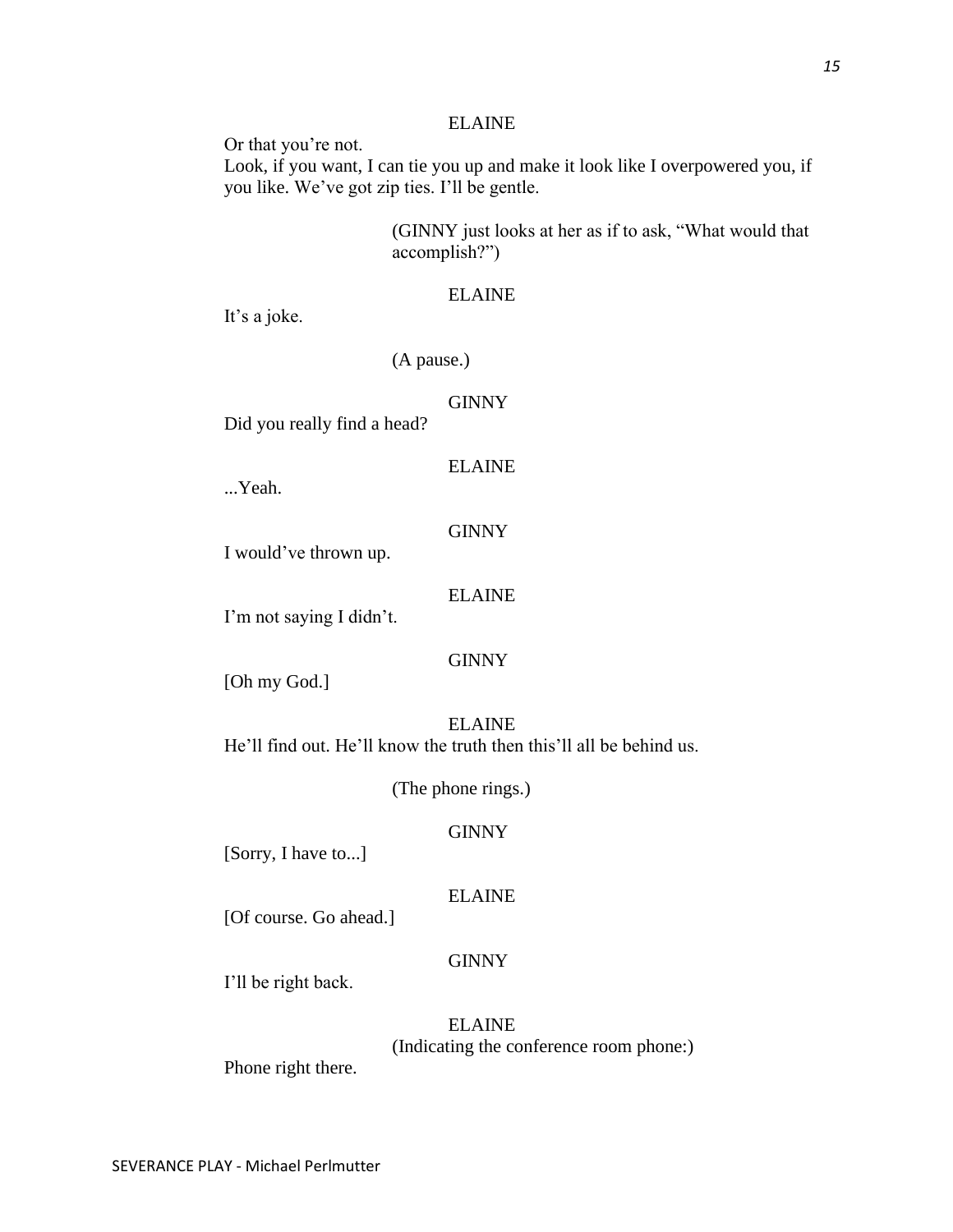#### GINNY

I may have to look up something.

# ELAINE

Do what you gotta do.

(GINNY exits the conference room to answer the phone. ELAINE remains in the conference room for a moment or two then allows herself access out to the rest of the office. She retrieves her coffee.)

## GINNY

Hello, Matterson's Chemical; Ginny speaking, how can I— Excuse me? Excuse me—No. No hable espan...ol.

(To a dial tone:)

(asshole)

# ELAINE

Welcome to America.

### **GINNY**

You're / not—

# ELAINE

Lighten up.

(Takes another drink of her coffee as she gathers things from her own desk:)

So, how're we gonna do this?

#### GINNY

You know I have to fire you.

### ELAINE

Why?

### **GINNY**

Because...

### ELAINE

Because you want my job? You have to fire me so you can take my job. Damn girl, aren't you the shit?

#### GINNY

...He offered me / the job.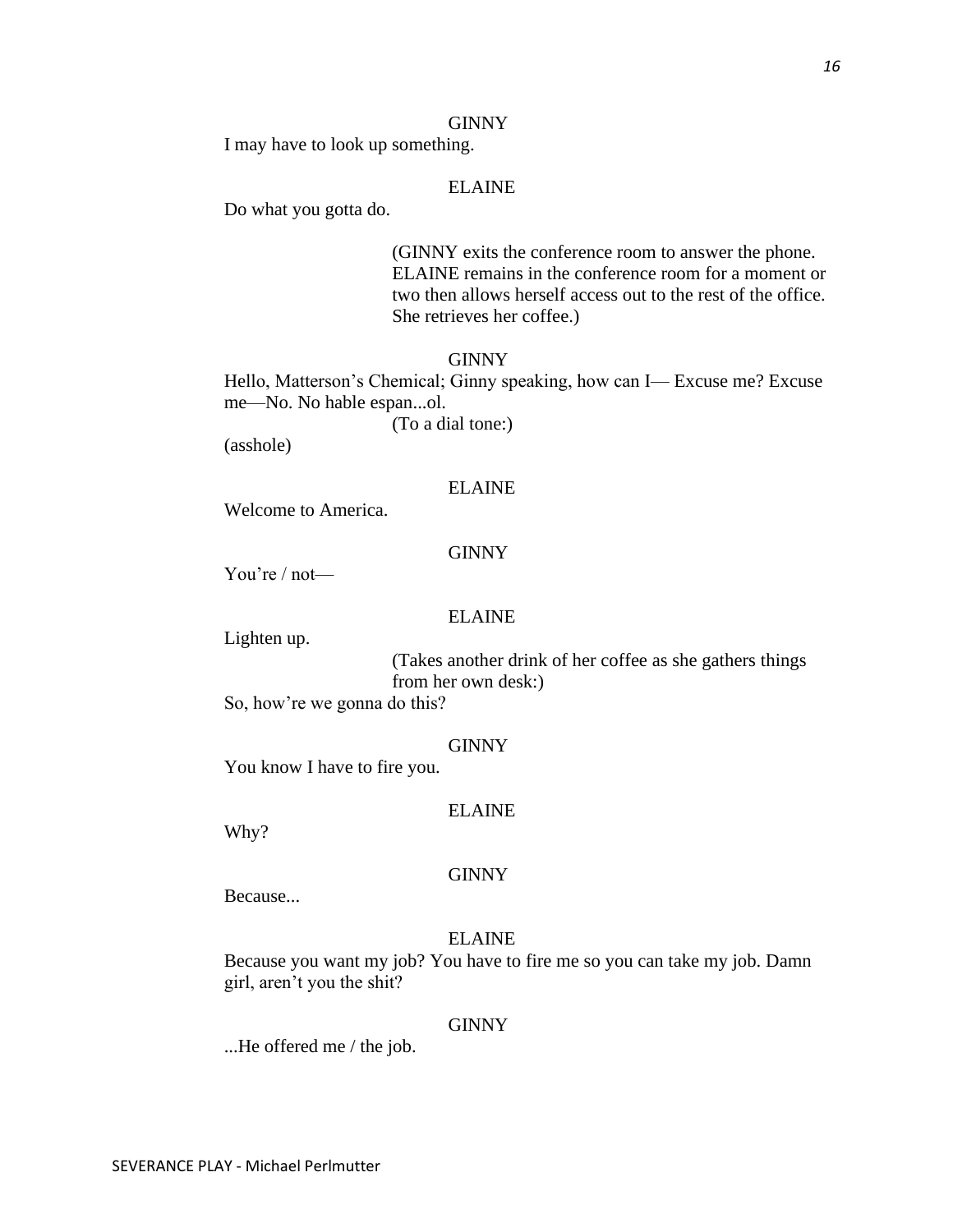Of course he did.

# GINNY

If I don't / fire you—

# ELAINE

Then how will you get my job? Right? But what happens when I come back? I take my job back then you just slide back to yours; so: what's the point?

### GINNY

Unless he keeps me in your job AND he takes you back and then he'll have to just hire another secretary.

### ELAINE

An assistant.

#### GINNY

Whatever.

#### ELAINE

There isn't enough business.

### GINNY

But like you said, [we have him by the balls]. He gives me the promotion: I keep the promotion.

### ELAINE

...I'm starting to like you.

#### **GINNY**

(just shy of apologizing:) So, you see why I have to fire you?

#### ELAINE

Be my guest. Where do I sign?

#### GINNY

(Showing her as she finds them:)

# Here. Here. And here.

(Utilizing some Post-it© style arrows she begins applying the page flags accordingly.)

# ELAINE

(Lengthening it out:) And what if I don't sign? Am I still fired? If I don't sign.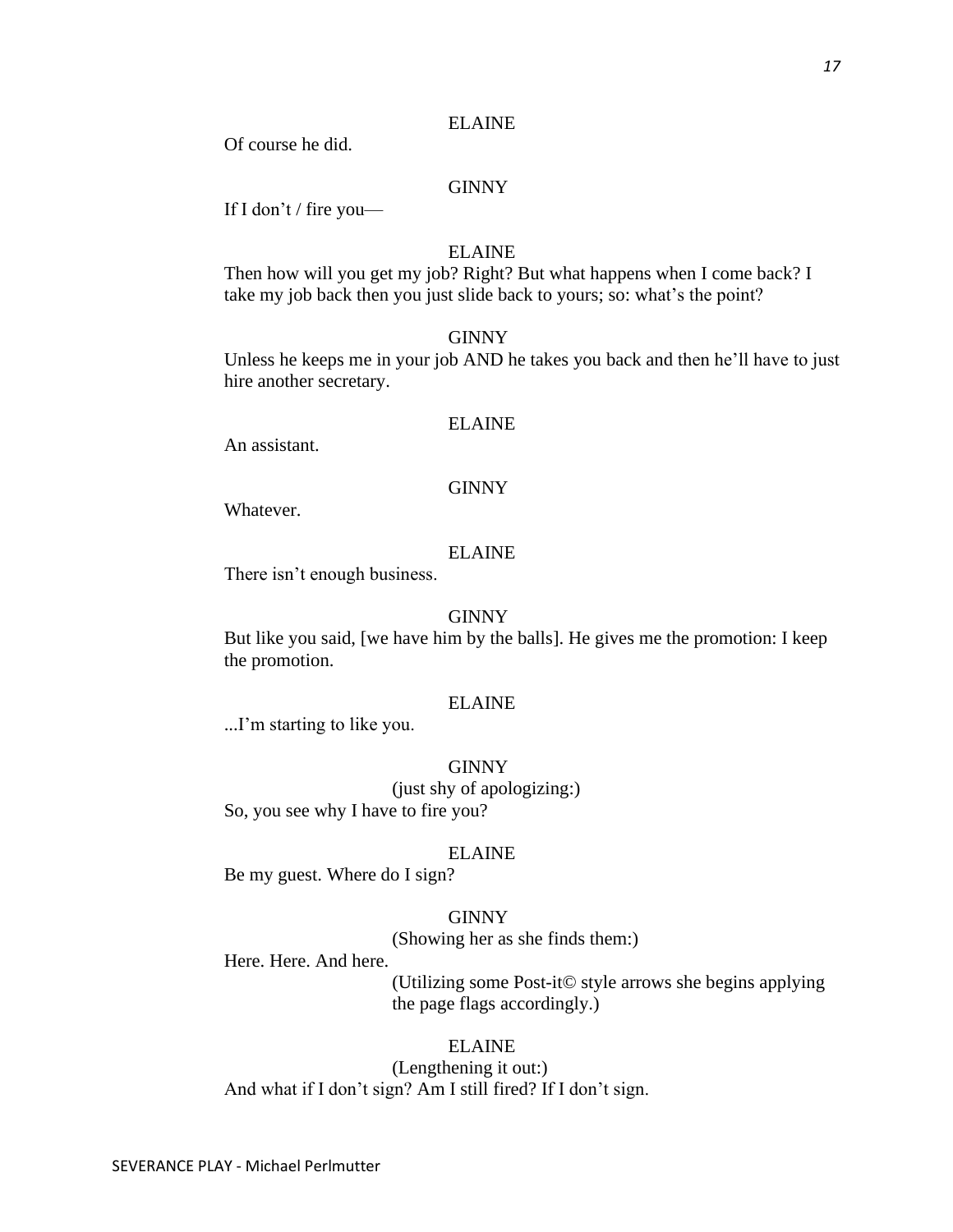# **GINNY**

# (Trying to stay on task:)

...I would imagine.

# ELAINE

You don't know? I've had a real fucked morning. Getting fired is hardly the cherry on the top of it all. You ever seen a dead person? Up close? Part of a dead person?

### GINNY

That must've..been [horrible for you.]

# ELAINE

(Topping off her coffee, eyeing things about the office as the scene continues:) It's not something you take sober; I'll tell you that. So, whaddo I get out of it?

# **GINNY**

[What?]

# ELAINE

If I sign? Whaddo I get?

# **GINNY**

I...What's coming to you I [suppose].

### ELAINE

When?

## **GINNY**

I don't know these things.

### ELAINE

You should, you're firing me.

### **GINNY**

Do you know these things?

## ELAINE

(Shrugs:) I've never had to fire me.

### GINNY

You know what I mean.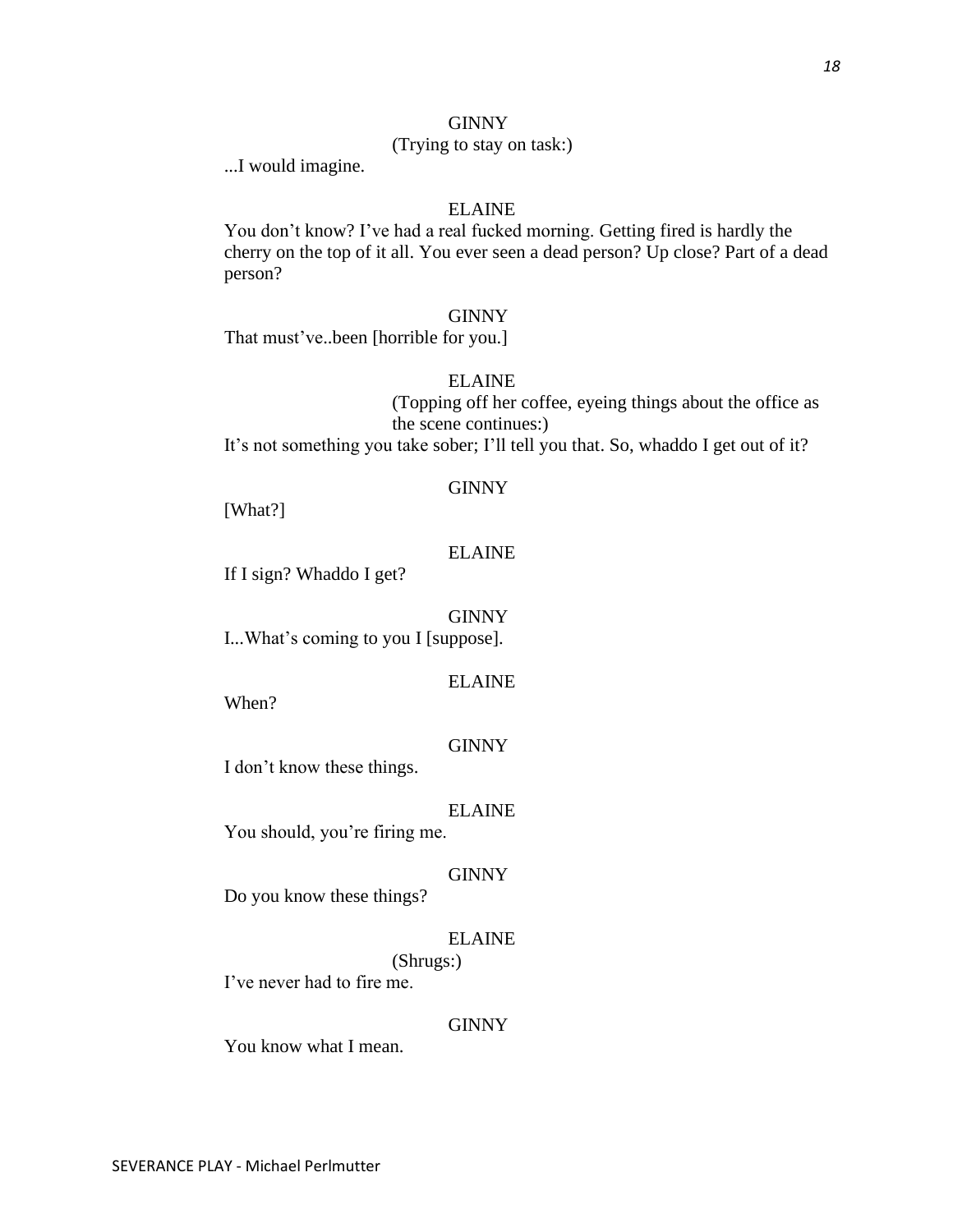No, I don't think I'm going to sign.

**GINNY** Oh, come [on]. You said it your[self], it's just a formality.

# ELAINE

Why?

GINNY Because we've..got him..by the balls.

# ELAINE

Oh...Dammit.

# **GINNY**

What?

### ELAINE

We were so close. We were so close to having that scene about two women discussing something other than a man.

### GINNY

what the hell are you talking about?

#### ELAINE

You never slipped—not even once?—You know, that test? Some women's lib group came up with it for the movies. If two women can have a scene without discussing a man.

#### GINNY

You're batshit, you know that?

# ELAINE

Maybe.

#### GINNY

What're you looking for?

# ELAINE

Evidence. Evidence that I was here. That I meant something. [That I] made a difference. [That I was] not some head on a platter for you to come along when you just happen to be driving by.

(Stops, pointing at her:)

You would have run it over, right?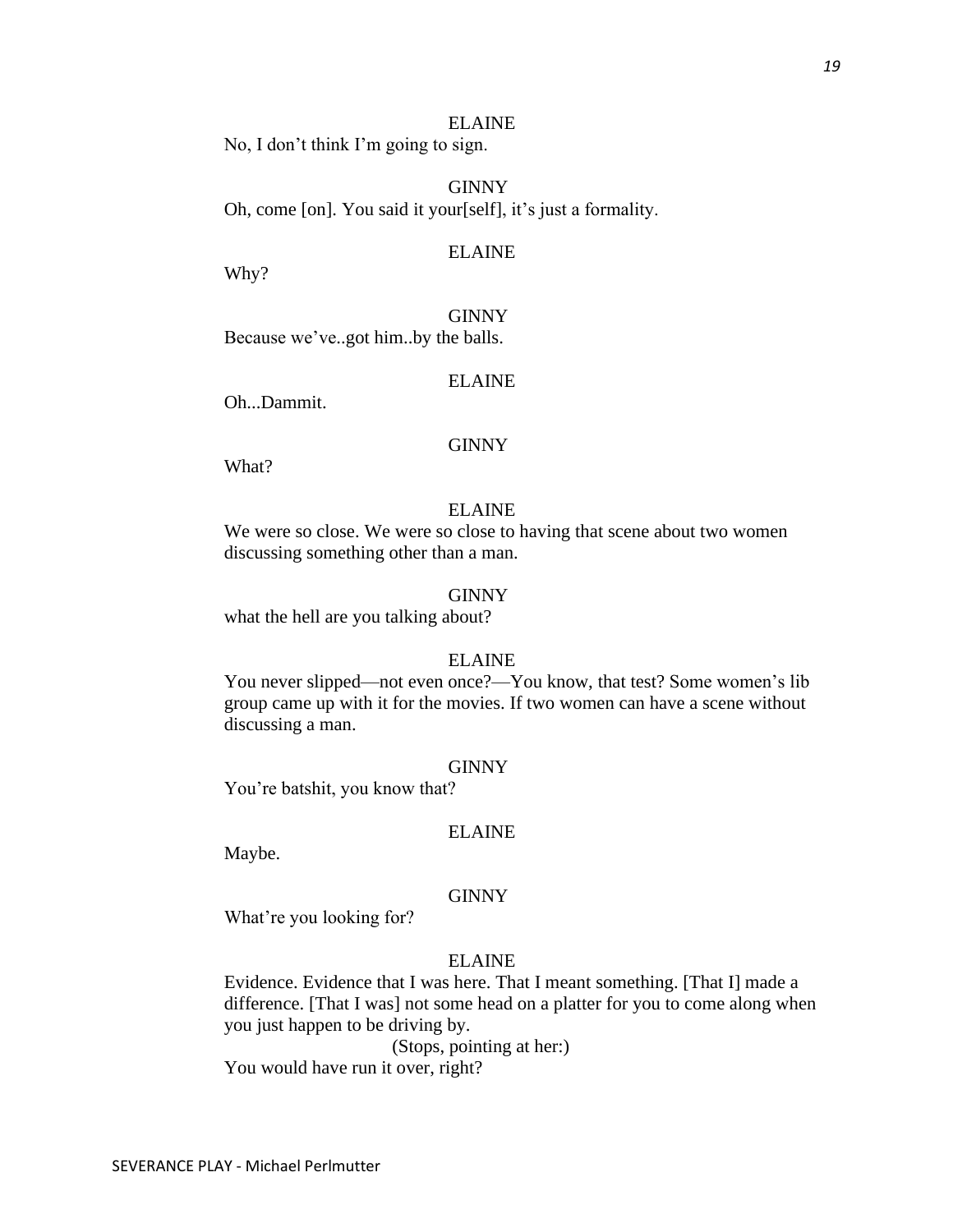# GINNY

what?

# ELAINE

I stopped. I stayed there so no one...but you, you're the type: you would've run right over it, wouldn't you? Why? To hear it crack or...smoosh?

### GINNY

Now you're just being a jerk.

# ELAINE

You want my job? You earn it. You gotta get me to sign.

(The challenge:)

Get me to sign. See? Now we have a scene. Now we have a scene (not about a man).

# GINNY

[You're not making any sense:] this isn't a movie.

# ELAINE

It could be though—it could be. Didn't you ever want to be in the movies—when you were a kid? Growing up? Didn't you? I know I did. And this...this is just surreal enough...

#### GINNY

..I know what you're trying to do..

# ELAINE

Do you?

#### GINNY

You're trying to make me bond with you. It's a sales game. Trying to make me think we're friends.

#### ELAINE

Aren't we? That hurts.

# GINNY

I'm just trying to do my job. I can't afford to lose my [job]. You can afford to lose yours, but I can't afford to lose mine.

#### ELAINE

Next time try to pull out some tears.

(A slight beat.)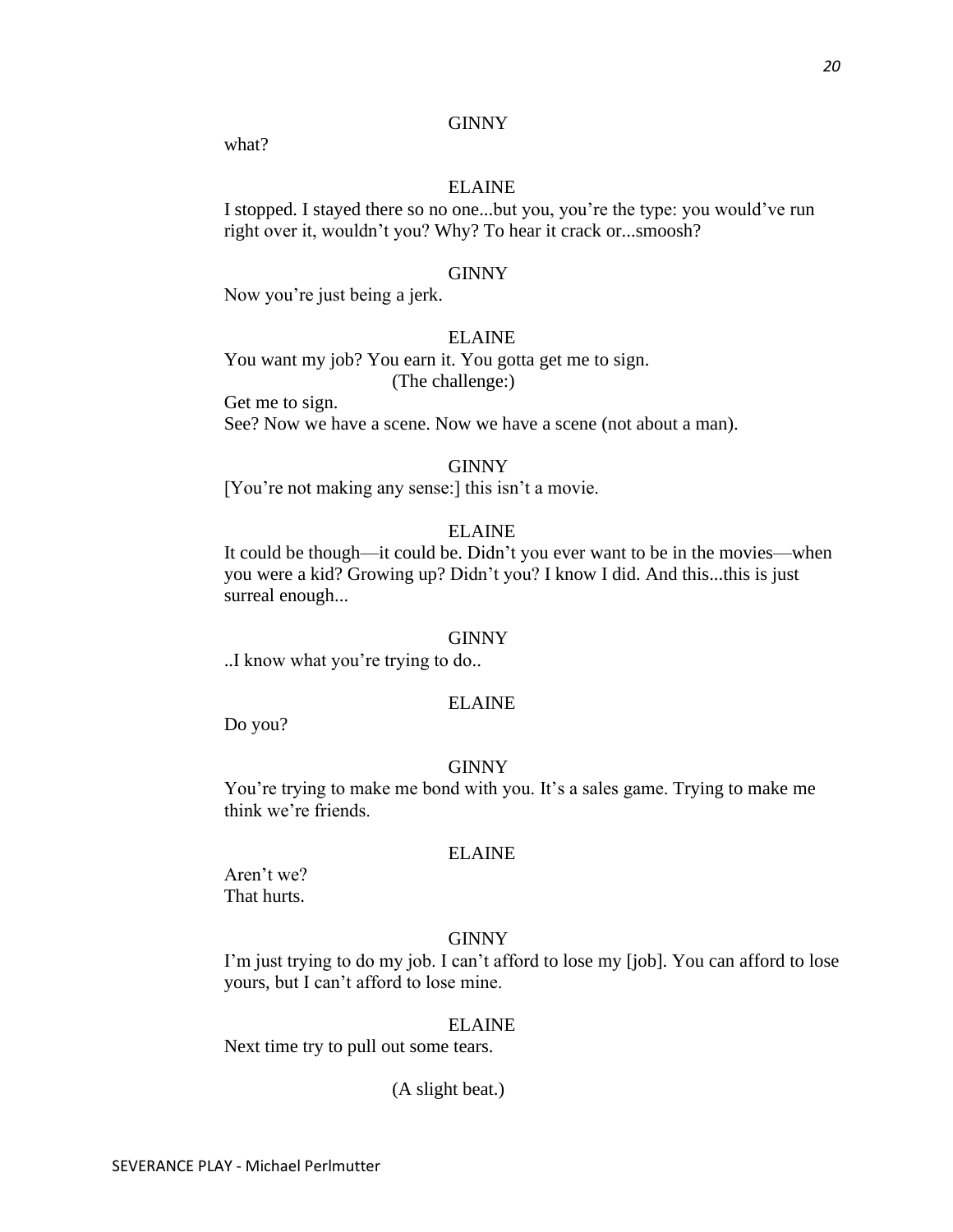### GINNY

Sign the fucking papers.

# ELAINE

I don't think so. I'm not feeling it.

(The phone rings. The two women look at each other. ELAINE nods: "Go ahead". GINNY does so:)

### GINNY

Matterson's Chemical, Ginny speaking, how may I help you? - No, she's still here. - Almost done.

# ELAINE

Let me talk to him.

(GINNY pushes the paper in front of Elaine. Mouthing "Sign *one*". ELAINE in return brushes her fingers against her thumb on one hand [*indicating cash*] "when do I get paid?")

**GINNY** She's a little upset. - Wouldn't you be? - I can't.

### ELAINE

Put him on speaker.

(GINNY points to the papers. ELAINE reaches for the phone—GINNY tries to pull it away.)

### GINNY

I can't.

(After a short struggle ELAINE presses "speaker".)

JONATHAN (On speaker)

—If I TELL you to let me talk to her, you LET me talk to her. IS SHE THERE OR NOT?

(The women look at each other. Neither answer.)

# **GINNY**

She's still / here.

# JONATHAN (On speaker)

Then you—Has she signed?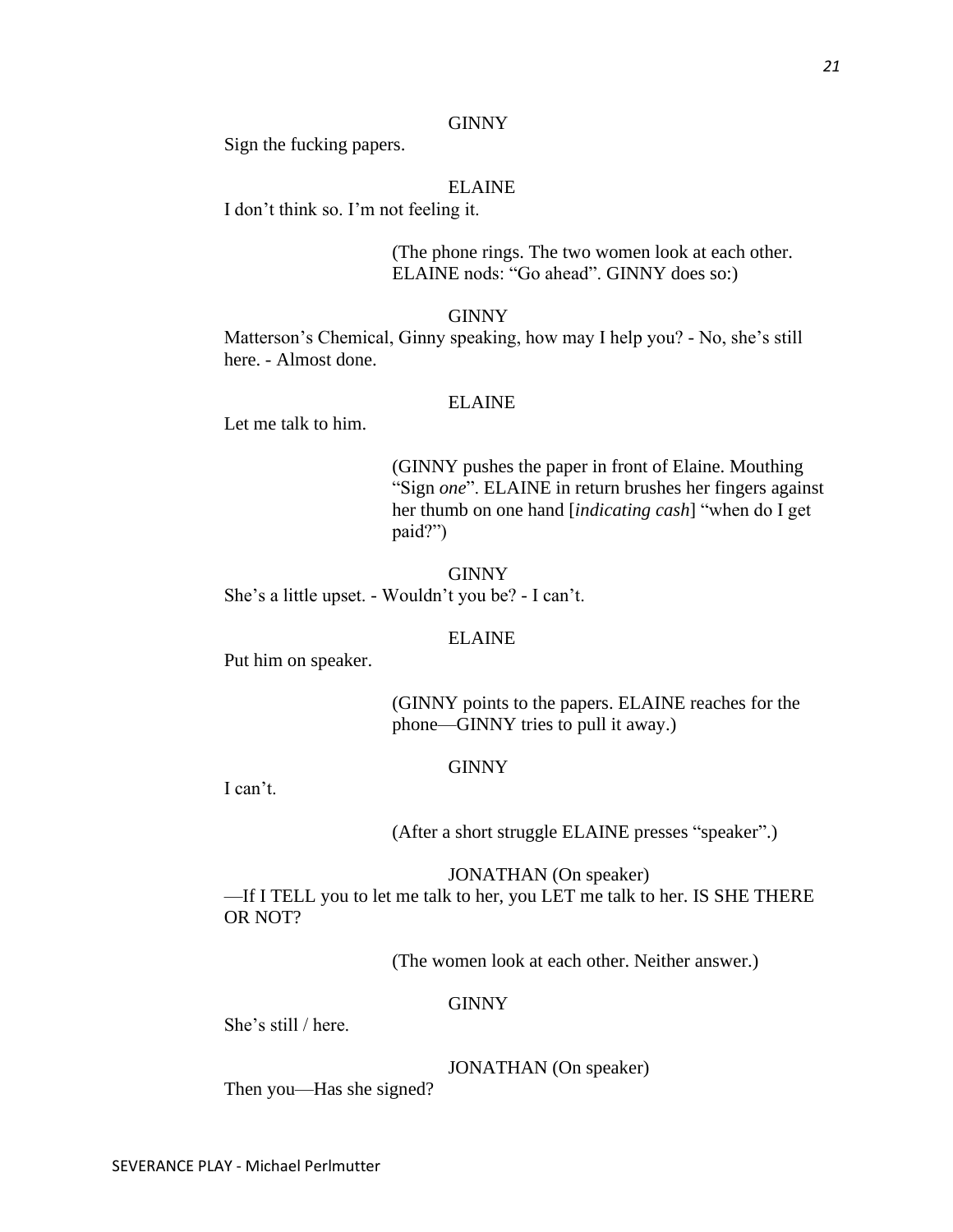# **GINNY** (Looking ELAINE squarely in the eyes.)

Yes.

# JONATHAN (On speaker)

...Dammit.

# **GINNY**

What?

# JONATHAN (On speaker)

Nothing. No. Good, good—I know that had to be hard for you. Let her cry, I'll talk to her later.

# (ELAINE is now going through desk drawers.)

### GINNY

Was that head thing for real?

# JONATHAN (On speaker)

That's what I wanted to talk to her about but YES, Yes, the damned thing's for real. They're talking about it on the radio.

# GINNY

Do they have a name?

### JONATHAN (On speaker)

What does that—No: they're not even saying whether it's a male or female yet just that they're still looking for other body parts—Am I on speaker?

#### GINNY

Why? What makes / you say—

JONATHAN (On speaker) Why am I on speaker—She IS there, / isn't she?

#### GINNY

Jonathan.

### JONATHAN (On speaker)

Put her on. Put the bitch on.

### ELAINE

Hey. Watch who you're calling a / bitch.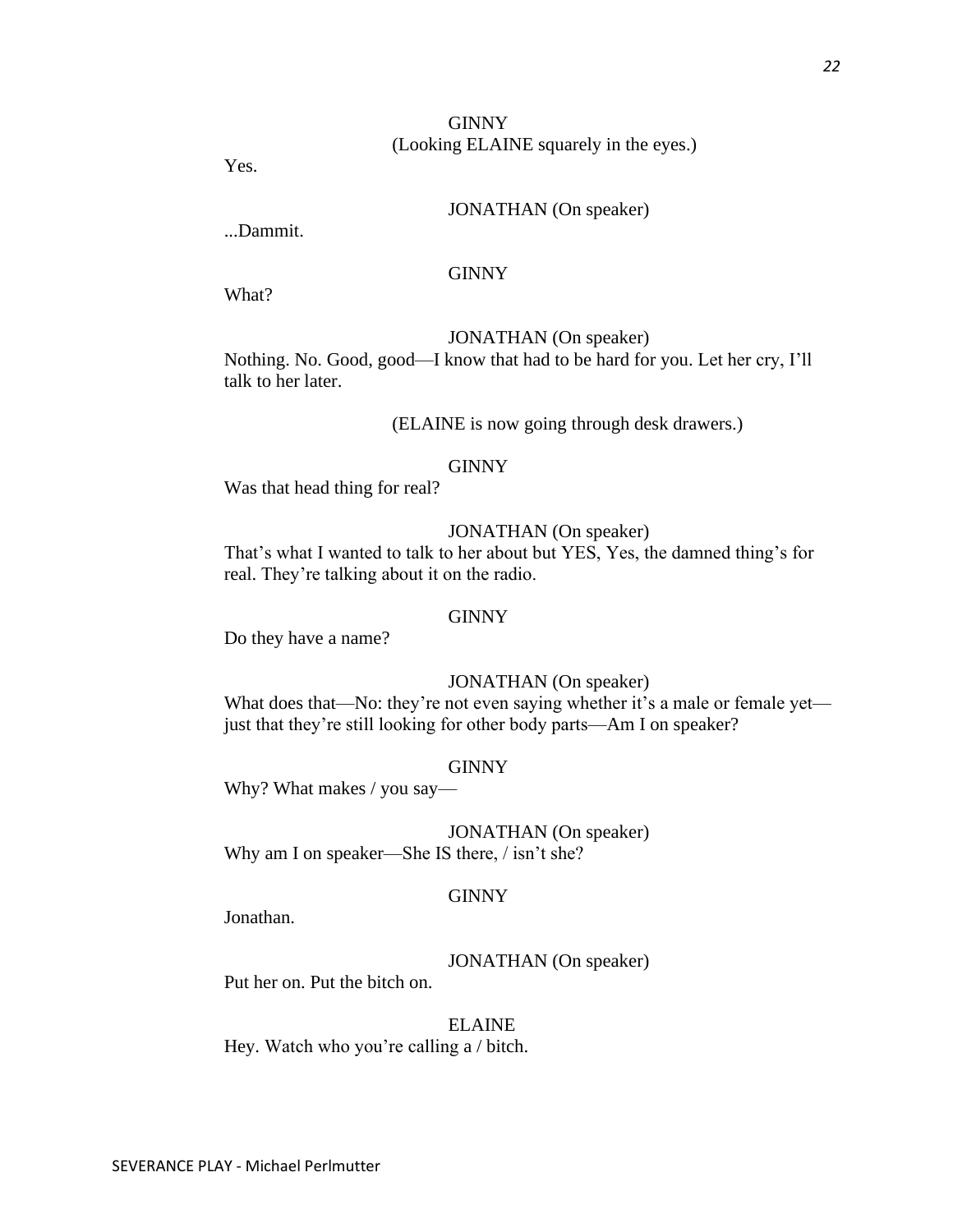I've got a plan.

I was fired, remember?

Forget about that.

ELAINE

ELAINE

I want my money.

You'll get your money.

ELAINE

When?

JONATHAN (On speaker) When?: whaddo you mean when?

ELAINE And severance, because you fired me.

JONATHAN (On speaker)

JONATHAN (On speaker)

JONATHAN (On speaker)

JONATHAN (On speaker)

For cause.

# ELAINE

The law states I get paid immediately. Severance, vacation time, holiday and / Bonuses.

JONATHAN (On speaker)

You quit.

# ELAINE

How do / you figure?

# JONATHAN (On speaker)

I'm not going thru this with you right now—BECAUSE I told you to go home. I told you and you didn't. I gave you an order: you refused: it's called involuntary resignation—that's the same as quitting.

ELAINE

I signed your fucking papers and they say you fired me.

(GINNY slides her the papers. She signs.)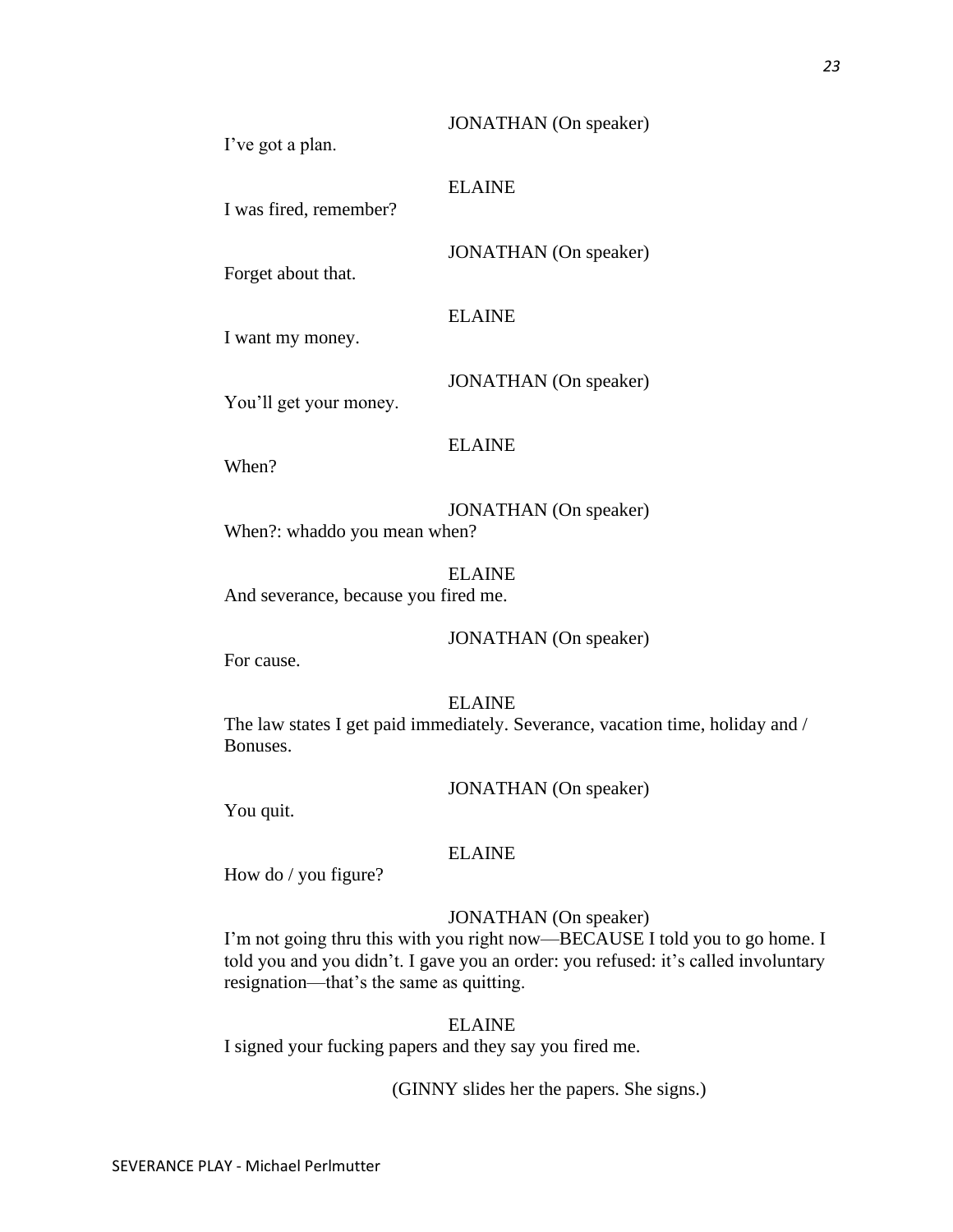## JONATHAN (On speaker)

Ginny?

# **GINNY**

Yes sir?

# JONATHAN (On speaker)

Did she sign the papers?

GINNY

I have them right here in front of me.

JONATHAN (On speaker) Fuck. When do I have to pay her?

# ELAINE

(Quoting:) "Immediately upon termination."

### JONATHAN (On speaker)

Ginny?

# **GINNY**

(Already on the computer looking it up on the internet:)

I'm looking it up.

# ELAINE

Why did you call?

JONATHAN (On speaker) You don't work here anymore. I'll figure it out without you.

GINNY

(Picking up the phone—switching off speaker to handset:) Jonathan? - She's right. - I didn't write the law, I just read it. - How was I supposed to stop yo— - Yes. - Yes. - Yes. - I'll tell her. - I will. - I WILL. - Good luck.

(She hangs up.)

# ELAINE

Wha'd he say?

# GINNY

He said he doesn't need luck.

(Slight pause.)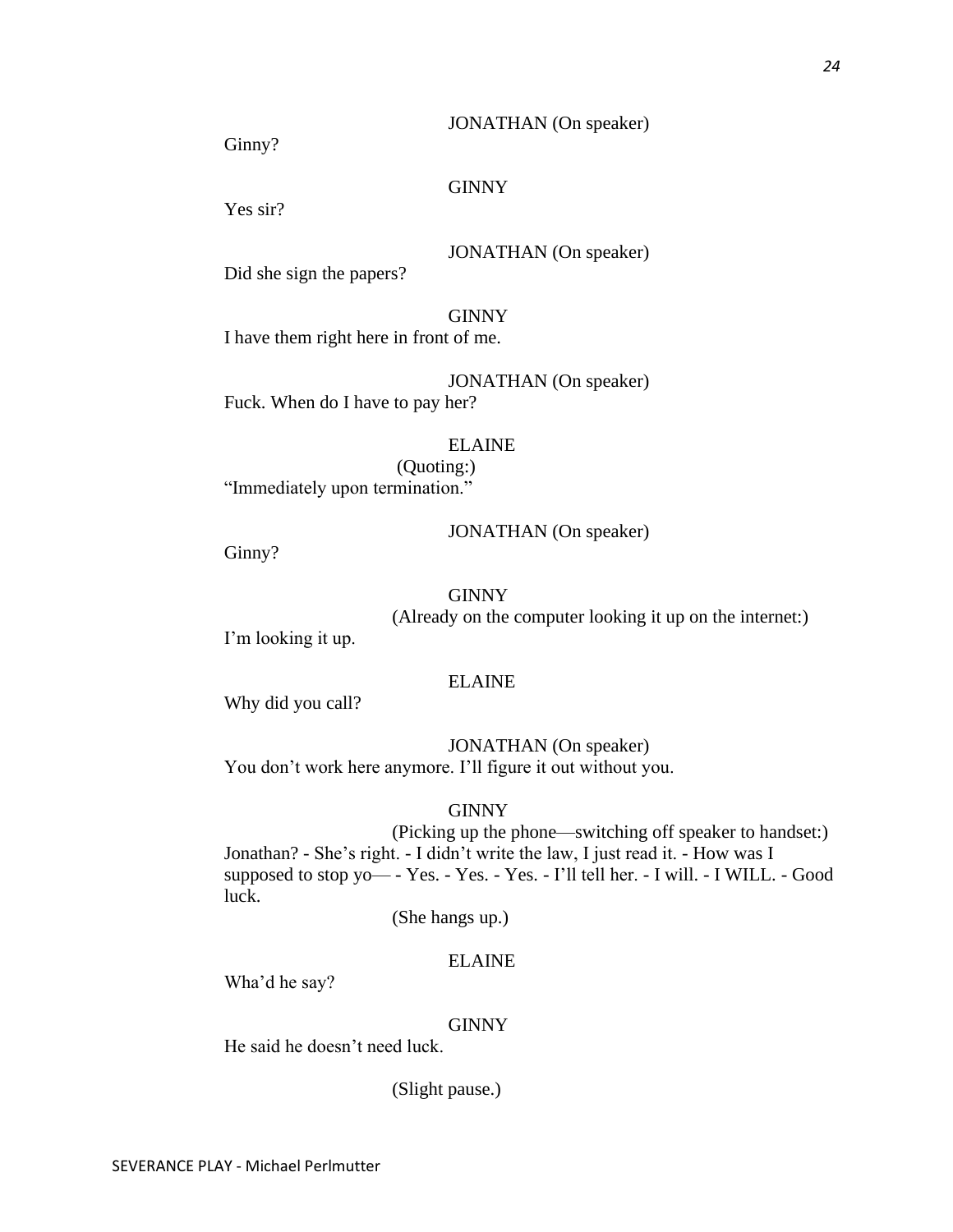**GINNY** Be back at the end of the day. Your check will be waiting for you.

# (ELAINE just stares at her.)

# ELAINE

Fine.

(She starts for the door.) **GINNY** 

Wha'd you take?

# ELAINE

Nothing that wasn't mine.

(And she exits.)

(Slight pause. The phone rings. GINNY answers it.)

# **GINNY**

Matterson's Chemicals. Ginny speaking. How may I help you? - No, he isn't in right now, is there something I can help you with?

(Lights fade.)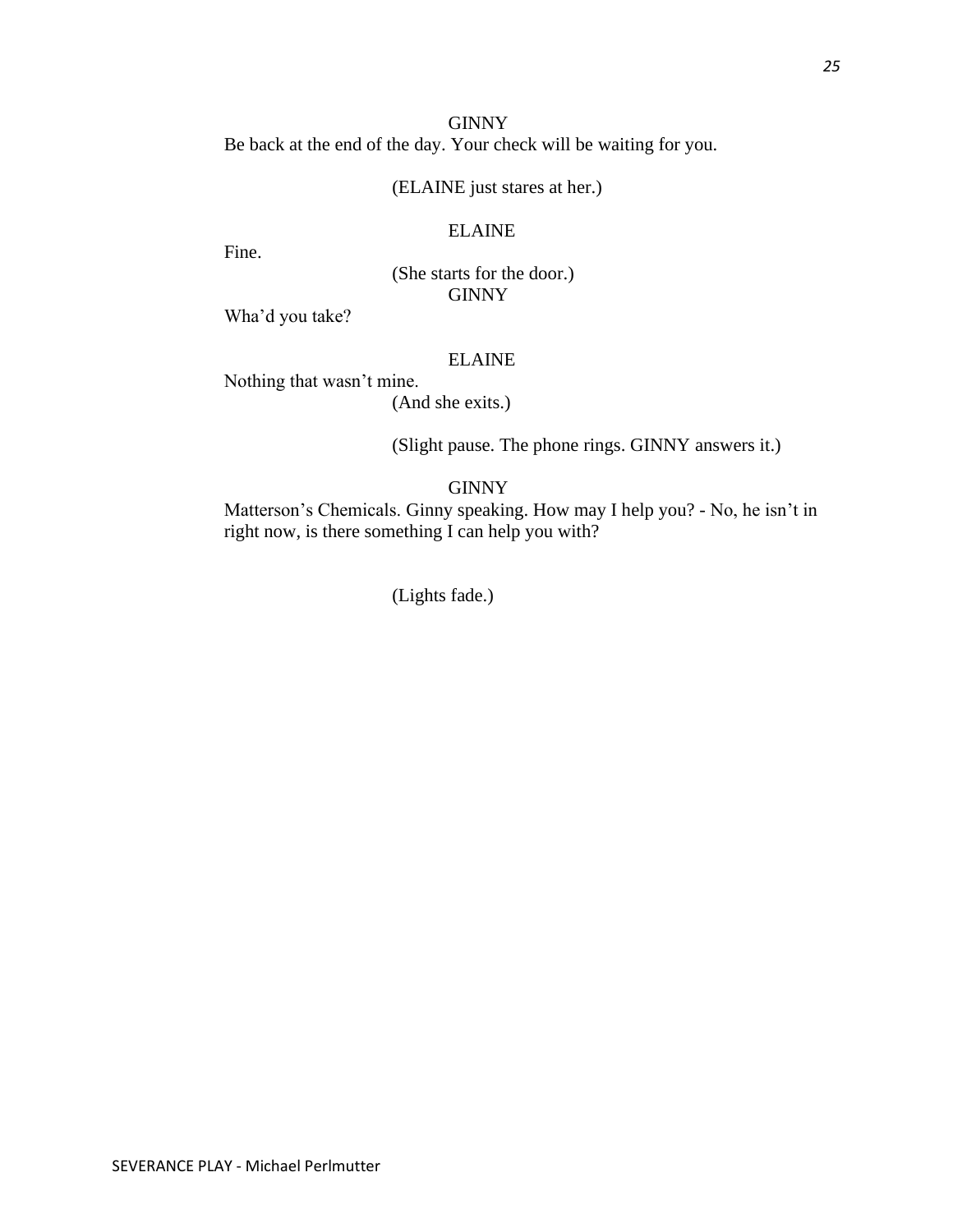# (At rise: WEDNESDAY PM

The office phone is heard ringing...once, twice...as the lights fade back up almost immediately.

GINNY is still seated at her desk. Howeve,r the phone at her ear is a cell phone while the office phone continues to ring. The lights in the office however do not come on. It is after hours and but for GINNY's presence there is no other sign of business as usual. She is lit solely by the light of the computer monitor in front of her, surfing the web. The office phone switches off—during the following:)

#### GINNY

(Already on the verge of panic, she stifles it down speaking in hushed tones so as not to be heard beyond the room:)

I swear...It's been three hours and she's still out [there]— – I can't leave. – I can't, I told you— Because – BECAUSE—Of course I've tried to call him, whaddo you think I've been doing?  $-$  Don't start.  $-$  It's been a great test [thank] you very much]. – No, I am *not* online. –Oh shit, they found a hand. – OK, I'm online but I'm not—in a dumpster—no, there's not a picture. – And no, I'm not playing poker. Because I blocked them, thank you very much. I'[ve not been tempted]. Not even. – Because I'm not an idiot. – No, he isn't.—Because you don't understand hi— – He can be quite charming when he wants to. – Yes, I hear exactly what I'm saying. – He is not. – Because, he needs me. – Yes, I'm sure . – Fine, do what you [have to]—if you have to leave: leave—You have to leave, I understand. – No, no: Don't put him the bathroom. – Because last time you did that he ate a bottle of hair / conditioner.

(The phone rings again.)

#### GINNY

No, that's not him: that's her. – She knows / I'm in here.

ELAINE (Offstage/outside the front door)

I know you're in there.

#### GINNY

My car is still in the parking lot.  $-$  Yes, Jonathan rescheduled the presentation.  $-$  I know that was hours ago but— – And what would you know about it? (She travels away from her desk and retreats further into the office; burying herself in the conference room.)

– Yes, I want to go home. – No. – Because I told you.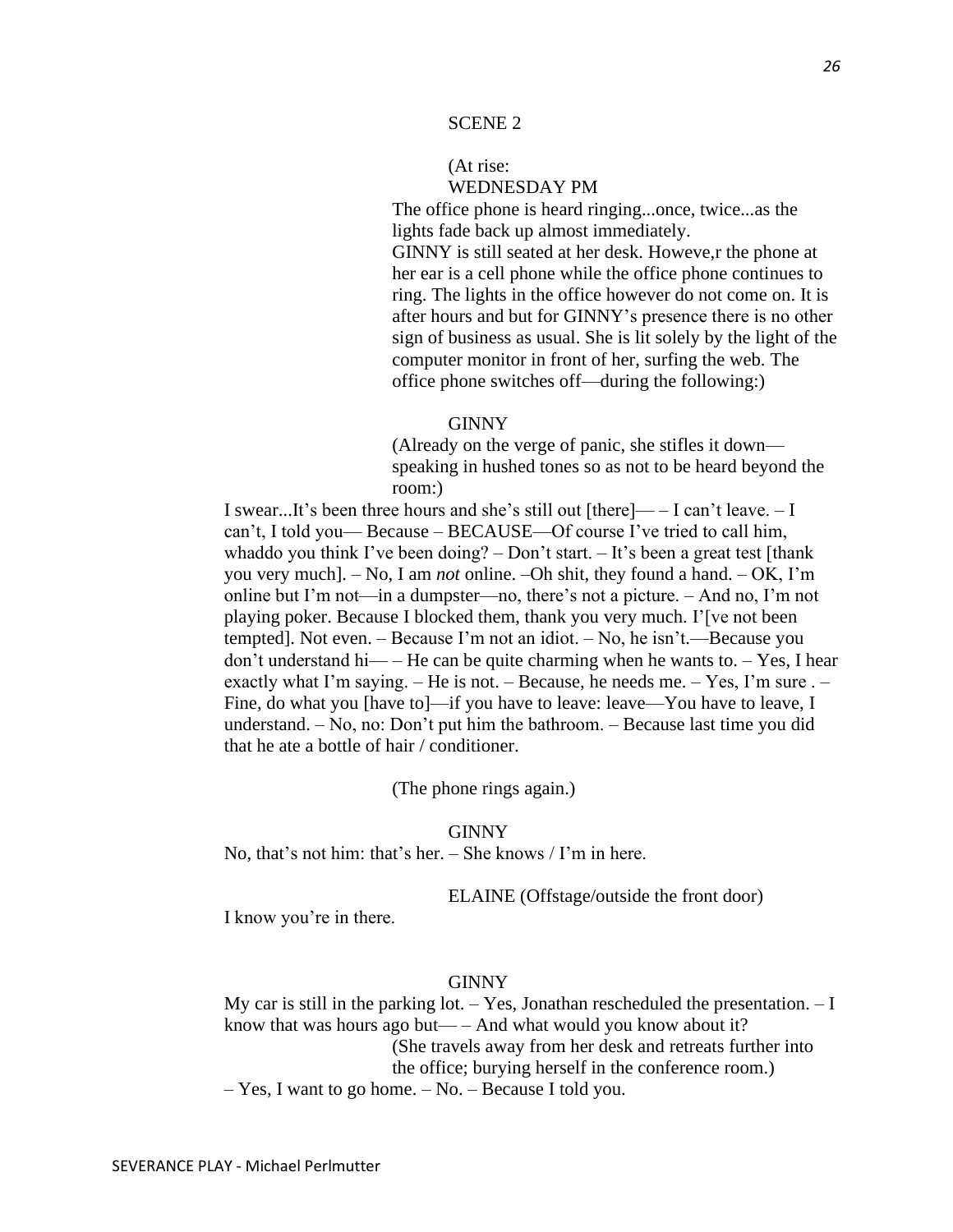ELAINE (Offstage/outside the front door) You can run but you can not hide—well, actually you can not run; all you can do is hide—So, what I mean to say is you can hide but you can not run.

GINNY Fine, put him in the tub but take everything out of it. – He what? – When?

ELAINE (Offstage/outside the front door) I've got all night. All week—Allll weekend. I've got nowhere else to be right now.

# **GINNY**

(Forcing herself to implode rather than explode:) And you were going to tell me this when? – [Do] you know how much those shoes cost—how did he get into my closet? – What're you doing trying on my things? – Just go. Go. Everybody go home. (God).

> (GINNY doesn't move other than hanging up her cell phone. All her focus goes into her breathing; slow and steady and rhythmic..she is possibly experiencing the pangs of a self-induced panic attack.)

ELAINE (Offstage/outside the front door) I've got my phone. And I've got Netflix. One more episode of Breaking Bad<sup>3</sup> and then I've really got to reconsider this arrangement.

> GINNY (To no one in particular—perhaps the phone:)

(You owe me.)

ELAINE (Offstage/outside the front door) So, he re-land the account yet? Left you holding the bag? Welcome to my world.

> (GINNY continues actively breathing as she starts texting on her phone.)

ELAINE (Offstage/outside the front door) I'm calling for a pizza. Whaddo you want on your half? (No reply.) Be that way: anchovies and pineapple it is.

# GINNY

(To her phone as she continues spiraling towards collapse:) (I am officially on overtime.)

<sup>&</sup>lt;sup>3</sup> "Breaking Bad" is only a place-keeper title...please change this show title as often as you like (in keeping with the character).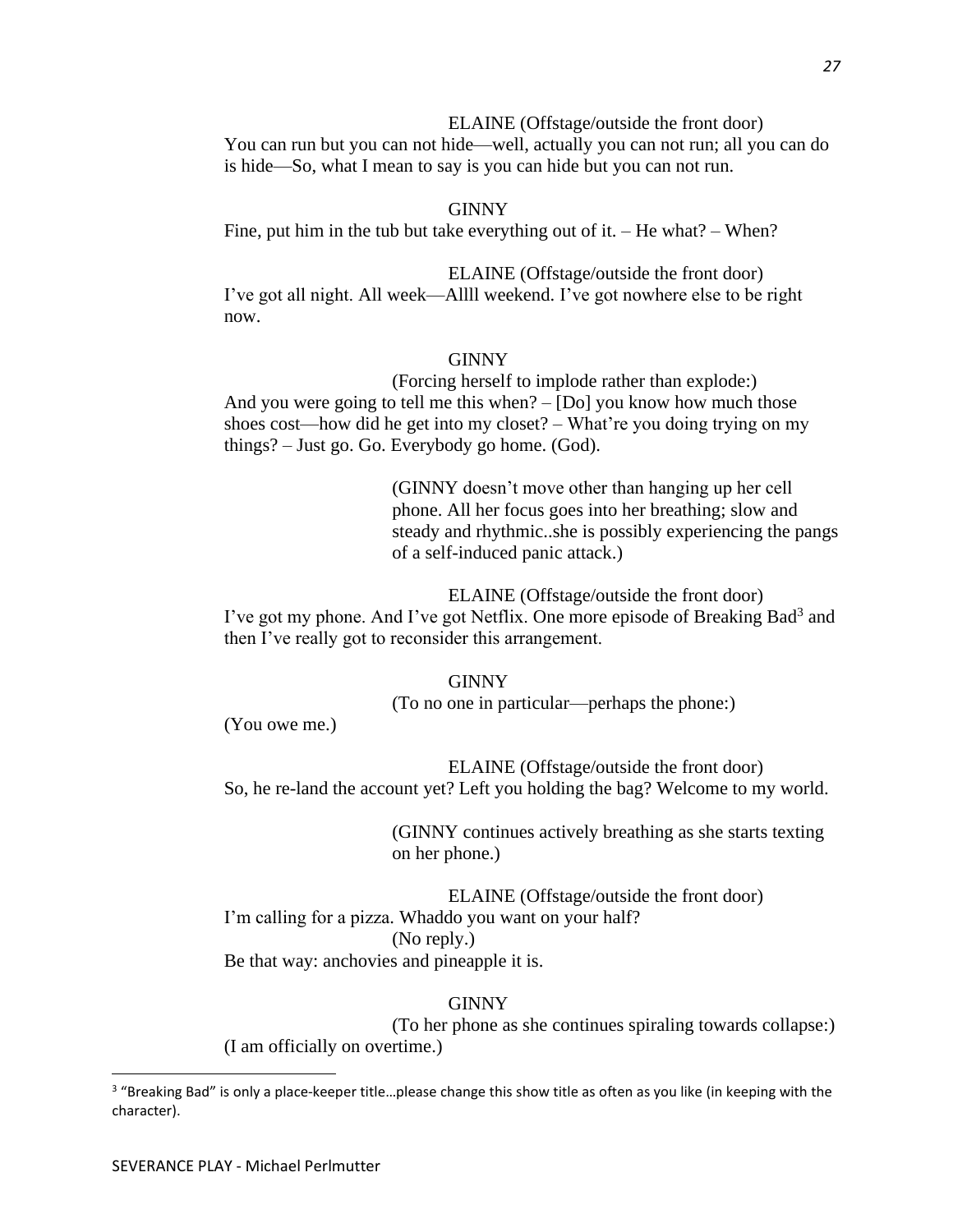(The phone rings. Then suddenly stops. GINNY doesn't respond.)

ELAINE (Offstage/outside the front door) Sorry, that was me: my bad—misdialed. Last chance to put in your order.

(GINNY continues to focus on her breathing.)

(The lights fade out again.)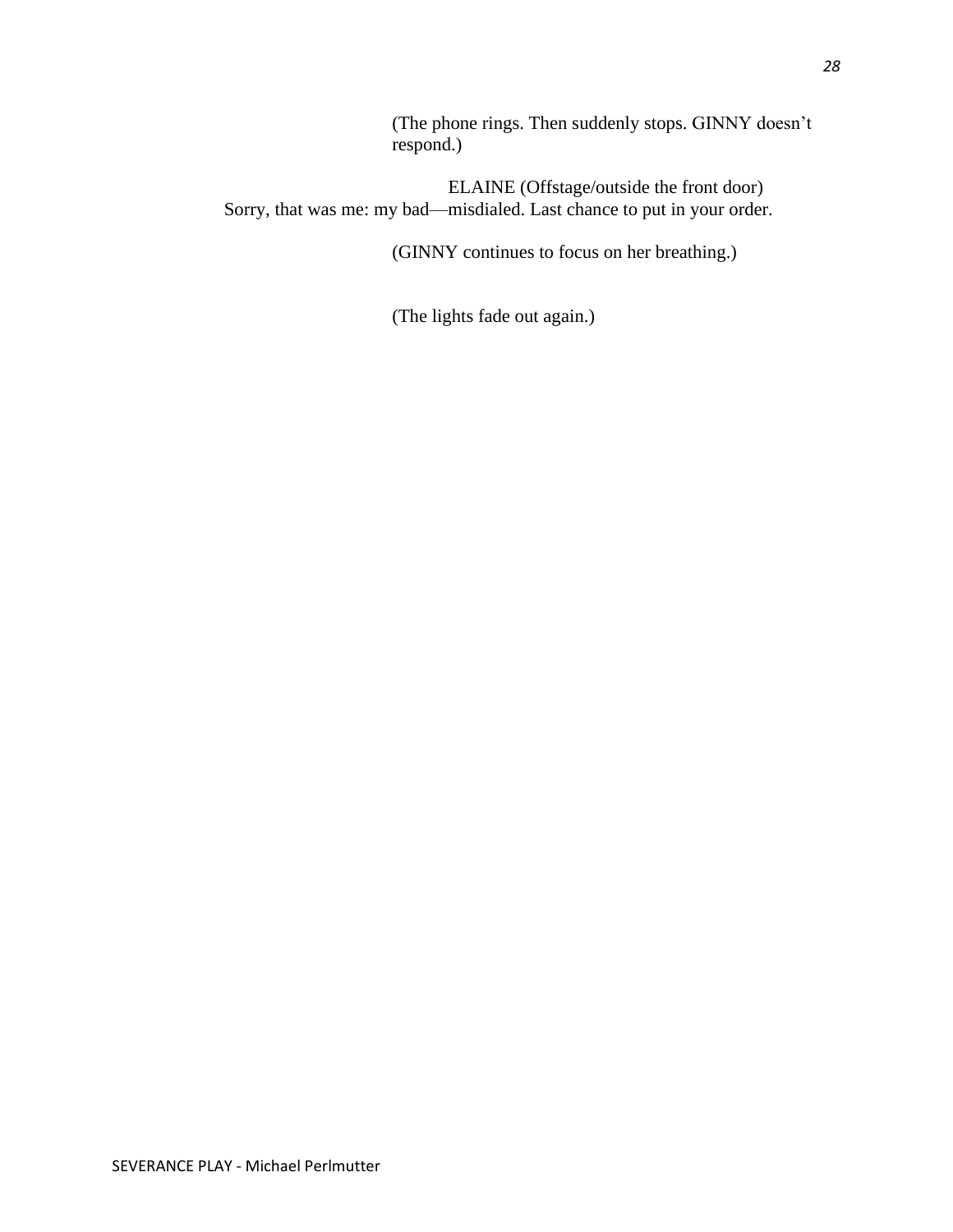# (At rise: FRIDAY AM

(JONATHAN, dressed for another business day, or perhaps yesterday's business day—because it looks like he's been up all night in his present attire. He is drinking coffee: black, and all but pacing a hole in the floor when ELAINE, also dressed for a new day but with much less attention to her business acumen, enters.)

# JONATHAN

Where the hell have you been?

ELAINE Well, hello to you too; Where's my / money?

#### JONATHAN

(Tossing it onto the nearest desk:) Here. Every penny. I need your help.

> ELAINE (Taking the envelope and opening it.)

So, you said.

### JONATHAN

It's all there. Please.

# ELAINE

Should've held back then.

### JONATHAN

I'm serious. That's why I paid you up front. I want you to know I'm serious here. No games. I'm being totally honest with you.

### ELAINE

(Looking over the check:) Anytime a man says he's being totally honest—You didn't sign it.

JONATHAN Oh, crap, that was a mistake. Seriously. A complete—give it / to me.

#### ELAINE

Here.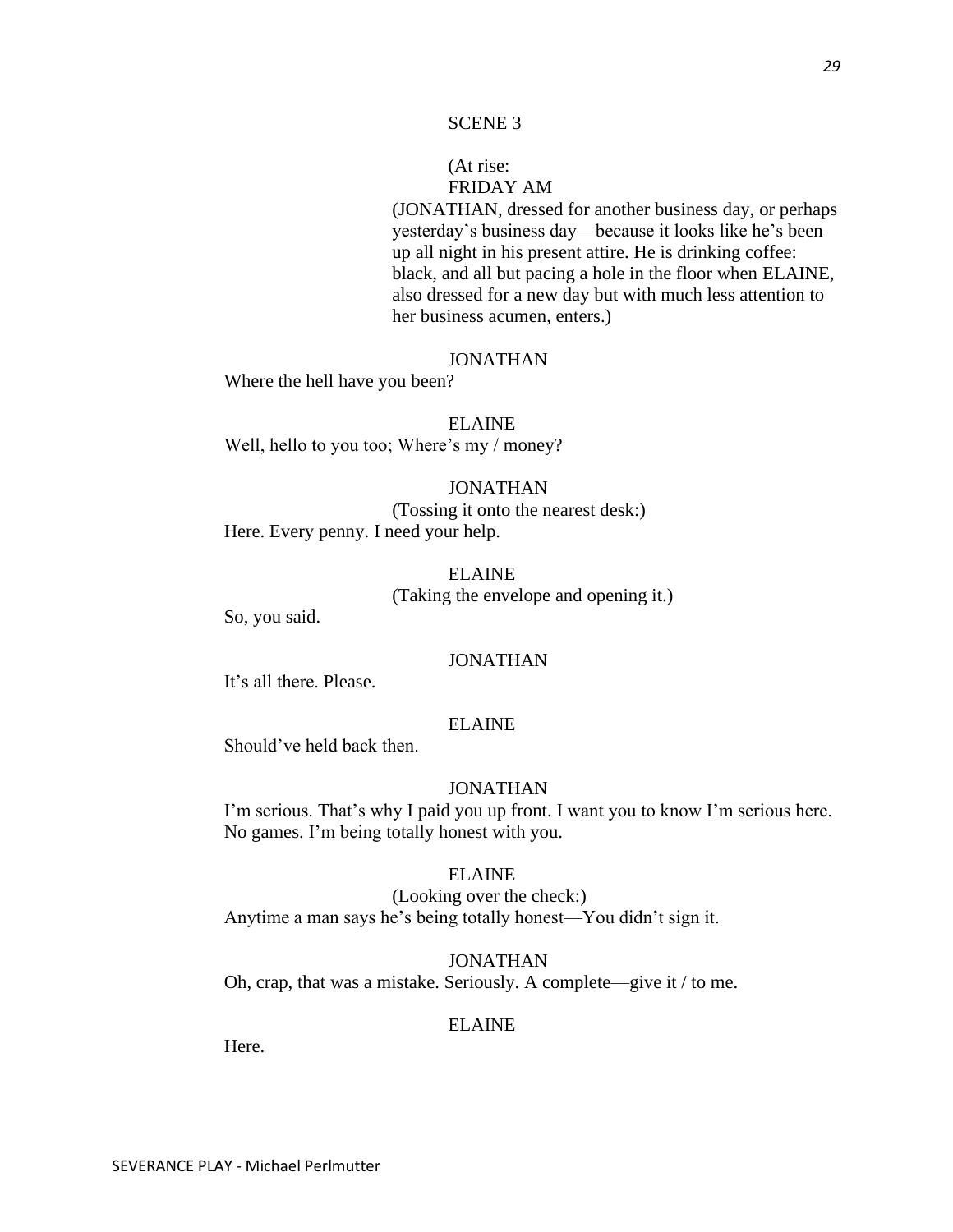I'm fucked here.

# (A beat.)

# ELAINE

Well, you did make a new pot of coffee and I wouldn't want that to go to waste.

## JONATHAN

Thank you.

(They both are sitting now. A beat.)

# **JONATHAN**

Did you want me to get you some coffee?

### ELAINE

Well, it's not going to pour itself.

# JONATHAN

Right. Right.

(Crosses to fix her a cup.)

### ELAINE

I know I shouldn't be doing this.

### JONATHAN

(As he fixes her coffee:) No, really. Thank you. Thank you.

#### ELAINE

So, you talked your way into getting Lobero to give you another shot at getting the account back?

# JONATHAN

Yeah...fuck that.

# ELAINE

I thought that's what you wanted?

# JONATHAN

...Yeah...So did I...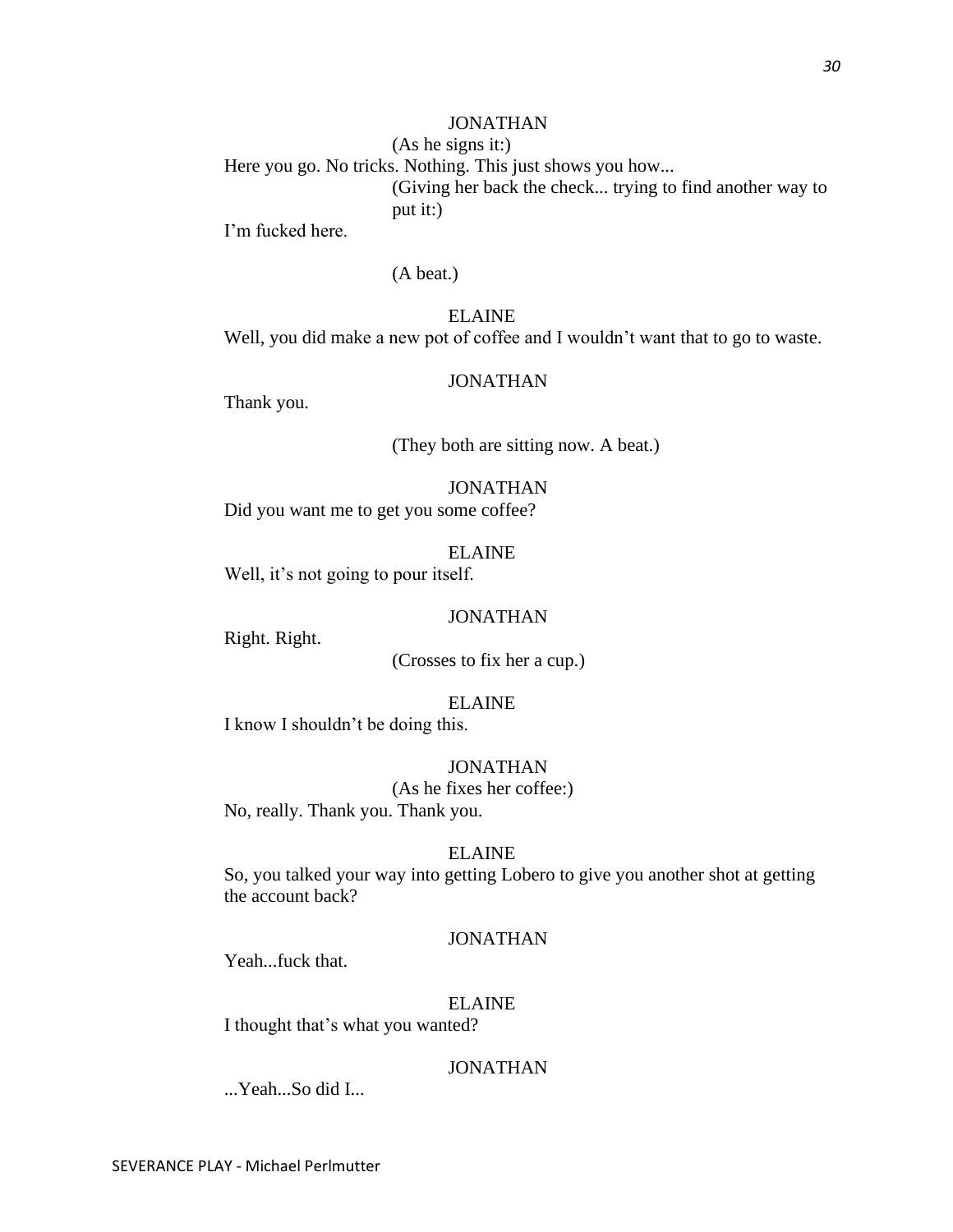So?...What's all the mystery for?

# JONATHAN

I told 'em your story.

# ELAINE

My...?

# JONATHAN

About the head. But I told 'em *I* found it—I told 'em I saw it and—but instead of calling it in—like you did—I...put myself in their place and I knew I had a presentation to make so—I stressed to them how their account came first to me.—

#### ELAINE

Thank you.

# JONATHAN

l—That's not what I'm [saying here: just] hear me out: I told them that finding the head like that threw me off my game, see, because I'm only human after all—and I didn't want to admit to it because—

# ELAINE

You're a man.

# JONATHAN

[If you say so.] I didn't want to show them my weakness—because I so wanted to sprint ahead to the finish line.

#### ELAINE

Nobody uses athletic metaphors anymore.

#### JONATHAN

That's not the point—OK, I get you—so I convinced them to let me have another shot at the presentation.

#### ELAINE

You *have* my files, whaddo you need from *me*?

# JONATHAN

I did good. I was...solid. I had them right there...because...They bought it; right there.

#### ELAINE

You sold 'em. Good for you. Are you done?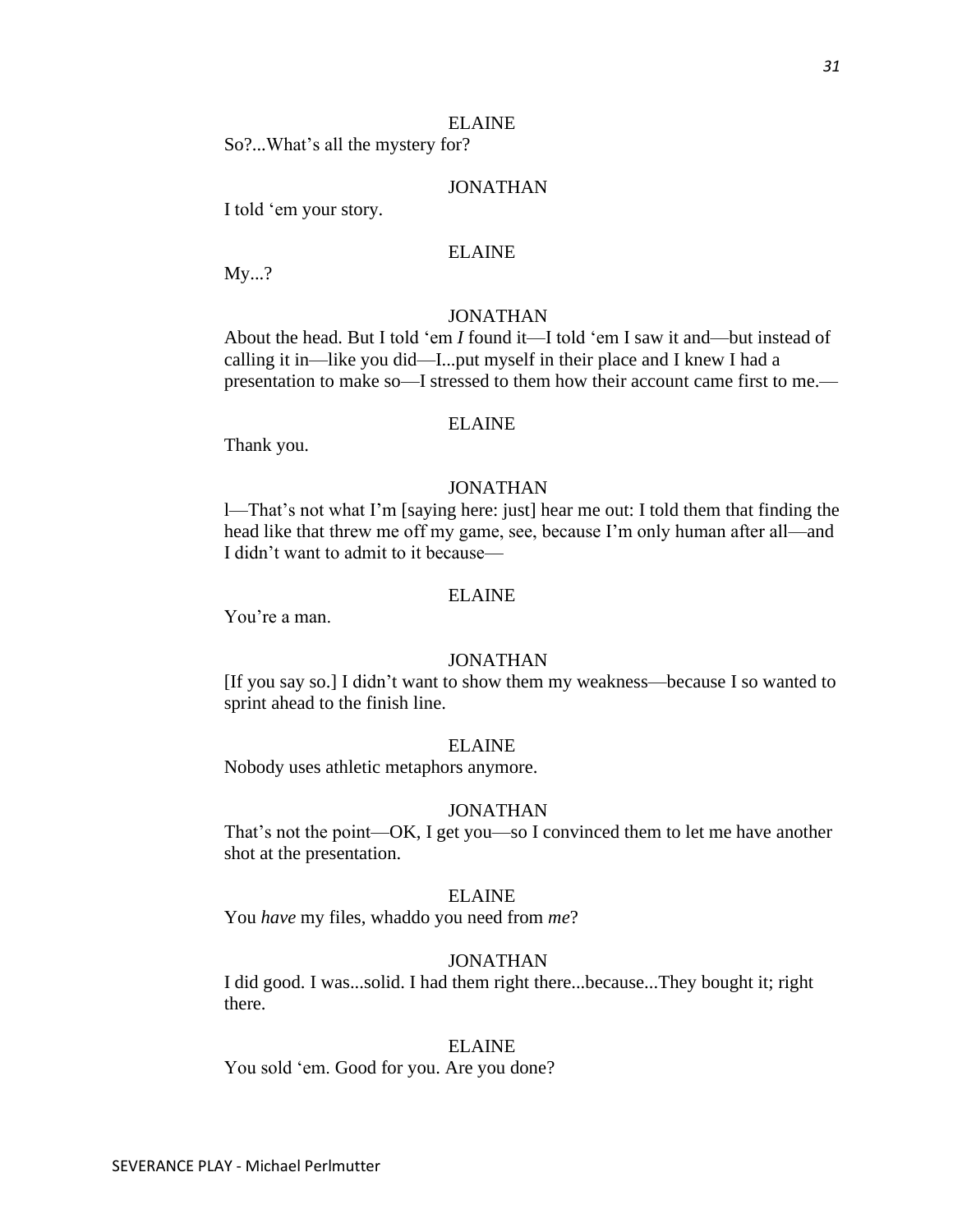# JONATHAN

They bought the *excuse*. I mean they believed I saw the head before you did.

# ELAINE

Whaddo you want; a medal?

# JONATHAN

I mean they *believed* it.

### ELAINE

What-do-you-want-from-me?

(JONATHAN stares at her at a loss for words.)

#### ELAINE

It turned out to be a woman, you know.

# JONATHAN

I know. I know. You want to know how I know?—I know because the police have been questioning me about it for the last twelve hours. Because, if you can tell: I haven't been home. Because it seems if I saw the head before you did before you called it in—then I was the last to see the head before it was called in. You understand? Which makes me a "person of interest."

#### ELAINE

Wow. Sucks to be you.

## JONATHAN

You have to tell them the truth.

# ELAINE

...Which is?

#### JONATHAN

That we were together. You and me drove in together and—we caravanned: we caravanned together and I went to the meeting and you stayed back to do your civic duty and that's when you called it in after we were together and I left you for you to call it in...

### ELAINE

...What else?

# JONATHAN

What else what?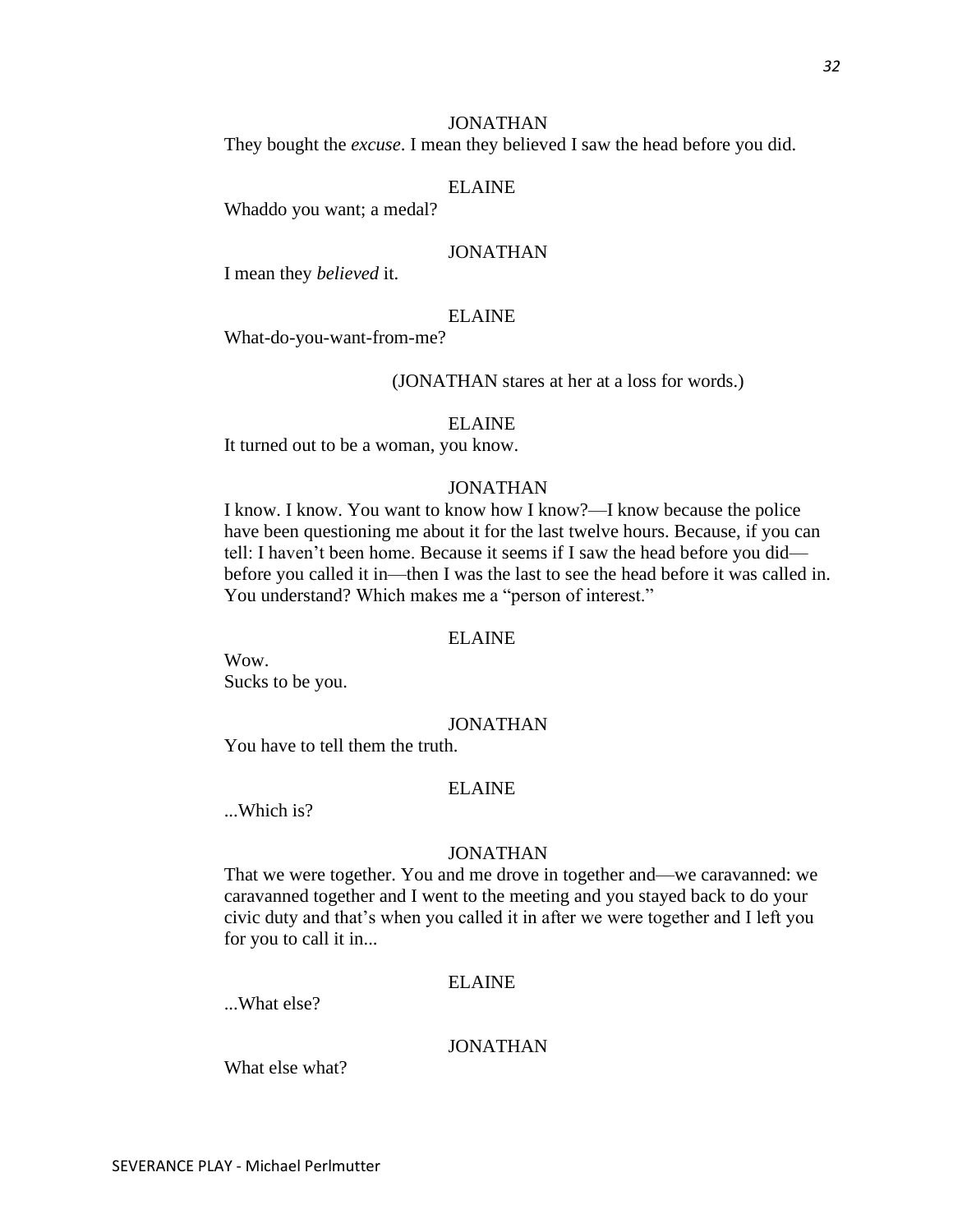What aren't you telling me—How did they find out about your story in the first place?

### JONATHAN

Some Dudley DoRight from Lobero Labs: I don't know. Somebody told his wife or his...who the hell knows but the police were pretty...serious...

### ELAINE

And they let you out?

# JONATHAN

Go figure. Maybe they're following me. Maybe they want me to lead them to the rest of the body, hell if I know—Oh My God, do you think they're actually following me?

#### ELAINE

I'm loving this. Is that wrong?

### JONATHAN

Great. Good. I'm glad you're enjoying yourself.

### ELAINE

They freeze your assets?

# JONATHAN

What?

# ELAINE

(Referring to the check:) This is going to bounce, isn't it?

#### (A beat.)

#### JONATHAN

Like a red rubber ball. Everything on the table. Anything you want to ask me: I just need your help.

## ELAINE

...Anything?

### JONATHAN

Anything.

# ELAINE

Oh, this could be fun.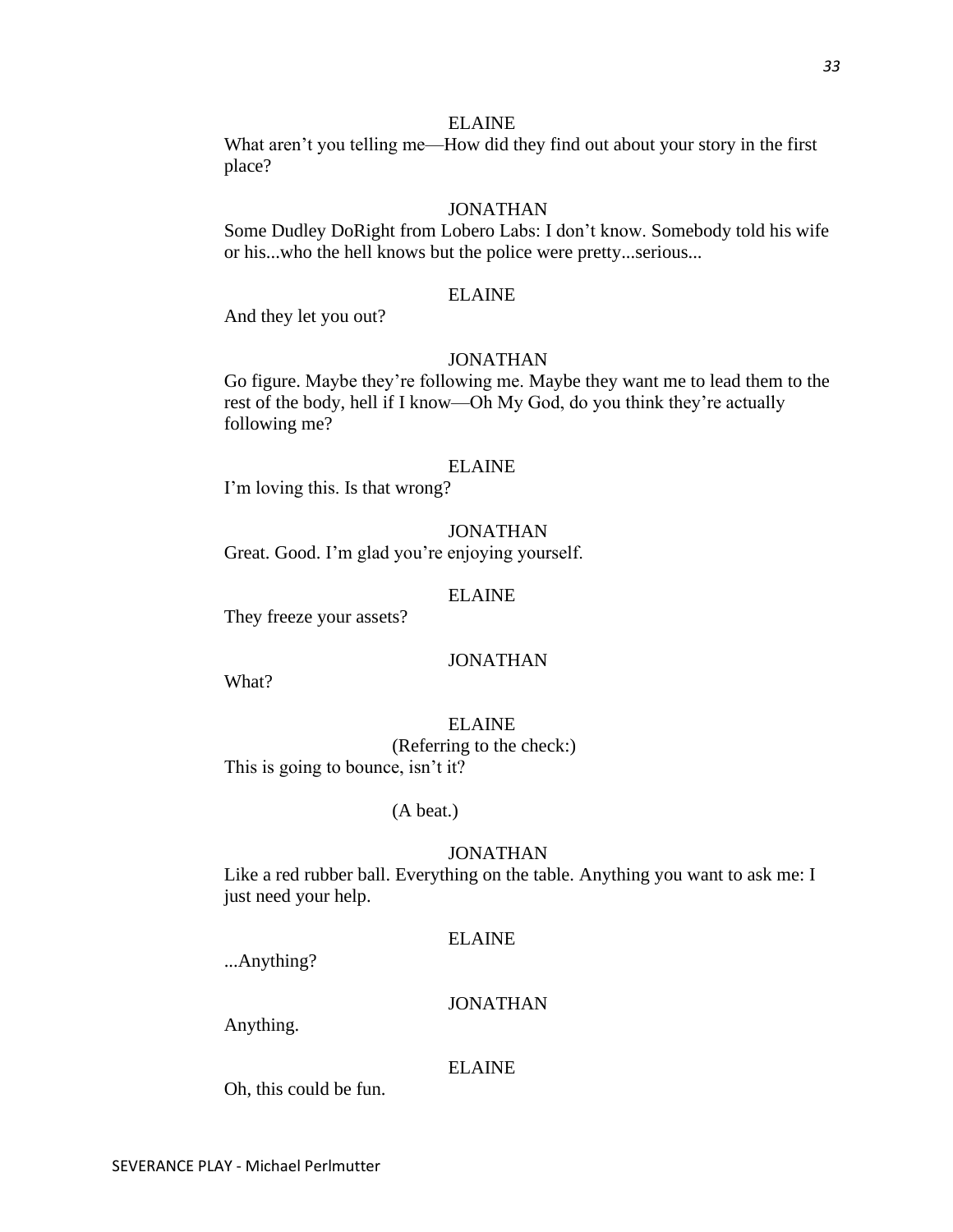I am a blank slate.

# ELAINE

...Where were you that night?

# JONATHAN

...with Ginny.

# (ELAINE lets this sink in.)

# JONATHAN

And her yappy dog. In my defense we— ("we" Meaning: Jonathan and Elaine.) —been over for...before anything ever started between us. ("us" meaning: Jonathan and Ginny.)

### ELAINE

Not like you and me and your wife?

### JONATHAN

...No.

# ELAINE

And the woman?

### JONATHAN

What woman?

# ELAINE

The woman without a head?

### JONATHAN

Oh my God, I know nothing about that woman. I had never even seen her before / in my life.

### ELAINE

Before?

# JONATHAN

They showed me her picture. It was... It's just...

### ELAINE

What else? "It was just..."?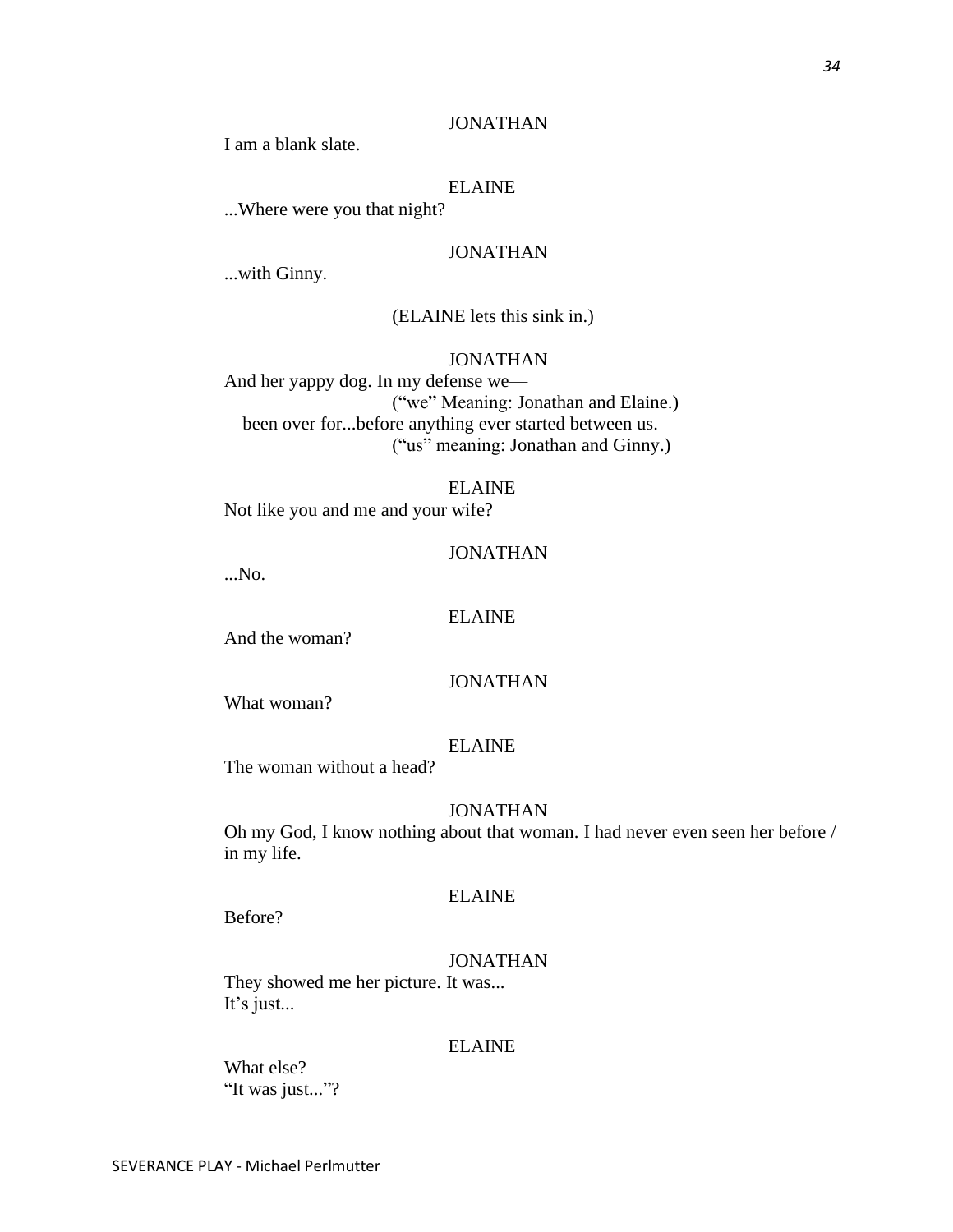We both...*happened* to be at...BUT I *never* saw her there...both of us...were at the same..bar...the night before...

### ELAINE

Before...?

# JONATHAN

Before: you know. / But separately. I never even saw here there.

### ELAINE

Oh. Fuck.

### JONATHAN

Because God hates me. And because YOU—because YOU had to stop your car.

### ELAINE

What?

# JONATHAN

No, I'm sorry. I'm sorry. I'm not—I wasn't going to....I...need...

### ELAINE

Groveling is new for you, isn't it?

# JONATHAN

I need you to help me: To tell them you were with me at the bar. And then we drove in to work together.

# ELAINE

And Ginny-kins?

### JONATHAN

What about her?

### ELAINE

Why wasn't she with you at the bar?

# JONATHAN

She just wasn't.

# ELAINE

So, you were "with" Ginny before or after you went to the bar in question?

# JONATHAN

Ha-ha: After—what the hell / does that have to do with—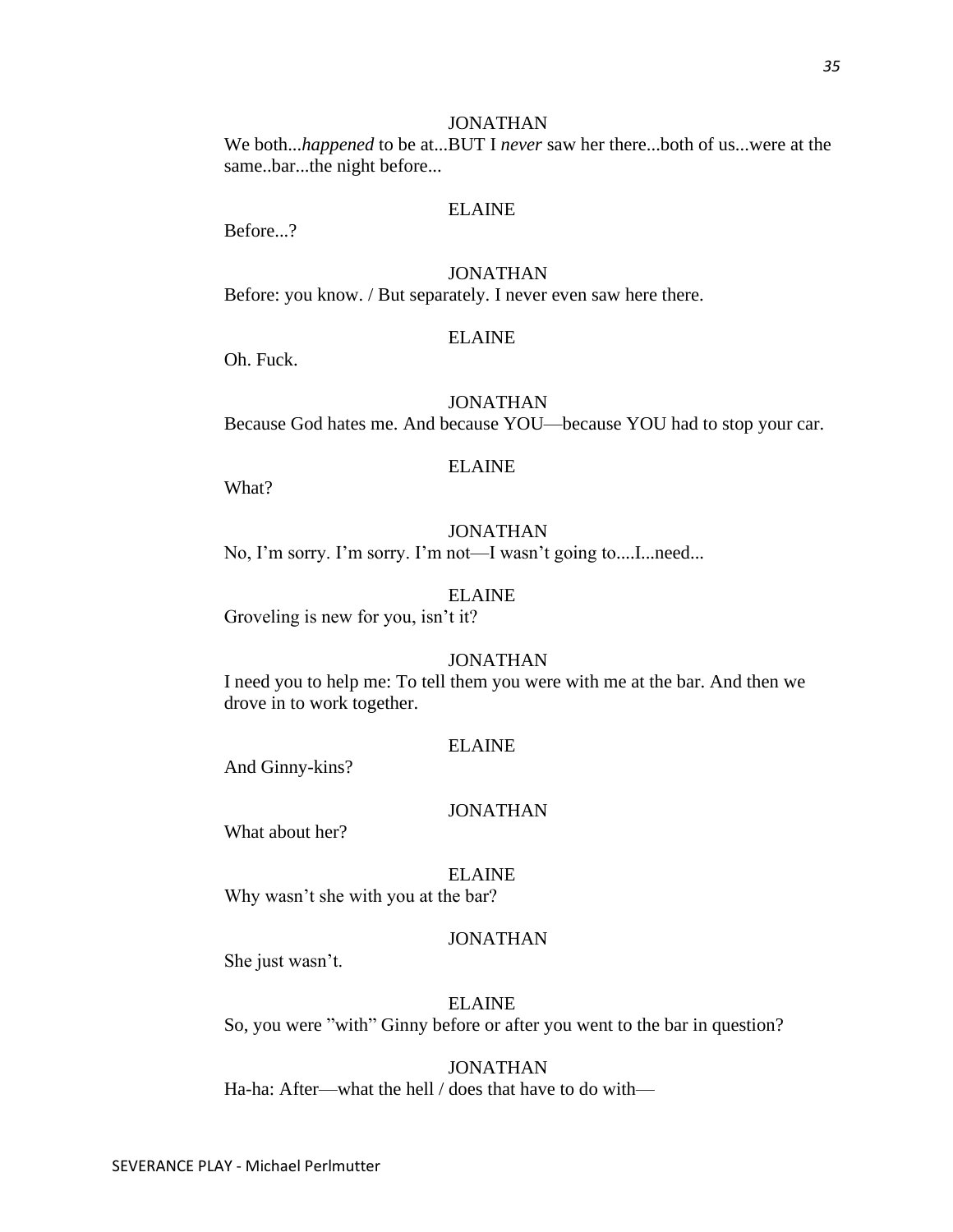So, Ginny was just a booty call?

JONATHAN [I'm not going to dignify that with an answer.]

### ELAINE

Oh God, you are just pathetic, aren't you?

### JONATHAN

You were with me at the bar: that's what I need. Please. So? What are your demands?

### ELAINE

No more questions?

### JONATHAN

Any questions. Anything at all.

# ELAINE

And if you lie to me?

### JONATHAN

No lies. My car. My car. You can have my car. (Clarifying that:) If I lie you can have my car—Unless...you'd just rather *have* my car?

### ELAINE

(Looks into his eyes for a good time before answering:) You're serious, aren't you?

### JONATHAN

I didn't do it, if that's what you're thinking / if that's your first question—

### ELAINE

Oh my god, I know you didn't do it. You're all bark and no bite; you couldn't gut a fish / let alone—

### JONATHAN

OK, enough of that—no, No, that's good. Remember the camping trip in Mira Vista? Bring that up if the police ask you.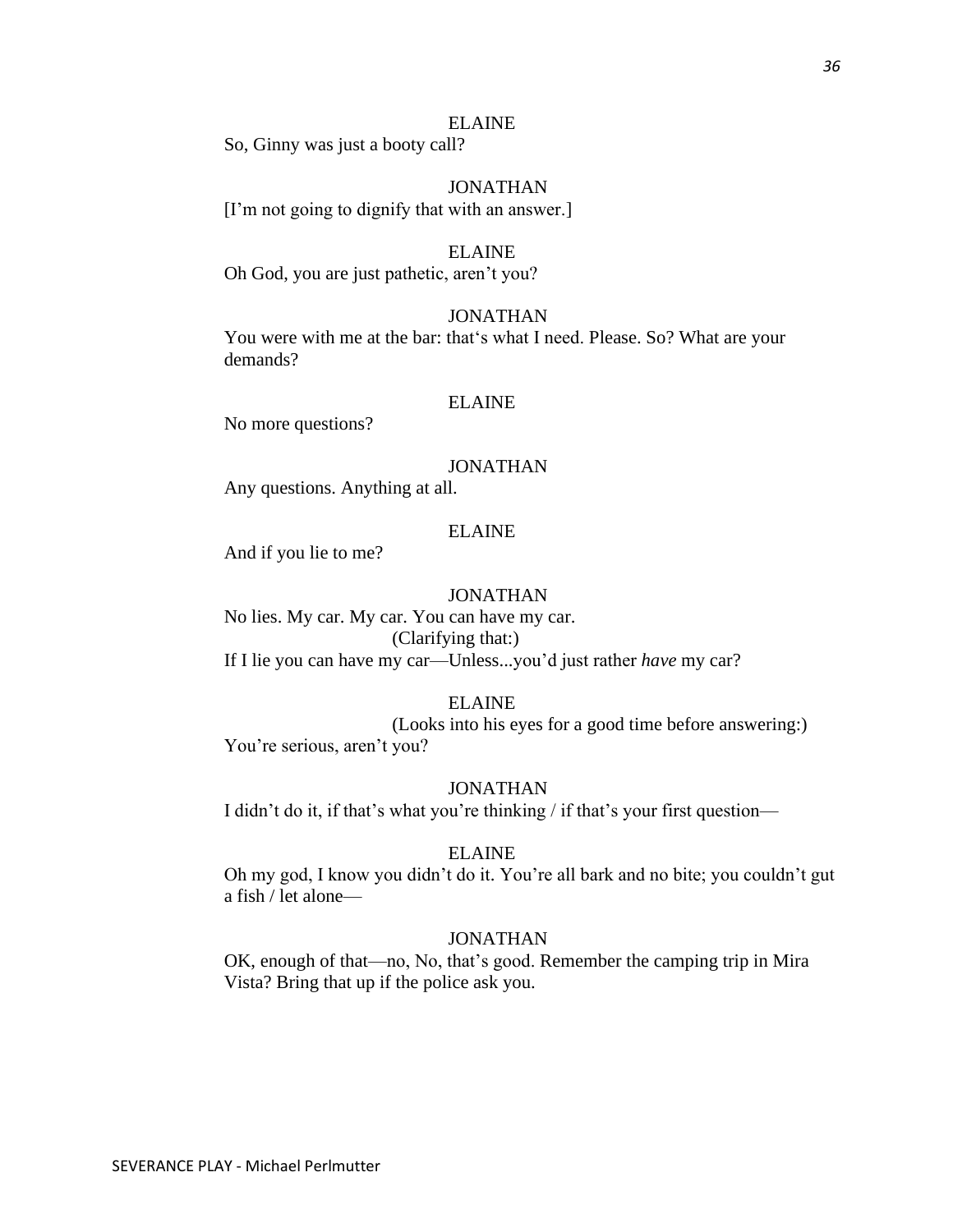That I had to gut your fish for you? Sure; I'm sure I can just ease that into the conversation. In the first place I have no need to talk to the police again: I made my statement. And if I recant my statement now and tell them yours how does that not make [me] look like the guilty party here?

### JONATHAN

Nobody's the guilty party here, that's the point I'm trying to / make.

### ELAINE

So just tell them the truth.

### JONATHAN

You don't think I tried? Nobody believes the truth. The truth isn't good enough, we need / a lie that's believable.

# ELAINE

Well, I'm not telling them I stood around for a half an hour so you can make it on time to the meeting before I called it in. They're going to ask me what I was doing for that half an hour.

# JONATHAN

The meeting was at seven.

#### ELAINE

I told you I was running late.

### JONATHAN

A half an hour?

### ELAINE

This isn't helping anything.

### JONATHAN

You are so fired.

#### ELAINE

Why do you think I took the back road—Whaddo you keep looking at your watch for? Truth:

### JONATHAN

We need to open / up at—

### ELAINE

Business as usual?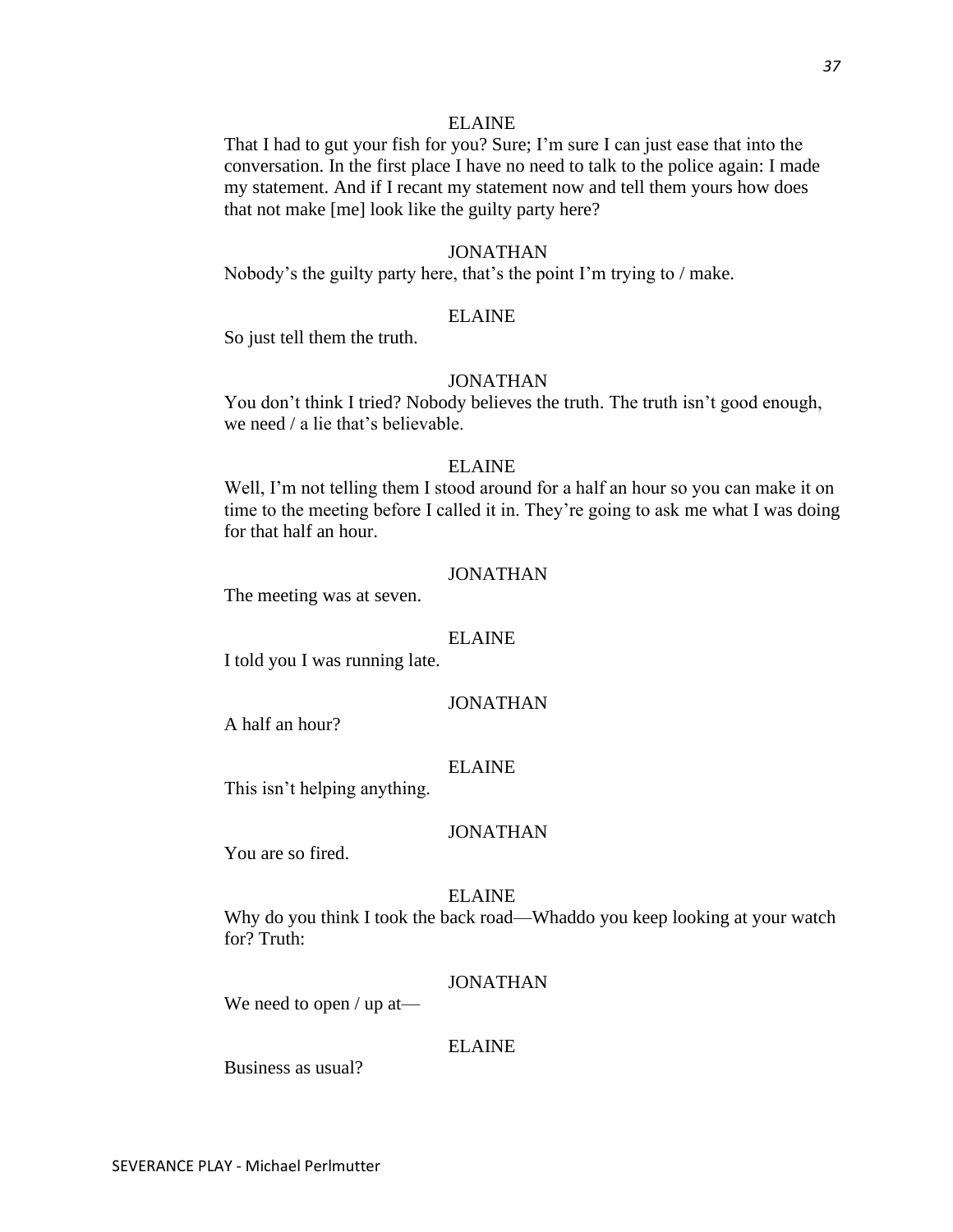I may need to pay for a lawyer, thank you very much.

ELAINE Ginny? Ginny's coming in. To open up, isn't she? Ginny, doesn't know?

# JONATHAN

She knows...enough.

### ELAINE

[But she doesn't know I'm here:] Why don't you want you and me to talk in front of her?

### JONATHAN

(Sloughing the thought off:)

...Please.

### ELAINE

Why?

# JONATHAN

She...She thinks—she thinks you still have a thing for me. Or that I have a thing for you.

# ELAINE

She doesn't know she was just a booty call, does she?

### JONATHAN

I wouldn't say that.

### ELAINE

Wouldn't say she *doesn't know*? Or wouldn't say she *isn't*?

### JONATHAN

(Deflecting again:)

I'm in real trouble here.

### ELAINE

("Innocently":)

Why; What did you do?

# JONATHAN

NOTHING.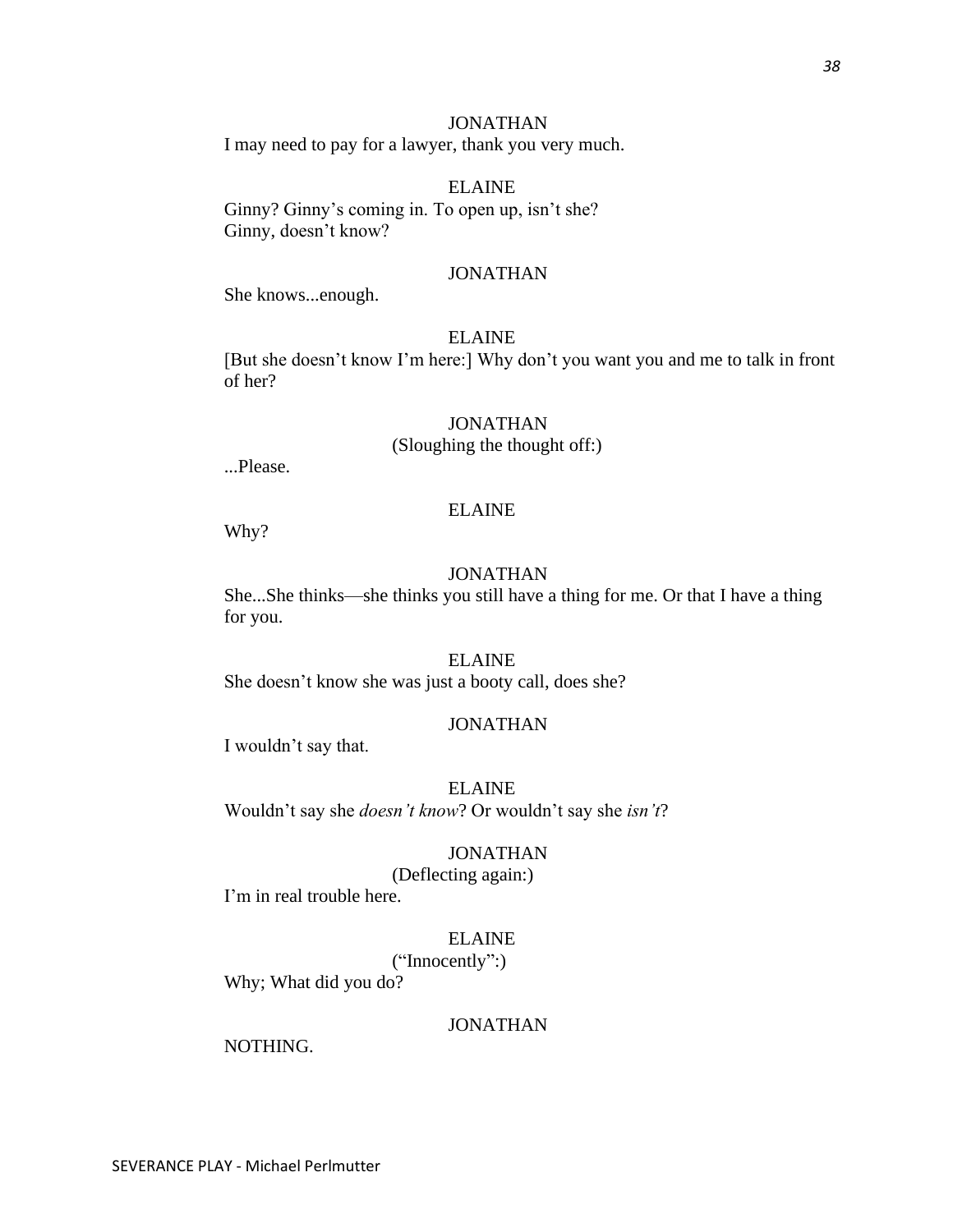So, tell them that. God, haven't you ever heard "the truth will set you free"? (But JONATHAN just stares at her.)

Alright, let me get this straight: You want me to help you come up with a lie we can both live with and in return you'll tell me the truth about anything I want to know?

# JONATHAN

Well, when you say it like that.

### ELAINE

How many questions do I get?

# JONATHAN

This isn't a game!

### ELAINE

Of course it is.

You little boys with your little lies. Trying to get around the truth so much that when the truth comes up to save you it sounds like the lie your hiding from. You are such sorry excuses for anything.

### JONATHAN

I'll double your check.

### ELAINE

You have no money; your assets are frozen.

### JONATHAN

I have money.

### ELAINE

Where?

### JONATHAN

...I have it.

ELAINE That's sounding like a lie. A lie of omission is still a lie.

### JONATHAN

...Ask your questions.

(ELAINE takes her time considering all her choices then finally settles on:)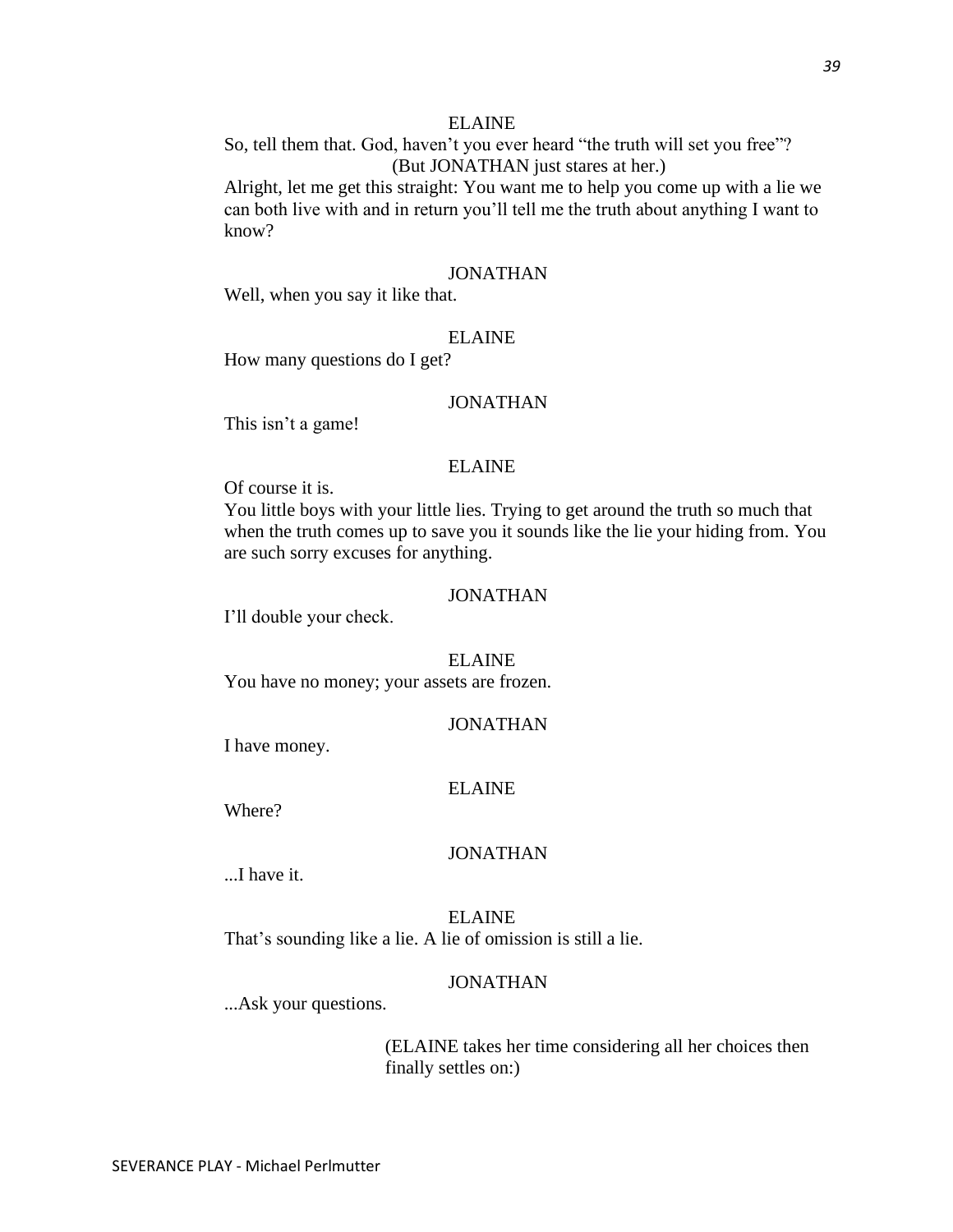# ELAINE Why do *you* not want Ginny here while we talk? (After too long a hesitation, quietly comes the dawn:) Oh my god, you care about her. don't answer that.

(There is a slightly awkward silence but before either can recover from the direction of their conversation: in walks GINNY, dressed for a new day at the office, carrying a cloth suit bag filled with clothes. GINNY sees ELAINE but before she can comment:)

# **GINNY**

(As she enters:) I brought / you a change of...

ELAINE You owe her overtime. She was here till 10...

### GINNY

(Keeping her thoughts close to the vest:)

Forty-five.

# ELAINE Ten forty-five the other night. Holding down the fort for you while you...

### JONATHAN

...Fine.

**GINNY** 

Fine?

Fine.

JONATHAN

ELAINE

Fine.

**JONATHAN** 

Fine.

# GINNY

Fine.

ELAINE I left at ten fifteen. Why were you still here till ten forty-five?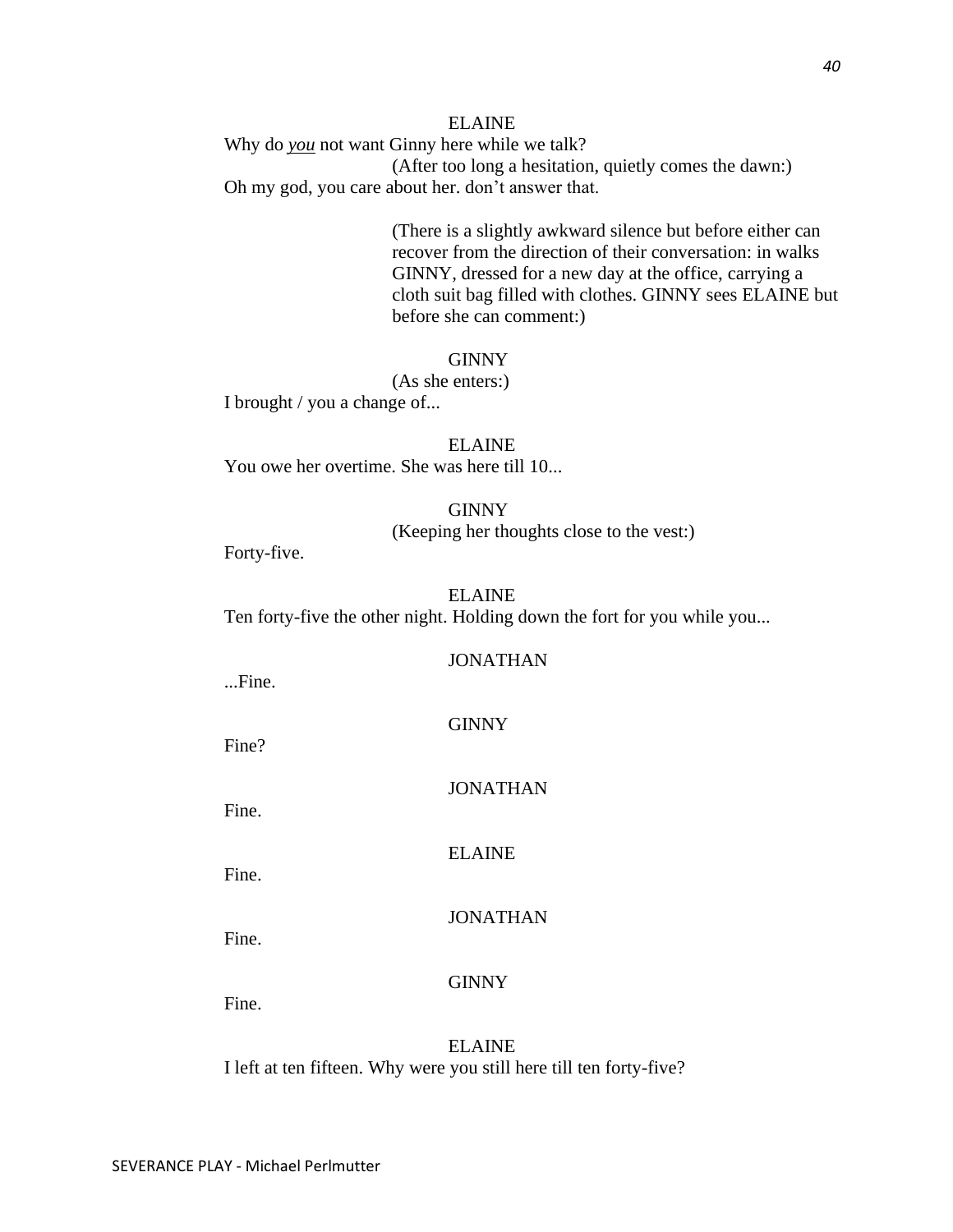I fell asleep.

# ELAINE She could be fired for sleeping on the job. You have grounds.

### JONATHAN

Why are you doing this to me?

### GINNY

(What is she doing here?)

### ELAINE

Jonathan?

# **GINNY**

Jonathan?

### JONATHAN

The truth, fine, the truth:...I don't know. She came here for her check. She came here to help me. She came here to fuck me over: I don't know.

### ELAINE

Little bit of each.

### **GINNY**

Yeah...right. Here are your / clothes.

### ELAINE

Not like that.

(A slight beat.) Jonathan is in deep doodoo here. I'm here to / help.

### GINNY

She's staying?

# ELAINE (Continued:) (As an afterthought:)

*And* I'm here for my check.

(Another afterthought:)

*And* if he gets fucked over in the process, that's just icing on the cake, in'it? (Repeating her poor grammar ["isn't it"] for his benefit:)

In'it?

(To Ginny:) Don't worry darling, he's all yours.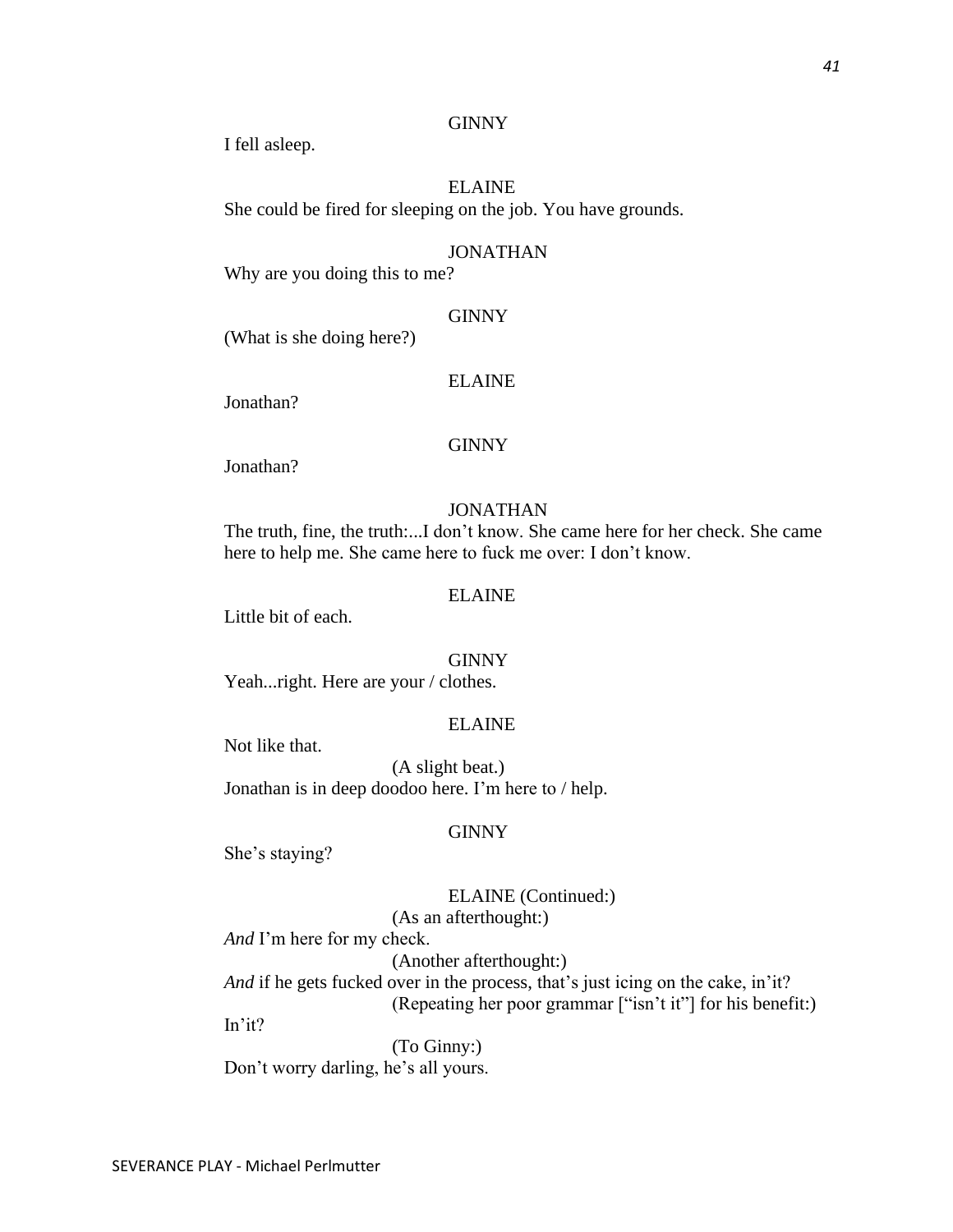What's she talking about?

So, shall we get to work?

(The phone rings. GINNY moves to answer it but:)

# JONATHAN

Let it go to voicemail.

ELAINE (Moving into the conference room:)

ELAINE (Continued:) (After a sufficient pause for effect:)

/ Who is it?

JONATHAN (Continued:)

Let them all go to voicemail.

ELAINE (Reading the display of the conference room phone...connecting the account to the number:)

Dryer Cosmetics.

JONATHAN (Considering the information:)

Voice mail.

(Meanwhile ELAINE rolls the whiteboard out of the conference room to set it up in the main office. Throughout the following scene the phone rings intermittently. Two rings and then voicemail picks up. We do not hear the messages. Meanwhile at this point both GINNY and JONATHAN are sitting at opposite desks. Through the following dialogue ELAINE draws a line vertically down the center of the board and a header on each side. "**TRUTH**" "**LIES**")

**GINNY** 

What's that for?

ELAINE

Brainstorming.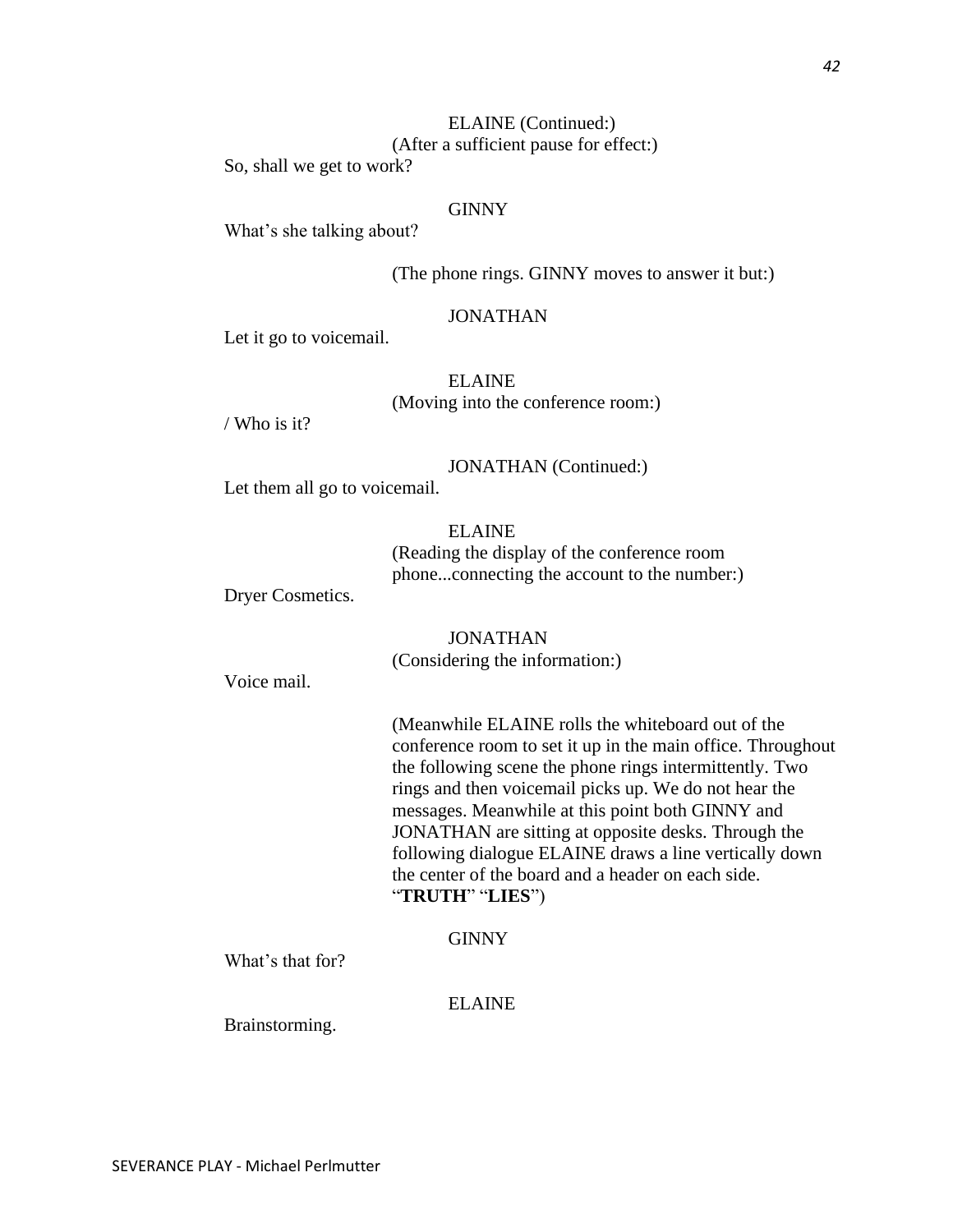Are you going to tell me what she's doing here—What we're doing here? Have you gotten any sleep?

### JONATHAN

(To Ginny referring to Elaine:)

She knows.

### GINNY

I don't know what you're talking about.

# ELAINE

(Handing Ginny the marker:) Then you can write things down.

> (A beat...a bit of a showdown actually but GINNY relents and takes the marker, standing and crossing to the Whiteboard while ELAINE trades places with her at the desk. GINNY considers the headings Elaine has written and then turns back to both Jonathan and Elaine:

GINNY [What am I looking at?]

# ELAINE [TRUTH:] "Where he was [that night]" and [LIES:] "What he wants people to actually believe"

GINNY takes the information in and, using the white board eraser, wipes off the headings and rewrites the following: A large "**T**"; above the top line she writes: "**TIMELINE";** then in the left and right columns she writes: **"A"** and **"B**".)

 JONATHAN (to Elaine:) (When you say it like that…)

### ELAINE

(As GINNY continues writing:)

A rose by any other name.

(A beat.)

Jonathan? We need you to fill in "A".

### JONATHAN

We are done with our questions?

#### ELAINE

We will be asking questions throughout.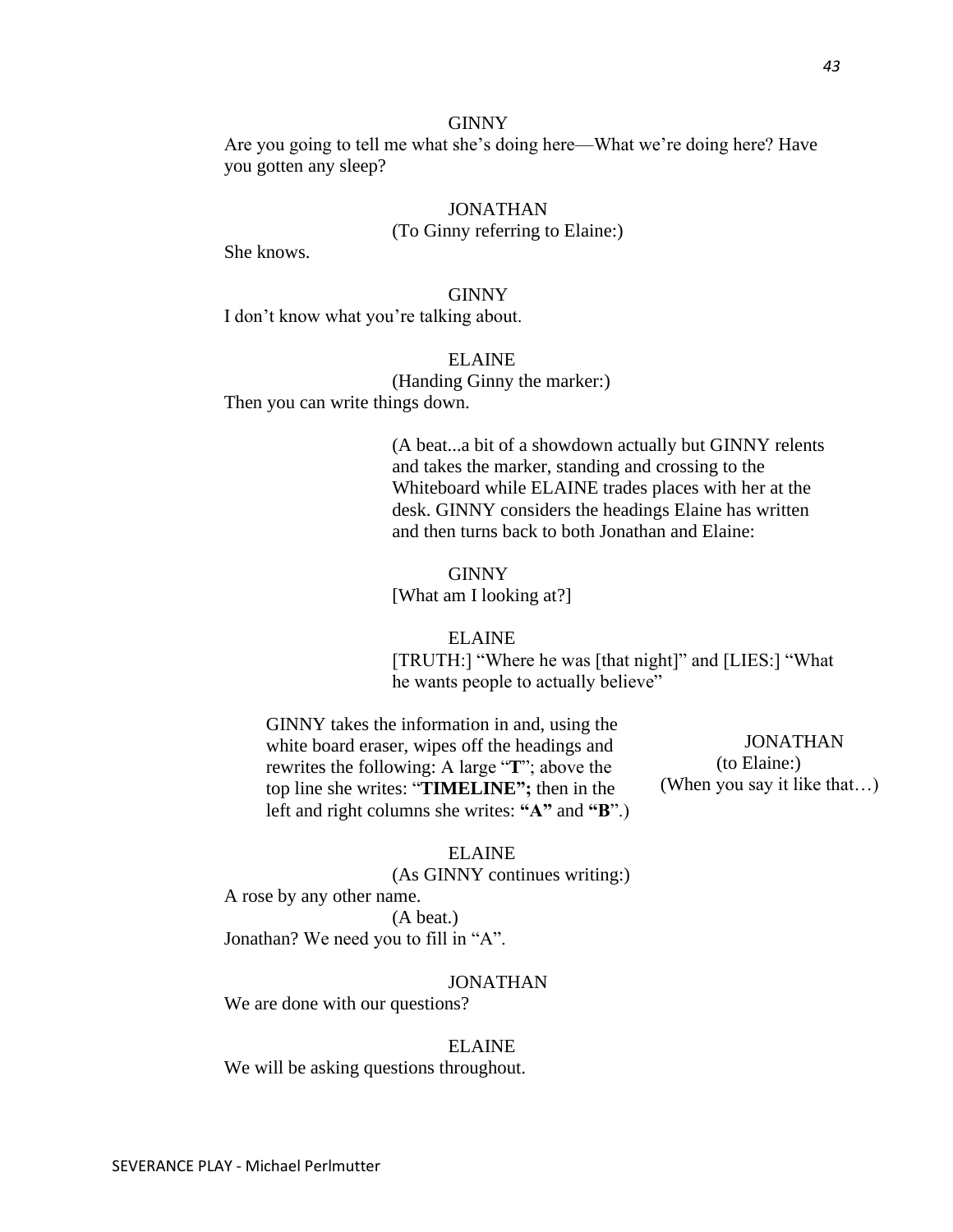Why are you still here? Does she still work / here or what?

# ELAINE

(Bringing Ginny up to date:) He made me an offer. I'm going to help him out of his little predicament and he's going to tell us truths. About anything we ask.

# JONATHAN

(Clarifying:)

Any/thing—

### ELAINE

Anything WE ask.

### (Silence: JONATHAN accepts the new terms.)

ELAINE First we need a timeline of exactly / where you were at—

**GINNY** 

Are you still sleeping with her?

### JONATHAN

No.

ELAINE That's the truth. When did you go to the bar?

# JONATHAN

...Nine, maybe quarter of.

### GINNY

(Still playing catchup:) What were you doing at a bar; I thought you were helping your friend Barry move?

### JONATHAN

We finished early.

GINNY He was supposed to go jogging with me and Pepper.

### JONATHAN

It's called walking a dog.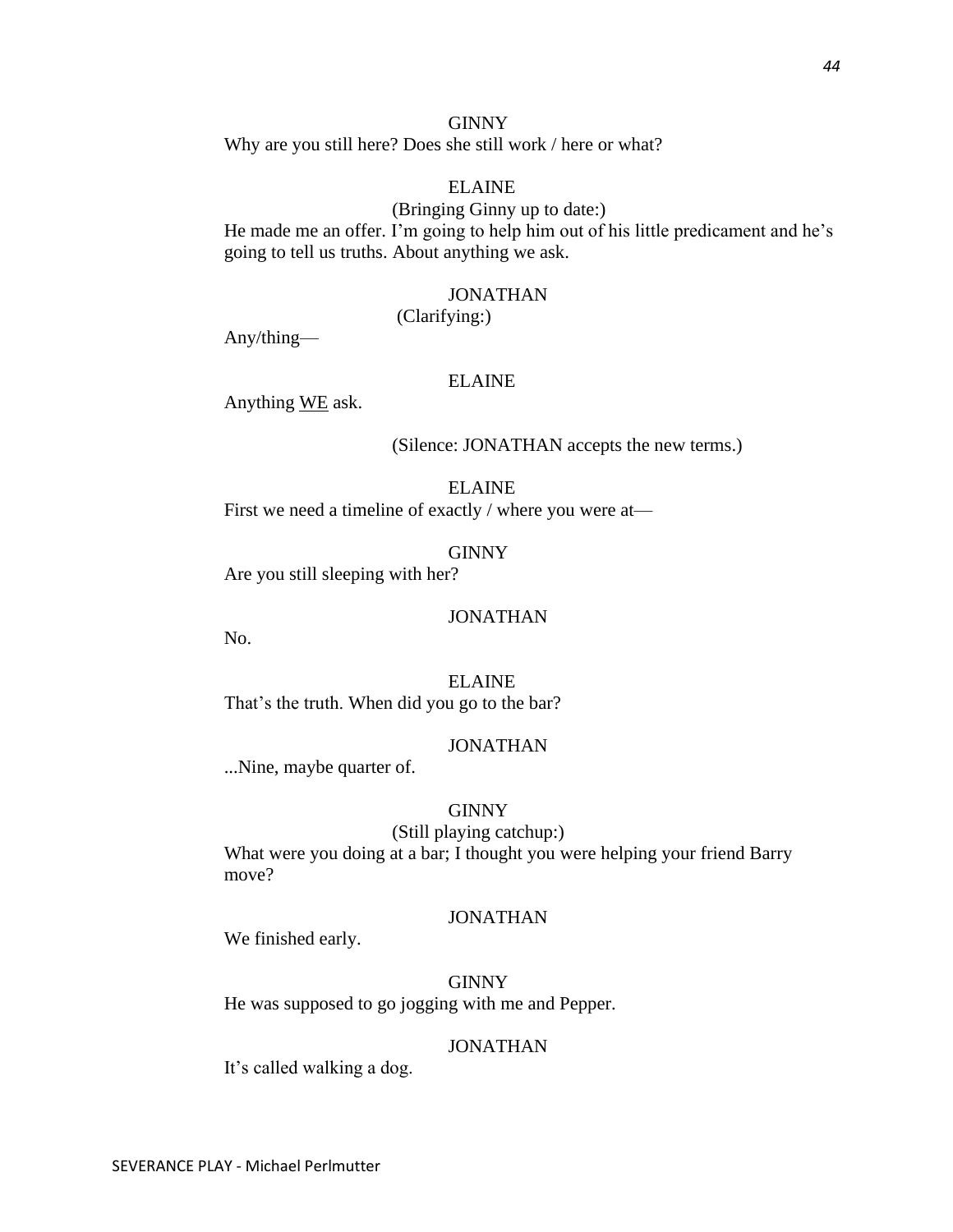(GINNY completes her edit by changing "**A**" to "**TRUTH ?**".)

GINNY Together. Did you or did you not help Barry move?

### JONATHAN

...No.

# **GINNY**

..What *did* you do?

JONATHAN I went to watch the game at the bar.

### ELAINE

What game?

# JONATHAN

What?

### ELAINE

What game? What bar? What time did you get there, what time did you leave? (GINNY holds out the marker for JONATHAN who reluctantly rises to take over at the duties.)

Was it the same bar?

(Meanwhile GINNY has re-erased "**B**" and, using a new marker quickly rewrites the previous heading: "**LIES**".)

### ELAINE

Was it the same bar?

JONATHAN

The same bar?

ELAINE

The same bar *she* was at?

# JONATHAN

No.

# **GINNY**

Who's "she"?

ELAINE

When did you leave the first bar? And when did you go to the second bar? Were there other / bars?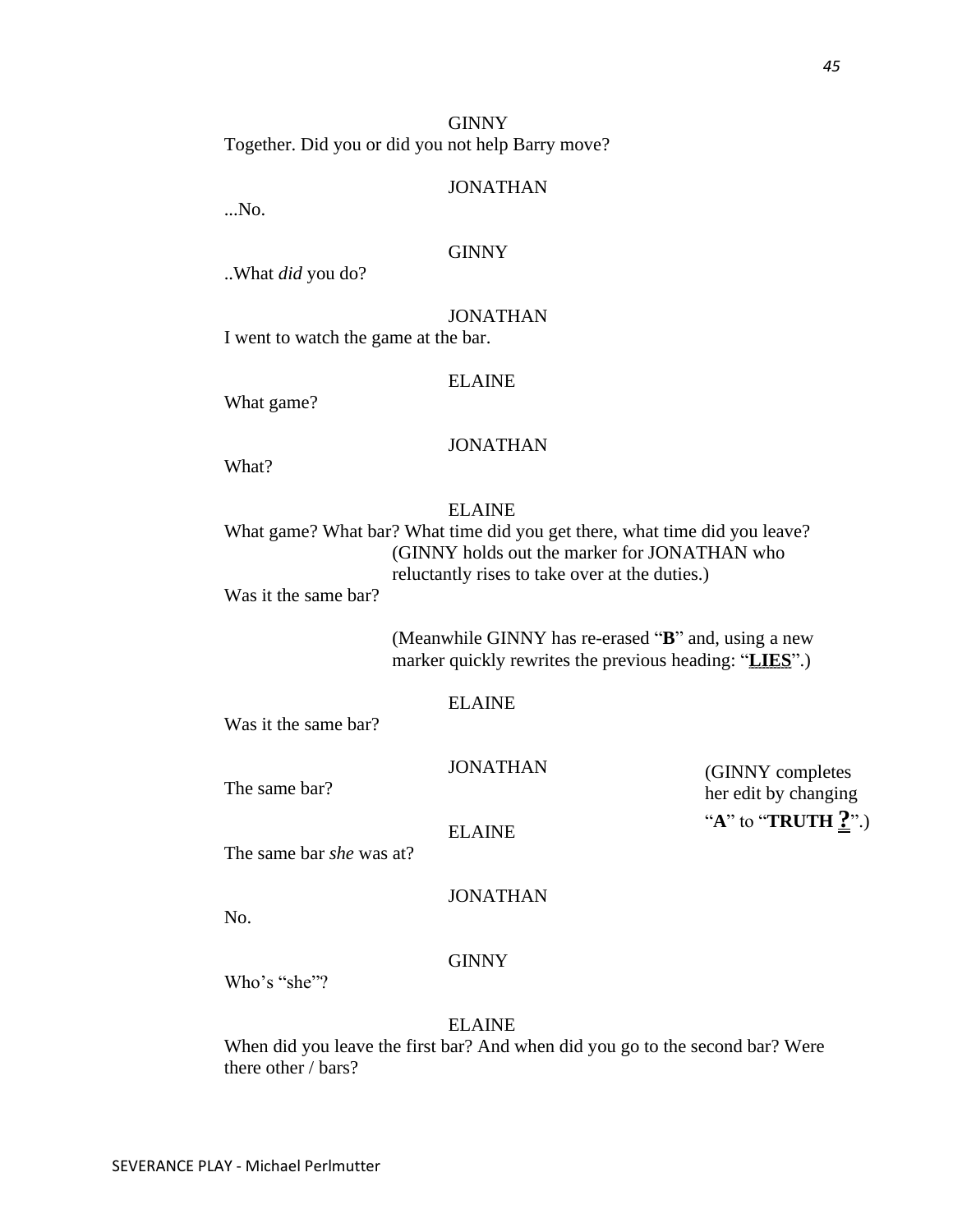Why did you go to a second bar? And who / is "she"?

# JONATHAN

Because Paddy's waters down their drinks. (As GINNY writes **PADDY'S** on the white board:) "She" is the headless woman.

# GINNY ELAINE

What?/ Did you go anywhere between bars? What were you doing at the bar with the headless woman?

# JONATHAN

She wasn't headless at the time—And I wasn't *with* her. I was at the same bar AS her.

### GINNY

You ... were "AS her"?

# ELAINE

Did you two need a minute?

GINNY JONATHAN

Yes. No. (GINNY crosses into the conference room, expecting Jonathan to follow.)

# ELAINE

(Settling into her own desk:)

I'll have a cigarette.

### **GINNY**

I thought you gave those up.

ELAINE

I like holding it. I'm not gonna—You be in the other room.

(JONATHAN acquiesces, following GINNY into the conference room, closing the glass door behind them. ELAINE attempts to actively not listen.)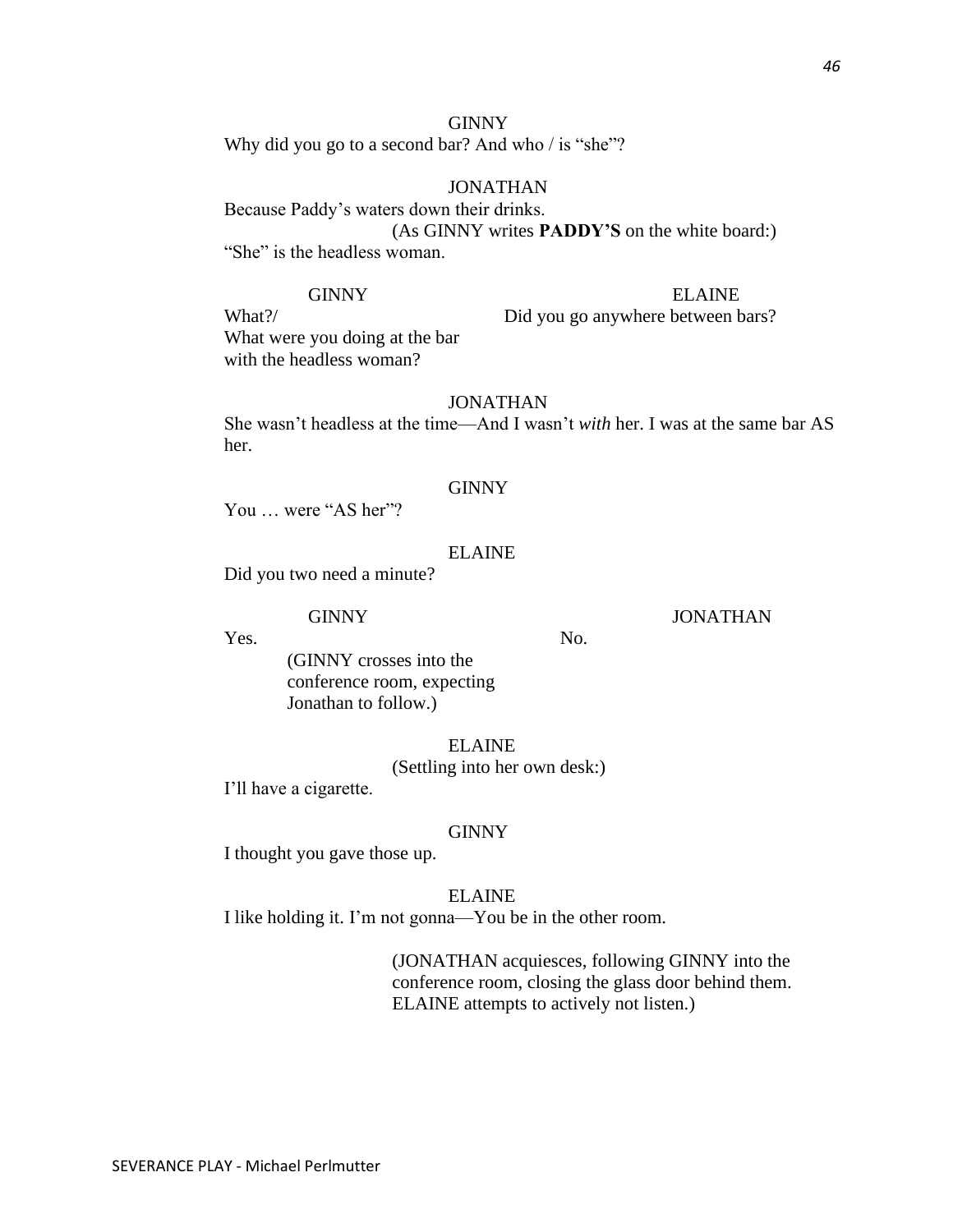### (Quite contained:)

Why were you at a bar with the headless woman and why does *she* [Elaine] know more than me?

# **JONATHAN**

### (Actually, quite sincere:)

Babe, I know this is confusing. It's a lot of confusing: I didn't know I was at the bar with the woman who lost her head.

### GINNY

Leticia. Her name is Leticia.

# JONATHAN

Leticia.

### GINNY

I read it online: Leticia Garcia.

# ELAINE (Unable to help from asking:)

Is she an illegal?

#### GINNY

What does that have to do with anything?

### (Slight beat.)

ELAINE I'm going to go outside and actually have a—one drag. Maybe two. (And she leaves.)

### JONATHAN

Close the / door.

# ELAINE

Closing it.

(There is a beat: JONATHAN watches GINNY for a clue as to how to next approach this … Nothing: he falls back to honesty …)

### JONATHAN

We're gonna get past this—We're gonna get *through* this and we're gonna get past this. I promise you.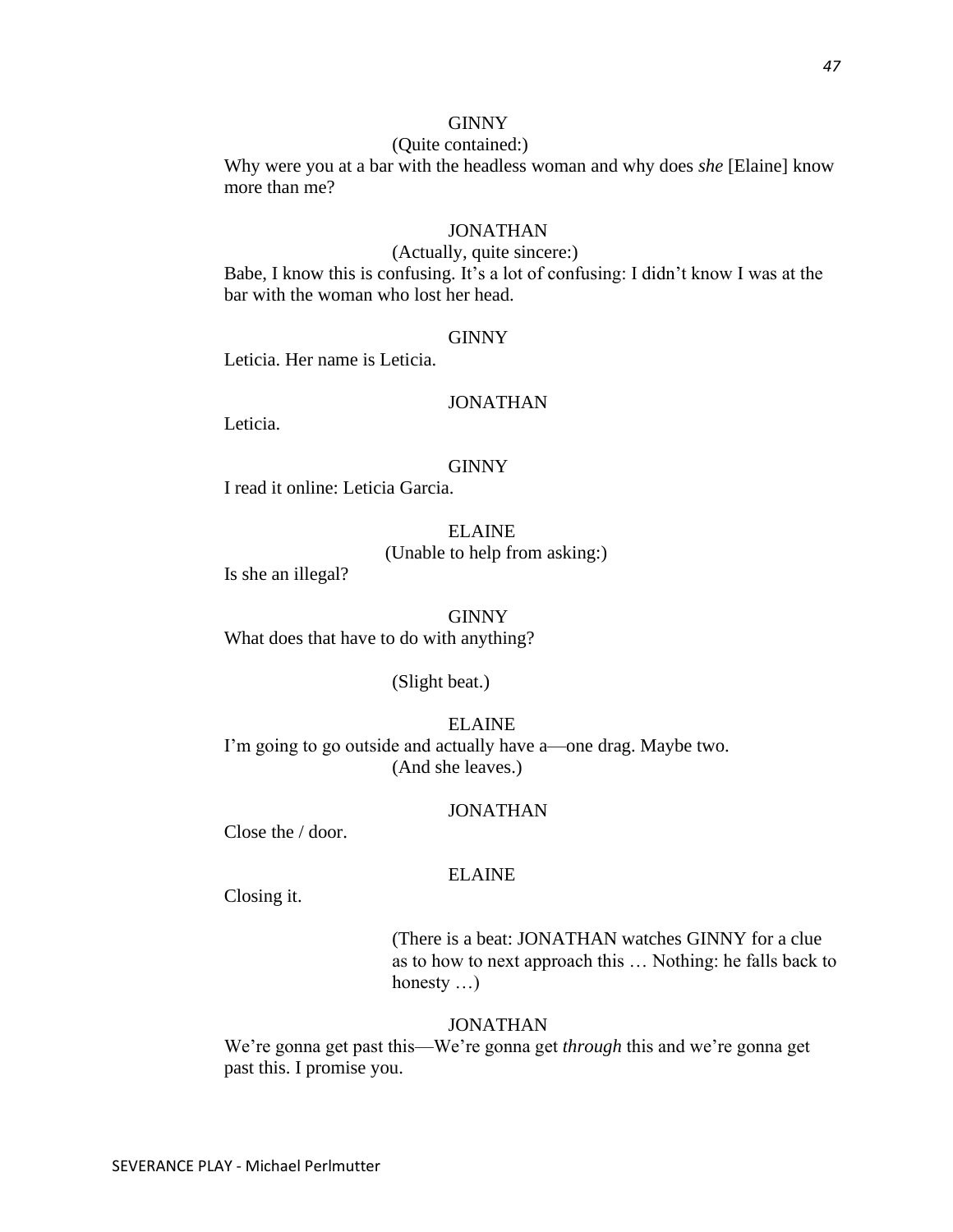Why is she here?

# JONATHAN

For her check, I told you, I promise; and since she was here—if she can help … [Why not use her help?] Right?

### (GINNY does not respond.)

### JONATHAN

I'm sorry, Babe.

GINNY

[For?]

# JONATHAN

[All of it.]

### GINNY

You owe me.

# JONATHAN

Big time.

### GINNY

Not like the last time when that guy from the meeting was trying to spike my drinks and you just paid him off.

# JONATHAN

Nothing like that.

### GINNY

Cuz I've been played for a fool before, you know.

### JONATHAN

Nobody thinks you're a—nobody's playing you for a fool.

### GINNY

(trying to stand up for herself..this is all new to her..she expands into using the rest of the office in order to feel less trapped into the moment:)

I ran for class president in my Junior year in High School and Emily Tupelo posted some pretty … unflattering pictures of me and her brother Donny … doing it in the laundry room and … she never recovered let me tell you. And she still lost.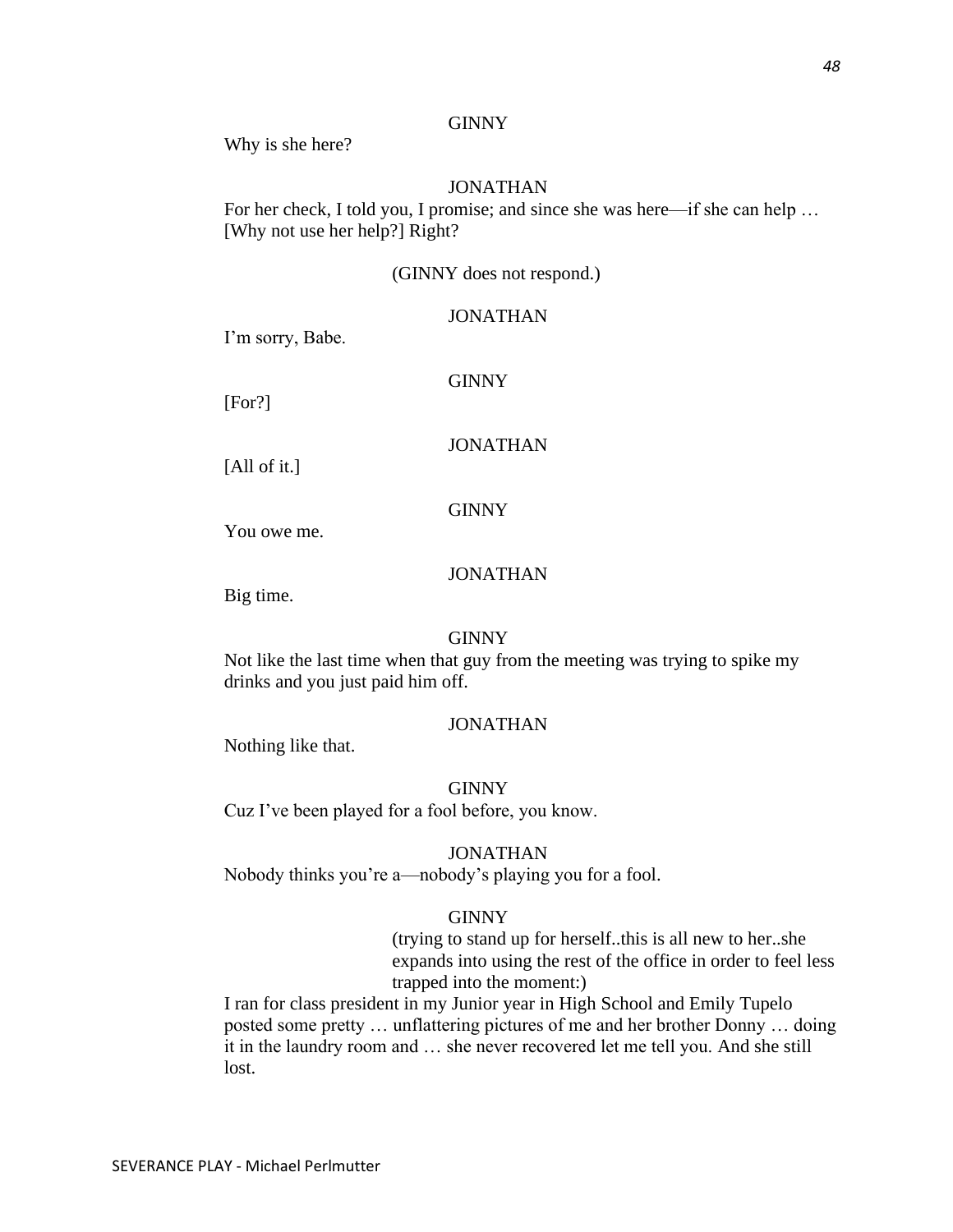### (Following her out:)

And those pictures were / … ?

# GINNY

Not the point—Don't know why I brought that up—I just … I'm not going to be made a fool of and if I'm going to take a gamble: It's my gamble and I don't gamble.

### JONATHAN

[Anymore.]

### GINNY

You need to be a sure thing. I need a sure thing.

# JONATHAN

We are a sure thing. We just need to get past this and she [Elaine] can help. OK?

### GINNY

...Ok.

# JONATHAN

OK.

### GINNY

OK.

# JONATHAN

OK.

# ELAINE

(Entering right on rhythm:)

OK, let's get on with this. Of course I was listening: that's what doors are for. So … where were we? Right: "where were you?" Between bars: did you go anywhere between bars—Why did you leave—

(Reading the board:)

/—Paddy's?

### **GINNY**

Did you bet on the game?

# JONATHAN

...What does this have to do with anything we're / doing here?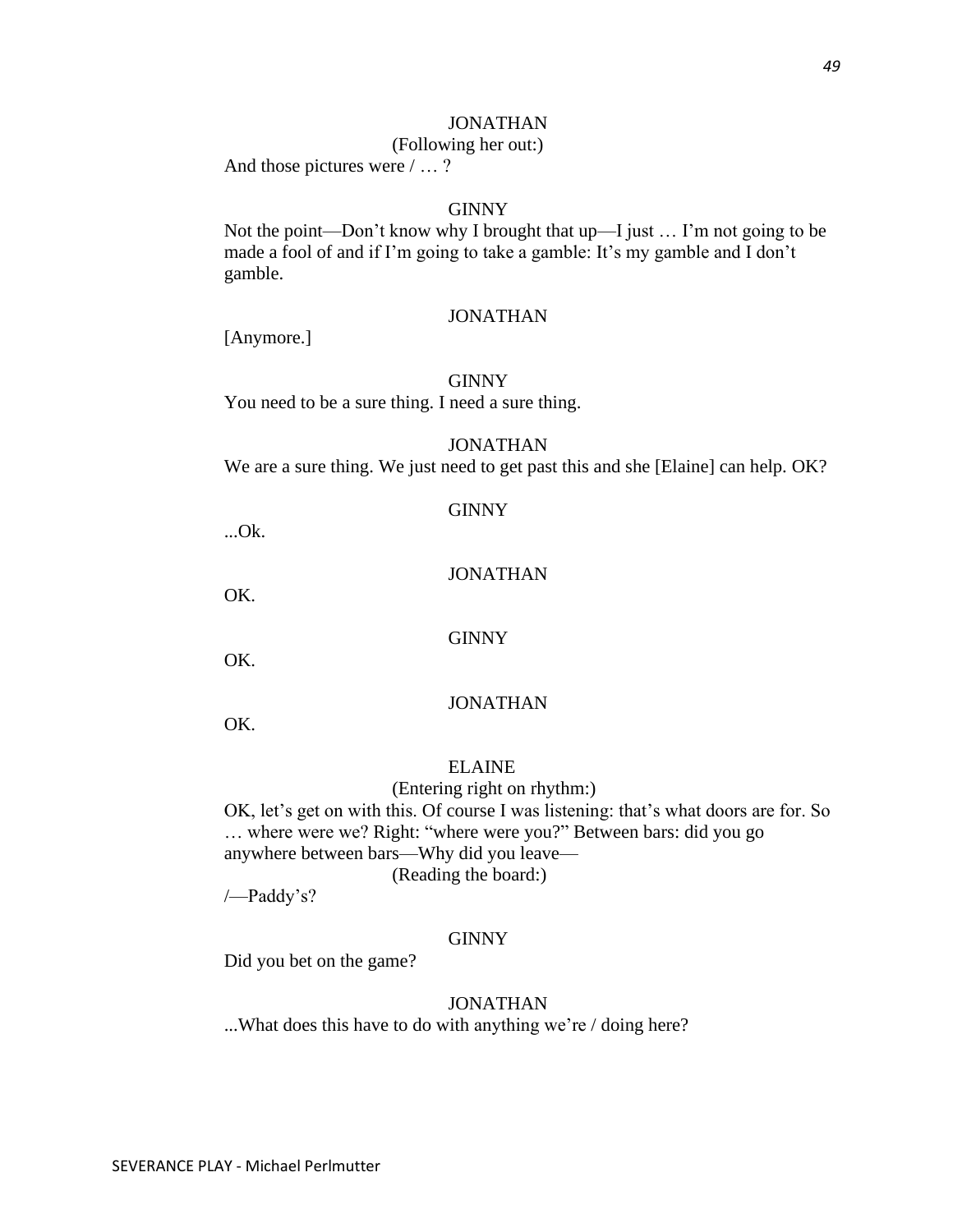How much did you bet? You want me to be a part: I'm being a part: (To Elaine:) He has a problem with gambling.

### ELAINE

I remember.

# GINNY

How much did you lose?

# JONATHAN

I..I won, OK? And I wanted a real drink to celebrate; not a watered down excuse for a...

(Gathers his composure:)

I've answered enough questions—FOR NOW—Can we focus on getting me out of this mess for the moment and come back to your "questions" later?

(The two women share a moment.)

# ELAINE

No. We will continue to ask questions as we think of them.

### GINNY

Because we might forget—we *are* just women, after all.

### ELAINE

And once you have your "story" mapped out /...

### GINNY

What's to keep you from *not* answering anymore questions?

ELAINE Because he *needs* me to back up his "story".

#### GINNY

He needs *us* to back up his "story".

### ELAINE

He needs *us*.

# JONATHAN

I hate you both right now.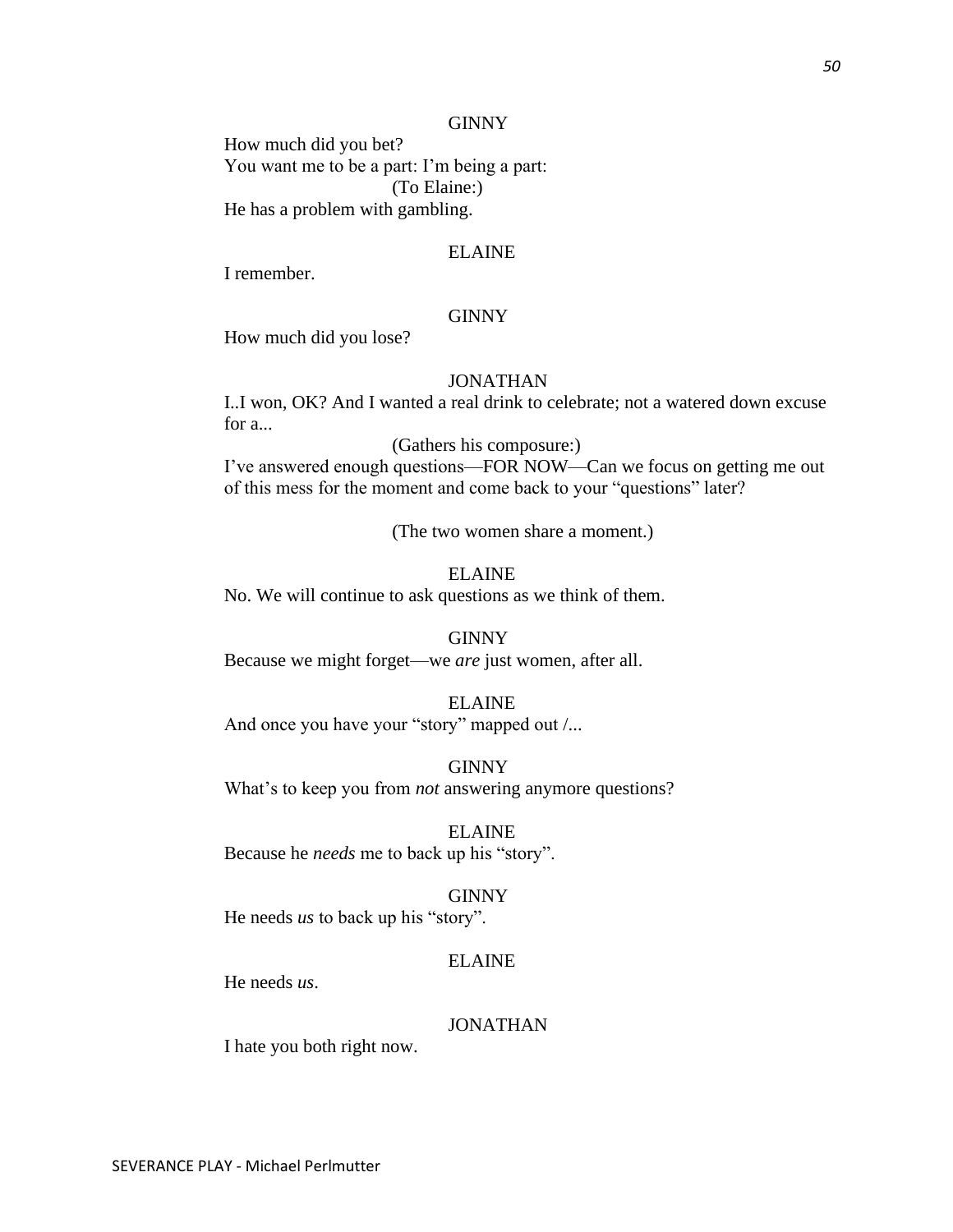ELAINE Noted. How much did you win?

JONATHAN

...Five grand.

### GINNY

Five Grand is either six or seven.

# JONATHAN

Who's side are you on?

ELAINE (Lets this sink in:)

(Hunh.)

# JONATHAN

Can we go on now?

# ELAINE

Fill in your time line.

# JONATHAN

How does this...?

# ELAINE

Do it.

(JONATHAN takes a deep breath then fills in the following: to "PADDY's" he edits it to read: **6:00 - PADDY's 8:30 - leave** (Paddy's) **8:45 -** )

**GINNY** (As he's writing:) You left the apartment at five.

# JONATHAN

What?

# **GINNY**

You left at five. / Where were you-

JONATHAN I did not. / It was closer to five-fifteen; *maybe*.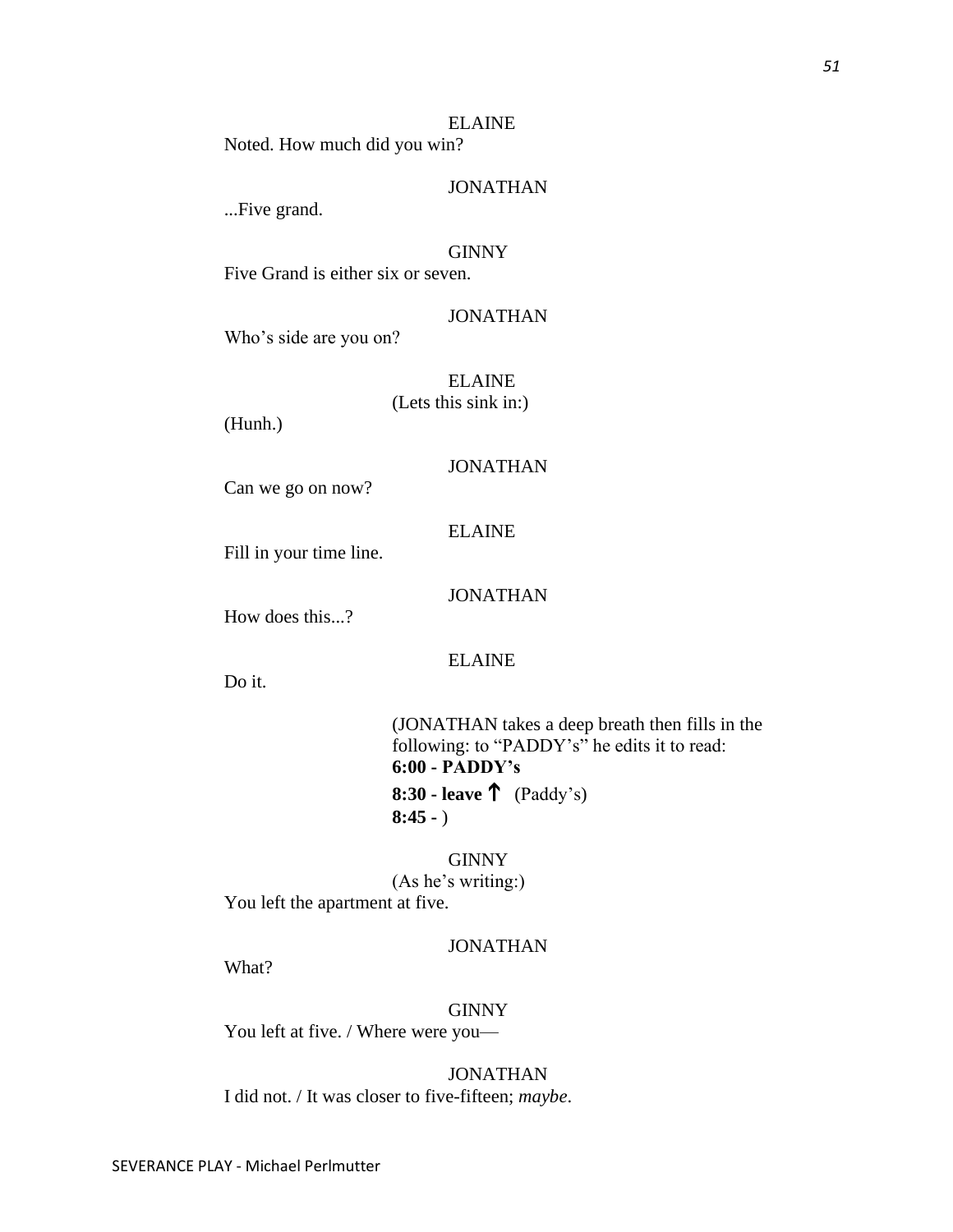# **GINNY** Where were you from five-fifteen to six?

# JONATHAN

I had to get there.

# **GINNY**

Not for forty-five minutes.

ELAINE She's right. Holes like this are where they / hang you...

JONATHAN You realize I haven't even gotten to the bar where "she" was at yet?

> (And with that he is writing down "**DeMarios**" next to 8:45)

# GINNY

Leticia.

# JONATHAN

We don't have to give her a name.

**GINNY** We at *least* have to give her a name: it's *her* name after all.

# ELAINE

We need to fill in the gaps.

# JONATHAN

(jesus christ)...

(He squeezes in "**GAS / EAT / PEE**" into the space above PADDY's next to a timeline of "**5:15**" which he also squeezes in at the top of the list.)

# GINNY

For forty-five minutes?

# JONATHAN (Adds "**WASH CAR**" into the timeline:)

Happy now?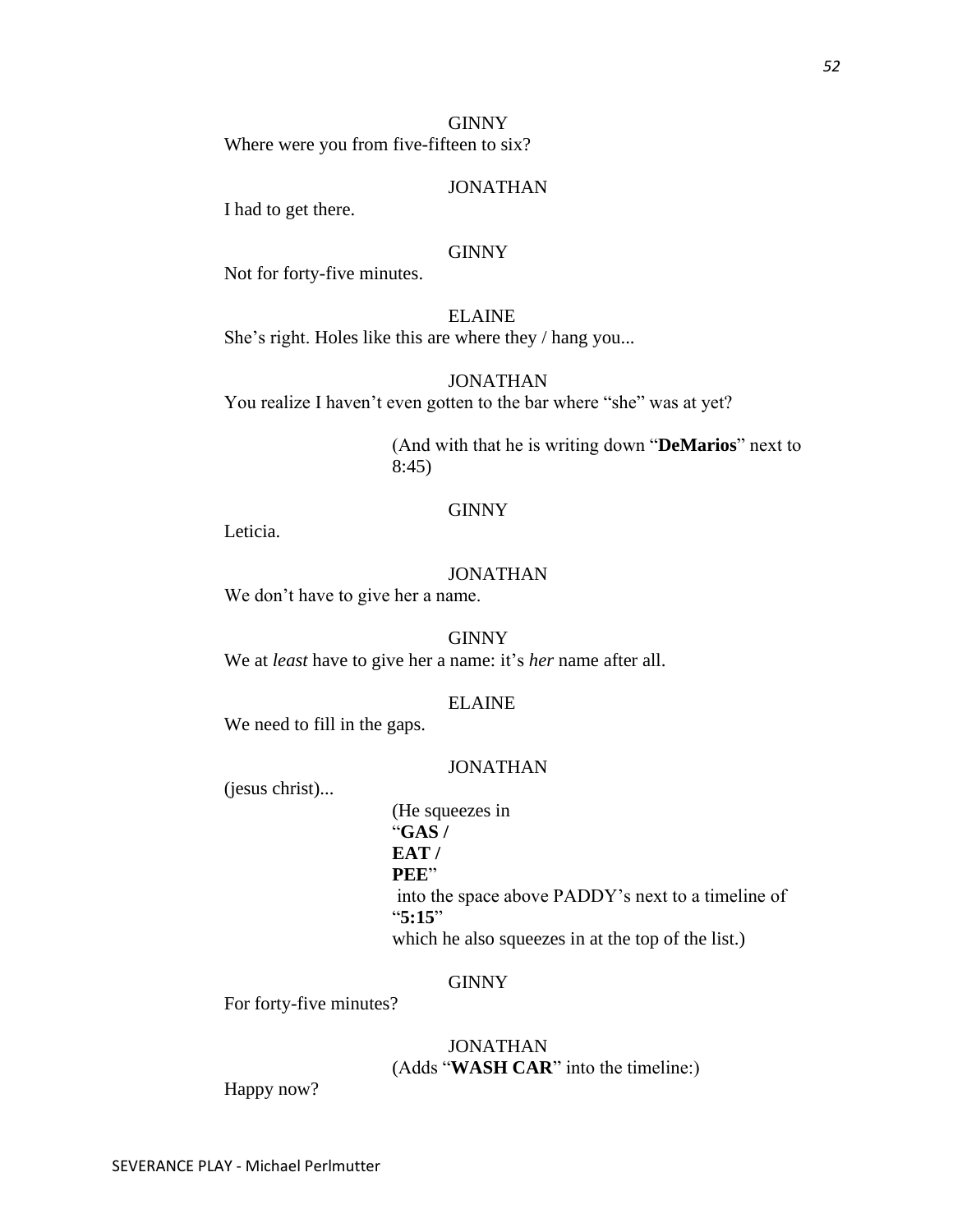Now you're just making shit up.

# JONATHAN

I'm not making anything / up...

# ELAINE

You have a receipt?

# JONATHAN

No.

# ELAINE

Then you're just making shit up.

JONATHAN (Taking a stand:) Let's move forward, OK?

ELAINE How long were you at DeMarios? Truth.

(JONATHAN writes "10:40 - leave DeMarios.")

**GINNY** What were you doing there for almost two hours?

### JONATHAN

I told you.

### **GINNY**

Collecting? You have the money on you, right now?

(Again no reply.)

# ELAINE

Well, do you?

JONATHAN

No.

### ELAINE

Where is it?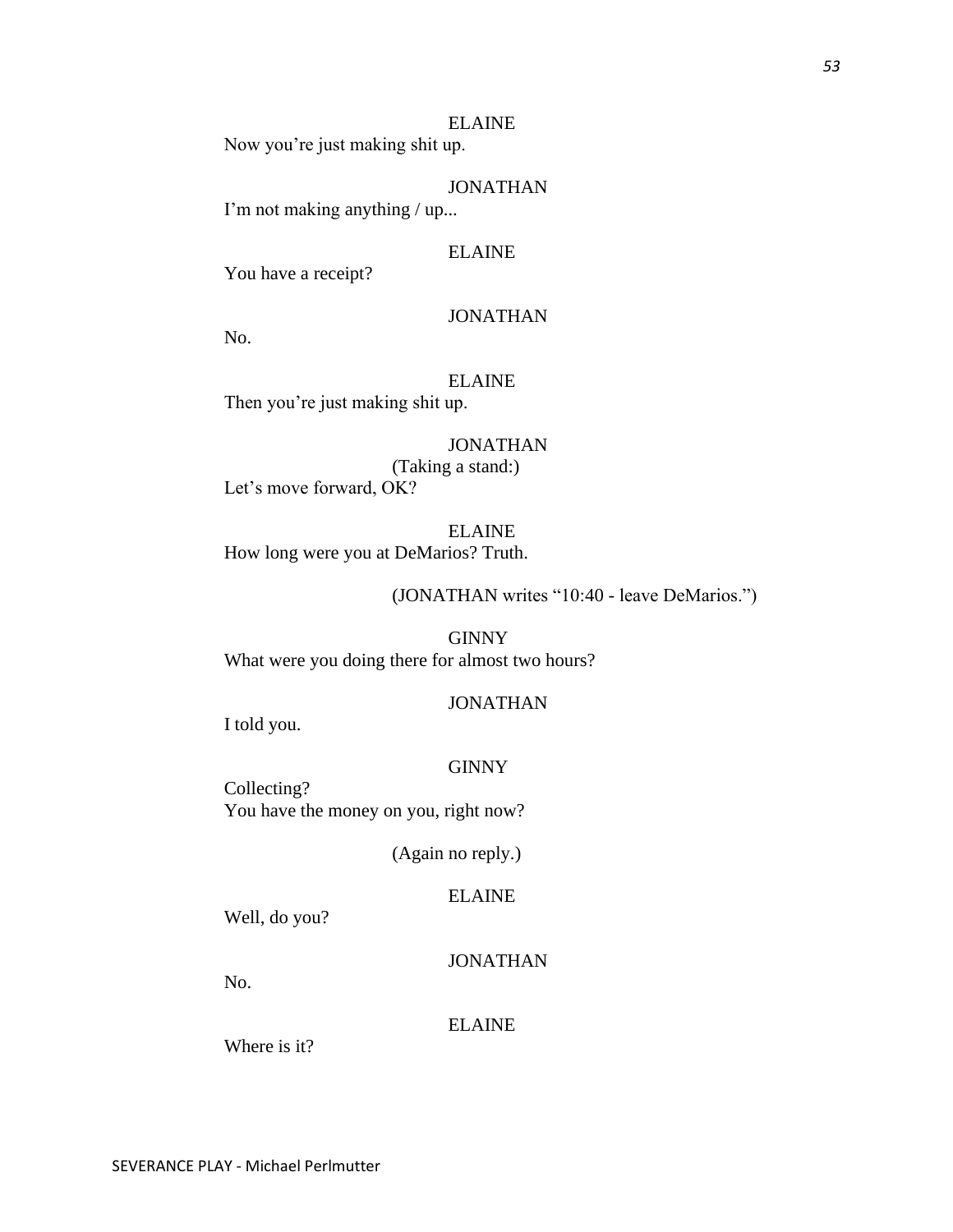# **GINNY** (Quietly but firmly bringing it up:)

Why did you hire me?

# JONATHAN

# WHAT?

# **GINNY**

Did you hire me because I was qualified for the job or because you wanted to get into my pants?

# JONATHAN

Can we table this for a future / conversation?

### ELAINE

Answer her question.

# JONATHAN

You were qualified for the job.

### **GINNY**

Oh, I know that.

### ELAINE

But what I think she's asking is "*Why* did you *hire* her?"

### JONATHAN

(To Elaine: restating the facts:) We weren't seeing each other at the time. I was divorced.

ELAINE Because we were seeing each other when you were married.

### JONATHAN

That's not my f—That's both of our f—That's nobody's fault. (To Ginny:) And I hired you because you were right for the job.

# ELAINE

(Moving swiftly back to the timelines:) So, you left DeMarios at 10:40. And nobody can verify you were there the whole time?

# JONATHAN

Would I be asking for your help if they could?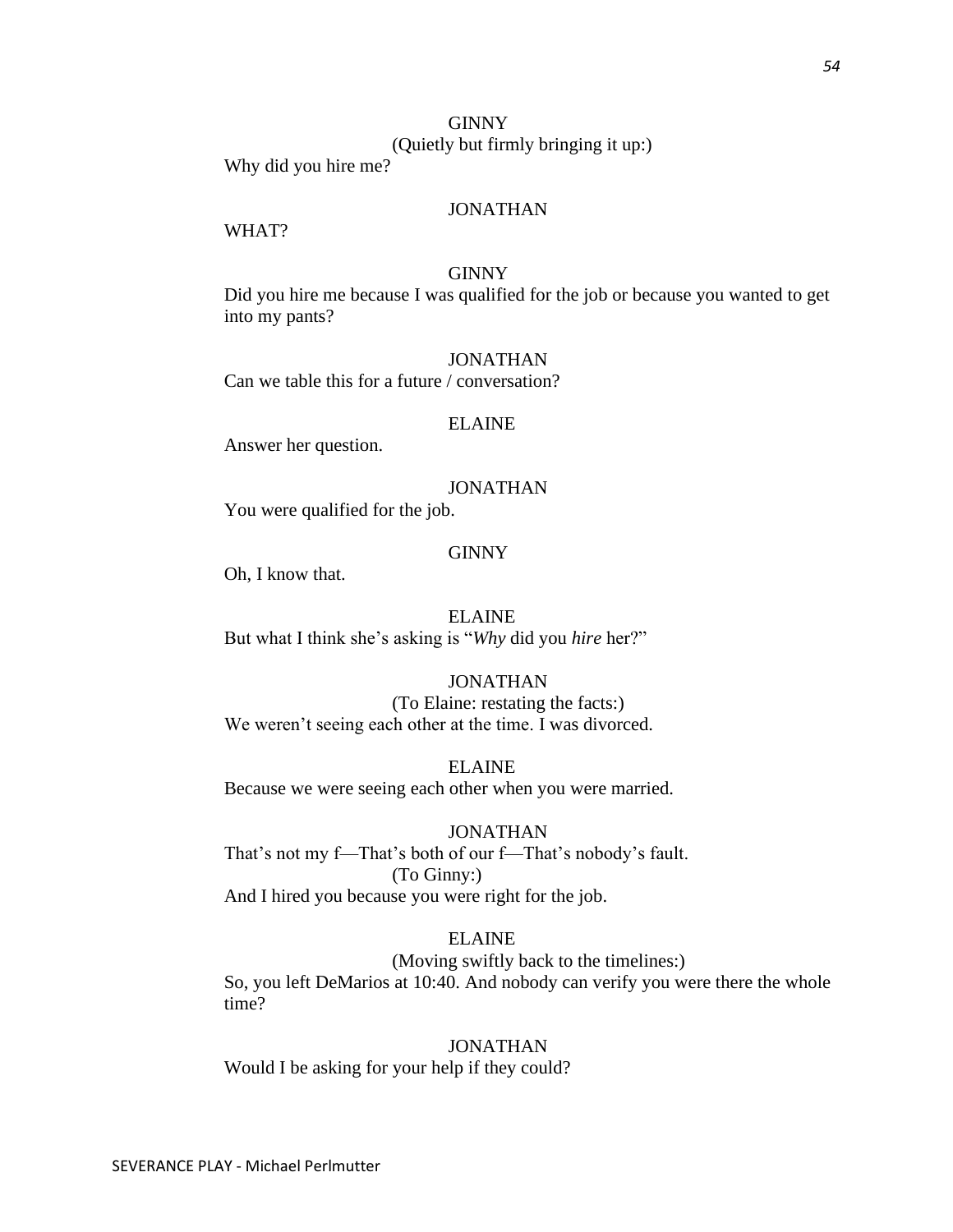The bartender?

# JONATHAN

They changed shifts at ten.

ELAINE Did one of them come in early? Did the other one stay late?

JONATHAN They asked them. No help. Can we go on?

ELAINE Right. What time did you get home?

# JONATHAN (Knowing she knows full well:)

I didn't go home.

# ELAINE

Where did you go?

### JONATHAN

You know where  $/$  I...

# ELAINE

What time did he arrive at your place?

# GINNY

(oddly embarrassed to admit this:)

The news had just come on. But they hadn't gotten to sports or weather yet...So, it was just after eleven maybe.

### ELAINE

And did he stay all night?

(A brief pause.)

# **GINNY**

Yes.

### JONATHAN

Thank you.

ELAINE Did he happen to leave at any point in the night?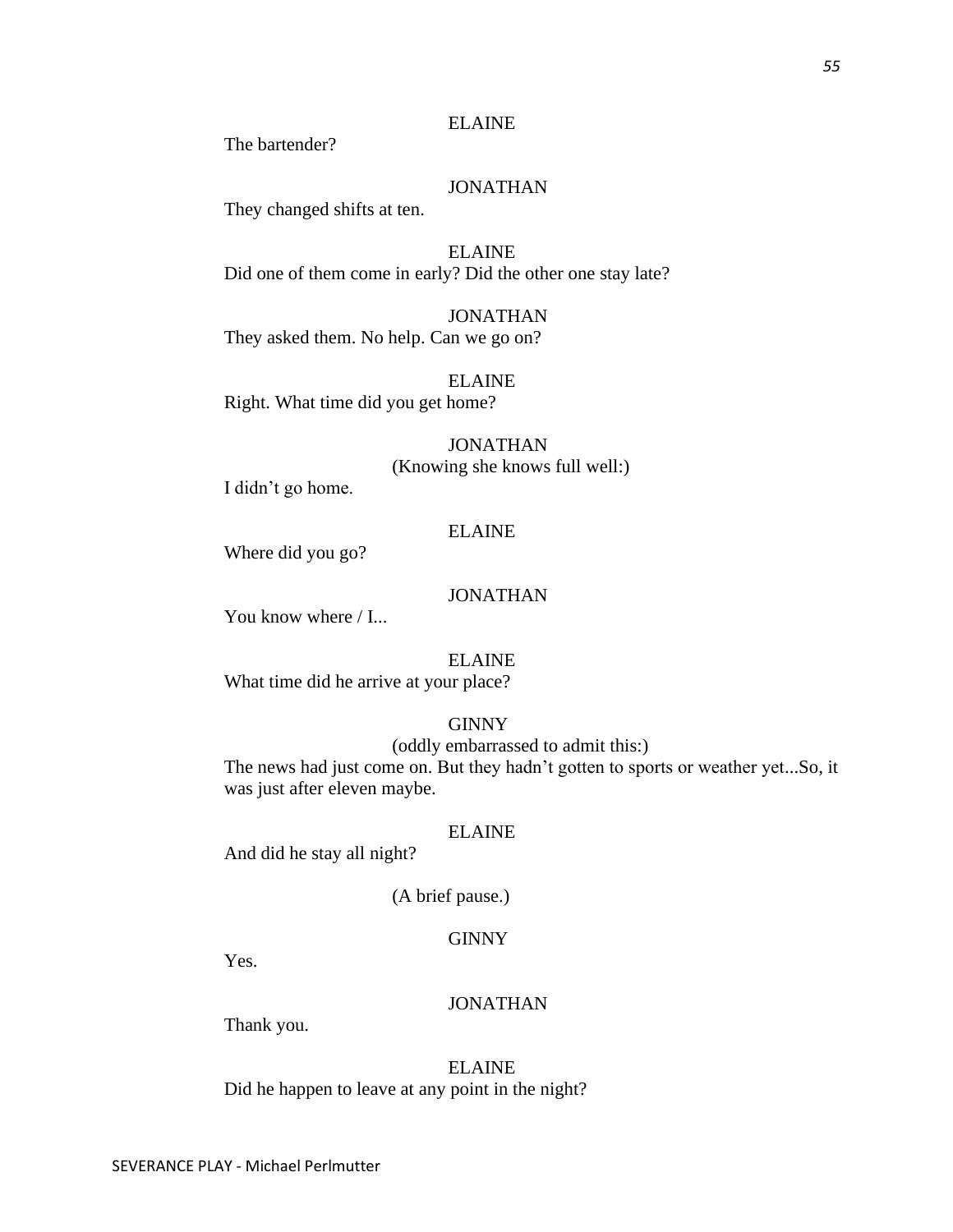(beginning to relax more into the conversation:)

Not that I know of.

# ELAINE

So, you don't know.

# JONATHAN

[Really?]

GINNY I was asleep but I think I would have known—I'm a light sleeper.

# JONATHAN

Are you two through?

# ELAINE

What do you need *me* for? (JONATHAN is at a loss for words.) Can people put you at DeMarios from 8:45 to 10:40?

GINNY can we just make that "45"—make it an even two hours?

# JONATHAN

Rea[lly]—?

(Makes the change on the whiteboard as he answers Elaine's "who can put you there" question:)

I don't know.

### ELAINE

What time did "she" leave?

JONATHAN I don't know. I didn't know she was there.

GINNY (trying to be of help:) Her name is / Leticia.

### ELAINE

Got it: When did Leticia leave?

# JONATHAN

I don't kn—see, I don't like using her name; it sounds like I know her.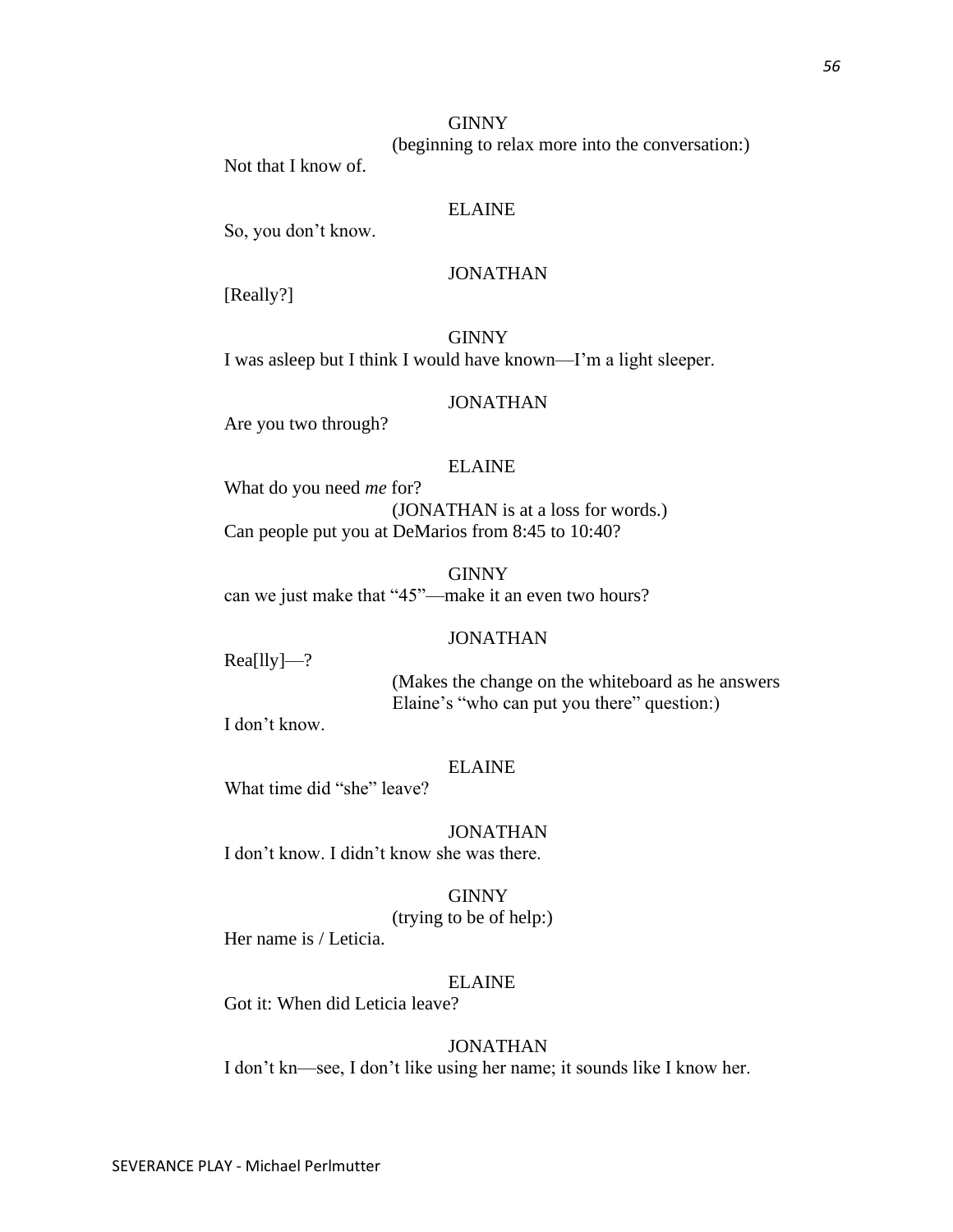Did you know her?

# JONATHAN

NO: I didn't even know her name until a moment ago!

### ELAINE

When did Leticia leave the bar?

# JONATHAN

I told you: I don't know. / Can we please just call her—

# ELAINE

We need to know because we need to know if there was time for you to leave with Leticia. Do the deed. Then come back to DeMarios before you said you left at 10:40/45. Who else can put you at the bar?

### JONATHAN

(To Elaine:)

YOU. YOU put me at the bar. The people I *was* with at the bar will NOT admit I was with them at the bar because I was collecting on a game, GOT IT?

### ELAINE

So, where is the five-six or seven thousand dollars?

### JONATHAN

At home in a jar in the kitchen.

### GINNY

The empty Skippy Peanut Butter jar? (He just looks at her—which answers everything.) I was wondering what that was for. It's six.

### ELAINE

His ex-wife was allergic to peanuts.

#### GINNY

Ohhhh. That explains so much. Her name was Alice, by the way.

### ELAINE

I know her name.

### JONATHAN

Are we done having fun on my account?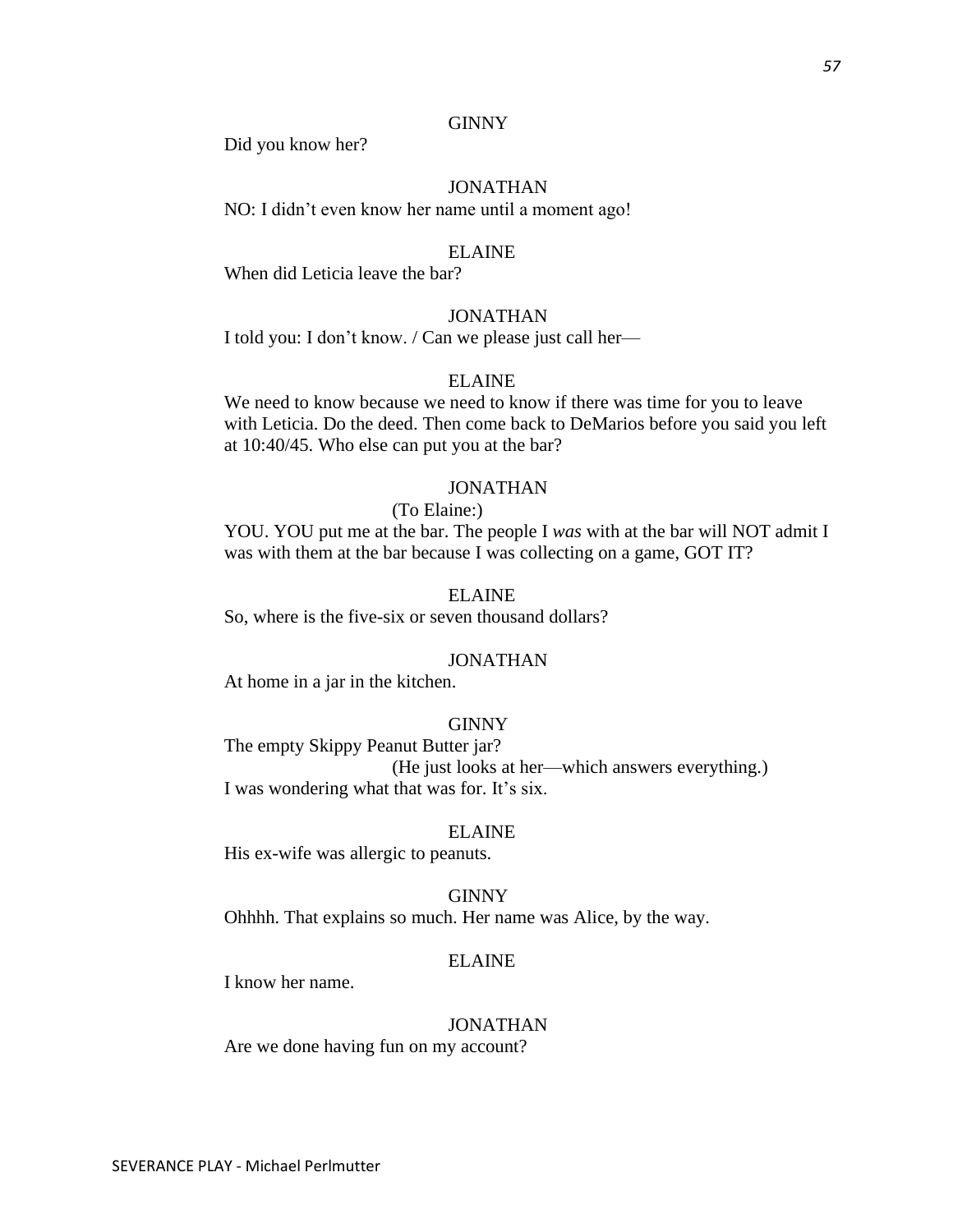*58*

ELAINE Why is this all such a problem for you? What aren't you telling us?

### **GINNY**

Did you ever love her?

# JONATHAN

…What?

# GINNY

Do you still?

# JONATHAN

What—how is this—?

# ELAINE

(Doesn't want to hear the answer--moving back on track:) What aren't you telling us?

# JONATHAN

(He is now the deer in the headlights…There is no way to answer Ginny's question without hurting one if not both of their feelings…And following Elaine's lead would only result in the question being asked again…)

I need to—I'm hungry. Are you hungry?

I'm going to get us some donuts. Or do you want a breakfast? I'm buying. (Finding anything he can to cover his appearance and putting it on as the dialogue continues:)

# ELAINE

What're you doing?

# JONATHAN

I need to breathe: *you* had a cigarette.

# ELAINE

Two puffs.

# JONATHAN

And while I'm gone you two make up your questions. Make a whole list and then I will answer them for you and then we'll get on with what's really important here.

> (He drops a pad of paper in front of each of them. To Elaine:)

Bacon, cheese, egg: on a biscuit, no hashbrowns, orange juice.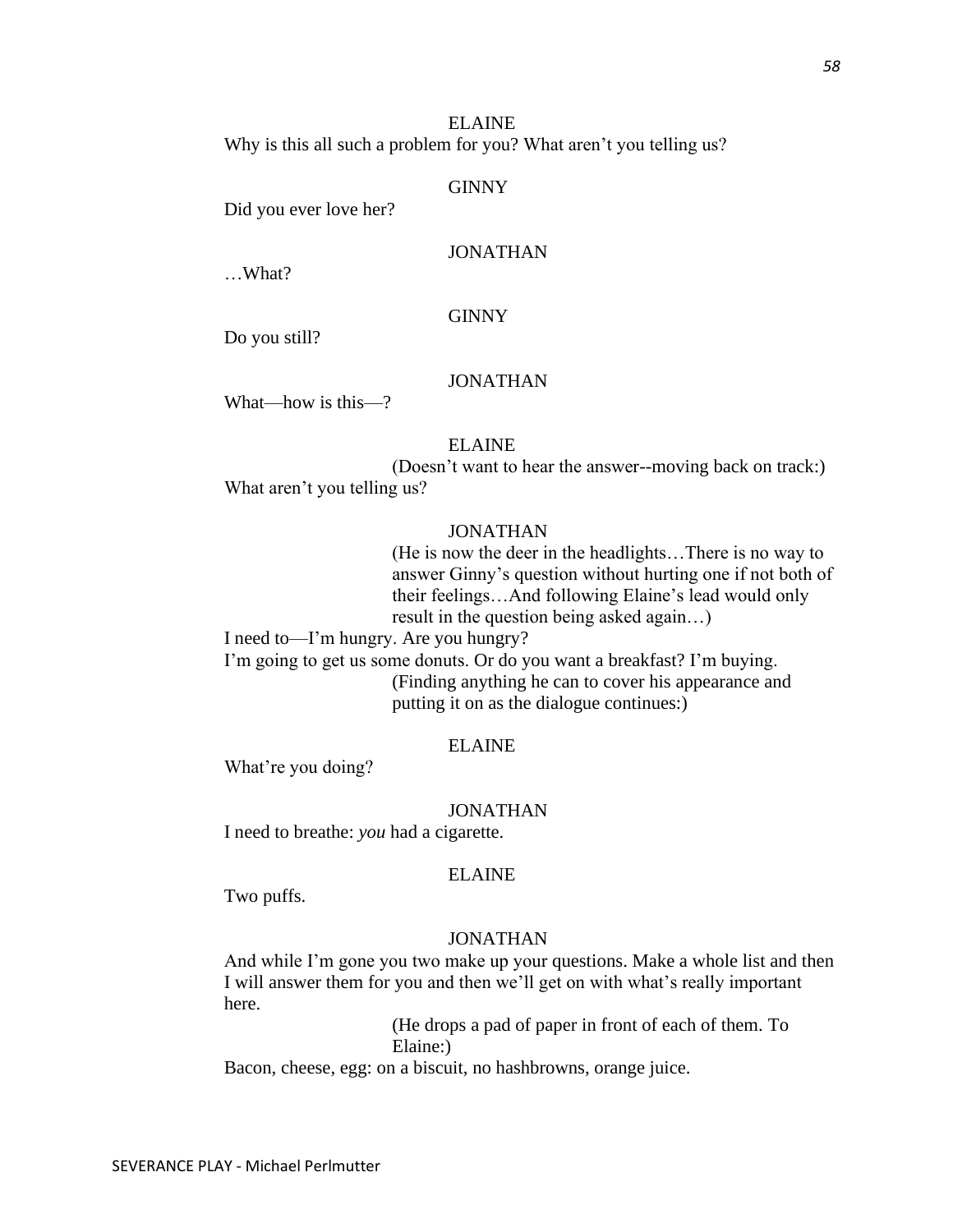# JONATHAN (Continued:)

# (To Ginny:)

Sausage and egg white, no cheese, on whatever they make it on, chocolate milk, ketchup. Hashbrowns?

### GINNY

# (Considers it:)

No.

# JONATHAN

Fine.

(Looking at the phone:) Somebody check the voicemail. (Sunglasses on and he's out the door.) GINNY You may want to change your shirt— (But he's gone. A slight beat.) Man knows how to make an exit.

ELAINE

He should, he's had enough practice at it.

(They both take their pads of paper and consider what to write. ELAINE almost immediately sets her pad aside. GINNY, however, crosses with her pad to the conference room for privacy.

# ELAINE

Really?

(But GINNY continues unheeded.)

ELAINE (Continued:)

You know, if you have questions of me, this would be the time. Hard to do in separate rooms.

### GINNY

(Remaining centered on her assignment:)

(No. Not at this time.)

### ELAINE

Really?

(ELAINE refills her coffee instead of pursuing the matter any further. GINNY takes the chance:)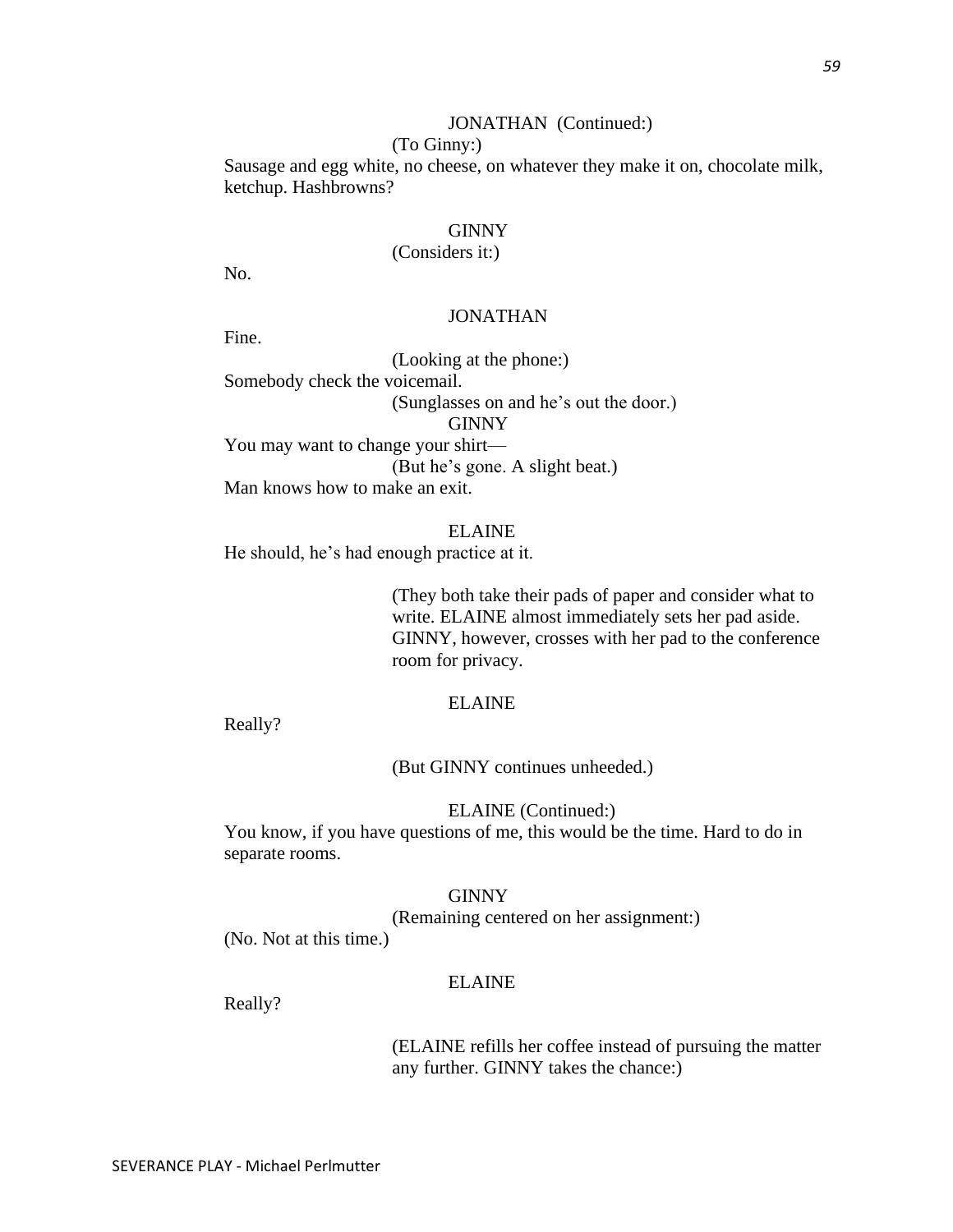Why did you come back this morning?

# ELAINE

Why do you stay?

# **GINNY**

[Fair point.]

(Slight pause. Coffee filled: ELAINE moves to join GINNY but maybe not any farther than the conference room door:)

# ELAINE

I owe him. I've got nothin' else to do. I need the money. Stop me when I'm getting close.

# GINNY

I thought those were *your* reasons.

# ELAINE

Why would I tell you *my* reasons?

# GINNY

To try to get me to like you. Try to get me to back down. A chance to throw me off my game. Stop *me* when *I'm* getting close.

# ELAINE

I like the challenge. I was out of work for thirteen months when he gave me a shot when no one else'd hire me. I owe him for that.

GINNY

Why were you out of work for thirteen months?

# ELAINE

Everybody was out of work. Or don't you remember?

# **GINNY**

We're *supposed* to go after each other right now, aren't we?

# ELAINE

You're catching on. [It's] another sales trick. Like when you go to buy a car and the salesman tells you, "let me go check that with my manager" and then he comes back a few minutes later—just enough time passes to make you uncomfortable but not long enough that you can leave. So, when he comes back out: he's back in control again. And you stop asking stupid questions.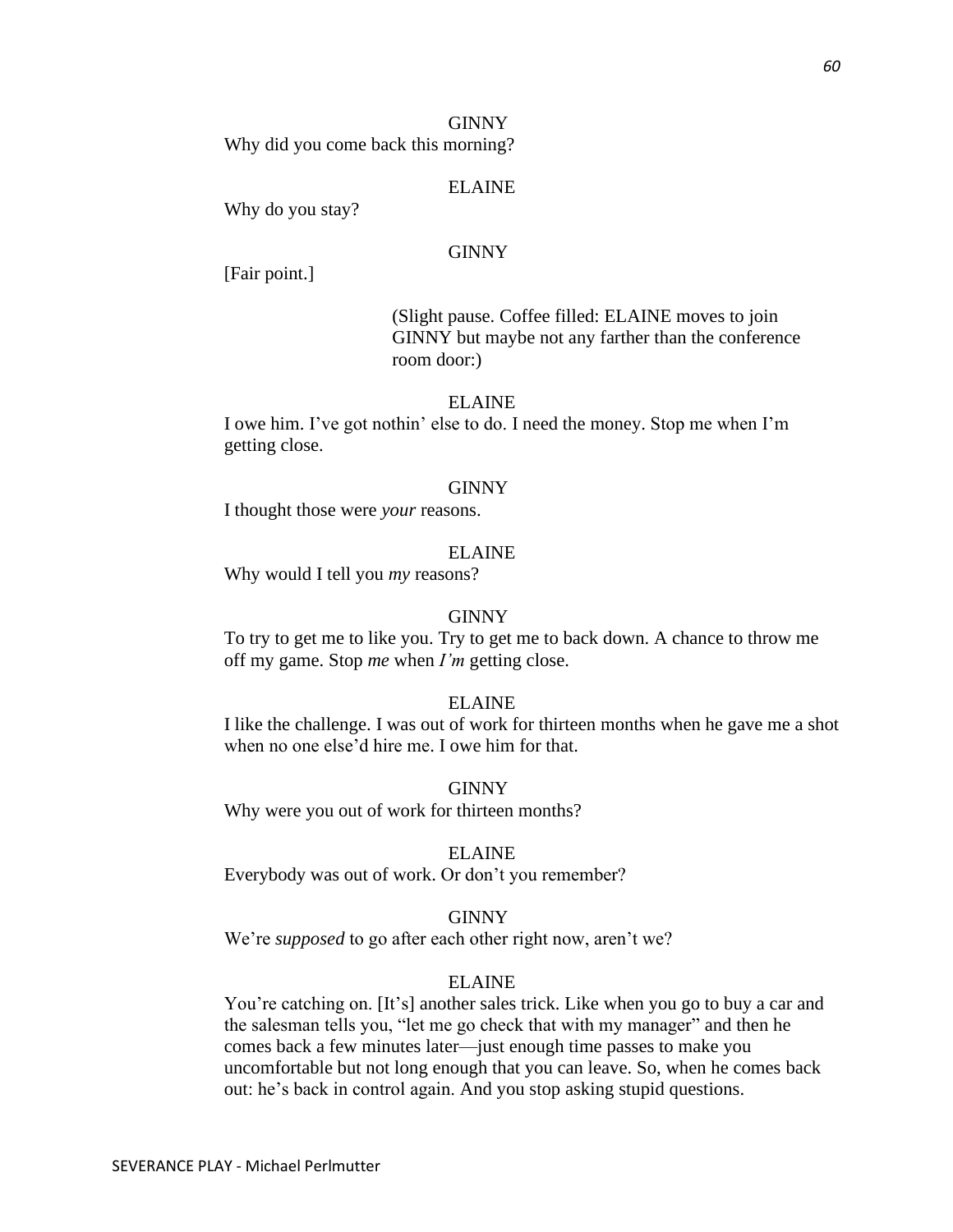# ELAINE (Continued:) (Tosses her own pad of paper over to Ginny.) You want to fill 'em out for both of us?

### (Slight pause.)

# **GINNY**

What else?

# ELAINE

Whaddo you mean, "What else"?

### GINNY

You keep asking *him* that—so, I'm asking *you* the same. Without him here.

# ELAINE

Oh my god, you know what he's doing and you're doing it anyway.

### GINNY

I am not. This is my own question.

ELAINE And you actually think that. [This is incredible.]

### GINNY

Don't treat me like I'm a little kid.

(ELAINE chooses not to reply—although a response is right at the tip of her lips.)

I am not. You don't know when to let go. He's not coming back to you. He left his wife because you and he had an affair and he lost his kid out of it. So, try as you want you will always be the reason he lost his child.

### ELAINE

And you are only going to grow older. And there'll be a younger, newer model right in line to replace you.

### GINNY

Younger. Newer. You hear yourself?

# ELAINE

I do not like where this conversation is going.

### GINNY

Then leave. [You're not me.]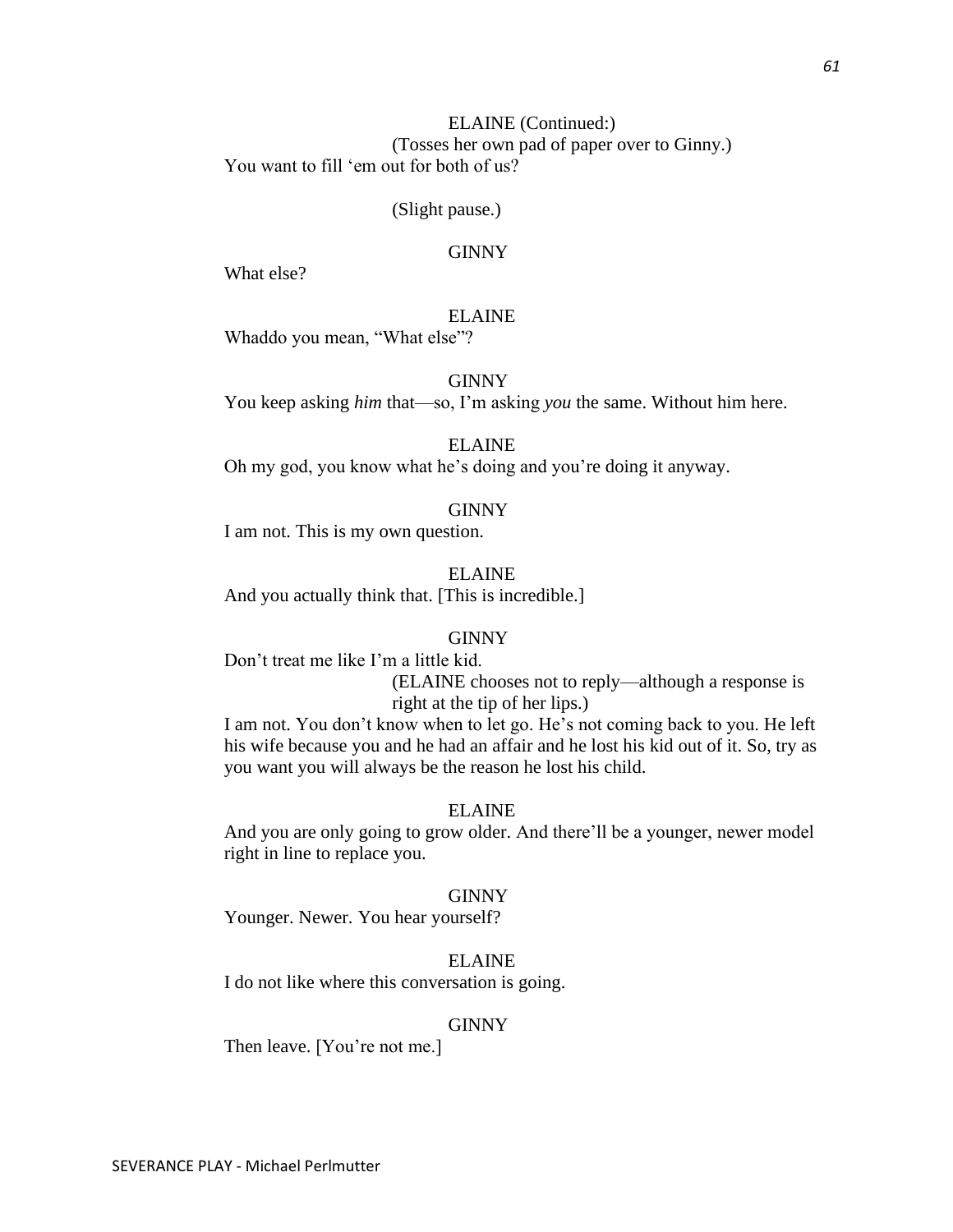Honey, I *was* you. You think I'm here for him? Maybe I'm here for you: to rescue  $/$  you—

### GINNY

From him?

# ELAINE

From yourself. And not lose the next five or six prime Real Estate years you've got left. And I need the money. I'm behind in everybody I owe and he knows that so he dangles firing me and does so on a semi-annual basis.

### GINNY

I didn't start here yesterday.

# ELAINE

So, you know. Truth is: I do owe him. He was there for me when I went through crap with my family. Now I'm there for him. I just don't want you to get caught up in his daily drama which is obviously a little late.

#### GINNY

Thanks, Mom.

### ELAINE

Think nothing of it.

### GINNY

Right there with you.

ELAINE How'd you get so cynical at such a young age?

GINNY I'm not cynical, I'm [an optimist] a realist.

### ELAINE

A pessimist.

### **GINNY**

A realist.

### ELAINE

You know they say a pessimist is only an optimist with experience. So, what happened in your past that made you the woman you are today?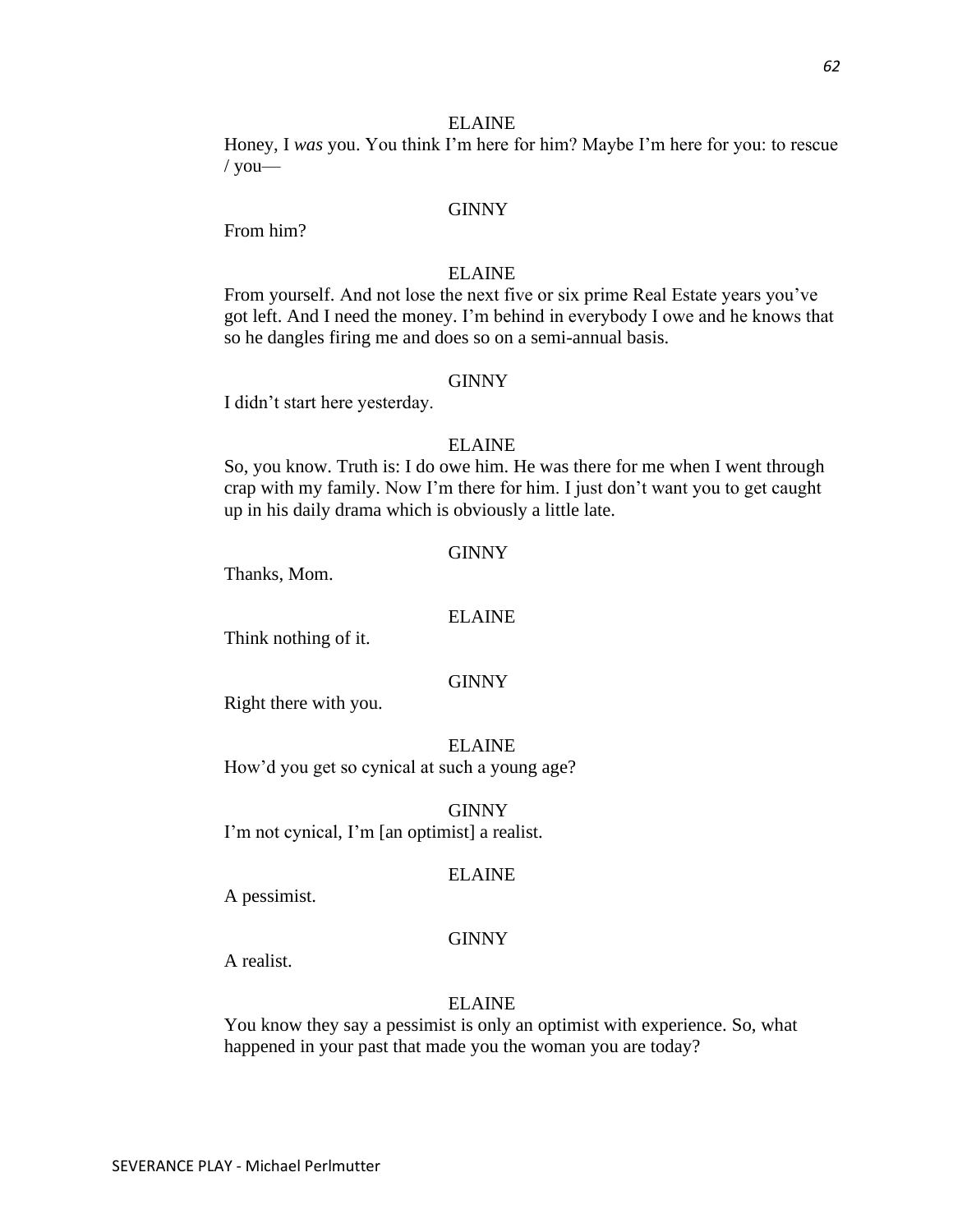And now you're doing just what he wanted us to do.

# ELAINE

You grab at any chance for real happiness you have, got it? Don't let anything get in the way and don't let road blocks like Jonathan here slow you down.

### GINNY

You really should be writing hallmark cards.

### ELAINE

OK, let's just get this over with: let's play Queen For A Day. You tell me one sob story that'll wrench out my heart and then I'll do the same.

### **GINNY**

Queen – for –  $a$  -...?

### ELAINE

It was before any of our time. Just...play

GINNY

[I have no idea what you're talking about,] You go first.

### ELAINE

Fine.

### GINNY

And winner gets?

# ELAINE

A washer-dryer. My brother came out of the closet and my father didn't take it well. My mother and I—He killed himself—my mother and I started to drink.

### GINNY

You were living at home / at the—

### ELAINE

We were on different coasts. I was an adult—this was maybe ten years ago.

### GINNY

Your brother killed himself.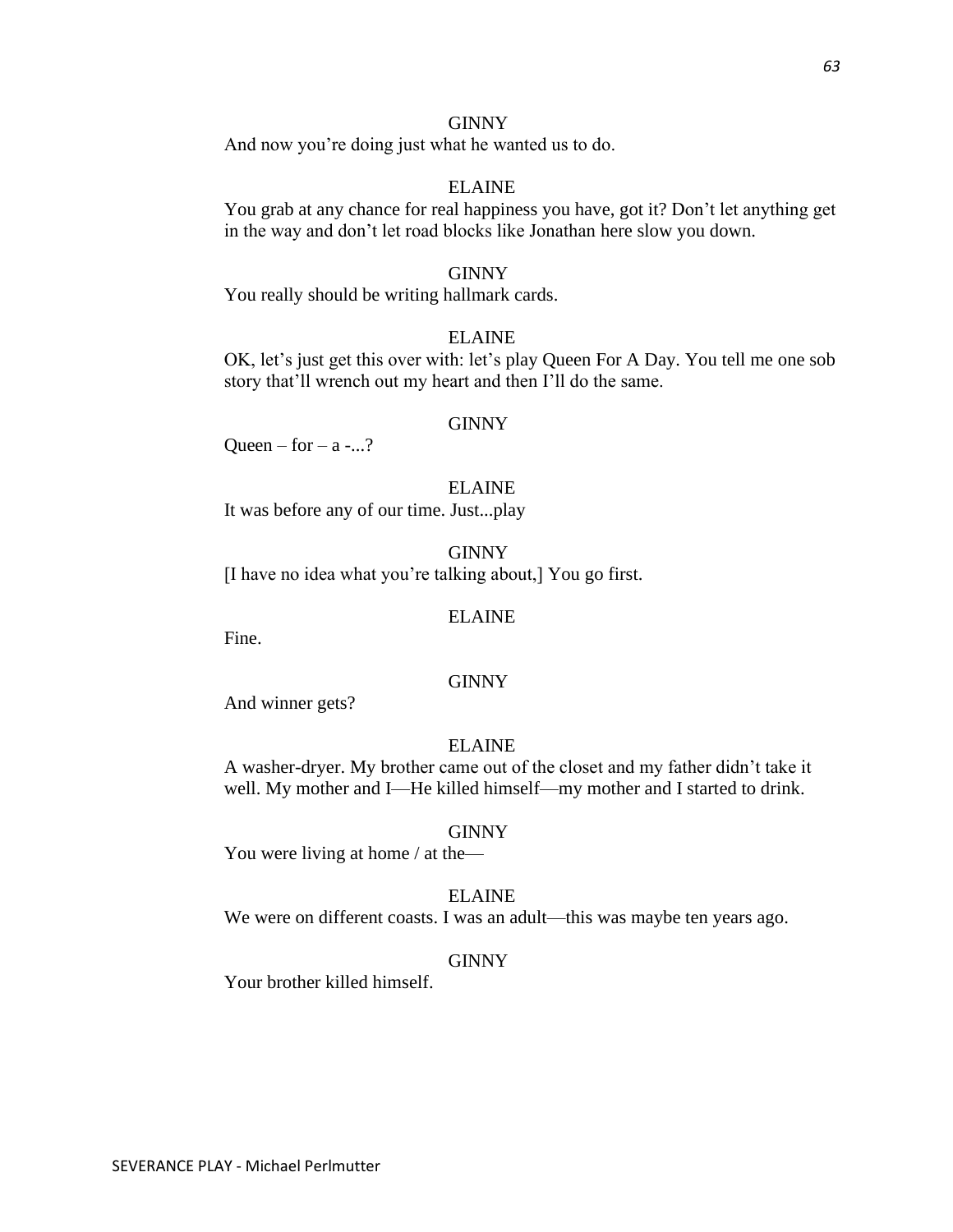My father killed himself. My brother blames himself but he is still alive and miserable in Seattle. My mother blames me—and I don't know why the fuck that happened—because I moved across country, I guess and she has to have somebody to blame.

### GINNY

So, who do you blame?

### ELAINE

My father. Long story short I started to drink—I lost my job—took a tail spin. Jonathan hired me even before I sobered up. Helped me; helped me sober up so I I owe him. We had an affair. He lost everything. So I owe him. Sucks to be me. Your turn.

### GINNY

Why are we doing this again?

(JONATHAN enters with fast food bags and a determined look on his face. Dropping everything to get to a phone.)

### ELAINE

And: There he is, right on cue.

### JONATHAN

You check the voicemail?

### ELAINE

No, we didn't check the voicemail.

# JONATHAN (Dialing to check voicemail:)

Emails?

#### GINNY

You gave us a task.

### JONATHAN

(Listening:)

Jesus. No, no, no, no, no.

(Presses buttons to hear the next voicemail.)

Fuck.

(And the next.)

Fuck.

(And the next.)

Fuck me / royal.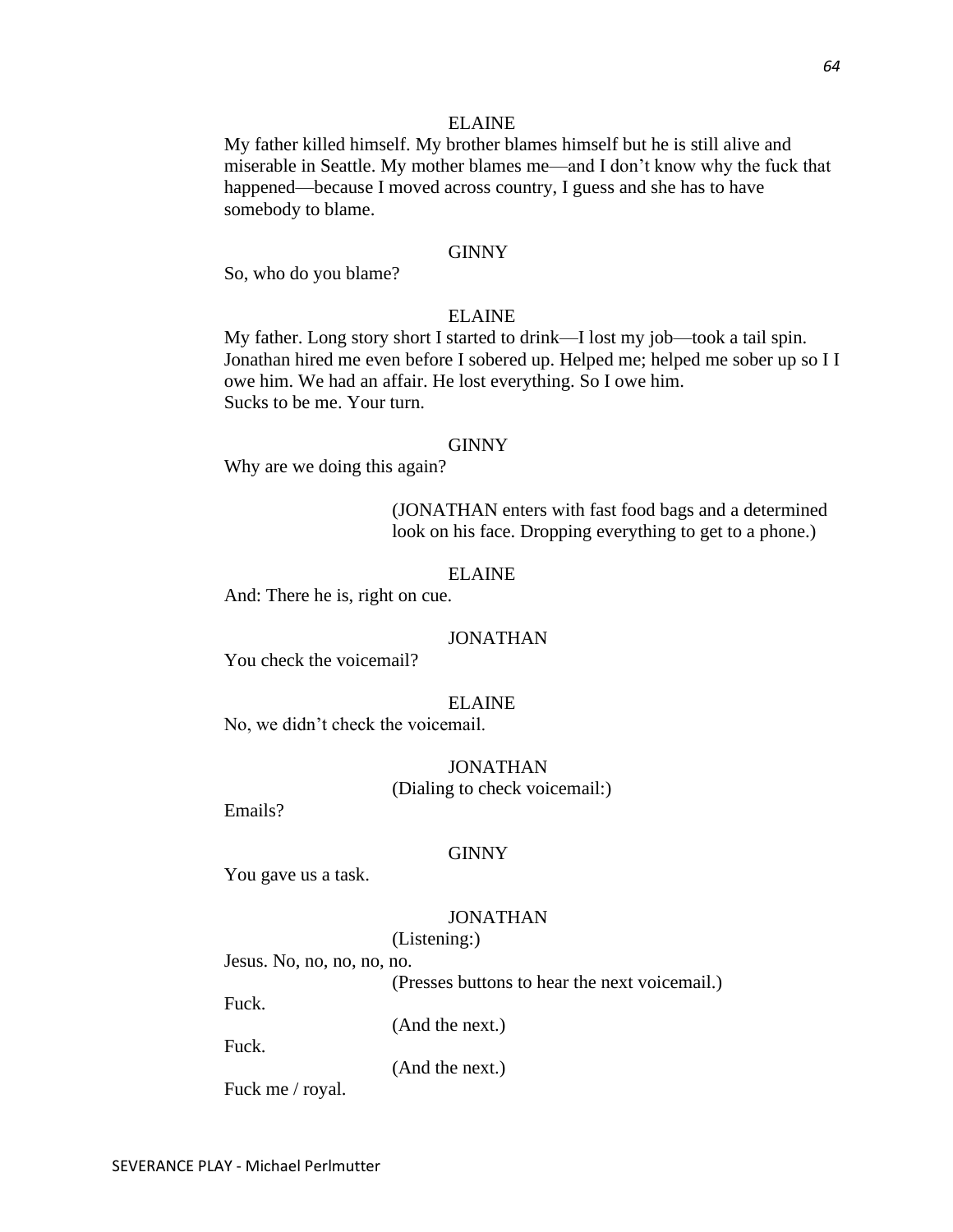You didn't get any ketchup.

# ELAINE

(As if this action sums up their previous conversation:) Because he'll always let you down.

# JONATHAN

(Hanging up the phone:)

Shit.

# GINNY

What happened?

# JONATHAN

Dryer Cosmetics.

### GINNY

What about Dryer Cosmetics?

# JONATHAN

They had a spill. And now there's a fire and they're blaming us because we didn't answer the phone or their emails asking us how to contain the damned thing.

### GINNY

How'd you find out about that?

# JONATHAN (Continued:)

(Dialing his own cell phone:)

Now we have to clean it up and dispose of the waste AND I need this right now like a need another hole in the—

(Into the phone:)

Sammy?

(To Ginny:)

They called my cell phone.

(Back to the phone:)

Jonathan. I got a chemical spill that's gone hot at Dryer Cosmetics. – I need you to drop whatever you're doing and get on that right away, will you? – Their number?

> (Snaps his fingers—to which GINNY is a step ahead of him on the computer:)

Coming right up.

### **GINNY**

8-0-5—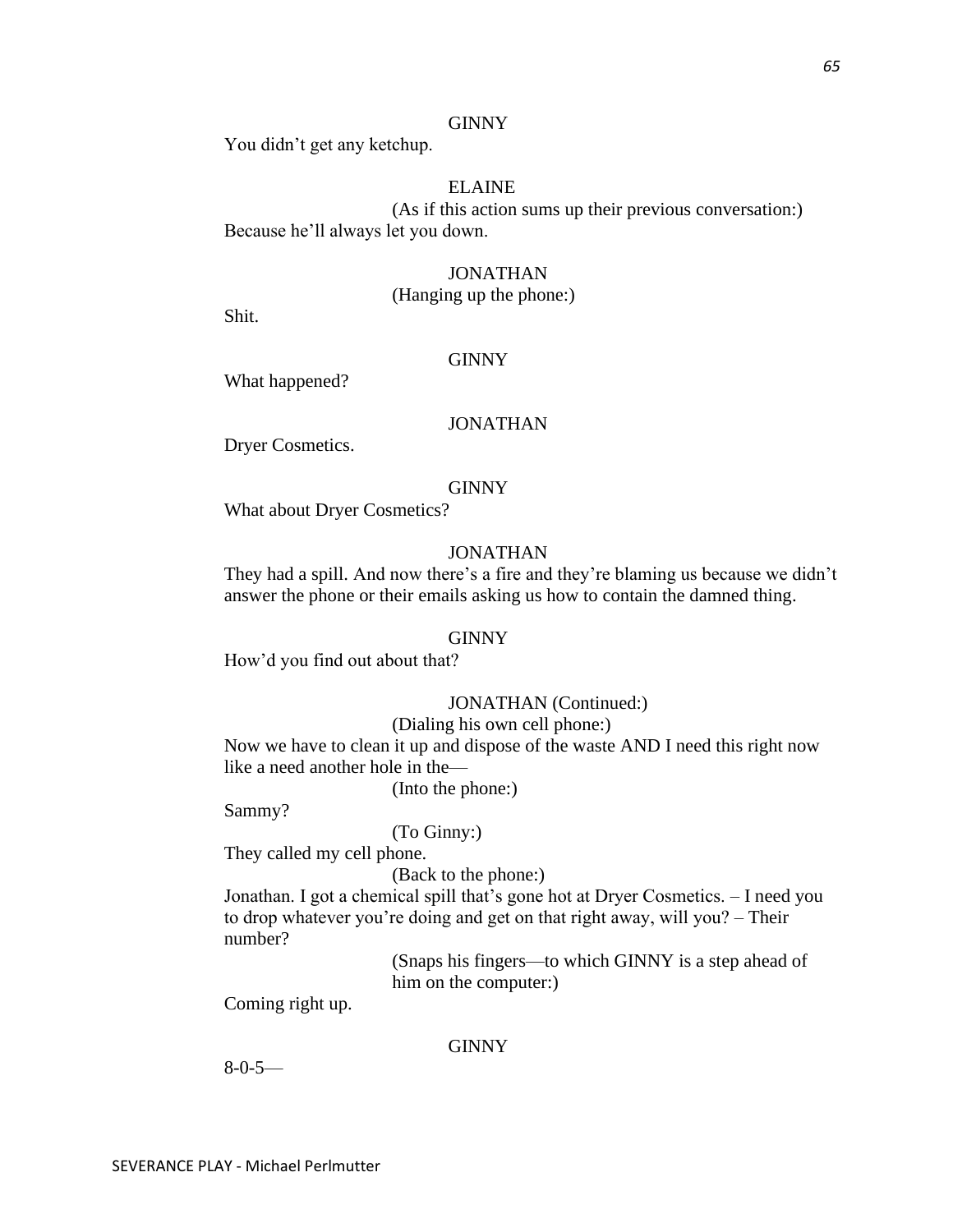JONATHAN

### GINNY

5-5-5

8-0-5

5-5-5

one.

Call Dryer.

# GINNY

3-8-2-3. / Texting him the address. (And now she is texting as she said she would.)

JONATHAN 3-8-2-3. Talk to Daniel. - Thanks, Sammy, I owe you

ELAINE (Already on her cell phone—having already dialed:) [I'm] already on it.

(Into the phone:) Scott Nettleson, please. (she erases the whiteboard and prepares for sharing info:) Matterson Chemicals returning his call. –

# GINNY

Whaddo you need me on next?

 JONATHAN Men at the scene—On their way. – You'll know more when I know more.

(Already dialing another number:)

Chuck? - Jonathan Matterson here. - I know. I'm on it. I've got everything covered. - Haz mats? I don't

I'm on with them right now.

(Hangs up.)

(Into phone:)

Fuck this. Just like the old days, hunh?

think we have to go there yet, / do you?

 ELAINE Jerry? Where's Scott? - Fine, of course, I can talk to you—Walk me through what happened. (She starts writing quickly: **TOULENE**)

Where? Where'd this a—

(ELAINE writes **LAB D**

JONATHAN (Covering the phone mouthpiece—yet still listening to Scott on the other end:) Who the fuck knows where LAB D is?

 ELAINE (Focusing on her phone call:) I'm listening.

(GINNY mans the computer through the following:)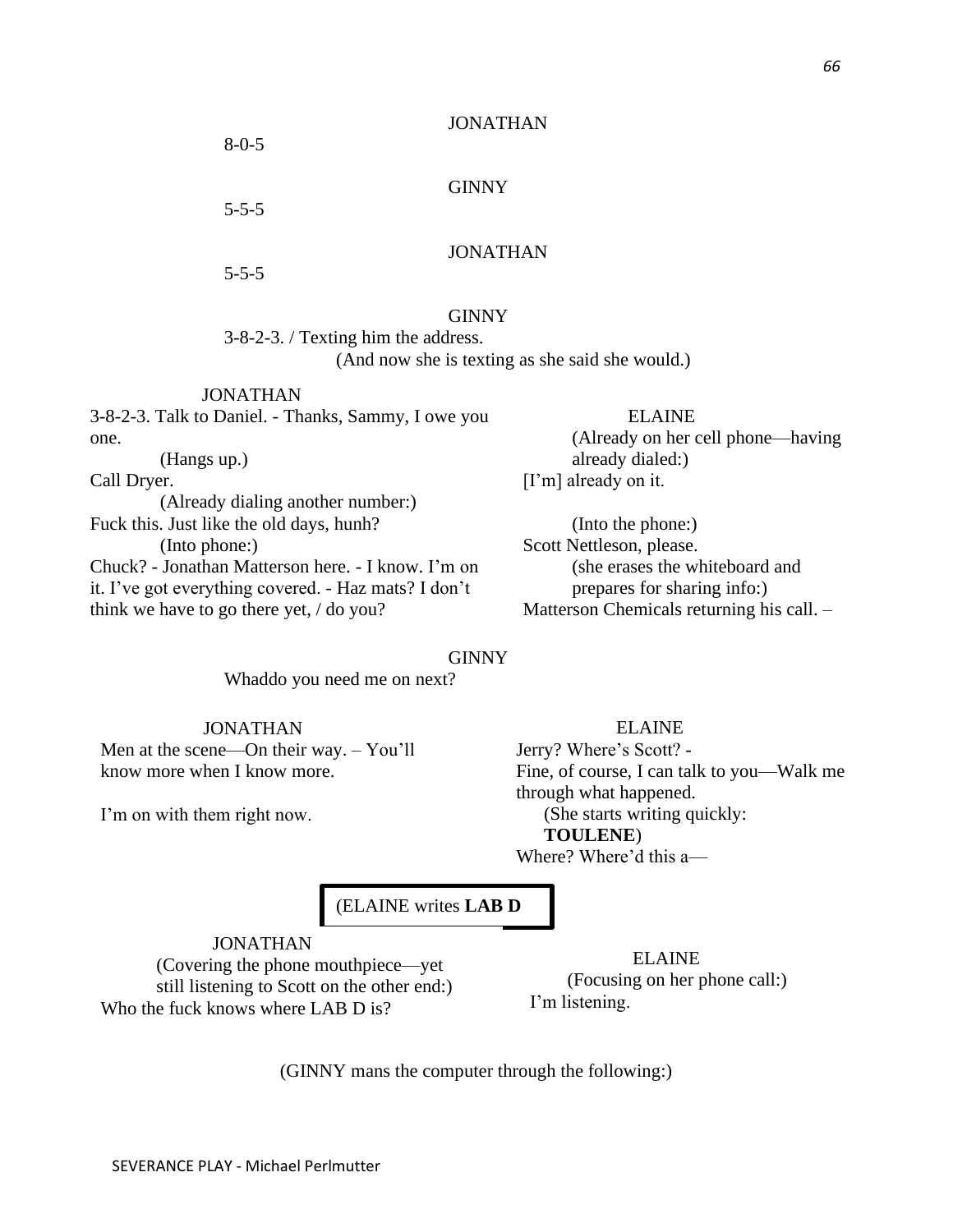You bring up excellent points, Chuck. – And that's why we're out there.

ELAINE Good. Good, you did the right thing. How contained is the fire?

# (ELAINE writes **OUT**)

JONATHAN Out. It's out. The fire is out. Like I said— – Of course. Who was exposed? No one was exposed.

ELAINE It's out—that's good...but—yes, yes, residual smoke. Keep people away.

(Phone rings—GINNY answers it—while still on the computer.)

**GINNY** 

(Now all three of them are on the phone:) Matterson's Chemicals, Ginny speaking—how may I help you—Yes, Sammy, / he's on the phone with the city, right now, / I think.

JONATHAN Is that Sammy? Let me talk to / him.

### ELAINE

Let him in. – Yes, he's with us.

(JONATHAN passes his phone to ELAINE, who in turn and gives her phone to GINNY.)

JONATHAN (To Ginny:) Tell them to let him in. (To Elaine:) Chuck.

Sammy? – What the fuck is going on down there?

We don't need the fire department. Tell them to go away.

Sammy, are you with me? – Put the fire chief on. – Well, put whoever's looks like they're in charge there— –

(ELAINE writes **JERRY** on the white board)

### ELAINE

Chuck. – Chuck, yes, Elaine—Jonathan had to take another call. You can call them back, Sir, we've got everything under / control. You mean there *was* a fire; there isn't a fire.  $-$ We've put it out.

Chuck, can I—just hold on for a moment— (Takes the phone from Ginny:) Jerry?

GINNY Jerry? Ginny here.

Whaddo you mean the fire department won't let them through?

(To Jonathan:) They want hazmat certifications. (She begins to feel herself shutting down [imploding] and focuses on her breathing.)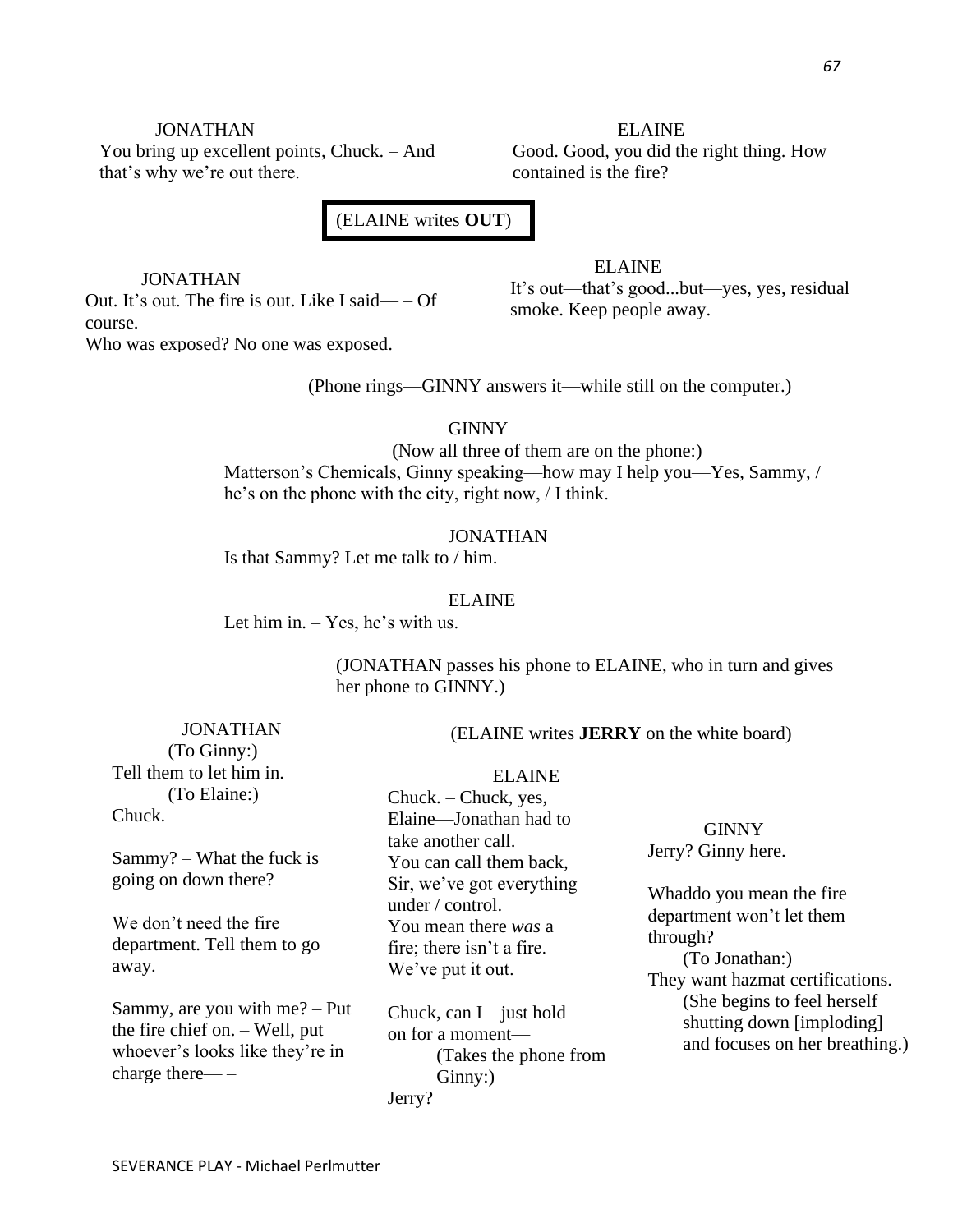Lieutenant? How do you do, Sir. – Madam, I'm sorry you have a deep voice—I'm sure I'm not the first to tell you this— – Yes. I'm aware— –

ELAINE (Cont.) Jerry? Are you still there? – Don't cry, Jerry. Don't cry. – I mean, don't panic. We are trained. We can get you thru this—That's what you're paying us for, right?

– Everybody's out, right? – Whaddo you...? – I'm sure she'll show up.

GINNY (trying to be of help:) Can I....You want me to take one?...

# (Elaine writes in BIG LETTERS: **WOMAN MISSING** *@* ⚫ **C**  [woman missing at checkpoint C]

(There is a sudden moment: everything stops. Then right back on again:)

### JONATHAN

Sammy? – What the hell *you* doin' back on the phone? – Fine. – Fine. – What's it look like from [where] you are right now? Is there any smoke? — Then who the fuck said there was a fire?

# ELAINE

Scott— (Corrects herself:) Chuck, we've got it all all under control we'll—Yes, yes, of course you can stay on, I've just...Please hold. (she switches phones.) (Getting no response: GINNY looks up something on the internet.)

**GINNY** 

Toulent. Toulent is flammable. Used in nail polish remover. Can cause a toxic gas. Purple in color. What color is the smoke?

ELAINE (Cont.)

What color is the smoke, Jerry? (Looking to Ginny:) Green.

### JONATHAN

Green? What the fuck is green? – No, not you—Do *you* see any smoke? (To Elaine:) They don't see any smoke.

### ELAINE

(Into the phone:) Is there any smoke or isn't there?

# JONATHAN

No.

ELAINE

 (Into the phone:) Do you see anything purple?

# GINNY

(Reading from the internet:) Green smoke is inv-invinvindic—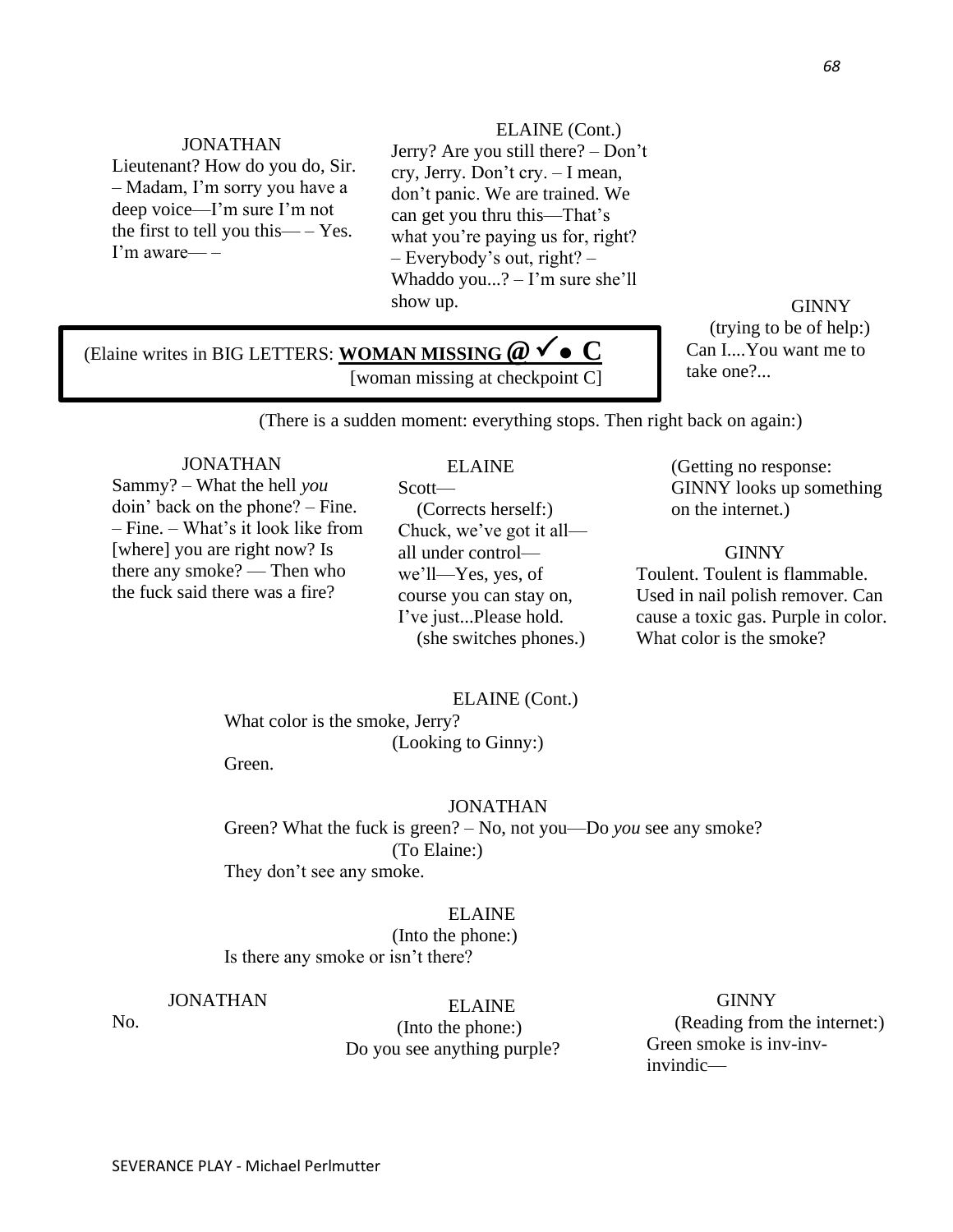(Reading over her shoulder:) Indicative (Back on phone:) Jerry, is there a color to the smoke? - Well, who the hell told you it was green? – WHAT COLOR IS IT, Jerry? – WHAT COLOR *WAS* it? – Look for yourself.

### **GINNY**

—invicative of— May be indicative of...shit; wrong...I'm not finding anything in Green smoke except for electronic cigarettes.

# JONATHAN

As in?

### GINNY

As in "Green"—as in healthy for you. That's on old posting … (GINNY quietly struggles another panic attack…she can't help right now...)

# (ELAINE writes the word as she says it: **WHITE)**

ELAINE WHITE! It was WHITE. - And Mary's there? (She crosses out "Woman missing …":) Oh, thank God. So, everybody's accounted for? – Everybody's safe? –

# JONATHAN

(Takes the phone from Elaine:) Jerry? Jonathan here. – Glad everything's back to normal for you. Good. Good. – That *is* good news.  $-$  You... Let Sammy do his thing and we will have you back up and running in no time.

(Someone else has taken the phone on the other end:)

You—you know it—Scott? Good to hear your voice. –

Well, it wasn't really touch and go but it can be a scare, I know that. – *Five* times, really? –

I'll look into that. –

*And emails*, yes, you said so earlier—I will do that. $-$ 

Top to bottom, you got it. –

Let's all be happy that nobody—

(He listens to everything trying his best NOT to say anything further.)

(ELAINE writes **SAMMY** on the board as she switches back to the other phone:)

### ELAINE

Happy to be of service. - Please note, Chuck, in your report that we were on the scene with answers and help within minutes of your alerting us—

> (Hearing Jonathan's tension rise—)

—Just a minute, Chuck— (Quickly to Ginny as she takes the call from Jonathan:)

Just wrap it up.

(There is a short struggle between the women…GINNY accepts the phone.)

# ELAINE

(Into phone Jonathan was on:) Scott? – Everything under control now, right? Good—*Yes*, Jerry *was* right on top of things. –

(To the phone call Elaine is on:) (Fuck you, you asshole. Goddamm prick.)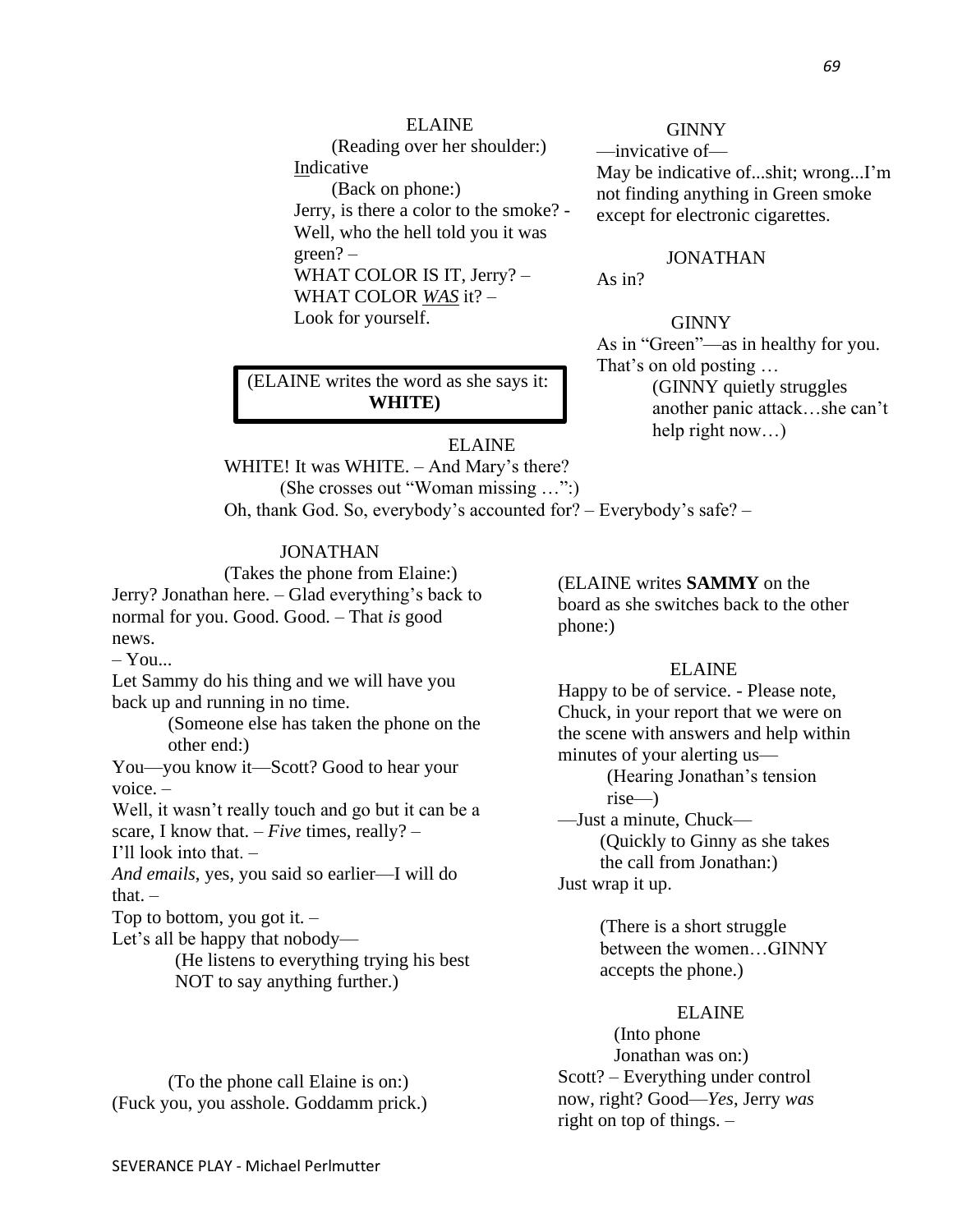*70*

|                                                           |                                    | <b>GINNY</b>                           |
|-----------------------------------------------------------|------------------------------------|----------------------------------------|
|                                                           | <b>ELAINE</b>                      | (doing her best to                     |
| <b>JONATHAN</b>                                           | I know nobody got hurt this time   | regain her                             |
| (And your little dog you rode                             | and we're all glad of that but I   | composure:)                            |
| in on too.)                                               | was thinking, God forbid, there is | Hello, me $[again]$ —                  |
|                                                           | a next time: how do we assure you  | (Listens as the voice)                 |
|                                                           | that your priority becomes our     | on the other end of                    |
|                                                           | $priority?$ –                      | the phone speaks                       |
|                                                           | We have a new system we're         | endlessly $\ldots$ )                   |
|                                                           | working on for preference alerts   |                                        |
|                                                           | and we're putting you right on the |                                        |
|                                                           | top wrung. - No, of course not, no |                                        |
|                                                           | extra charge. We're not trying to  | I will pass that on to him,            |
|                                                           | Make money on what could have      | $\sin -$                               |
|                                                           | been a—Aren't we all? - I will     |                                        |
|                                                           | send you all the details.          |                                        |
| (I'll send you the fuckin'                                | (ELAINE taps on the                | Reelection?Of course, sir,             |
| details. Detail this, you peace                           | name <b>SAMMY</b> on the           | you have our full support. -           |
| of [mutherfuckin shit])<br>(Picking up the <i>on hold</i> | whiteboard.                        | I'm not the one to run any             |
|                                                           | Into phone:)                       | figures by but Jonathan will           |
| extension-                                                | You'll have them first thing in    | be getting back to you on              |
| Into phone:)                                              | the morning. - Hey, Scott, tell    | this, $\sin$ . - Thank you, $\sin$ . - |
| Sammy? Do your thing. -                                   | Jerry no more e-cigarettes in      | As soon as he's free. It's             |
| Make us all look good.                                    | the labs, $OK? - I$ have my        | been a busy morning. Good-             |
|                                                           | ways.                              | bye, sir And thank you                 |
|                                                           |                                    | for using Matterson's                  |

(Slight Silence. GINNY defends herself:)

## **GINNY**

Habit. He wants a campaign contribution.

> (A beat. JONATHAN starts pace, his adrenalin still pumping.)

Chemicals.

JONATHAN Fuck, that was great. That was fuckin' too great.

#### ELAINE

It was close.

## **GINNY**

(slightly unnerved to say the least but always reserved:) ...I have to..use the [bathroom]...I'll be right back.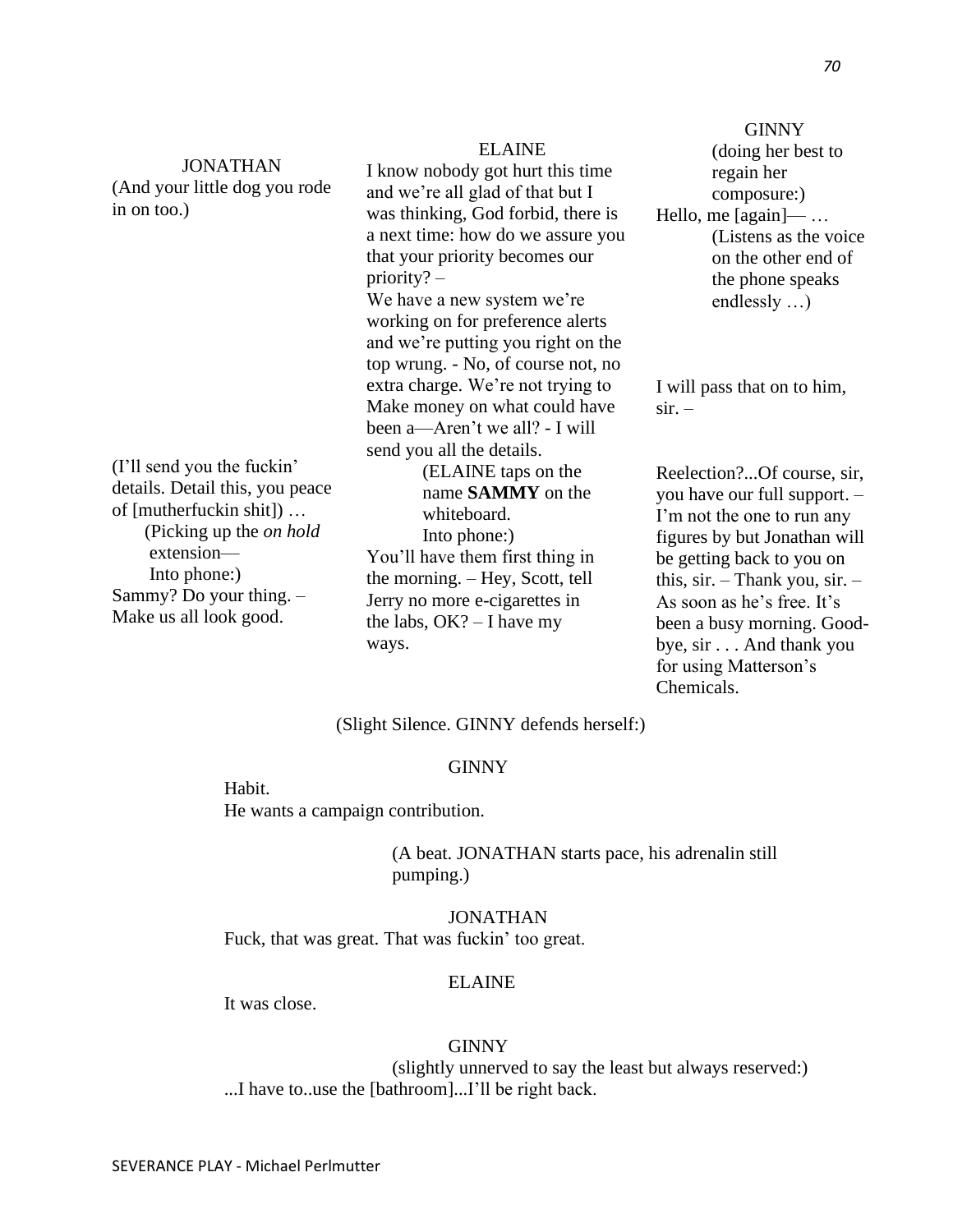*71*

(GINNY exits, presumably into the restroom. JONATHAN is still moving, he pulls out the change of clothes Ginny has brought for him and starts to change his shirt as ELAINE goes about clearing the whiteboard.)

## JONATHAN

That was hot. Wasn't that hot?

### ELAINE

That was more than we / needed—

## JONATHAN

We are a team. We can do anything we set out mind on. Yes?

#### ELAINE

If you say so.

#### JONATHAN

I say so. That was hot.

#### ELAINE

(Looking back at the whiteboard again:)

...OK...

(But JONATHAN has crossed over to her and attempts to kiss her fully on the mouth. There is an awkward—how're we going to deal with this moment as ELAINE pulls away.)

#### JONATHAN

What?

ELAINE What the fuck do you / think you're doing?

#### JONATHAN

Wasn't that— What?

#### ELAINE

No.

JONATHAN

No?

#### ELAINE

No.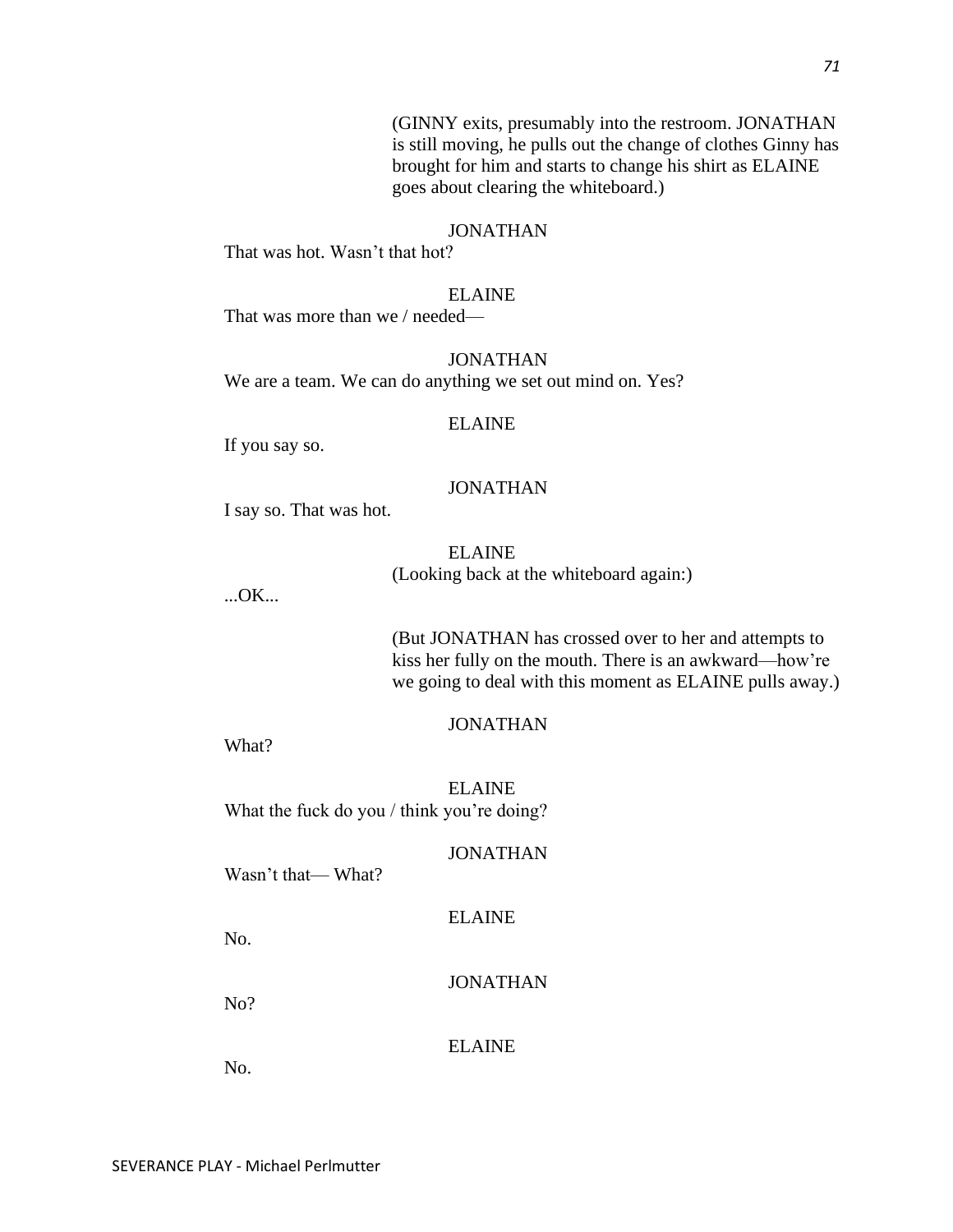No.

ELAINE

No.

## JONATHAN

Sorry. Mixed signals.

## ELAINE

No mixed signals.

## JONATHAN

Sure there were.

ELAINE You got carried away. No mixed signals.

## JONATHAN (Putting together this must be the reason:)

Ginny?

## ELAINE

No mixed signals.

**JONATHAN** Yeah. You're right. You're right. But God, that was hot, wasn't it?

ELAINE Up until the end. But you always had a problem in that area, didn't you?

## JONATHAN

Hit a man when he's down.

#### ELAINE

(love to.)

## (GINNY re-emerges from the restroom.)

## ELAINE

He tried to kiss me.

## JONATHAN

I [what]?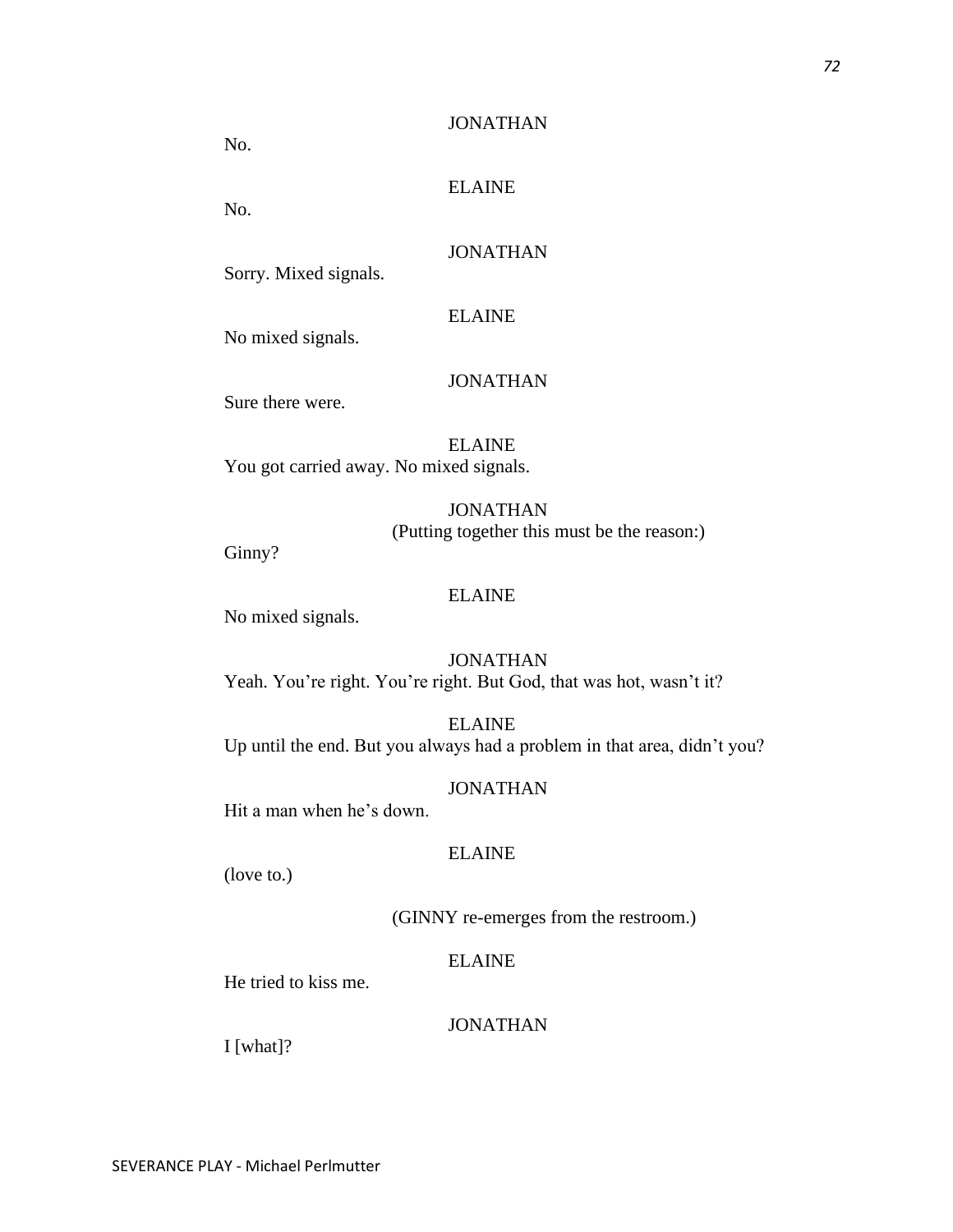ELAINE Full disclosure. Everything on the table.

## JONATHAN

[You bitch.]

(GINNY is silent. There are no words. She gathers her purse.)

## JONATHAN

Ginny.

(And she leaves.)

(Pause.)

## JONATHAN

[Why?]

(ELAINE shrugs.)

(The pause continues. JONATHAN lets the silence settle in. He goes to clothes and pulls out his change of pants.)

#### JONATHAN

So, it's just you and me then.

## ELAINE

You have your time line.

#### **JONATHAN**

(Undoing his belt and fly to change trousers.)

 $I / need$ —...

(GINNY returns. She heads straight for her desk and sits down. JONATHAN doesn't change his pants.)

#### JONATHAN

You forget something?

GINNY No. I decided not to leave. I'm not going to make it that easy.

#### ELAINE

Oh, for godsakes, you've got this all so wrong. There is / no "this".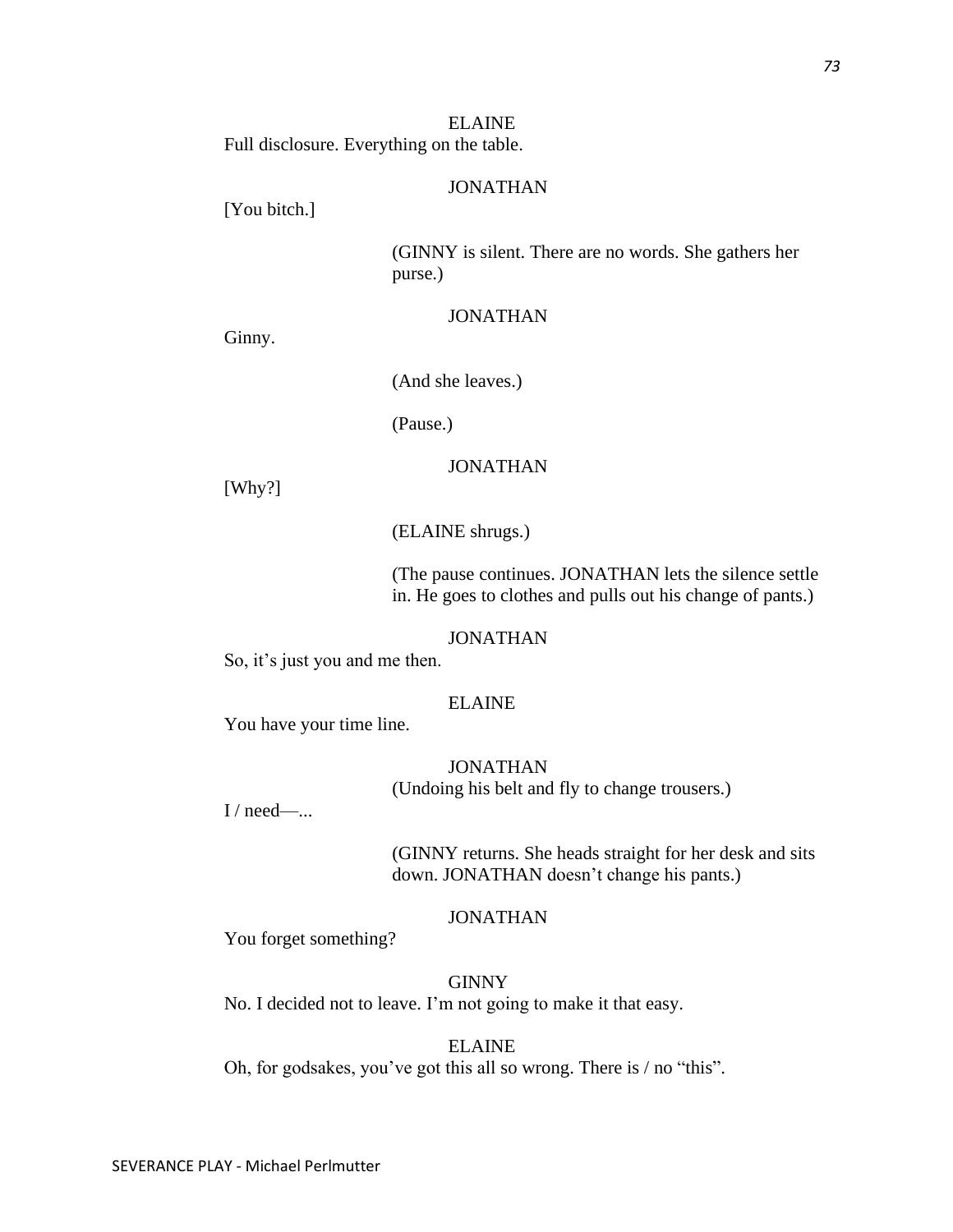(Moving back to the whiteboard—refilling in his timeline:)

Back on track here.

ELAINE You've got your—Leave it alone.

## JONATHAN

No, we don't.

## ELAINE

What's your problem?

JONATHAN ...Fine. You remember when Alice left?

#### ELAINE

Yes.

## **GINNY**

His ex-wife.

#### ELAINE

I know who she is.

## JONATHAN

I was in bad shape.

## ELAINE

And whose fault was that?

## JONATHAN

(Continued:) And I was gambling. And I got myself into a..pretty deep hole.

#### GINNY

And?

## JONATHAN

And I made a deal. With these people I owed. I traded—I bought off my marker—or whatever the hell they call it now.

(To Ginny:)

A marker / is—

#### GINNY

I know what a marker is.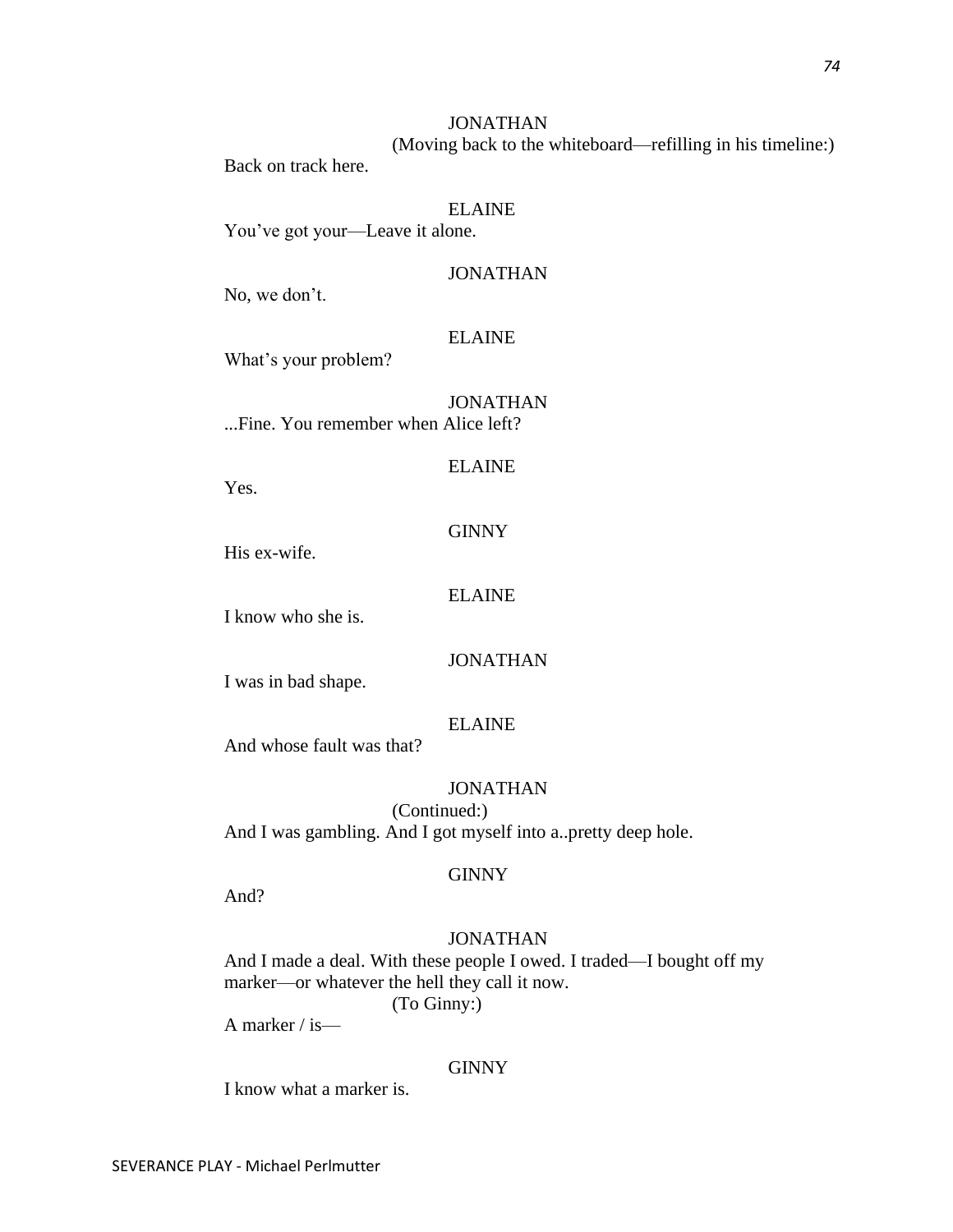Of course you do.

## **GINNY**

How much?

## JONATHAN Why does it—eighty grand...and change. With a rider. (Again to Ginny:)

A rider / is—

#### GINNY

I know what a rider is.

#### JONATHAN

/ [Of course, right, stupid of me—]

## ELAINE

What did you do?

#### JONATHAN

I let them—a couple of men, I have never seen before or since, bury two oil drums in our dump site. No questions asked.

#### GINNY

What was in them?

## JONATHAN

(Choosing not to repeat "no questions asked") [I don't know.] Plausible deniability. So, I can't have anyone looking. I can't have the cops getting a search warrant and looking through my anything. Do you understand? I need—I need an airtight story. I need someone to fill in the gaps so the police don't go looking and stumble onto I don't know what. Capice?

#### GINNY

And why do you need her here for that?

#### JONATHAN

Because—and no offense—but she works better under pressure. She comes alive in a panic.

#### **GINNY**

And me?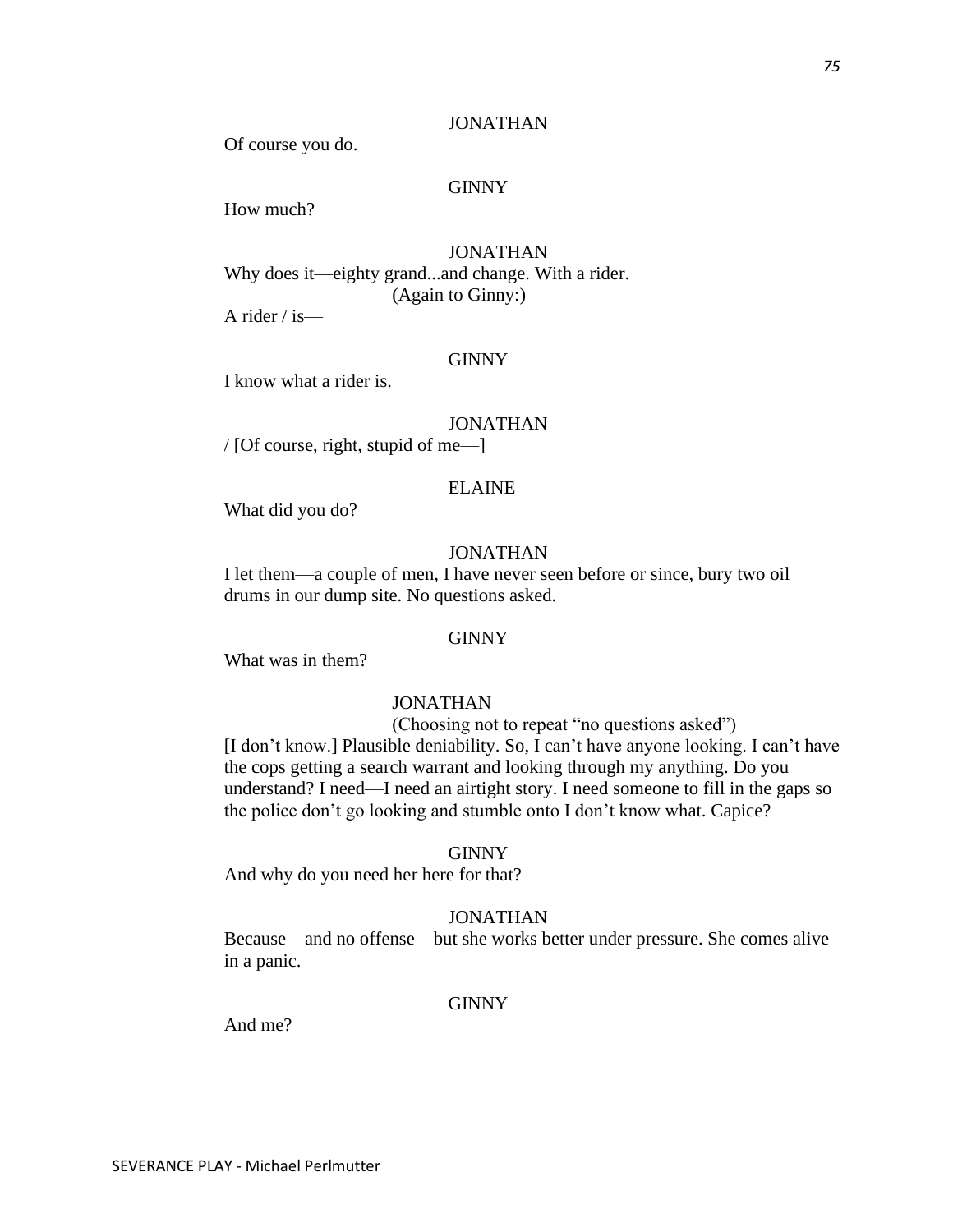In a panic you..tend to panic. Not there's anything wrong with that—actually, it's normal.

#### ELAINE

And I'm not normal?

## JONATHAN

Can we focus on me for the moment?

#### ELAINE

Alright: if I was with you.

(Before he can respond—before either of them can respond:)

AND that's a big "if". If I say I was with you at the bar and become your alibi for all this: Just who's gonna back me up that I was there?

#### JONATHAN

Now we're talking. Let's run this through.

GINNY And why were you at the bar with her? And then you come home to me?

#### JONATHAN

...It is what it is.

GINNY Why aren't I your back up at the bar? Why her?

#### JONATHAN

(Coming to her sweetly:) Because...You don't lie well—I'm sorry, you're honest—that's / what I—

(GINNY slaps him across the face.)

#### **GINNY**

Why did you kiss her?

#### JONATHAN

Can this wait?

(The phone rings. JONATHAN & ELAINE look to see who's calling.)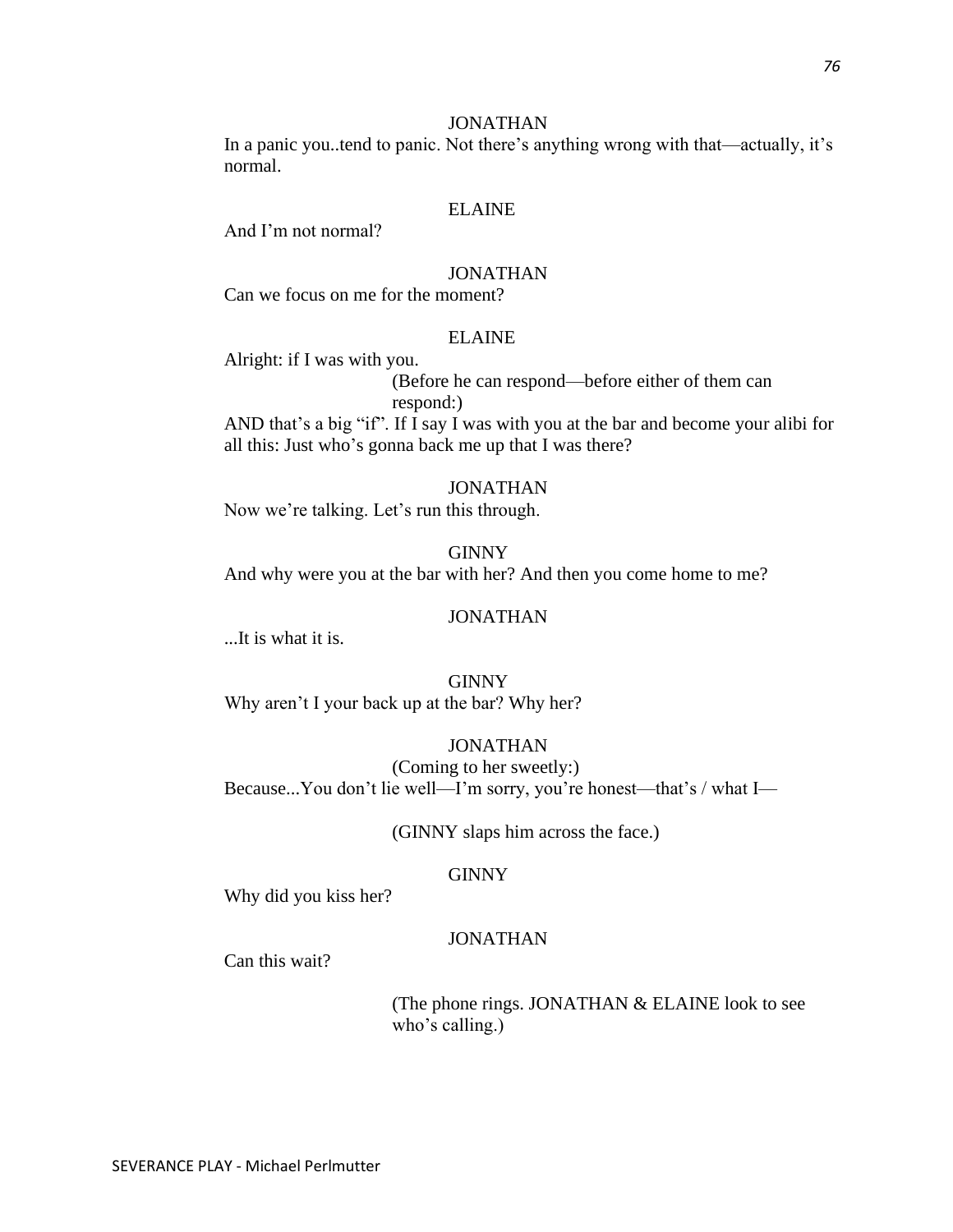## **GINNY**

## (Not averting her eyes from Jonathan:)

Voice mail.

## (Pause. JONATHAN acquiesces: the Call goes to voice mail. The silence continues a moment longer as he forms his response:)

#### JONATHAN

...I don't want you implicated because...of what she said...

#### **GINNY**

What?

#### JONATHAN

What she said. No one can verify she was at the bar. But that's alright because...she blends in, you see? While you: You would stand out.

#### ELAINE

This isn't helping.

## JONATHAN

Fact is:

#### (To Elaine:)

You look like half the woman at the bar. No offense: it's a "type".

(To Ginny:)

You look like—someone would remember you were there.

(There is a long silence.)

## JONATHAN

(God, I hate my life.)

#### ELAINE

She's pretty and I'm plain, is that what I'm hearing?

#### JONATHAN

No. Yes, a little. No. God. This is such a...Not where I want to be right now.

## ELAINE

And what *do* you want Jonathan?

## JONATHAN

I just want my life back. I want to go back a week and live these last few days over again. But I can't have that, can I?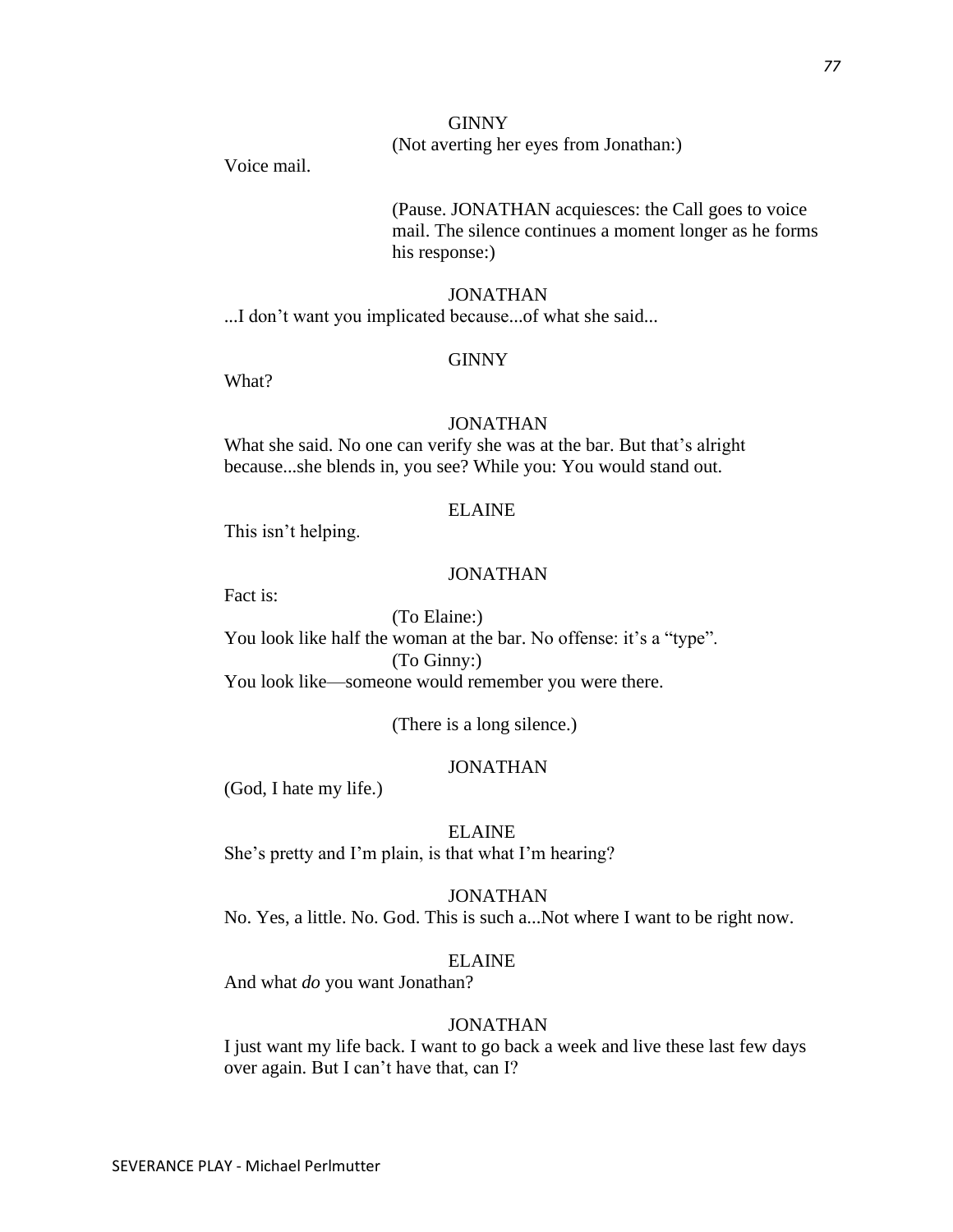## JONATHAN (Continued:)

(Too calm; to either of them:)

What do you want?

(To Elaine:)

You want to get paid, I know that. I hear you. Everybody wants to get paid. I want to pay you.

## (And to Ginny:)

And you? You want me to be that standup guy, I get that.

#### ELAINE

So, you're telling us this is all about what we want for or from you—So, this is all about you?

## JONATHAN

(To Elaine:) This is all about you, too. What do you want for you?

#### GINNY

(To Jonathan:)

What do you want?

#### JONATHAN

I don't want to lose my son any more than I already have.

#### GINNY

(To Elaine:)

Richard.

#### ELAINE

I know his name. I know everybody's name.

#### JONATHAN

I didn't want to name him Richard. Because in Jr. High they're going to call him dick. If he's fat they'll all him big dick and if he's short they'll call him little dick. But either way he's gonna be called dick. But Alice insisted. Alice wouldn't listen to reason. That's when I knew it was over—it was going to be over. That it wasn't going to last.

#### ELAINE

Baby names?

#### JONATHAN

And now you two. So...I'm...done for. This must be Karma or something.

#### GINNY

(Has ventured online and keying in data for a search:) How long ago were those oil drums placed on the site?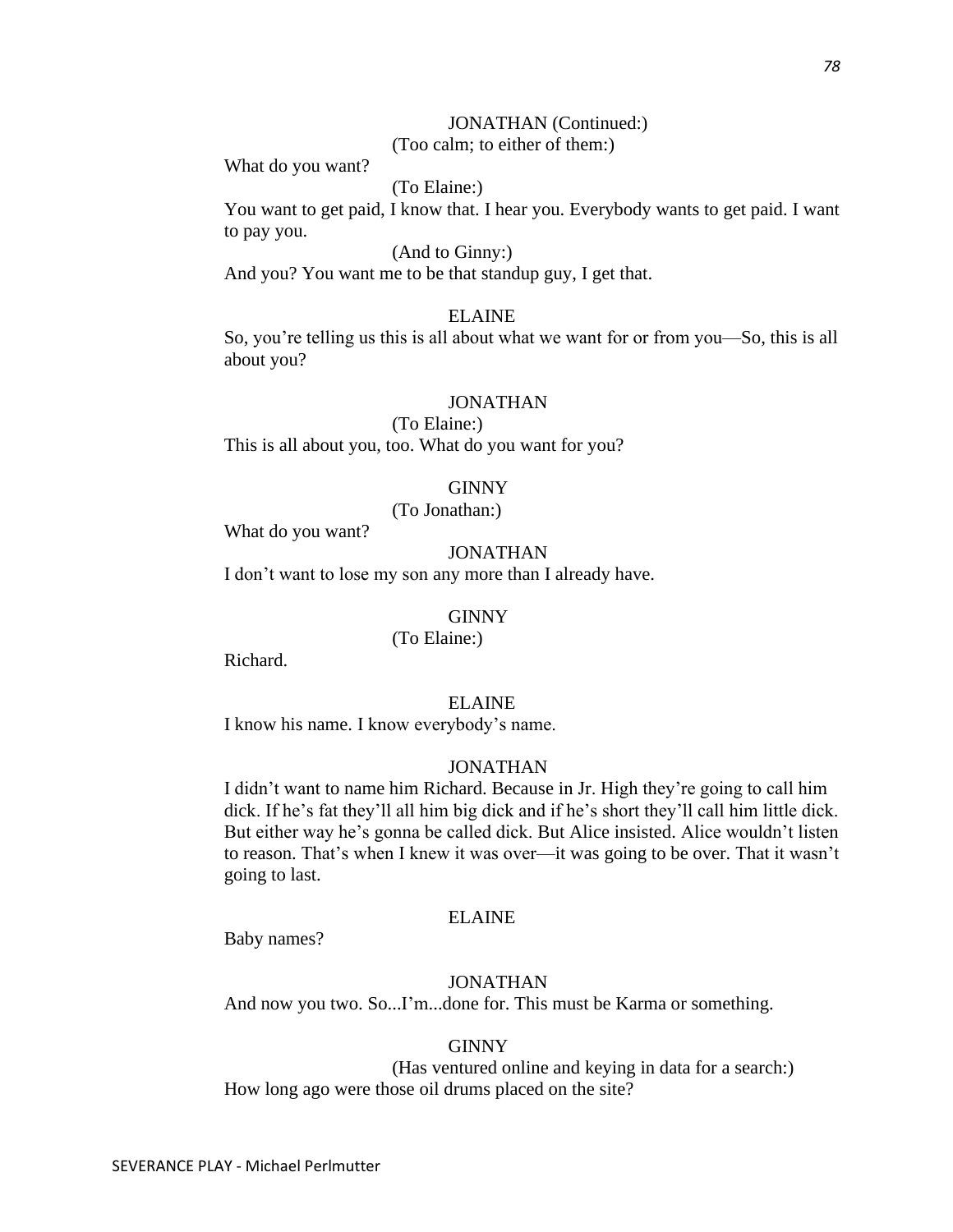(Turning to see her on the computer:)

What're you doing?

## GINNY

Looking up lye. If they dissolved / the bodies in lye then it should take how long  $to$ —

#### JONATHAN

(Rushing to pull away the keyboard:)

OH MY FUCK NO!!!

#### GINNY

What're you doing?

## ELAINE

You can't.

#### JONATHAN

You can't look up how to dissolve / a body in lye!

## **GINNY**

I was only / looking up how long it takes for a body to decompose...

#### JONATHAN

They will come in and take my lap tops!! They are going to look through our search histories.

#### **GINNY**

Sorry.

#### JONATHAN

FUCK!! I can't undo that.

GINNY Sure you can, you can just clear / the history—

JONATHAN They can see beyond that, you...Goddamm, / can this get any—?

ELAINE Back off. She's trying to help you, you idiot. / God knows why.

GINNY (Looking for a bright side on it:) Well, now I guess I'm involved, aren't I?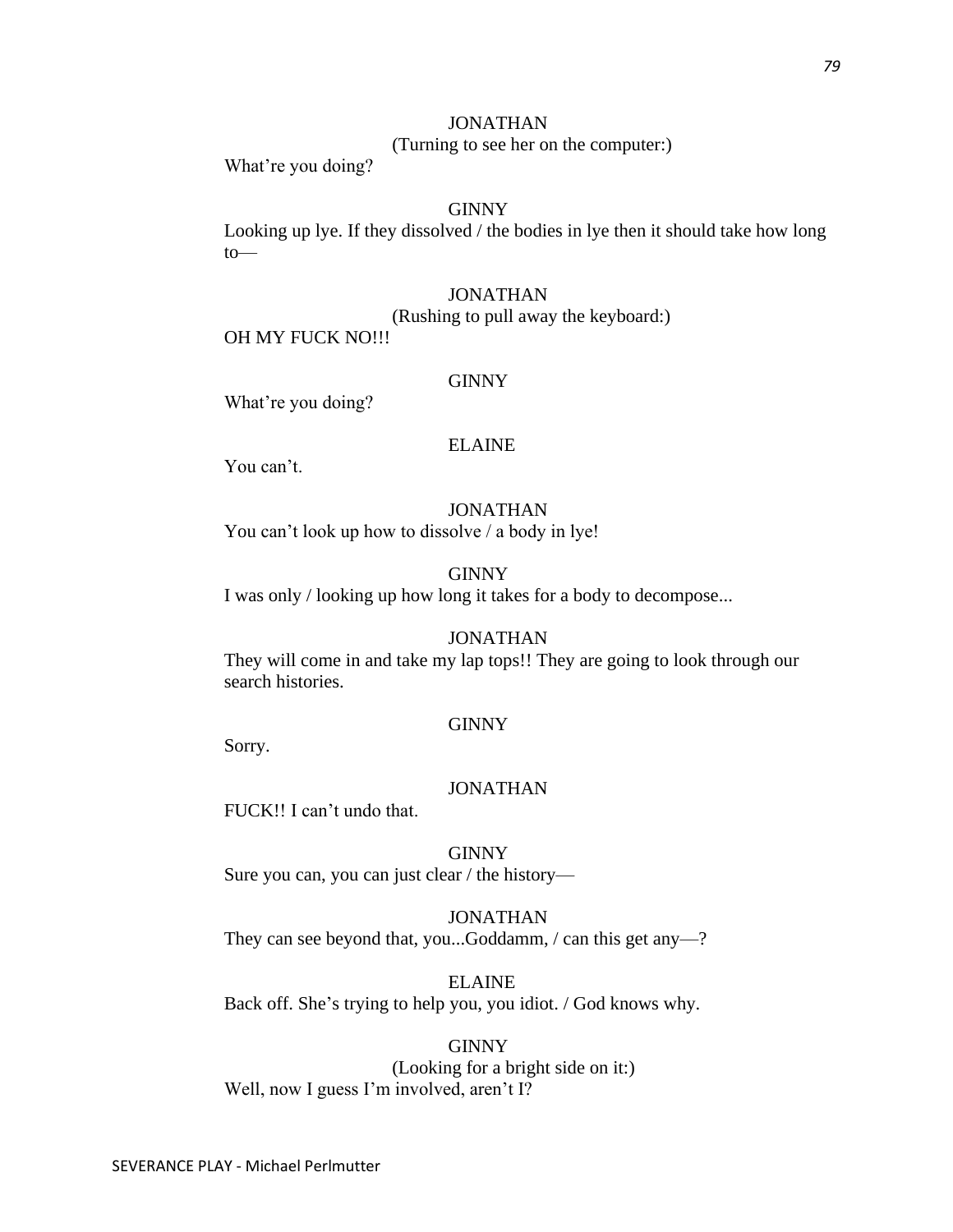## JONATHAN (Responding to Elaine's comment:)

Try a little less, OK?

## GINNY

...OK.

## JONATHAN (Trying to come off softer:)

OK?

## **GINNY**

OK.

## ELAINE

OK, OK. Everybody breathe.

(A slight but shared pause.)

## **GINNY**

You need her lie? You need my truth just as much. Without my truth your time from 10:45 to whenever in the morning...

#### ELAINE

Let's call a truce...and go back to the board.

#### JONATHAN

Thank you.

## ELAINE

I'm not doing this for you. I'm doing it...because I like the challenge. I owe you that—and then we're square. And if you're implicated then I get implicated because I work for you.

(Correcting herself:) Worked for you. Let's get that settled.

GINNY How do you know he was even there?

## JONATHAN

What?

#### **GINNY**

At the bar-/-At DeMarios?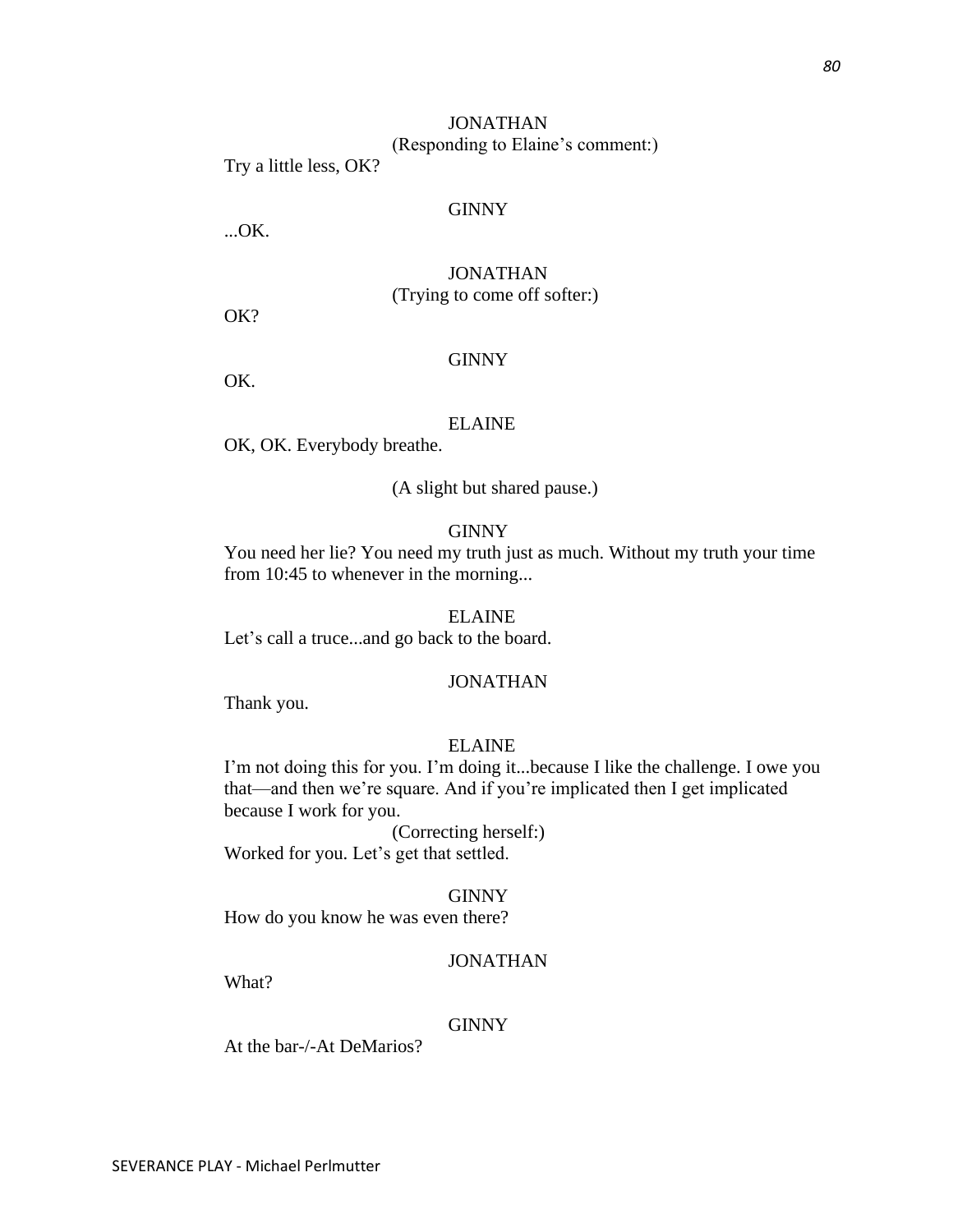#### ELAINE

He already told them / he was.

## GINNY

For the full two hours? No one'll place you? Because maybe you didn't stay the whole time? Maybe you didn't collect on a bet..Maybe you had to pay one?

## JONATHAN

Why would I lie at this point / in the day?

## **GINNY**

Because maybe you LOST another bet. You lost and you paid off your marker and collected another five.

#### JONATHAN

This is ridiculous.

GINNY Then tell me why no one can vouch for you there?

#### JONATHAN

You really think I [did this]?

#### GINNY

Did you?

#### JONATHAN

You think I am capable...?

## **GINNY**

I don't know. Are you?

#### JONATHAN (After Elaine's obvious silence.)

Oh, please. OK. Good laugh. Ha-ha. Can we get back to—

ELAINE She has...This is the way the police are gonna ask...

## JONATHAN

(Almost pleading:) You've got to be fucking kidding me.

GINNY I don't know officer; he has a Gambling problem.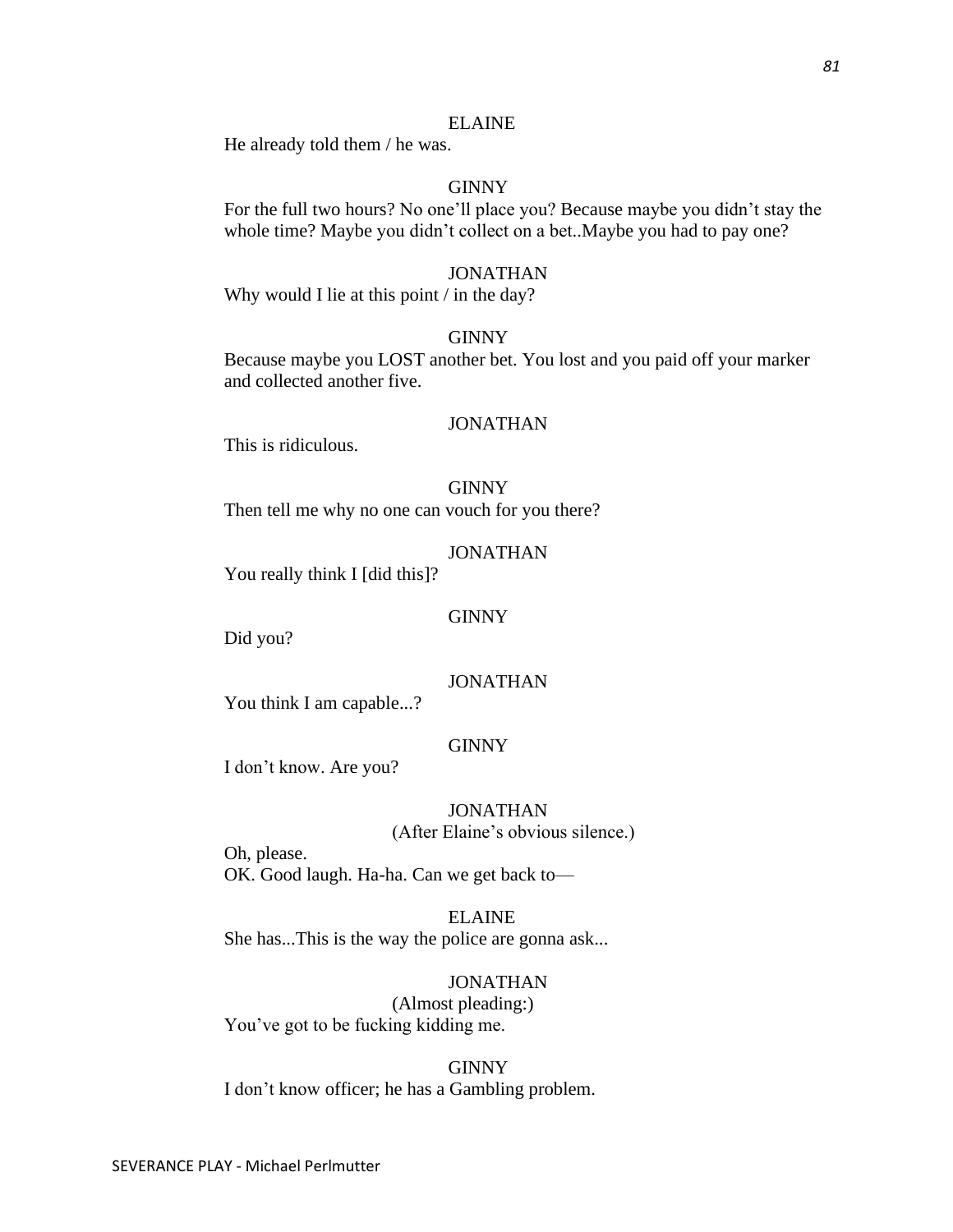Don't fuck with me. [Pleeeease]

## GINNY

And me?

## JONATHAN

What?

**GINNY** You don't want to lose your son. Were you ever worried about losing me?

#### JONATHAN

Why are you doing this? (To Elaine:) You see what I have to put up with?

#### ELAINE

Maybe I should go now.

#### **GINNY**

And WHY are you helping him? What do you owe him? "Queen-For-A-Day"? He's nobody's grand prize. He met me in GA (Gambler's Anonymous). He dug this hole himself. With his own two hands.

## JONATHAN

What if I did? Hunh? Why would I be so stupid as to leave a head in the middle of the road?

## **GINNY**

Carelessness, I guess.

#### JONATHAN

For her to find it?

#### GINNY

Maybe it's part of your plan together. You make such a great team.

#### JONATHAN

So, *we* killed somebody together to make *you* crazy?

#### ELAINE

Leave me out of this.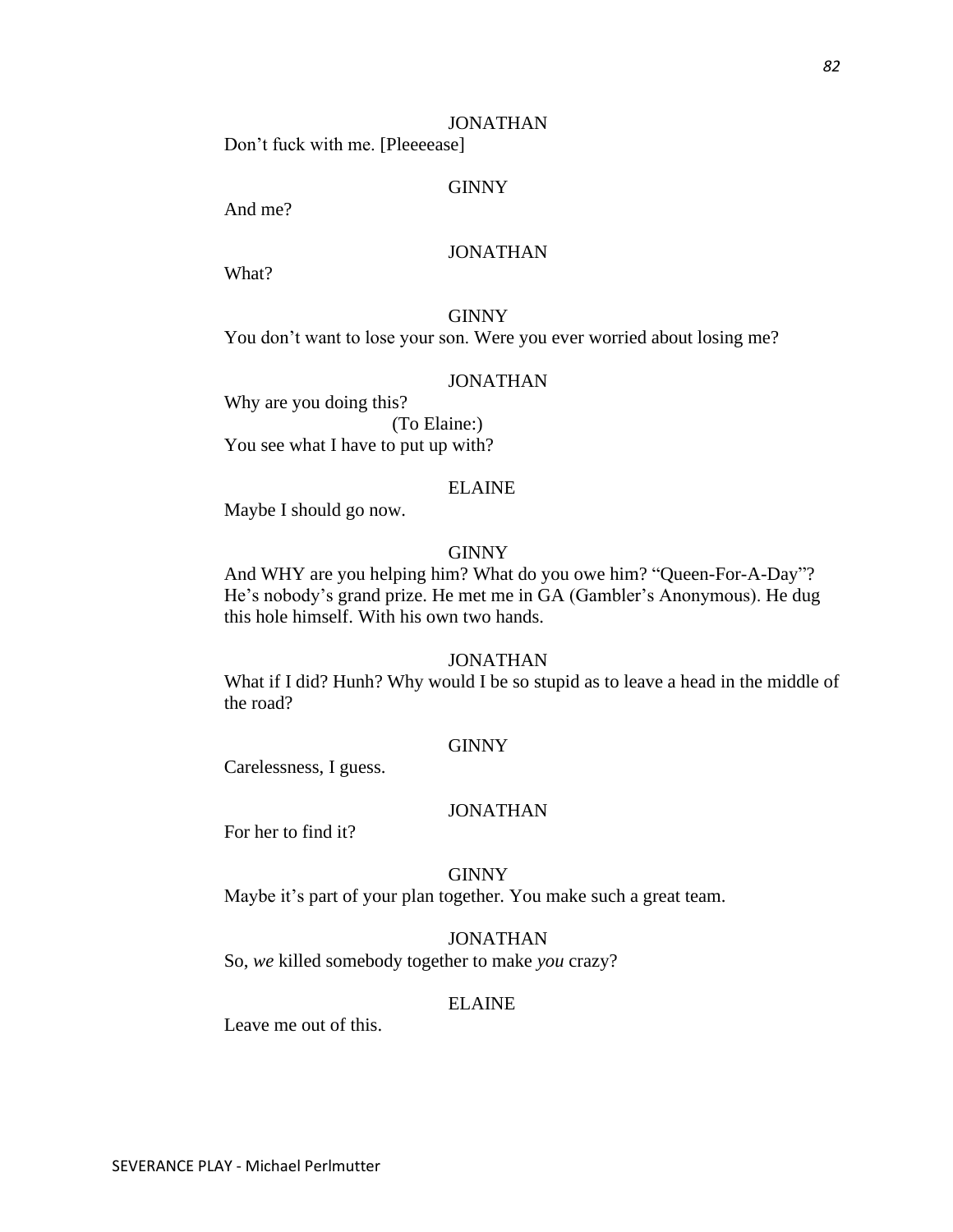And what if I did it, hunh? I wouldn't think you'd want to piss me of then, do you? Aren't you afraid I might go after either of you next—If I'm this vicious killer—why would you not just run away as far and as fast as you can? If I'm an addict—

#### **GINNY**

If? There is no 'If".

#### JONATHAN

Then why?

#### GINNY

For the high. For the thrill of the chase—for the challenge. Because maybe that's what you want!

#### JONATHAN

So, I went from betting to murder?

#### **GINNY**

An addict is an addict.

## JONATHAN

**GINNY** 

Is it?

Yes.

#### JONATHAN

Is it?

GINNY

Yes.

#### JONATHAN

Am I?

#### ELAINE

Stop it both of you. My god, do you know how insane you both sound right now?

## JONATHAN

(Referring to Elaine:)

Maybe it was her, hunh? Maybe she did it—claimed to find the body as part of her own master / plan.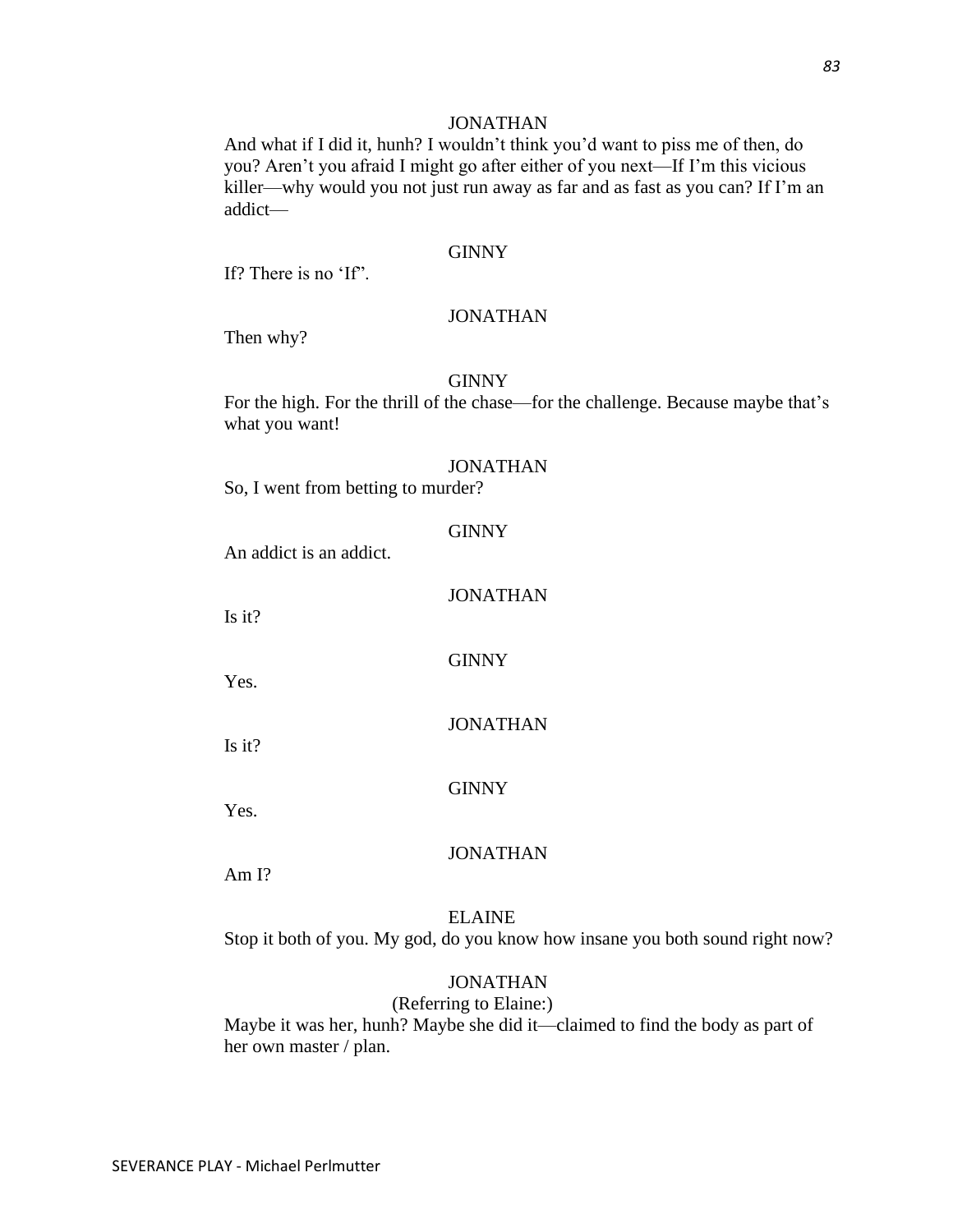#### ELAINE

Hey. / HEY!

## GINNY

## (responding to Jonathan:)

Don't placate me.

## ELAINE

STOP IT! What the FUCK is wrong with you? What he... (To Jonathan:)

What happened to you? You met her in GA? You met me in AA? You just go trolling? You like playing white knight? What the fuck is wrong with you? What is going on here?

#### GINNY

You just sell us some bill of goods you think we want to hear?

(A notification alarm/vibration goes off on one or more of their cellphones. GINNY checks her cell phone.)

JONATHAN (Continued:)

I didn't kill anybody!!

#### ELAINE

That's what he does. It's how he operates.

#### JONATHAN

How can you / compare—?

## ELAINE

It's sales.

#### JONATHAN

It's all sales, baby.

#### ELAINE

Who the fuck are you calling, "baby"?

(The company phone rings. Jonathan and Elaine again look to the phone to read who it is; while GINNY's attention is still reading her own cell. GINNY's composure relaxes greatly. Silence. JONATHAN's cell phone rings.)

#### GINNY

Take it.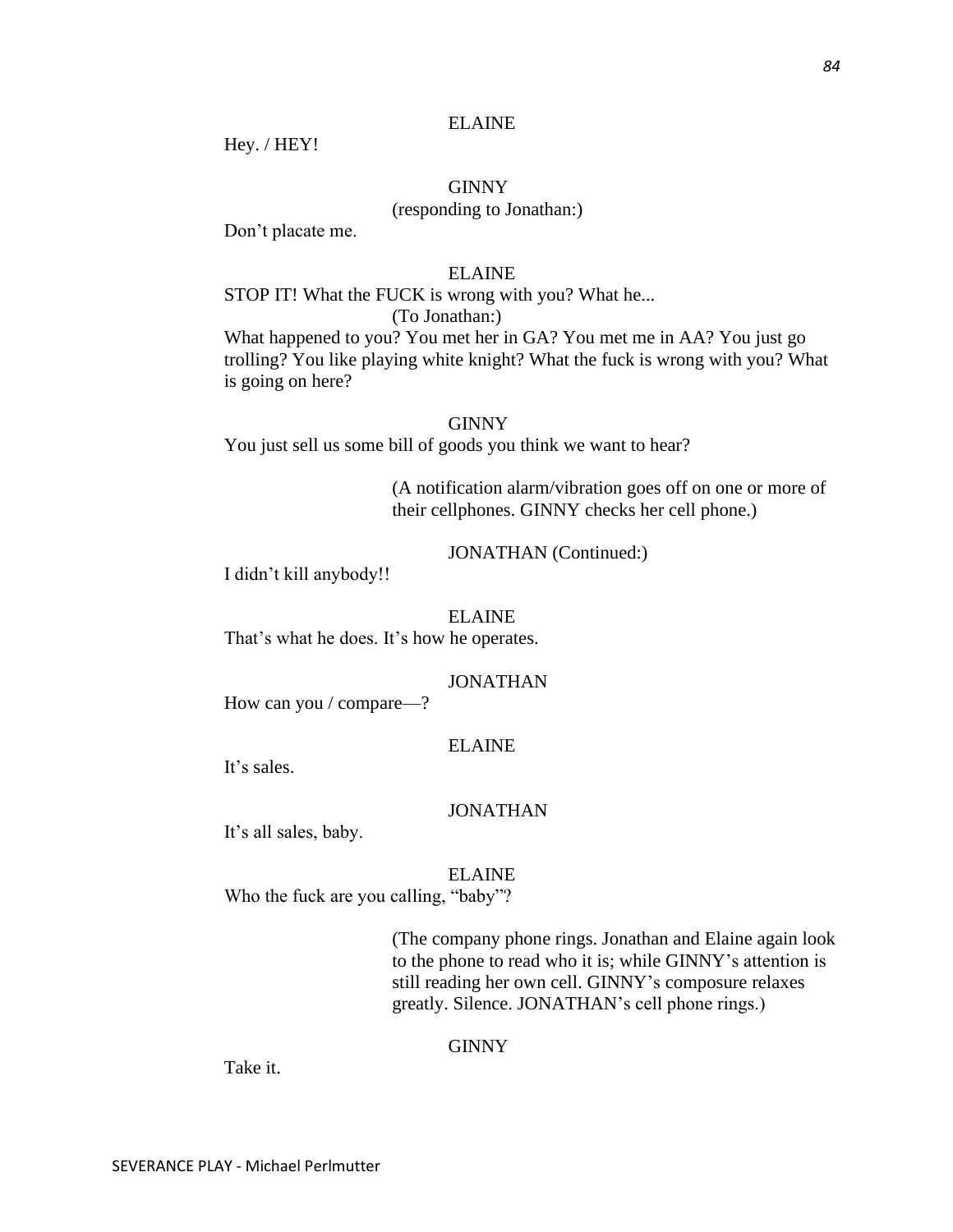What?

## **GINNY**

Just take it.

JONATHAN (Looks to see who's calling:)

Oh shit—I better—

(On the phone:)

Hello?

(As JONATHAN listens into the phone, GINNY continues to read...)

## **GINNY**

...He didn't do it.

#### ELAINE

What?

## JONATHAN (Quietly into the phone:)

What?

## **GINNY**

He didn't do it.

(JONATHAN sits as he listens to the voice on the other end of the phone:)

## **GINNY**

I'm reading it—it's already online. Breaking news: they found the rest of her body. / Leticia—

#### ELAINE

(Checking on her own cell phone:)

Where?

## **GINNY**

—Garcia. [It was] the bartender at DeMarios. In his apartment. No wonder no one would vouch for him. The guy wouldn't vouch for anybody.

#### ELAINE

That doesn't make any - - - fine.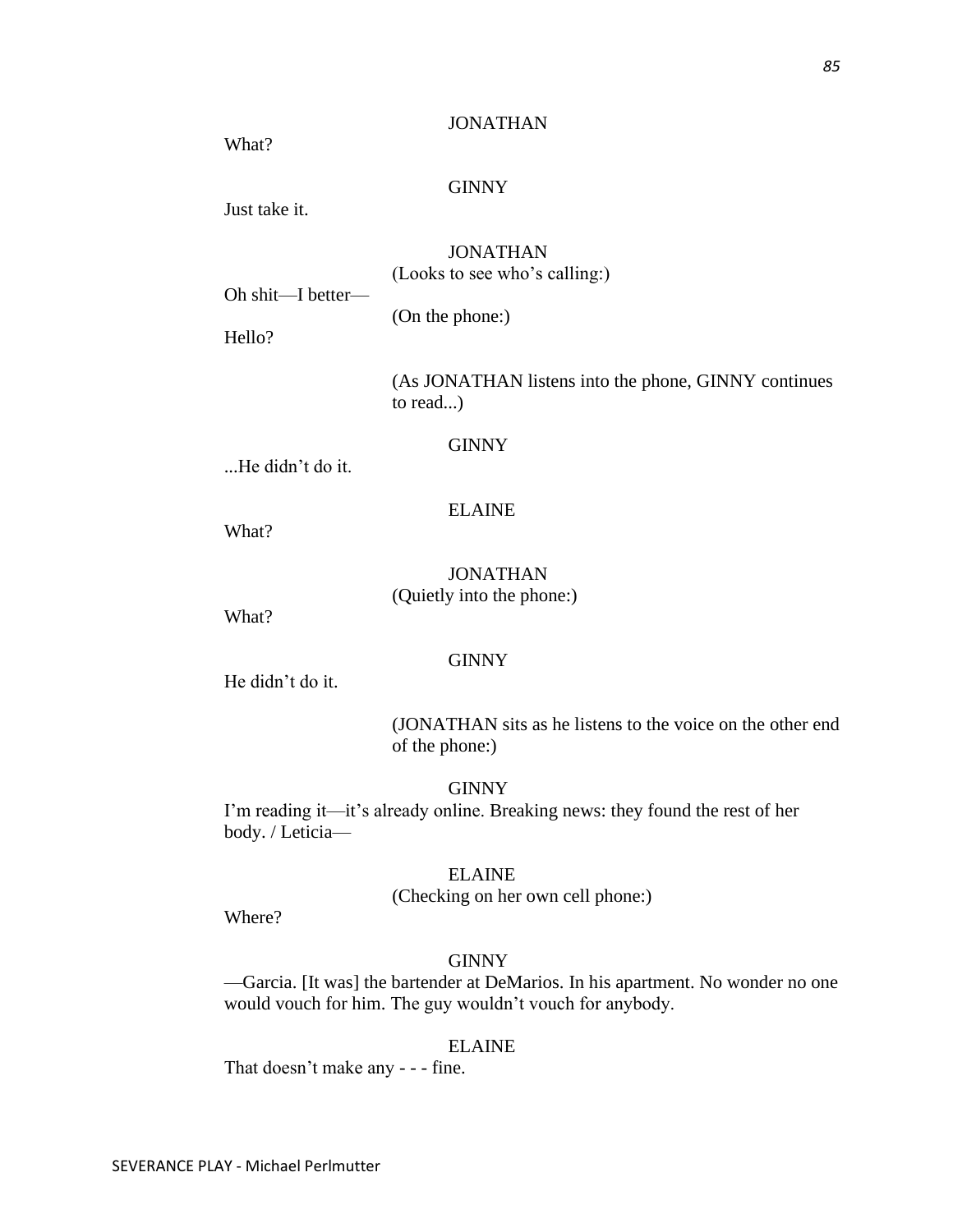**GINNY** They're still looking for her left hand.

#### JONATHAN

Thank you.

(He hangs up the phone.)

## **GINNY**

They found the right.

## ELAINE

I remember.

(Silence.)

## JONATHAN

They caught him.

Who?

## JONATHAN

ELAINE

The guy who did...

## ELAINE

We / know.

## **GINNY**

We just read it online.

(There is a long silence. JONATHAN lets it sink in. Both women wait for Jonathan to realize he's been given a second chance.)

ELAINE

**GINNY** 

So?

So?

## JONATHAN

"So"?

#### ELAINE

So, what happens now?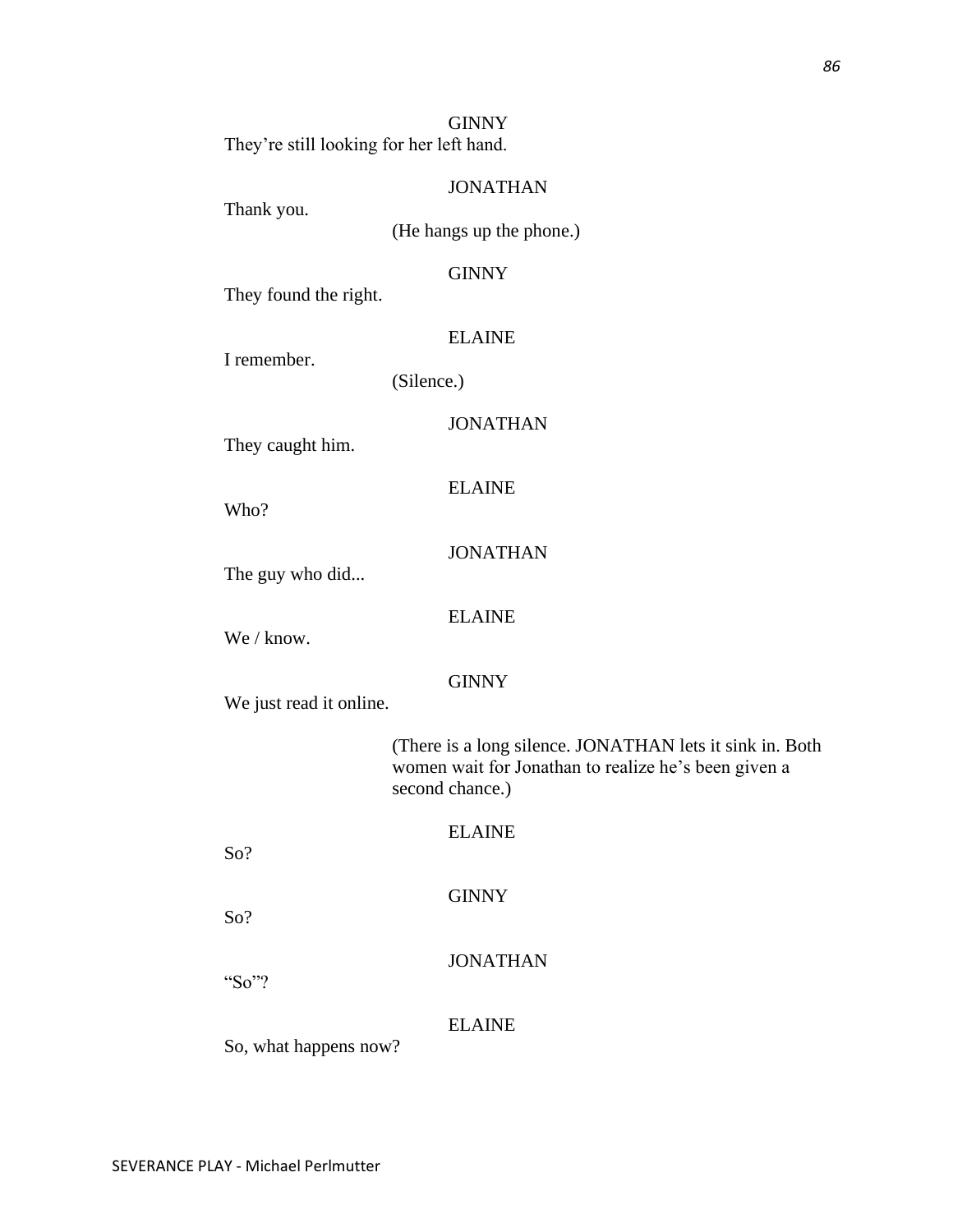"What happens now?" I think—I think..we need we need to Celebrate.

ELAINE Of [course you]...You do that. Without me.

#### JONATHAN

What—Why—Why not?

#### ELAINE

I need to go. / You two can—

#### JONATHAN

Whaddo you mean / "go"? You work here.

#### ELAINE

No, I don't. I mean, I need to go. (Having had her own epiphany:) I don't owe you, anymore.

#### JONATHAN

You didn't do anything.

#### ELAINE

Exactly. I *didn't* do anything. I was under the impression that I—have been operating for years on the thought that I somehow owed you. But I wasn't the one who broke up your marriage. I didn't lose you your boy.

## JONATHAN

Oh, so, you're the victim, here.

#### ELAINE

I'm not a victim. And I'm not a cause. I'm not your cause.

#### JONATHAN

I've just spent twelve hours in a / squad room—

#### ELAINE

#### (Another thought:)

And Richard is a fine name by the way. You did this—on your own. You manipulate things...all on your own. Because I let you help me and I let you let me think I was helping you.

#### (To Ginny:)

You're the one who needs to run away. I don't know what Daddy issues or Bride's Magazines you've been reading but this guy is who he is and what he is on his own.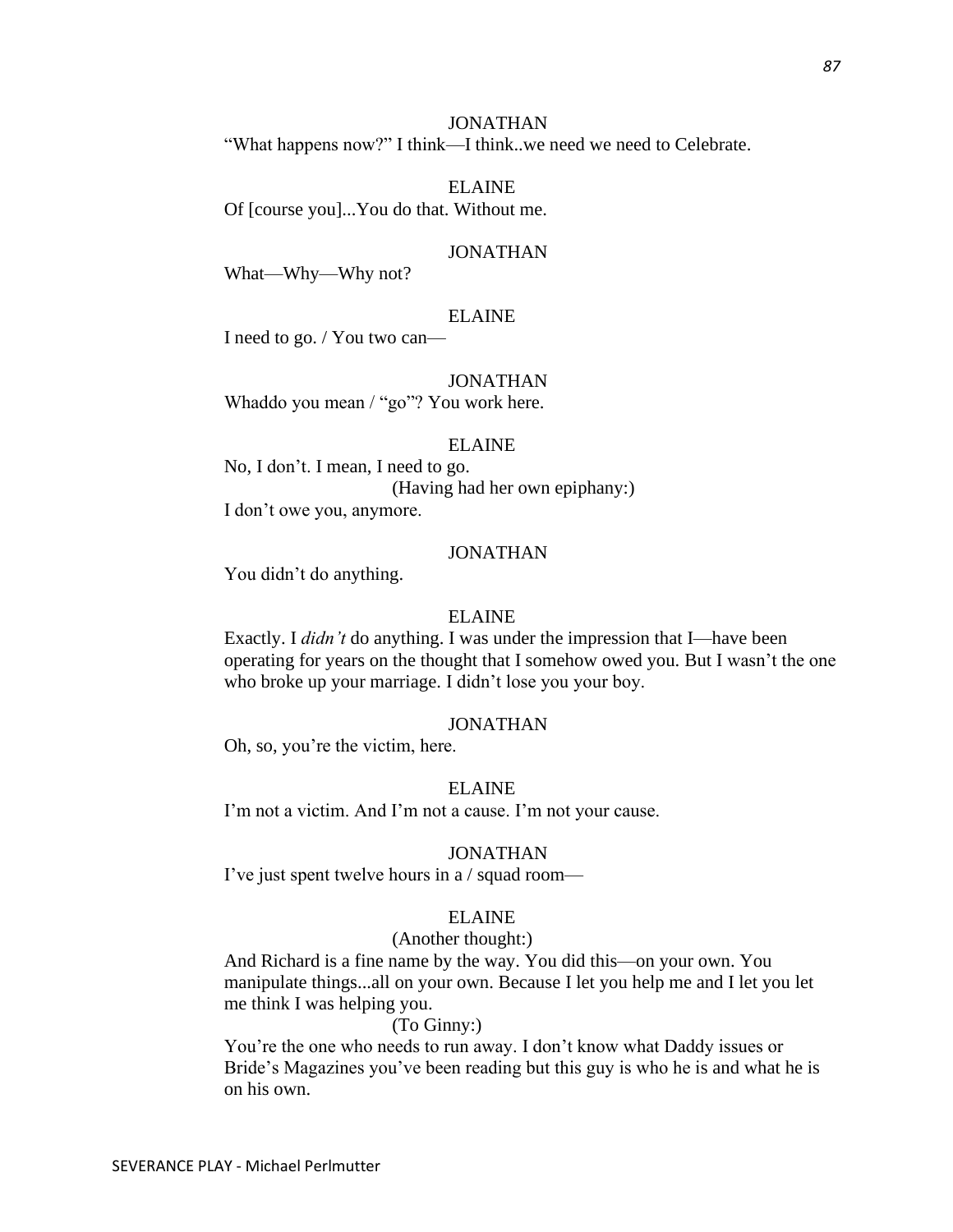#### ELAINE (Continued:) (Holding up the check:)

I will expect the money in the bank to cash this tomorrow...or not...or you can give me your car.

(To both of them before she exits:)

Get some help.

**GINNY** (To Elaine before she's gone.)

Elaine.

(She stops.)

What did you take?

## ELAINE

[Take?]

GINNY The day I fired you—the day he fired y—the day he had me fire you?

#### ELAINE

The day you fired me.

#### GINNY

From your desk?

## JONATHAN

You took something? You take anything from this office and I can withhold your pay till I / get it back.

## ELAINE

My one year chip.

(To Jonathan:)

Earn your own.

(And she's gone. Pause.)

#### JONATHAN

Give her a week, she'll come back. Can you believe the balls on that girl?

> (GINNY just stares at him. JONATHAN watches as she rises and takes up her purse, crosses to the phone nearest him.)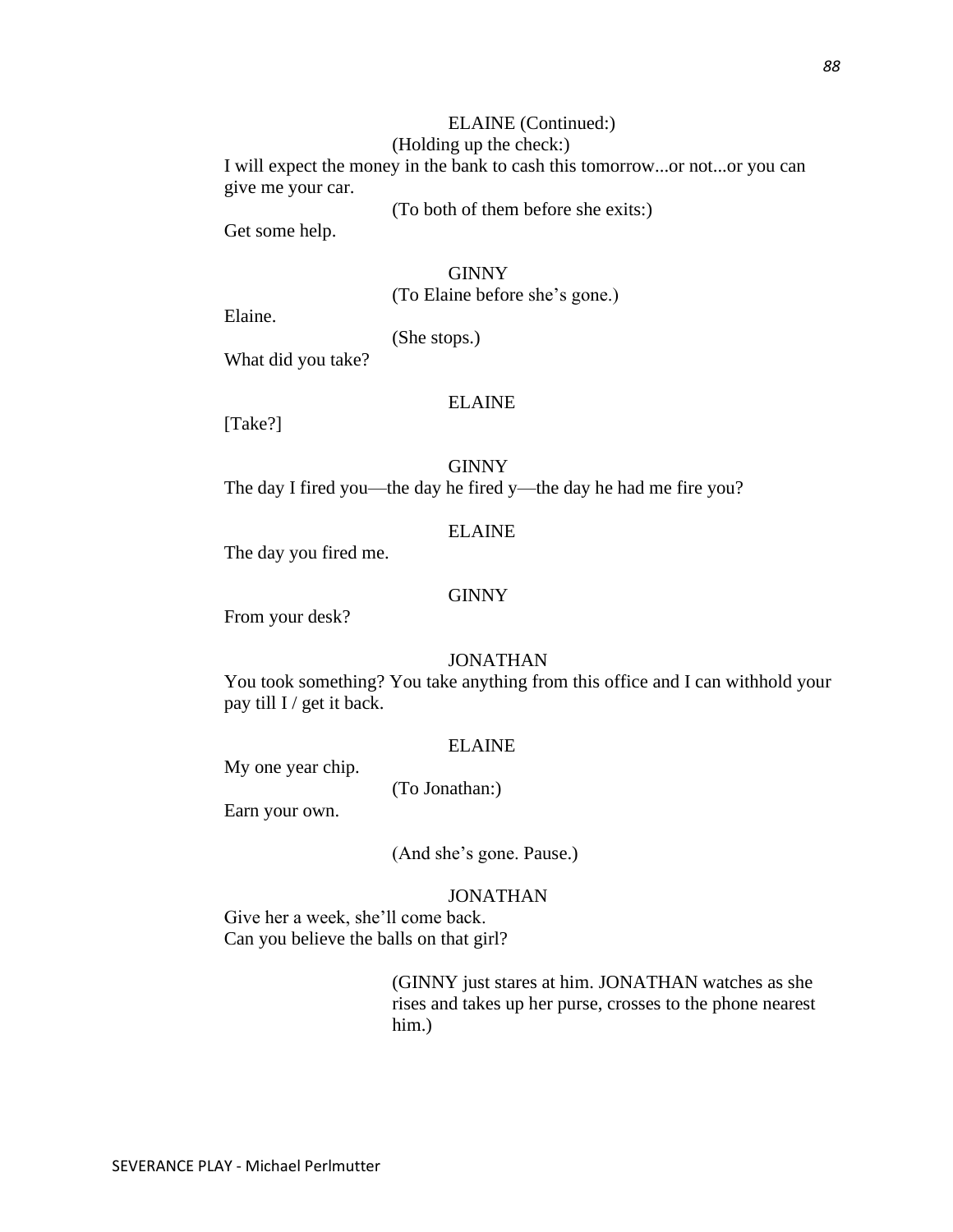[What?] [What?]

## **GINNY**

(Unapologetically and with a new found confidence, she chooses to say:)

[Nothing.]

(GINNY then switches the voicemail back off. She turns choosing not to make a speech and leaves as well. Pause.

JONATHAN takes in the scene a moment then changes his pants. With one leg in the fresh trousers the phone rings. And a second time as he finishes pulling up his pants.)

## JONATHAN

Is anybody going to get that?

(No reply. The phone continues to ring as the lights fade.)

Well?

END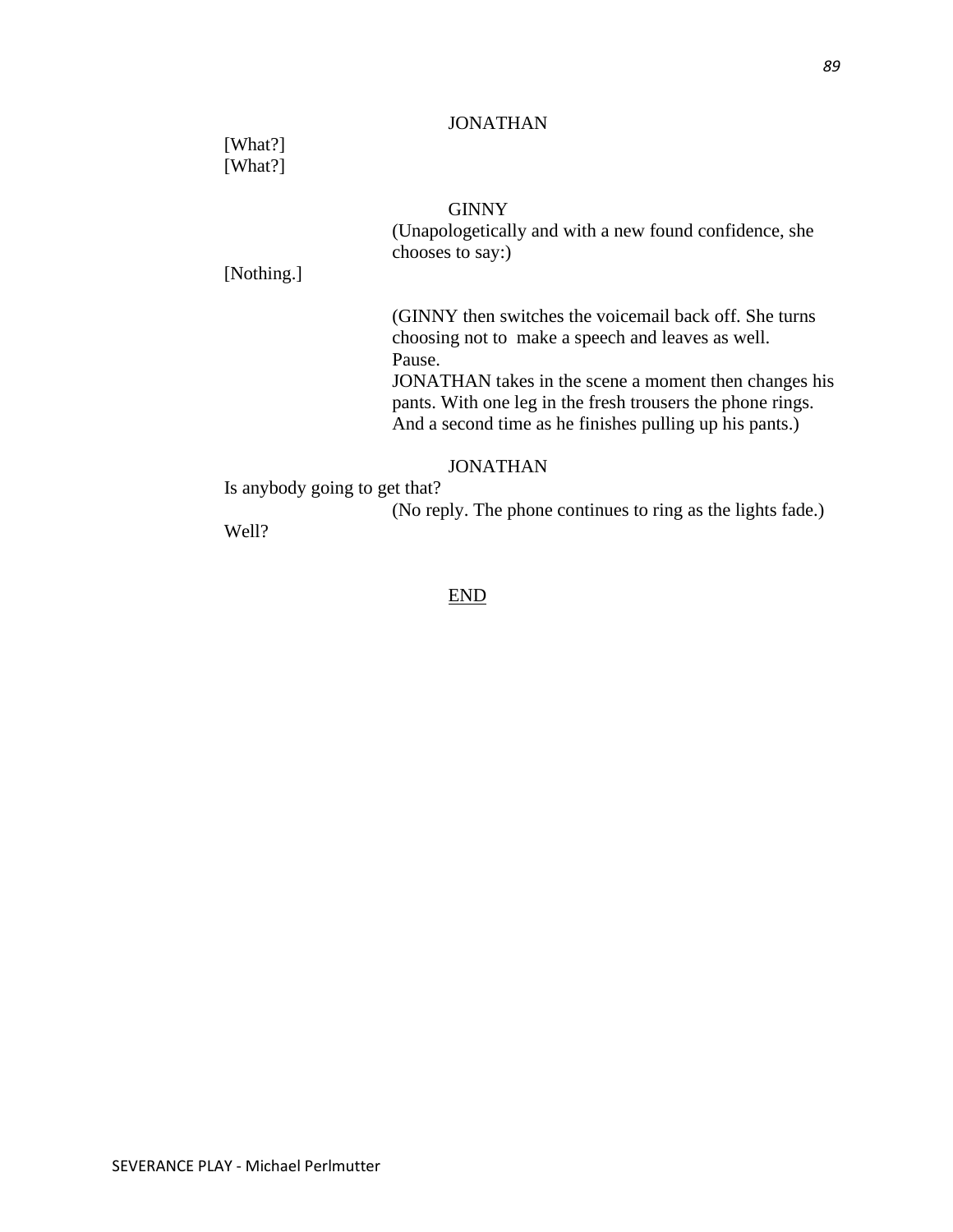# BACKGROUND STUDIES

Yeah, I know. Some people swear by character backgrounds, while some find them tedious and in the worst case can derail a performance into areas never intended by the author.

So, why am I bothering here? Through our initial workshop production *(superbly directed by Brian Robert Harris and featuring Kimberly Demmary [as Elaine], Brian Kolb [as Jonathan], and Maddie Boyd [as Ginny])* it became clearer to all that these characters were intertwined in presenting themselves falsely to each other and even themselves. I wrote the background studies that follow which helped me (as well as my fellow collaborators) fine tune these folk in how they respond as the play takes its course.

I offer these studies here because…well, why not? Please note there ARE SPOILER ALERTS through the second half of each character profile.

That said. Enjoy the ride.

ELAINE background – and a little of what happens to her arc through the course of the play:

(Please note that the depictions of Jonathan and Ginny here are as seen through Elaine's eyes)

Forgive me but I jump between third and first person…it's just what I do…

(I apologize for the typos in advance)

ELAINE's childhood was cookie cutter Midwest Americana. But that doesn't mean it wasn't hard. It does mean, however, that nobody felt sorry for her when she went through hard times. Getting picked in the middle for school sports games. Solid B's. Puberty at the right age, not early, not late; she blent into the crowd. Always. (Is that a word, "blent"?—it should be); her mind worked like that: lots of free time, going unnoticed—her mind played with words. She watched too much television and picked up a knack for the snappy comeback. Other kids laughed. Even her parents found her mind facile. Who else uses a word like 'facile"? She never became one of the 'cool kids' but she became 'cool'. She decided to dress the way she wanted to. That was also 'cool' but not part of a pack. She got a tattoo but nothing Goth. Elaine was her own girl. Her parents preferred her when she blended in. Her parents would never say blent, "it's not a word" (although, it IS a word--I looked it up—"archaic or literary past and past participle of blend"..Elaine would know this; she'd take a little joy in holding the trump card…though a little disappointed that she hadn't coined the word herself in the first place). So, her teenage years and her early twenties were filled with a passive rebellion.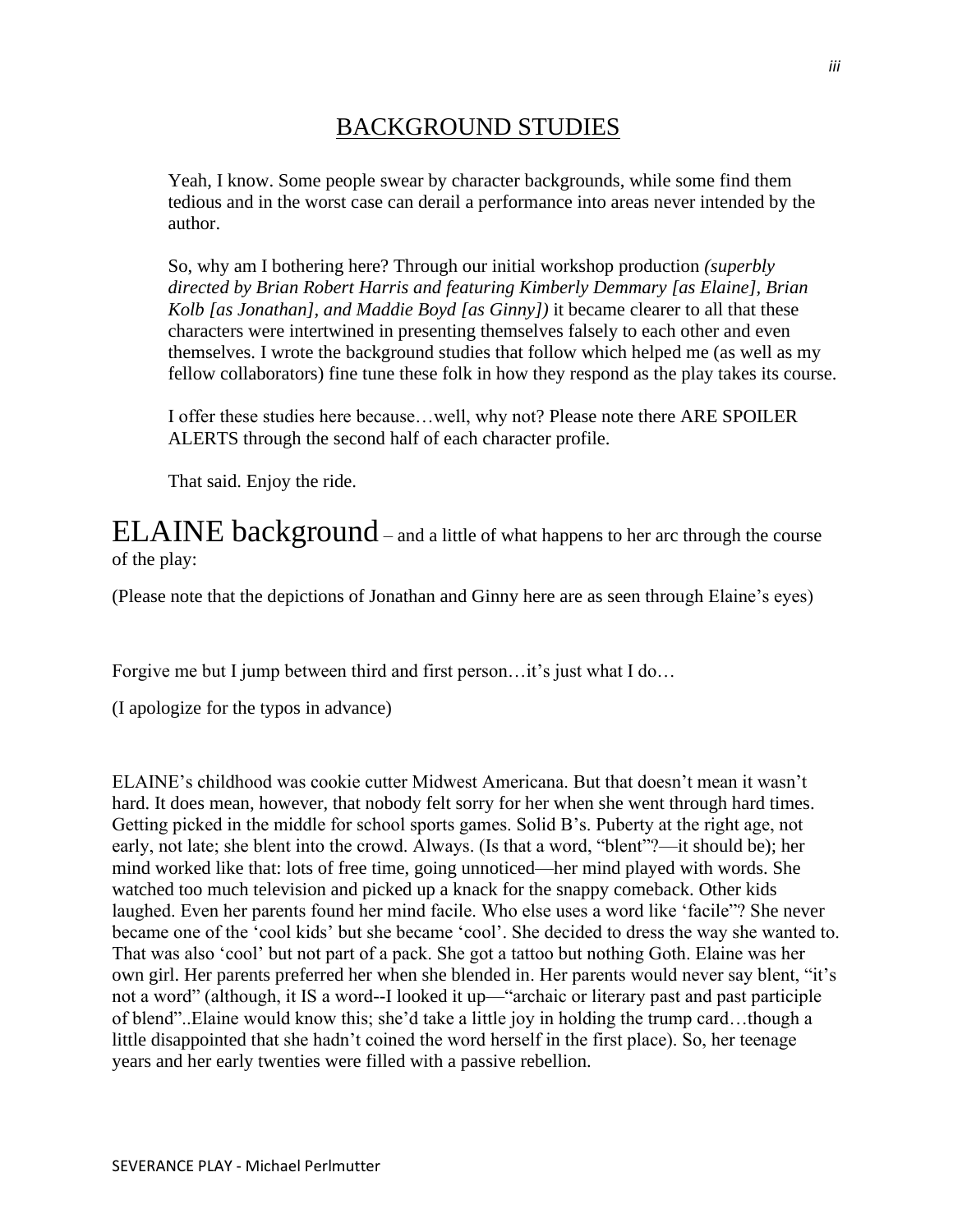She never went to college, she knew her parents could never afford college, so ELAINE instead of learning a trade, she learned to read people. Reading people and knowing how and what they might react to actually turned out to be a marketable skill. She managed to use her quick wit and fancy double talk to charm herself into a career. Though inside she always felt like a fraud. Not good company for anyone.

And, as so many loners do, she drank. She drank when she moved across country (East) to get away from disapproving Mom and Dad as well as distancing herself from everything else going on in the house. She tried to talk her kid brother into joining her out here on "the other side of the Country" but he didn't. She knew her brother was gay. Hell, she knew he was gay before her brother knew himself but she waited for him to come out to her about it. She was across country by then. She wanted to tell him to move out before he approached Mom and Dad but she didn't—she was going to—but he came out to them before she pulled up the courage to face him.

Dad's response to the news was over the top. Mom's was denial. Dad wanted to kick him out of the house. Her mother wanted to 'pray the gay away'. Learning what he had from watching Elaine grow up, her brother started throwing his 'new lifestyle' into their parent's faces. Somehow it didn't matter that East Coast or West Coast USA was embracing diversity, Idaho was not.

Long story short: Dad couldn't take the embarrassment, the resentment, the guilt, the failure of having a gay son, so he killed himself.

ELAINE was already drinking by now and her mother blaming her for her father's choice was all she needed to push her over the edge.

She was alone. More alone than ever before. She moved again. This time to the West Coast ("a change of scene", right?) But the sun coming up over the water rather than setting into it wasn't enough of a reboot. She got a DUI. The court required her to go to AA.

She listened. She watched. Once she felt knew the room, she began to share. She spoonfed them the stories she knew they'd want to hear. It became a game. Anyone's story became the inspiration for her next 'memory'. I mean, if you're going to have to go to thirty meetings in thirty days you might as well entertain yourself, right?

And somewhere along the games she met Jonathan.

Jonathan wasn't like the other 'woe is me' sad sacks. Jonathan, was different. He was also there by court order (or so he said…the court in charge could have been his wife), but he was harder to pin down. Challenge Accepted. She asked him to be her sponsor. He agreed. They had late night coffees. She actually started to open up. What she found surprisingly enough was the Jonathan was hard to pin down partly because she felt Jonathan was so much like her. He charmed his way through life. Quick wit. Snappy comebacks. But he had his life under control. His drinking was under control. He was still drinking but it was under control. He listened. He accepted her where she was. He didn't pretend to be somebody else and he didn't ask her to be somebody else. In fact, he found her wit and people skills exceptional and he offered her a job at his business. Office and a warehouse. She would help in the office, working on customers the way she worked the AA crowd (but getting paid for it). There was nothing else insinuated. No strings attached. After all, he was married, yes. Never hid it. But he and his wife were emotionally estranged;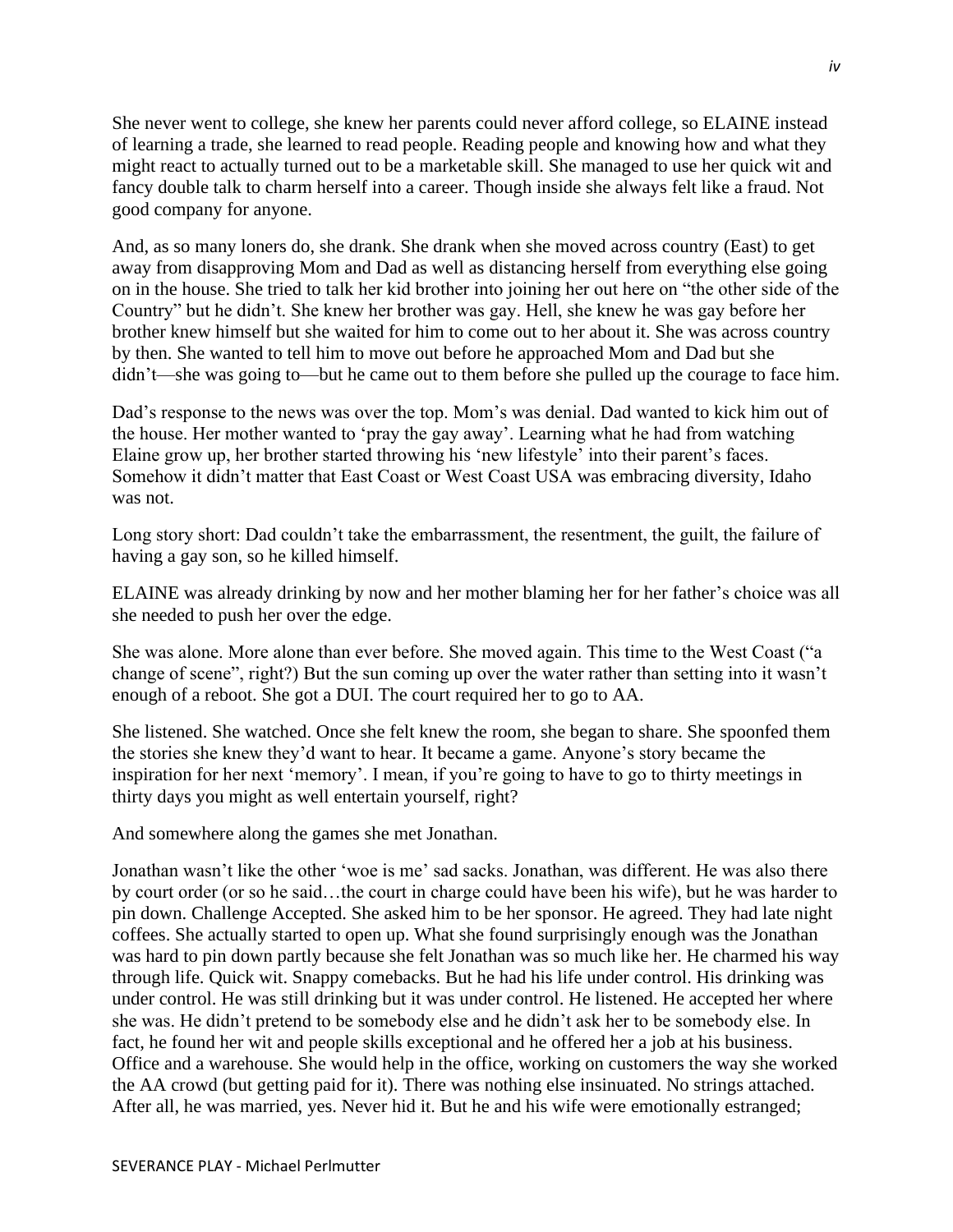living in the same house, but Alice was devoted to being a parent, not a partner. And Elaine could see the toll this was taking on Jonathan but still Jonathan devoted his efforts on Elaine, building her confidence back up, getting her to smile again. And laugh. And …

… as they say, one thing led to another. They didn't start sleeping together right away. In fact he employed her months before they even went on a first date. Although all those coffee shop chats might have a prelude to their blossoming relationship. But it did happen. And when she fell, she fell hard. She went all in. He tried to go all in. And then…she doesn't know, did they get sloppy or did she just need too much but Alice found out. Alice just needed an excuse. Jonathan and his wife went to couples therapy and yet while they weren't 'officially seeing each other' anymore; Jonathan was there for Elaine to ease her through the transition. Elaine could see that Couples Therapy wasn't going to save the marriage so …. She waited. She watched. She listened. And she covered any feelings of insecurity with a quick turn of phrase or a joke. She minimized. The bigger the impact something had her life, the more minimalistic she presented herself on the subject. This had always gotten her by before and it would certainly get her through this.

Alice filed for divorce. Alice cited Jonathan to be a poor influence on their son's life (drinking, gambling). Jonathan lost all but visitation rights. The odd weekend had to be begged for. He started going back to AA and also to GA meetings to show the courts he was serious about getting more visitation rights with his son.

ELAINE stopped waiting on Jonathan. But she was good at her job. She dove into that.

Eventually they became work spouses (without benefits). Business was doing good. They needed to bring someone else aboard.

## JONATHAN hired GINNY.

He put GINNY under Elaine's wing. ELAINE trained her. She found Ginny to be a bit extreme as introverts go. She could see that Ginny was nowhere near as open as herself. ELAINE would say something, Ginny would not react. But Ginny was catching on. Poor girl might be emotionally stunted but she wasn't dim. She was like a piece of clay waiting to be formed. ELAINE could see what might be the attraction (aside from Ginny's youthful good looks) … Ginny was a magnet for men wanting to design their own perfect woman. ELAINE could also tell that Jonathan was too simple to realize what he was doing. He was charming Ginny in the same way he charmed her. ELAINE felt sorry for both of them. She watched from sidelines as the relationship between GINNY and JONATHAN grew. And of course, she said nothing, she minimized it all. She was funny, she was acerbic. A piece of her wanted Jonathan back. A piece of her wanted Ginny to wake up to what was going on. A piece of her wanted a drink. Instead she hid behind her wit and her skill to present herself as aloof as can be. She even started buying into her own act.

## AND THUS BEGINS THE PLAY.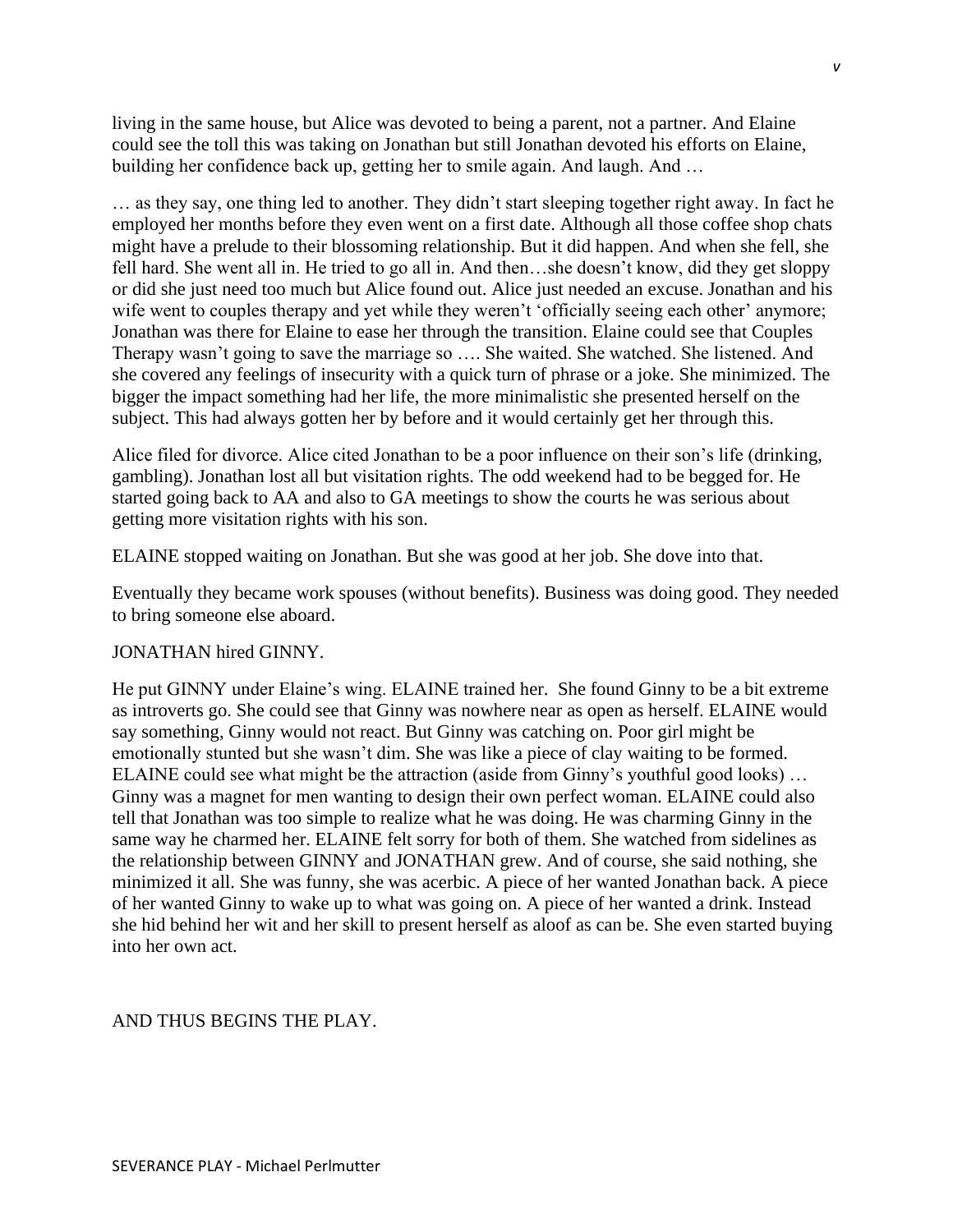ELAINE has just been through a horrific experience. Unsettling to say the least. The cops were going to call in to her work, where she would be received with concern and questions, or worst case scenario, with Jonathan running the meeting without her ad then she would just jump right in. She's met with neither scenario. She defaults to minimizing the whole event (both the head and the meeting); she doesn't "feel" nothing she just relies on her own ready reflexes and displays an aloofness.

JONATHAN notices the alcohol on her and confronts her on this.

To this she responds. She unravels the whole story but only to support its inevitable outcome: "yes, I had a drink, wouldn't you?"

JONATHAN doubles down with his concern and assessment of her situation and leaves to get back the account, firing her in the process (which they both know won't last but it's the game they play).

But Jonathan has left: so, ELAINE gets to be fired by Ginny (what fun…)

GINNY is unprepared and ill prepared to carry out her assignment. GINNY is also doing her best to fake it. Challenge Accepted. ELAINE is going top "be fired" anyway so she might as well have fun with it. Yet, when she sees Ginny actually fumble over whether to keep the door open or closed (a display of Ginny's OCD) ELAINE has empathy for her and gives her a decision (saving Ginny from her own embarrassment). After which ELAINE responds back to Ginny's attempt to keep things professional as a challenge to break thru the girl's false security.

AS the scene progresses ELAINE realizes, no, maybe this is right, maybe this is the time to walk away… before doing so though: she calls Ginny one more time on her bluff: "You would have run it over [because ELAINE wants Ginny to see that the way Ginny's trying to portray herself is coming off callous not professional]"

Maybe it's better this way. But ELAINE decides if she's going to allow herself to be fired: she's GONNA BE PAID This time.

## SCENE 2:

Same night. She came back because god knows if she leaves again (without her check) she just may come back altogether and everything will go back as usual. And the merry-g-round will keep on going. No, she will stay until the \$\$\$ arrives (before she has the chance to change her mind) but of course that's not how she presents herself. She hides it all behind her wit and aloofness: minimizing again.

## SCENE 3:

She's here for her check. But somewhere, a part of her, is here for Jonathan too. She tells herself she isn't. She knows she shouldn't be. And hell, I'm gonna dress like I want not like I'm out to get a man. In other words, she's in a bit of a struggle with herself still.

"You did make a new pot of coffee" …. What a feeble justification for staying, right? Of course right.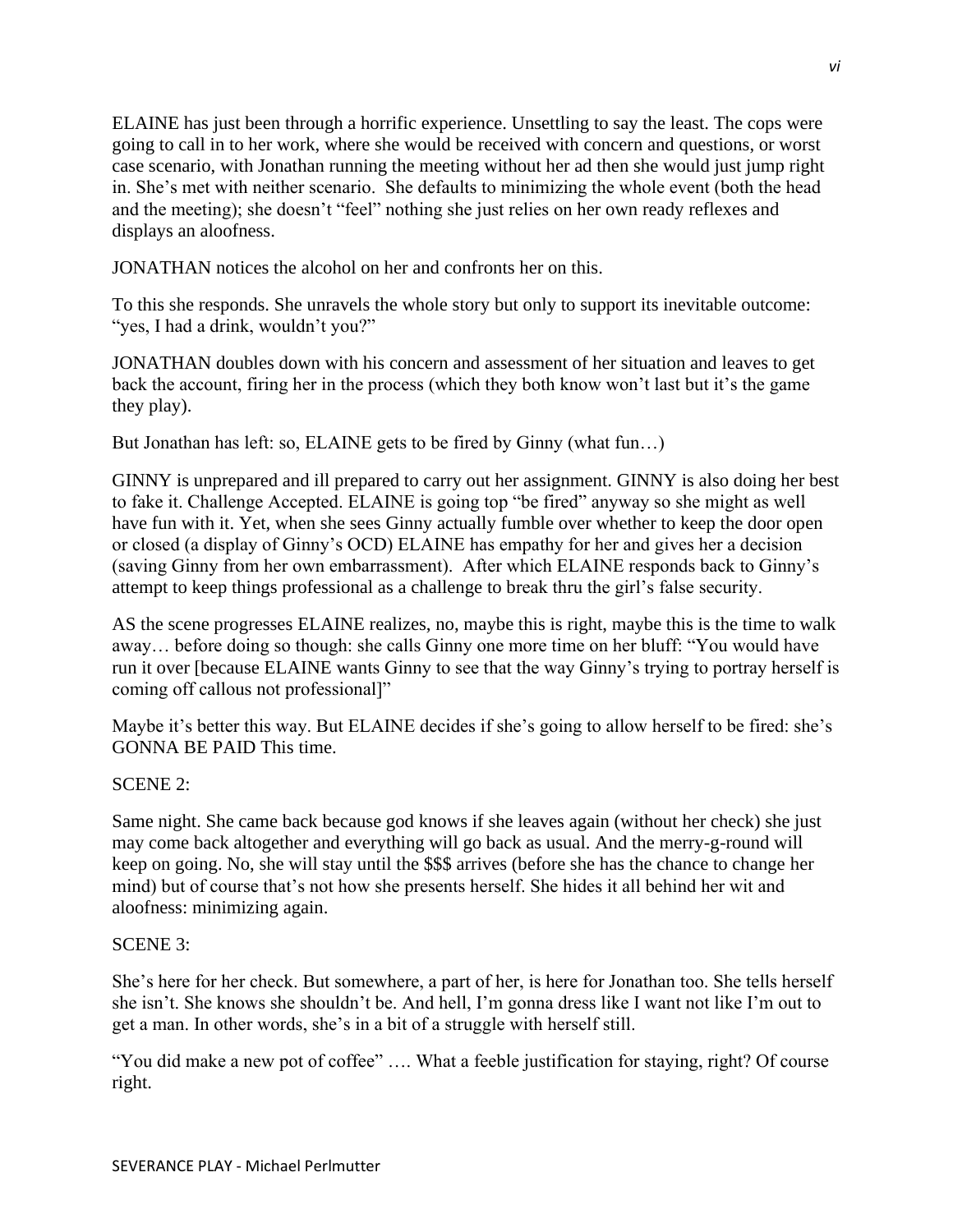"I know I shouldn't be doing this" …. Like Al Pacino in GodFather 3 : "Just when I thought I was out, they pull me back in!"

AS the scene/play unfolds, ELAINE becomes more and more aware of her obligation to herself and how she allowed herself to be used, because bottom line: Jonathan doesn't even realize what he's doing (that's he's being manipulative).

In the scene between GINNY & ELAINE, ELAINE tries to get GINNY to reveal herself; ELAINE's purpose in sharing her own story is to set it up so that GINNY will reveal Ginny's own story and thus giver Elaine some material to use in order to help Ginny see the light while still, yes, helping Jonathan because Elaine DOES still feel indebted to him. And, after all, what skills does Elaine have to get a new job after leaving?

In the CHEMICAL SPILL PHONE CALL ELAINE realizes her own skills. Masterfully calming down, she is ALSO taking care of Ginny and Jonathan emotionally: GINNY starts going doeeyed—shrinking back into herself—during her interaction with Jerry: ELAINE just takes the phone and handles it. JONATHAN starts to show signs of improper business behavior and she just takes the phone and handles it AND turns the client around (upselling him) in the process.

The KISS: Did she want this? She doesn't know. As he comes in, she realizes: "No..I don't". She never truly realized this before.

And yet she still feels the pang of obligation*: not unlike the mob boss's girlfriend feels when protecting her lover to her mobster boyfriend: "I wanted him to hurt but I didn't want him dead"*; So, Elaine helps. But far less emotionally involved. Now when she distances herself it's more of an honest response and not just a cover for her own insecurities.

If there is ever a final moment of clarity it's in the moment where JONATHAN learns nothing from this ordeal. The only reason ELAINE speaks her speech at the end is to let Jonathan calmly know that THIS TIME is different. THIS TIME I won't be back. So, of course, one last attempt to reach Ginny, even if you have to insult her to get thru to her—although you maybe do your best to say it as supportive as possible.

You leave this time. This one's gonna stick.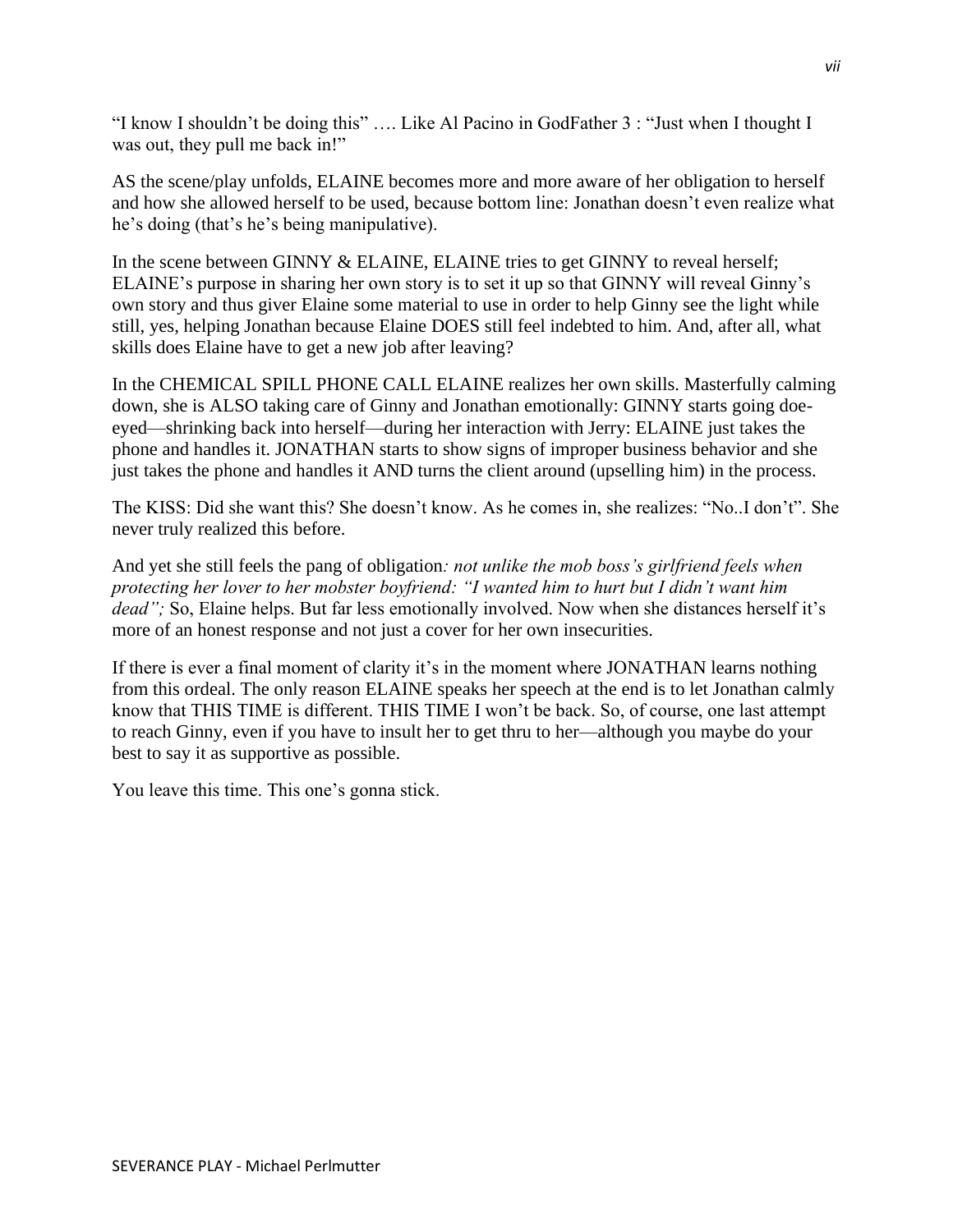# JONATHAN background – and a little of what happens to his arc through the

course of the play:

(Please note that the depictions of Ginny and Elaine here are as seen through Jonathan's eyes…as are depictions of any other character such as his first wife, Alice)

Forgive me but I jump between third and first person…it's just what I do…

(I apologize for the typos in advance)

JONATHAN always thought of himself as special growing up. It wasn't his fault. His parents did it to him. In their eyes, he could do no wrong. He was the apple of their eye. Then siblings came along. His mother's love turned toward the younger, needier members of the family. He didn't know why he felt replaced by his sisters, but not understanding a feeling isn't the same as not having one. Even if he couldn't put a name on it, it was just as much there. His father tried to take up the slack, after all they were the only 'men in the family', and that helped but he still wanted his mother's attention. When the next child (another girl) came along, he could see the same pattern happening with the middle children. JONATHAN tried to follow his father's example and pick up the slack. He waffled between vying for attention and being the attentor. He excelled in school. He charmed his teachers (especially the pretty ones). His sisters however didn't. He'd turor them: they'd do better. He felt a ping of accomplishment in that. In high school he'd make side money tutoring those..less academically endowed. When they knew they were doing better in school, he could see them coming out of their shells. They were grateful. He was in heaven; "this must be what being a god feels like". He was like Prof Henry Higgins (but like The Rex Harrison version from My Fair Lady not Pygmalion (he wanted to get the girl). Then, when the girl was finally living up to her potential…the challenge was gone and want to or not he would lose interest. Again, this wasn't his fault, he was doing good, he knew that. He was making their lives better. He didn't understand it was a pattern, he just figured he never found the right girl.

## Then along came Alice.

They met in college. She was an intellectual, like him, but a little withdrawn, a little into her shell. He was drawn to her. They didn't rush things. They didn't marry right out of college. It took a few years. They were on again/off again. But he kept coming back to her or maybe she kept coming back to him. Her life would start to fall apart and he'd help her pick it back up again. Until they realized, "this is it". "Maybe this is as good as it gets"; and it wasn't bad. He started a business. They started a family. He focused on the business. She focused on the family. They'd stress. He'd drink. He took risks. A little gambling here and there. He wasn't hurting anybody. And after all, Alice, was more focused on being a mother than a partner so, he guessed this was just the natural order of things. He'd been there before but JONATHAN wasn't the type for introspection and analyzing his life, that was women's thinking: JONATHAN was a doer. A fixer. A helper. A man. A men drink. And men go to sports games. And gamble. And why not, he wasn't really needed at home. He wasn't sure what happened or how it happened but he found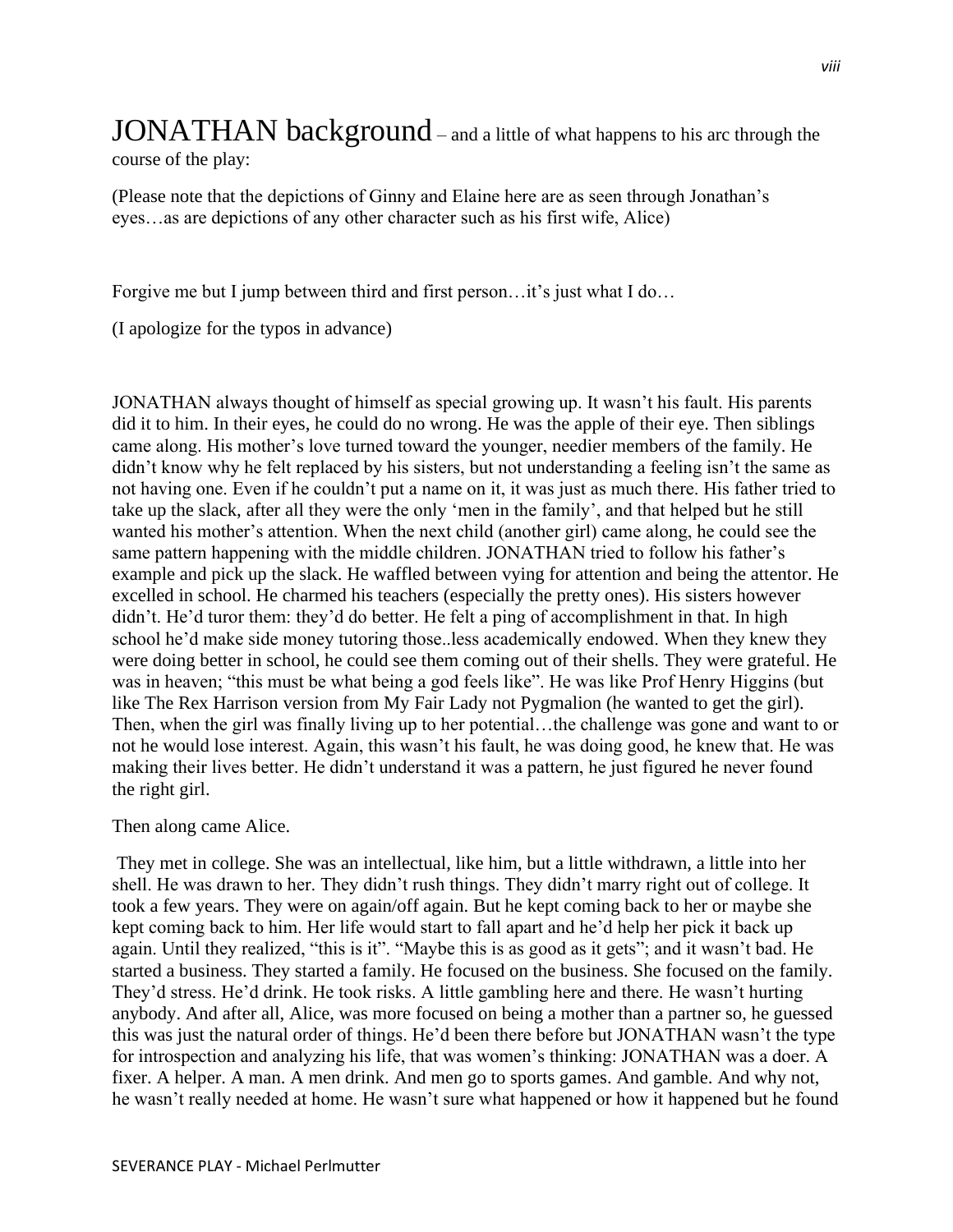himself not wanting to fix Alice anymore (or maybe she was fixed, or maybe the challenge was gone, but Alice was Richard's mother first and foremost—that much was clear, everything else, including Jonathan, came a distant third (Richard holding two spots—both first second). Drinking helped. Till it didn't. Till they ended up in couple's counseling. That was her idea. He didn't need counseling, he'd spent his whole life being the Counselor. To state the obvious, the sessions didn't go too well. They did bring out Alice's concern that Jonathan was spending too much time at the office (but after all, isn't it a man's function to provide for his family?) and she felt he drank too much, it was alright when they were in college but…they're parents now. So…he agreed that when the business could afford it that he would hire someone else on so he could be home more and in the meantime he agreed (if only to show Alice that he was committed to their relationship) to go to AA.

Things got better for a while—and JONATHAN found a new crusade. Being a Sponsor. Helping others. That old switch was flipped back on. He helped people. Helped build them back to their best potential. And if they were women, even better. He didn't cross the line. He had a wife and child. But he flirted with the line. In his head he crossed that line a million times. To quote a line from Harry Chapin, "In my head, all my life, I've been a sinner; and in bed, with just my wife, I'm still a beginner" The next line of that song reads "but tomorrow night…I'm taking that little girl out to dinner". He didn't cross that line.

One of these women was Elaine. ELAINE was different. She was more alive than the usual parade of withdrawn Emily Dickinsons. She had a bit of a bad bone. She would say things…just to say things. She made him laugh. She was going through hell, yes, but…there was something about her…something…she had a potential that he knew was just waiting to be tapped. She was smart. She was witty. She was just in a bad place. She needed a champion. She had people skills. Hiring her would be a win-win situation. Jonathan could enjoy Elaine's company more while satisfying Alice's request that he diversify his work regime.

Elaine proved to be an asset. He relied on her more than he cared to admit. Eventually he crossed the line. Before he knew it he was head over heels in love and a full blown affair.

But Alice wasn't an idiot. Even though it went on too long to really pull out of: he tried to break things off…or better yet…put them on hold. He would try to work it out with Alice. After all, it was his job to be an example to his boy, who was by now in school and starting to choose sides.

The office became: the office. And home became home. Truth is, he couldn't afford to lose Elaine at work. He tried. He fired her several times but always brought her back. She was just better at the job than he was and he wasn't too much of a man to admit it.

But for Alice and for Richard he would try. Alice and he went back to counseling. He broke it off romantically with Elaine and (as was also brought out in Counseling) Alice felty he gambled too much. Granted she was right. He had gotten himself in a hole one time so badly that had to agree to let some Loan Shark bury two sealed oil drums in his dumpsite sight-unseen or just watch his interest grow at an unprecedented and unpayable rate daily.

He went to GA (Gambler's Anonymous).

That's where he met GINNY.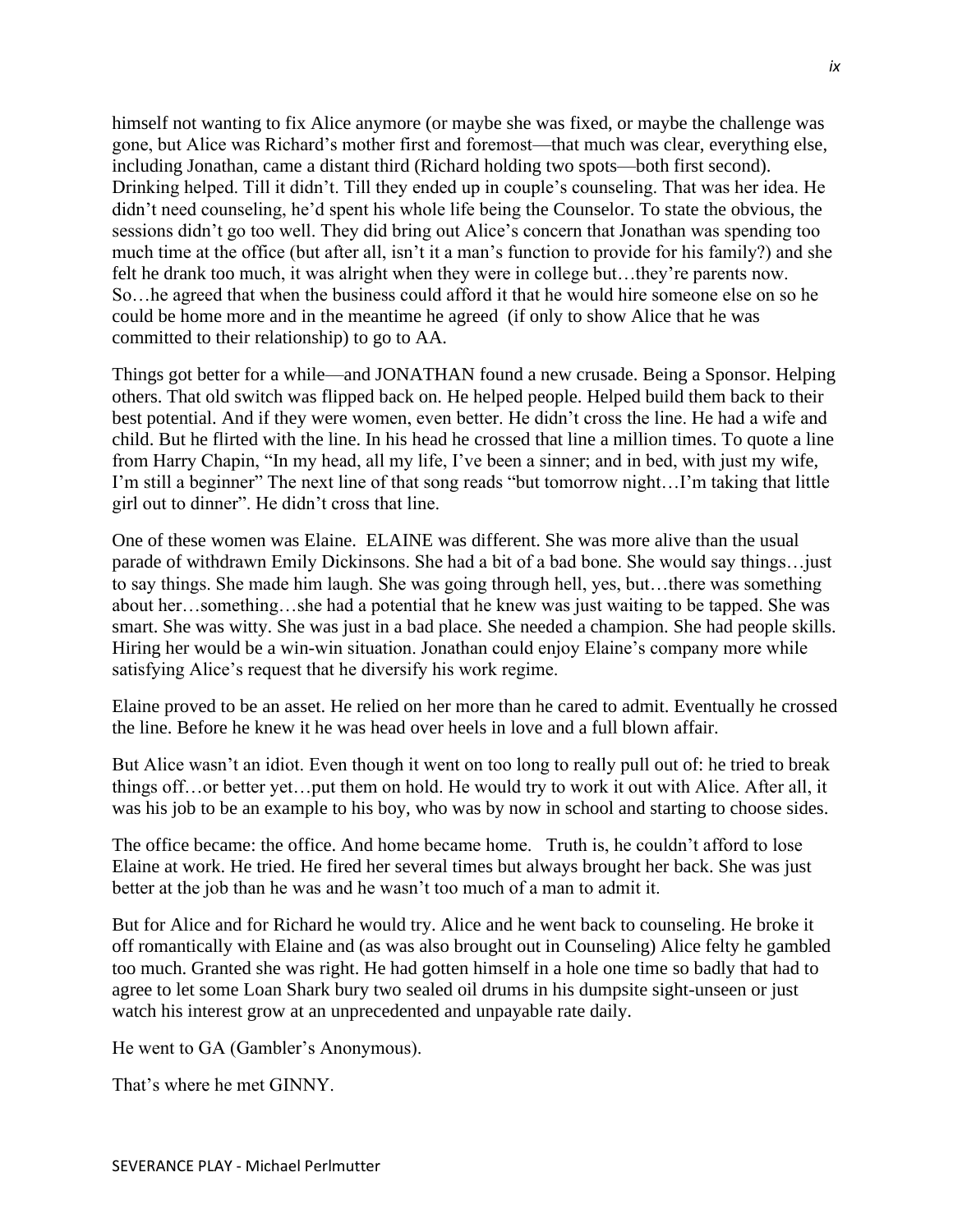GINNY was probably the biggest challenge he's ever encountered. And a knock—that doesn't hurt. He could see that other men—hell, even a couple women—were just paying Ginny attention in order to coax her into bed. He could understand that. But that wasn't his style. Sure sex with a woman out of his league would be great—but he wasn't that bad looking, she was just…yeah, she was out of his league. The saddest thing, and maybe part of what drew them together, is that she didn't even realize it. They connected. She needed. And he needed to be needed. They'd talk after meetings for hours. He could tell she needed someone to listen. To let her know she was worth listening to. If nothing ever happened physically between then that would be alright. She filled his need to feel like he did when he tutored in high school (like a god..he woudn't use those words exactly—he probably wouldn't even form that thought but not being able to put a name on a feeling doesn't mean you're not feeling it). What would Ginny be like once he brought her out of her shell? Would she prove to be headstrong and opinionated like Alice?

## *--Oh, yeah, that fell apart. Counseling didn't work again and Alice filed for Divorce and Custody. All Jonathan got out of it was Supervised Visitation rights…after all, he had a problem with both drinking and gambling)—*

Or would Ginny prove to be a firecracker like Elaine? Neither, it seemed. He was betting that Ginny would prove to be—continue to be a little needy. Not clingy but she'd need him. In other words the perfect woman.

This time he wasn't "crossing a line". He was single now. But he didn't push. He just was there for her. And eventually…it happened. Best not to say anything to Elaine though (what she doesn't know won't hurt her, right? And he doesn't want to hurt Elaine…he still cares for her. She's his workwife. And Ginny would be…Ginny could be a relationship.

## FAST FORWARD NOW TO THE PLAY

## SCENE 1:

A major/potential client has just walked out the door. Walking out with him were upgrades to the warehouse. A new forklift. Downpayment to that house you've been eyeing (and getting out of your "newly-divorced-condo").

This is all her fault. Nope. It's your own fault. If you wanna be a boss, be a boss. It is time to start being a boss. What does that mean? I don't know. GINNY, you should be a secretary now, right? Do things a secretary does. Ohhhhhhh but you're my girlfriend……ohhhhhhhh but that again—this is my fault.

ELAINE arrives. She is aloof. She is blaming her own tardiness on someone else…so like her not to take responsibility. Is she testing me? Should I tell her about me and Ginny—this isn't the time, why does my mind even go there? I need to be a boss…why can't I be a boss. I will talk to her in private, she needs that much.

When they are close enough together he notes the bouquet of alcohol: Well, shit; this changes things. Siddown let's discuss it.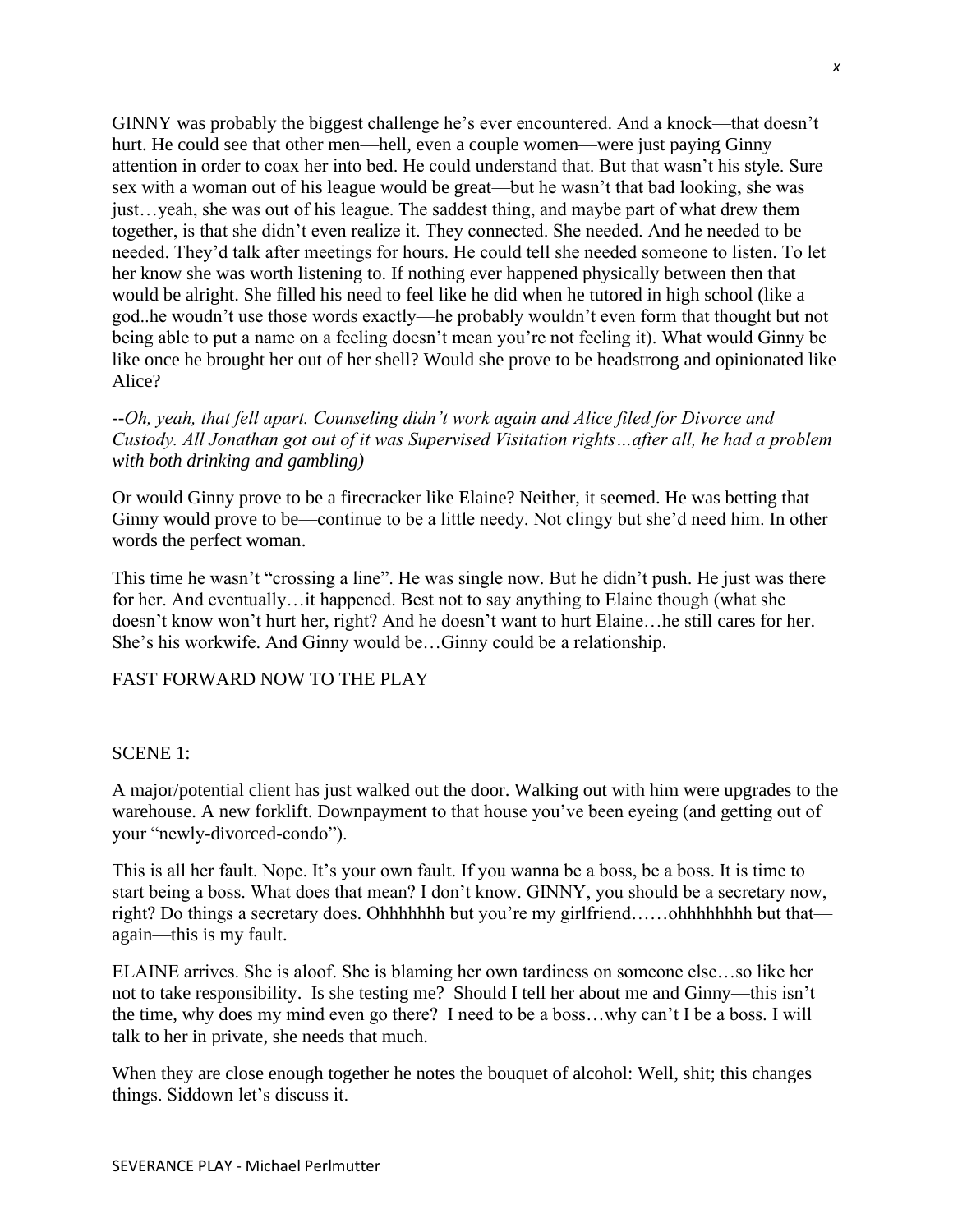And through the conversation he waffles: waffles between losing an account (that honestly, he'd already thought was in the bag), caring about Elaine's wellbeing, his feelings of both his own inadequacy (mixed with a little bit of anger and resentment) and that old yearning to be Elaine's savior (to fix things—that's what men do: they fix things, right?)

He gives Elaine a last chance to leave face a things fresh tomorrow but she stands her ground. Time for some toughlove. And who knows, it might work out, Elaine might leave and then he won't have to tell her about himself and Ginny. Give the Ginny the chance, she could surprise him, if not Elaine'll be back. She always comes back. This'll work. Win-Win. And now it is time to fix things. "Mr. Fixit, exit, stage right".

The phone call:

I have an idea. I am on my way TO the client I don't have time for small talk. I am on a mission!!

## SCENE 3:

JONATHAN is out of his comfort zone now. Not that he was comfortable in Scene 1, far from it, he was seriously conflicted, which isn't the same as up shit's creek without a paddle.

His goal. Is to pay off Elaine--call it square and get her to back up his slight distortion of the truth—that they were together when the head was found. Giving him an airtight alibi, after all she already called the sighting in and then the police will leave him alone.

Elaine will then go away—stew for a few days—Ginny will feel better; He will feel better; Elaine will feel better and things can go back to what they were. The plan is so simple.

It starts with ELAINE being late (again).

But it's alright. He'll say his piece, she will be on board, she will go BEFORE Ginny arrives hopefully directly to the police where she can tell the police, "we've talked—hell, why not? She works for me)—and she needed to clarify her statement that we both stopped when we found the head but I went in and she stayed behind to do the right thing".

…why isn't she cooperating?

Time is an issue here. Before GINNY arrives…

Negotiate? You want to negotiate? Fine, we'll negotiate..but quickly before—Don't ask me about Ginny (I don't want to go there and I don't want to hurt your feelings with answers you don't want to hear and really will only result in heading us a down a rabbit hole..because I do still care for you but [you're fixed now—she's not…it doesn't make sense but that's how it feels—she needs me more) so tikk-tock can we just jump ahead to where you say yes BEFORE--

But GINNY arrives.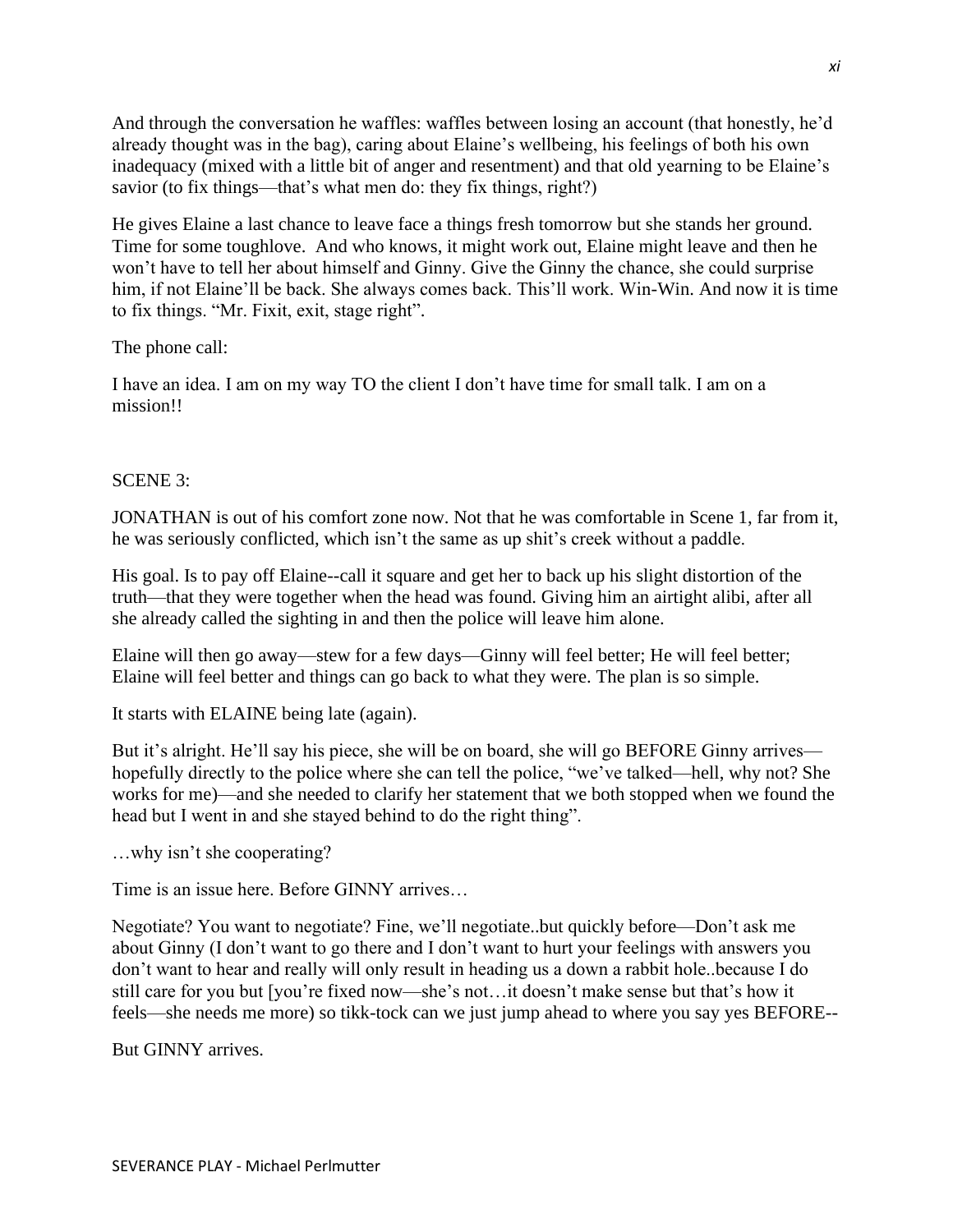OK. Now I know what a GPS must feel like when you've missed your exit: "recalculating, recalcutationg". New gameplan: Tell as little as possible. Play her game of—play their "game" of questions and get them both aboard. Two birds—one stone, this will work.

OK: Good. We're talking about the night. Yes!

Aaaaaaaand GINNY shuffles in with first question and it's personal. Ohhh god…don't want to hurt you, say something that won't hurt feelings. New game plan: Tell them as little as possible / Don't hurt feelings.

He continues to juggle his agenda with their new found agendas, knowing, all the while that time is of the essence: bottom line: the police can NOT look into his properties and unearth his dumpsite.

Elaine seems to be helping and Ginny derailing. This is another reason I didn't want Ginny here. We need to stay focused. But I can't dismiss her because then I lose not only all credibility with the police because GINNY may not vouch for my wherabouts AFTER I left DeMarrios and I need ELAINE because she can be my alibi AT DeMarrios (which can work as well as my alibi for the next morning: a DOUBLE ALKIBI: Yes!!! Two alibis are better than one alibi…and GINNY makes it three..but if I lose either of these women now, I lose everything. And I don't want to lose either woman. GINNY you have to know that. You have to know that ELAINE serves a purpose. Elaine is good for both of us.

"Like the time you payed off the guy at the meetring"…

(You knew about that—I didn't think you knew about that)

But she's on board. So let's try and stay focused now.

"Did you love her" "Do you still?"

That is not a fair question. I can't answer that question. I can't answer either question without hurting one of you. Or both of you. And believe it or not I HONESTLY DON'T WANT TO HURT EITHER OF YOU!!!

(I need a break)

I need to get away. We all need to regroup. I'll get us something to eat. But it has to be fast. Fast—what? Fast; fast—food. I'll get us fast food. I'll go and be right back and we will skip ahead (beyond this question).

## RETURNING FROM McDONALDS:

The sky is falling. This is JUST what I need right now.

JONATHAN is usually better at keeping calm in a storm but this storm is happening inside a typhoon. The typhoon is NOT going away. Any moment he has to relax inside this storm: the Typhoon looming breaks in and rains on ONLY him. We have to get through this storm. He forces himself to switch gears. The adrenalin running through his body right now is almost euphoric. As things run like a well oiled machine, he can't help but feel invincible. It's addictive.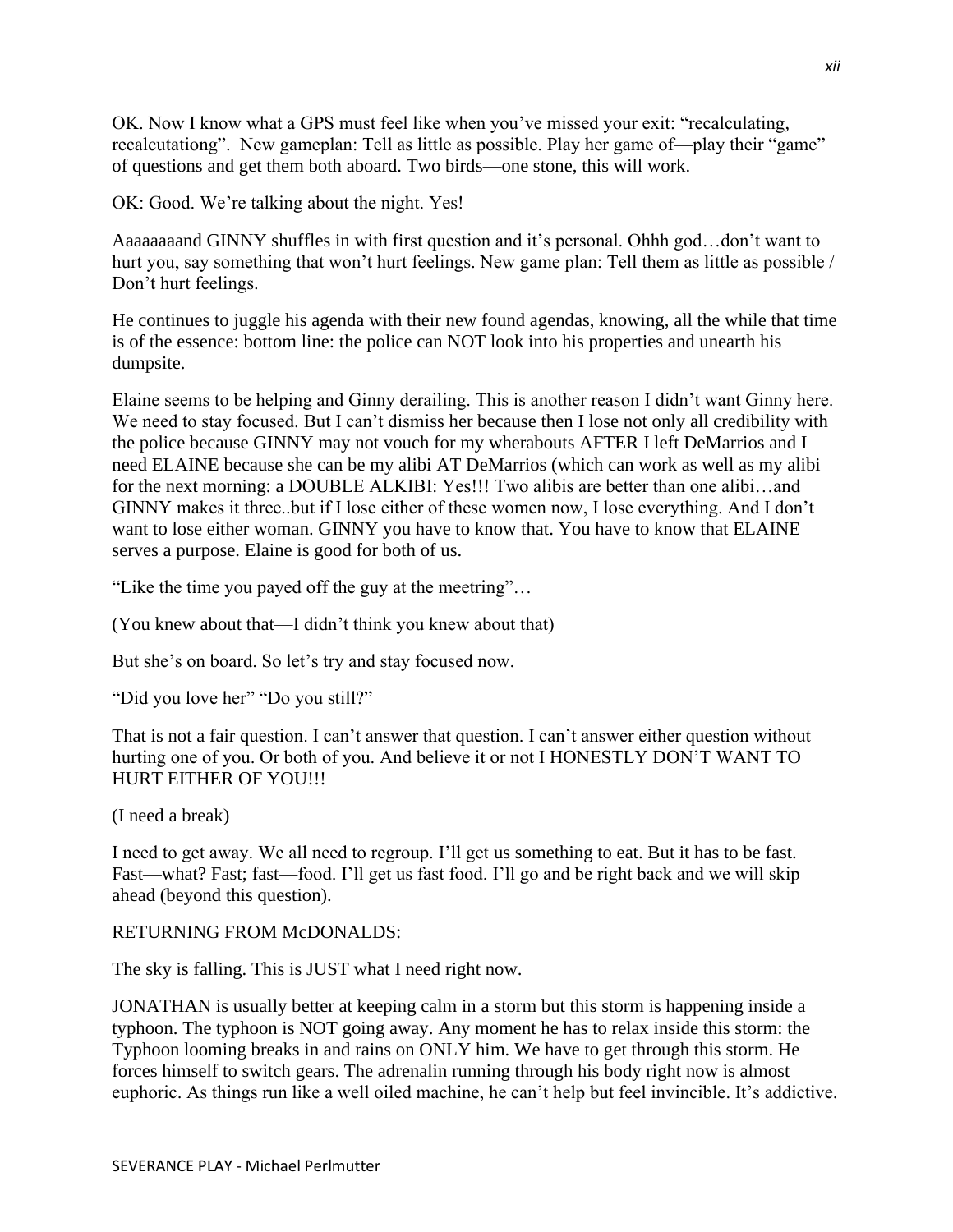It's almost better than sex. Almost. And it's all because of Elaine. She did it. She's wonderful. Workwife hell, she's thew whole package, doesn't she feel; it too?

(apparently she doesn't)

GINNY leaves. OK, what now? GPS time 'recalculate'?

GINNY returns. What is going on here?

He is losing them both, individually as well as collectively, not to even mention how much he's losing them on a personal relationship level (they worshipped him for what he did for them before, didn't they?…I'm still that guy—I'll get back to being that guy..we just have to get through *this* first.)

Finally he has to admit to things that will undoubtedly hurt one or both of them. The shallowness of appearances. The existence of evidence that might or might not lead to a murder investigation…a different murder investigation which will inevitably lead to him losing the only relationship he ever had a chance of resolving: the one between himself and his son.

And why is GINNY being so forward now? Where did this backbone (for lack of a better word) come from? This is a new side of her and I don't think it truly is Ginny—it's more of a Ginny'sbeen-around-Elaine-too-much Ginny. OK, we gotta nip this in the bud: toughlove: simple logic. I couldn't do it because…

Then the phone call comes in from the police.

Exoneration.

What does this mean?

My god, it means we can go back to normal. Back to the way things were.

ELAINE leaves, making a speech, so like Elaine to make a speech. She's standing up for herself, that's good. I support you. He hears nothing she really days, he is empowered by her sense of ownership: he brought that out in her, you know? Before she met him, she was falling apart.

Elaine exits.

JONATHAN can see in Ginny's face that she took whatever it is Elaine said too much to heart: don't worry about it, it's alright. She'll be back (after all, she didn't take my car…that was a joke).

Ginny exits.

Again? Make up your mind. They'll both be back. They need me. Life is good.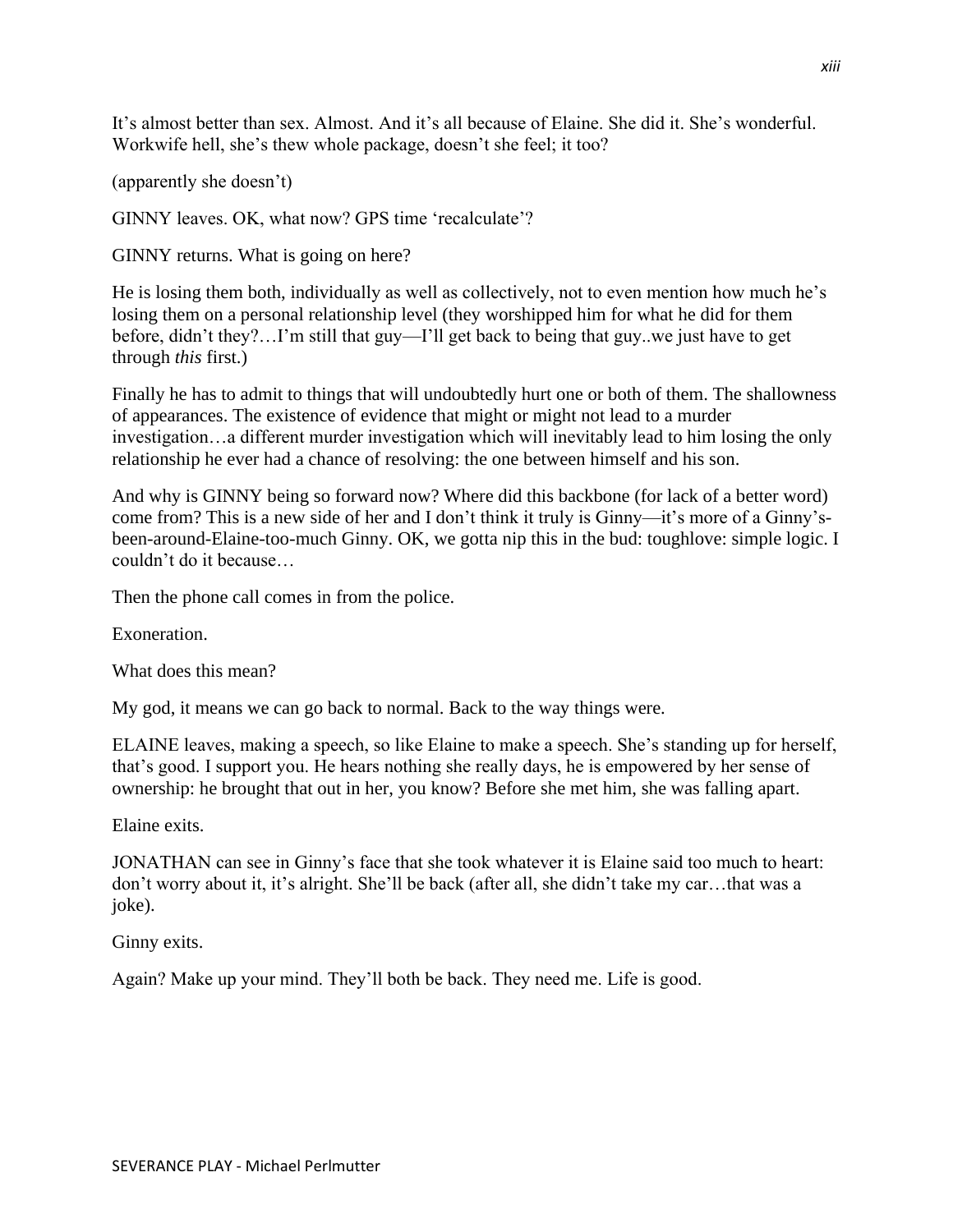$\rm GINNY$  background – and a little of what happens to her arc through the course of the play:

*(Please note that the depictions of Jonathan and Elaine here are as seen through Ginny's eyes)*

Forgive me but I jump between third and first person…it's just what I do…

(I apologize for the typos in advance)

Growing up Ginny always saw herself as a shy, gangly girl. She did not blossom (by the boy's standards) till in her Junior year in High School.

She was what you would call an introvert. In elementary school, she always felt self-conscious, a wall flower. Some might think she was afraid of her own shadow. She was teased and taunted by the cruel kids, which caused her to climb further into her shell.

She was good at games. Especially cards. No one ever knew what hands she held due to her natural poker face. Her tendency to keep everything hidden turned out be an excellent way to win at card games. And she likes numbers. They're predictable. They make sense. They have order. They have calm. People don' have calm. She likes calm.

She learned to keep her emotions to herself; this was her safety zone. Then came attention from boys. She was confused. She stayed quiet. No one notices the quiet ones. No one bothers the quiet ones. Except maybe the brother of one of who-she-thought-was-her-friend. Teenage boys tend to take notice their sister's friends. At least Danny Tupelo did. Ginny was flattered and flustered by Donny's attention.

As she got better at cards she learned how to bet. On a dare (that she would later claim was just a joke) Ginny and her few small group of girlfriends all ran for class President in their Junior year in High School. Emily took things a little too far to eliminate the competition. Emily still lost. Ginny lost too. Jimmy Pegins won Junior class President that year. Donny, however, was mortified by his sister's pictures and dumped Ginny from being his girlfriend.

Ginny went back to her card games, back to being the quiet one. She found that mask wore well in playing games. Her 'poker face' was not her but became a badge of courage. She was rewarded in this world for being seclusive.

She escalated but escalation also meant more gambling and more risks.

Of course, as with so many things in life, it all started to cave in on her.

Finally came the intervention from family and friends (including the friends on the phone with her in scene 2) and she landed in GA (Gamblers Anonymous).

There, at GA, she again crawled into her shell She felt alone. She felt a failure.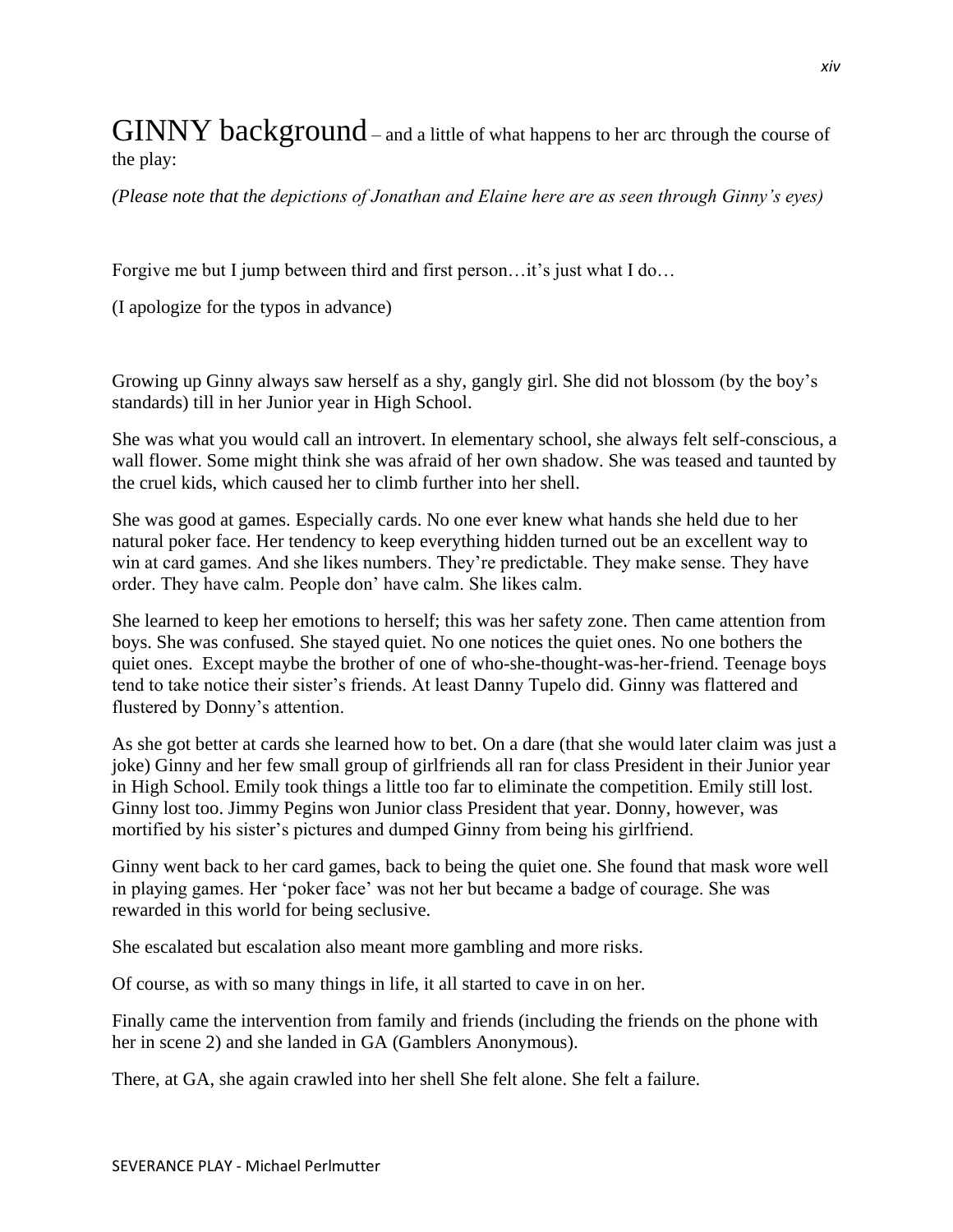Eventually she lost almost all of her self-esteem. She returned to her ways of being a wallflower.

Then along came Jonathan. He met her with a cup of coffee. She thought here it comes, Donny Trupelo all over again.

But Jonathan didn't just try to hit on her. Jonathan listened. What he saw in her was a lost soul. He was there for her. He waited, not to pounce, not to coax her out of her shell, but was just…there for her…to come out of her cave she was ready. He didn't make her feel small. He helped her see herself as someone worth something, worth caring about, worth waiting for.

He, unexpectedly, is a gentle man. Sure, he gets frustrated with her but nothing violent, nothing that makes her afraid. He even gets her need for calm. He waits.

Eventually she feels safe with him. He helps her get back on her feet. He gives her a job. And eventually nature takes its course. She feels safe inside her new life. Even at work, where she doesn't really have to deal too much with people. There is Elaine, of course, but not like twenty people or dozens. Other people come in and out from time to tome but in the office itself? Just the three of them and three's a good number. It's small. It's safe. Elaine can be a little brass, a little flippant but she isn't mean. She jokes. Ginny senses there was something between Jonathan and Elaine (once) but Jonathan isn't that kind of a guy. He's as gentleman, right? So, whatever it was (at one time) between him and Elaine, it's not anymore; at least Ginny tells herself it isn't. Ginny admires Elaine for being strong. Being confident. Ginny wishes she could be more like Elaine. Elaine is good with people. Jonathan is good with business and Ginny, Ginny is good with numbers, with facts. She can find the information quickly, if it's not in the files, it's online. She knows things: she is the keeper of the information: people's names, account names, sales figures, numbers. She knows details and she knows where/how to get information when needed. She hopes that's good enough.

## AND NOW TO THE PLAY:

Her boyfriend (her boss, yes, but boyfriend first—should we formally announce this to the company?—there's only the three of us for the most part..not the guys in the warehouse so they never come by but..should we [announce it?]…I'll wait. Wait for him [Jonathan to say something]…he waited on me, didn't rush me so I'm not gonna rush him. And if I make waves, I could be the one who drowns so…let's not push this…

#### Where was I?

Oh, oh yeah: Her boyfriend/boss just lost an account. I think he lost the account. He never had the account but he was counting on this account. He acted like this was already was his account…But they left. I want to tell him it's going to be ok but… I want to support him right now but I don't know really how … we're in the office, someone from the warehouse might come in. Hell, Elaine's due any minute and she might … get the wrong idea idea—well the right idea but we haven't said anything yet so … I don't want to embarrass him .. I don't know what to do… or … say or .. maybe some coffee?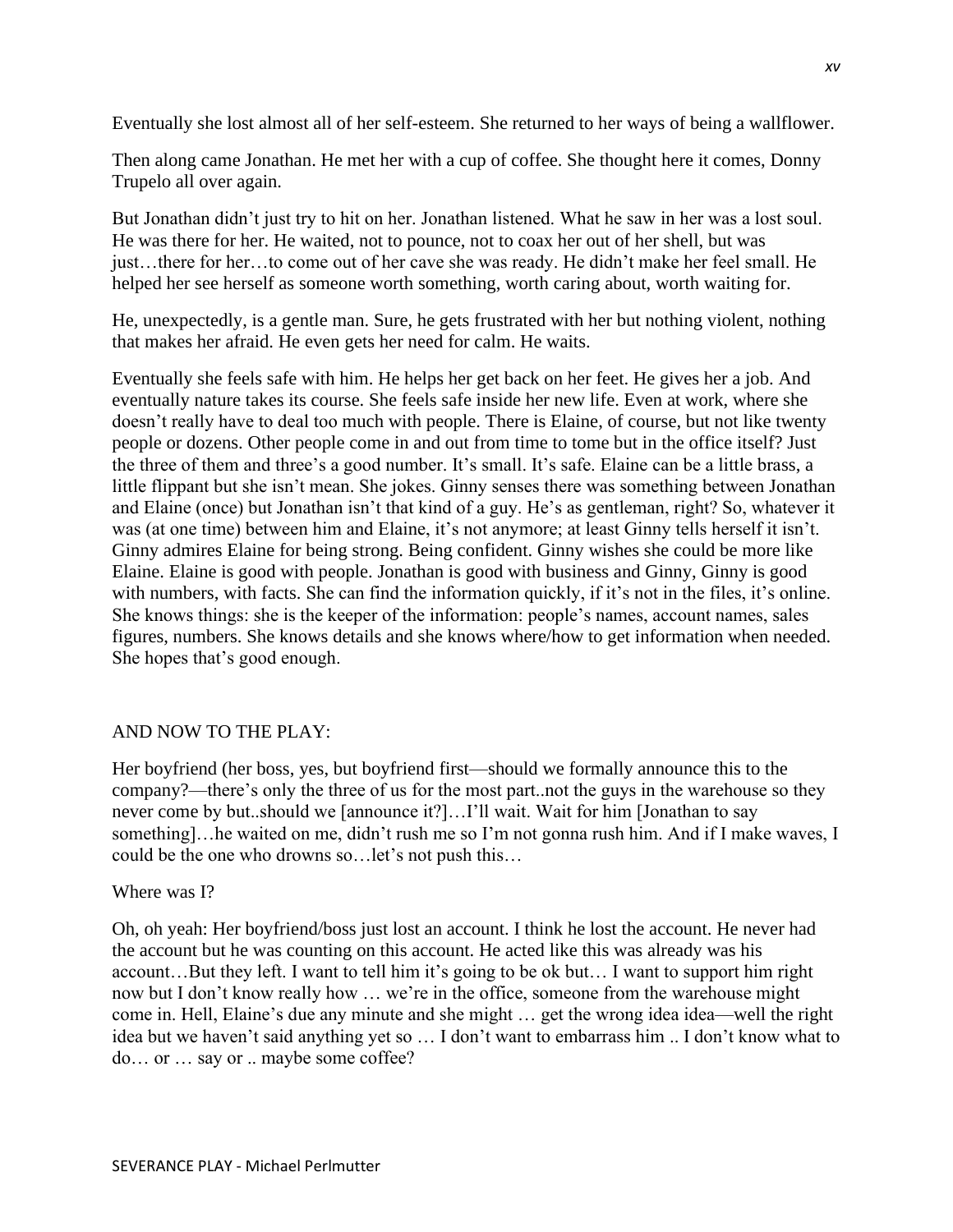(Gets the coffee) (gives him the coffee) She tells herself: "that was stupid of me—what was I…?" I'll jusrt give him space. Make herself invisible: defaulting to her safe space.

So, when she's telling him she's giving him space, when she echoes his plans back to her, when she calls him "sir"; it's all to be helpful and supportive.

OVERALL she processes a lot. She internal dialogues far more than anyone else in this play. She speaks only when necessary because her default is to make herself invisible. When she does come out to say something it's to be helpful or to clear her own thoughts. She is not comfortable standing up for herself. This is new ground for her. When things get chaotic around her she does not join into the fray: she tries at best (at most) to put things back into order (politely—not to rock the boat—so the kids won't make fun of her). Or she hangs back. She is uncomfortable in the chaos.

In the back of her mind, Ginny knows she needs to move on. She sees that Elaine and Jonathan are better suited for each other. But Jonathan chose her. And he's been so good for her. And to her. But winning is important. And losing is defeat. She knows it's a contradiction but losing Jonathan to Elaine…feels like failure. She doesn't want to fail him. She doesn't want to fail herself. But coming out of her shell is hard.

SIDENOTE: When GINNY asks the personal questions: "Are you still sleeping with her?" "Why did you hire me?" "Do you still love her?" … these questions (for the most part) came up in her mind maybe a page ago…she can't get them out of her mind. When there's a pause: the slightest of pauses…it may be her only chance to ask her question. She doesn't know if she really wants to know the truth, after all, "we've established he lies by now, right?" Who is this guy? I thought I knew him. I thought I loved him. I thought he loved me.

It is in the midst of the chaos of THE CHEMICAL SCENE PHONE CALL that GINNY comes to face that reality that she doesn't fit in here. She is futile. She starts on top of it all with providing the phone number and by the end fumbles with useless information about Green smoke and e-cigarettes. (Why is she there? Why does she stay? She provides the answer herself with the last words pertaining to why she ended her final phone call with "thank you for choosing Matterson Chemicals": Habit.)

This realization prompts her to have to have some alone time. (ELAINE has her alone moment..secluding herself and then hanging out in the parking lot with a cigarette / JONATHAN his with getting OUT into world / GINNY holes herself into a 8' x 5' room with a toilet in it.) She looks herself in the mirror here, offstage, maybe for the first time. When she comes back: it is her turn to say "things are going to be different. I (me, Ginny) need things to be different. But of course she is met instead with "he tried to kiss me": GINNY's immediate reaction is to default and withdraw: "I can't be here. I can't handle this. I can't…" so she leaves.

But leaving is losing. To her. For all the wrong reasons and maybe the right ones—she doesn't know but—she comes back. "I am not leaving with my tail between my legs…I am…BETTER than that", this standing up for herself is rather new to her.

FAST FORWARD TO: the fight: this is also new to her. She is saying things she never has before, she iosn't really listening to Jonathan because she is maybe hearing her own voice outside her head for maybe the first time. It's a little unnerving but not wrong.